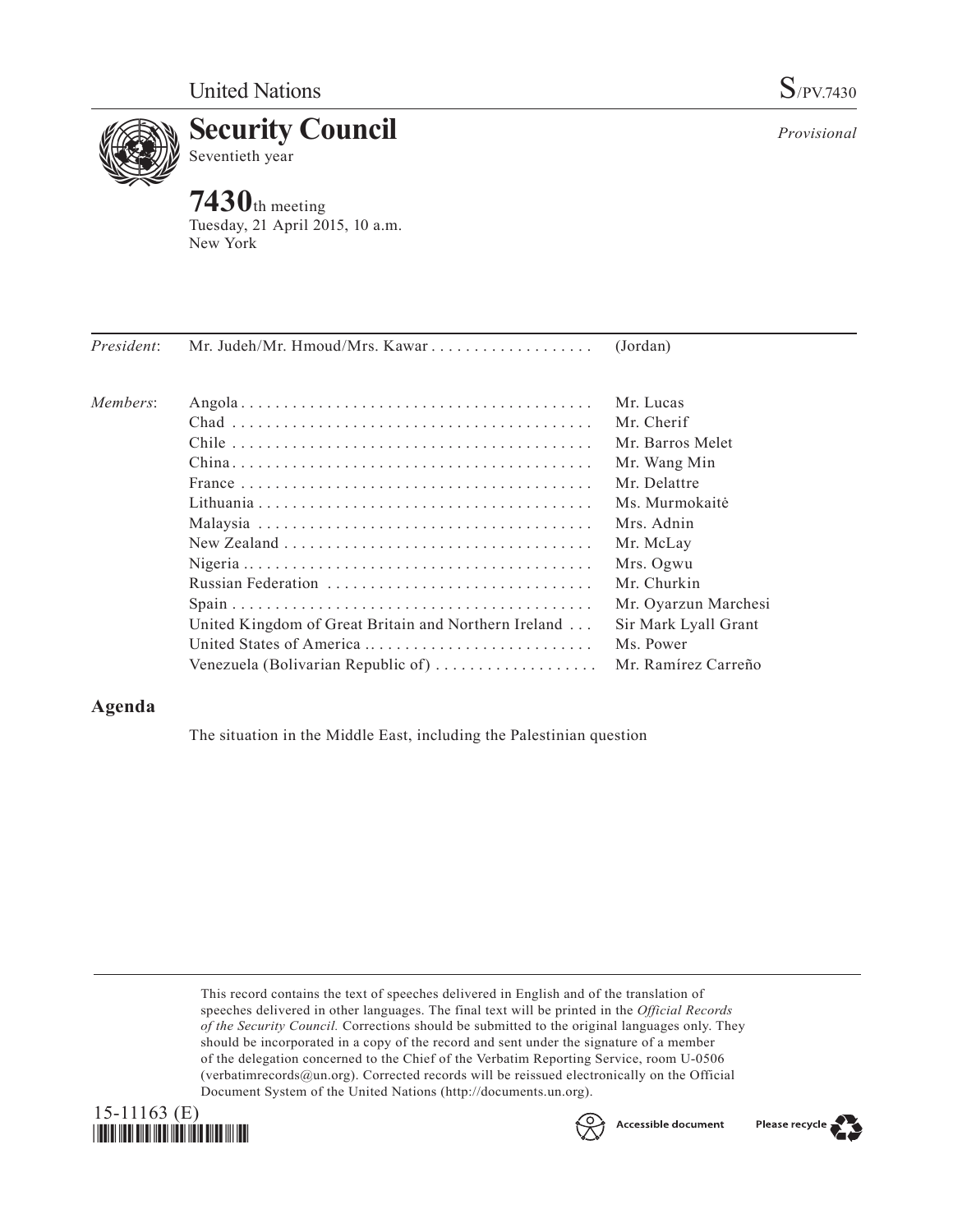*The meeting was called to order at 10.20 a.m.*

## **Adoption of the agenda**

*The agenda was adopted.*

# **The situation in the Middle East, including the Palestinian question**

**The President** (*spoke in Arabic*): In accordance with rule 37 of the Council's provisional rules of procedure, I invite the representatives of Algeria, Bahrain, Bangladesh, Brazil, Costa Rica, Cuba, Egypt, Guatemala, India, Indonesia, the Islamic Republic of Iran, Israel, Japan, Kazakhstan, Lebanon, Maldives, Mexico, Morocco, Namibia, Norway, Pakistan, Qatar, the Republic of Korea, Saudi Arabia, South Africa, Sri Lanka, the Syrian Arab Republic, Turkey, Ukraine, Qatar and Zimbabwe to participate in this meeting.

I propose that the Council invite the Deputy Permanent Observer of the Observer State of Palestine to the United Nations to participate in this meeting, in accordance with the provisional rules of procedure and the previous practice in this regard.

There being no objection, it is so decided.

In accordance with rule 39 of the Council's provisional rules of procedure, I invite the following individuals to participate in this meeting: His Excellency Mr. Thomas Mayr-Harting, Head of the Delegation of the European Union to the United Nations, and His Excellency Mr. Fodé Seck, Chairman of the Committee on the Exercise of the Inalienable Rights of the Palestinian People.

I propose that the Council invite the Permanent Observer of the Observer State of the Holy See to the United Nations to participate in this meeting, in accordance with the provisional rules of procedure and the previous practice in this regard.

There being no objection, it is so decided.

The Security Council will now begin its consideration of the item on its agenda.

I wish to warmly welcome the Secretary-General, His Excellency Mr. Ban Ki-moon, and I now give him the floor.

**The Secretary-General**: I am grateful to the Kingdom of Jordan for organizing today's meeting. It comes at yet another crucial period in the evolution of the Palestinian-Israeli conflict, as the whole region is threatened by violent conflicts and extremism.

Over the years, we have seen determined efforts to achieve a comprehensive, negotiated peace based on a two-State solution. Instead of peace, however, there have been decades of missed opportunities and failures that have come at an enormous human cost. The prospect of a two-State solution continues to recede, with potentially explosive consequences. In the coming weeks, a new Israeli Government will be formed. I strongly urge the incoming Government to reaffirm Israel's commitment to the two-State solution and to take credible steps to foster an environment conducive to a return to meaningful negotiations, including a freeze of settlement activity.

I welcome the agreement reached last week between the Palestinian Authority and the Government of Israel, under which Israel has now transferred more than \$470 million in revenues collected on behalf of the Palestinian Authority. I wish to underline, however, that the recurrent withholding of such revenues is counterproductive and seriously undermines the ability of the Government of Palestine to carry out its responsibilities. I urge the parties to find a sustainable solution on tax collection in line with the Paris Protocol of the Oslo Accords.

Seven months since my last visit to Gaza, I continue to be concerned by the fragile security situation, the lack of progress on intra-Palestinian reconciliation and the pace of reconstruction. Gaza is facing a crushing financial crisis. Public sector employees remain unpaid. The impact of the conflict and of extreme poverty on Palestinians in Gaza has been severe. I urge the international community to support a second humanitarian payment to Palestinian civil servants in Gaza as an integral part of the necessary and agreed crucial reforms.

I welcome ongoing efforts to promote Palestinian reconciliation. The Government of National Consensus must assume its leadership of Gaza, including control of border crossings. Until the crossings are fully reopened within the framework of resolution 1860 (2009), the temporary Gaza Reconstruction Mechanism shall continue to serve as a critical tool to alleviate the suffering of Gaza's people. To date, the Mechanism has enabled approximately 70 per cent of households in need of shelter repairs to procure the necessary materials. Additionally, 60 of 130 projects funded by the international community and the private sector have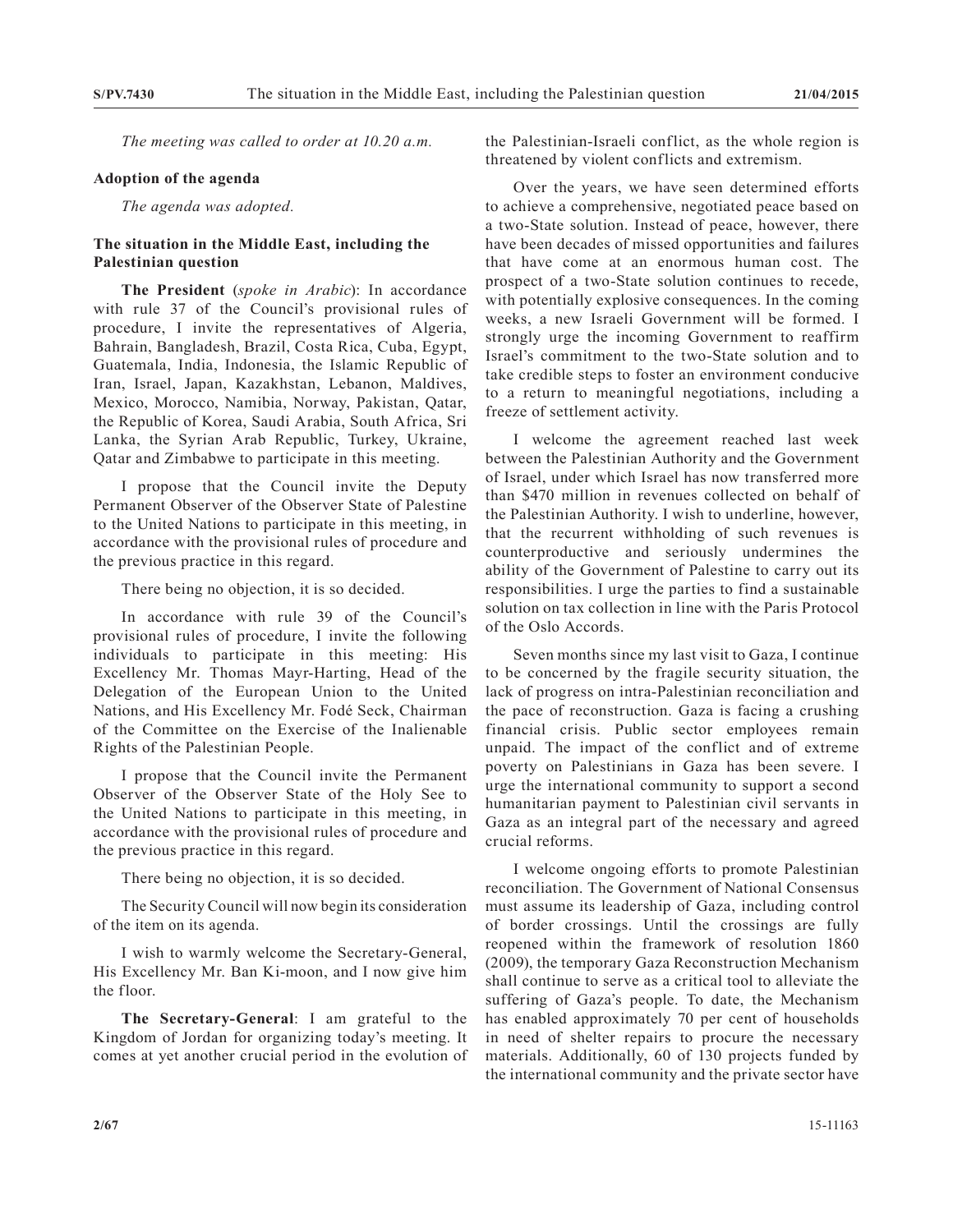been approved by Israel, with six of these currently under way.

These are promising developments, yet the needs remain enormous. Despite the generosity of some donors, critical funding gaps threaten stability. Humanitarian agencies are struggling to raise the \$720 million needed for temporary shelters for 100,000 internally displaced people. Without immediate funding, the World Food Programme will be forced to suspend its food assistance to 95,000 Palestinians in Gaza by July. Gaza's water and energy supply is also perilously unstable, with no long-term solution in sight. I again urge donors to fulfil pledges made in Cairo last October.

In the West Bank, clashes between Israeli security forces and Palestinians continue, along with the destruction of Palestinian-owned structures. Administrative detentions are increasing at an alarming pace, including the recent arrest of and charges against a member of the Palestinian Legislative Council. Such realities feed frustration and tension in a vicious cycle that undermines the path to peace. Both sides need to see more constructive actions, such as Israel's recent approval of a master plan for building 2,500 housing units and public buildings for the Palestinian population in East Jerusalem. Such steps can help to reduce pressure, but they also need to lead to tangible results.

The international community must do more to promote a return to negotiations that will end nearly half a century of occupation and allow two States, Israel and Palestine, to live side by side in security and peace. I am encouraged by current discussions among Member States. The United Nations is committed to supporting such efforts.

Both sides face difficult choices. But one choice stands above all others: whether to choose peace or the death, destruction and suffering that have defined the conflict for far too long. Too many lives have been lost, too many families have been destroyed, too many livelihoods have been shattered and too much distrust has been sown. Ultimately, the parties themselves must demonstrate the commitment and courage necessary to chart a viable course towards a better future.

**The President** (*spoke in Arabic*): I thank the Secretary-General for his briefing.

I now give the floor to the Deputy Permanent Observer of the Observer State of Palestine.

**Ms. Abdelhady-Nasser** (Palestine) (*spoke in Arabic*): On behalf of the delegation of the State of Palestine, allow me to thank you, Your Excellency Mr. Nasser Judeh, Deputy Prime Minister for Foreign Affairs of the Hashemite Kingdom of Jordan, for presiding over this important meeting of the Security Council. We also congratulate Jordan on its presidency. We very much appreciate the Jordanian delegation's efforts to address the many critical issues on the Security Council's agenda, including its principled, unwavering support for the just cause of Palestine.

## (*spoke in English*)

We also express our appreciation to the delegation of France for its skilled leadership of the Security Council during the month of March. We thank His Excellency Secretary-General Ban Ki-moon for his briefing and his unrelenting calls and efforts for peace, humanity and justice. We congratulate his new Special Representative and Special Coordinator, Mr. Nickolay Mladenov, on his appointment, and we wish him success and affirm our readiness to cooperate with his efforts. We also reiterate our deep appreciatcion to Mr. Robert Serry for his years of service. We recognize his efforts in support of the Palestinian people and Government through many critical periods during his tenure, including three brutal Israeli wars against Gaza, as well as his constant efforts to advance solutions to emerging problems and to promote peace, including his impassioned entreaties to the Council to act to bring an end to this devastating conflict, which remains a threat to international peace and security.

Regrettably, our collective appeals to the Security Council have been unanswered, with all initiatives for serious action thwarted, the latest on 30 December 2014. The failure to act has greatly fostered Israel's impunity and compounded the conflict, with the heaviest price paid in human suffering and in the credibility of the international system.

As we mark next month 67 years since the Al-Nakba of 1948, and mark in June 48 years since the 1967 Israeli occupation began, the tragic irony of those dates should not go unnoticed. The Palestinian people are enduring the longest occupation in modern history, and over 5 million Palestine refugees have been enduring nearly seven decades of exile. They are a people struggling to preserve their national identity and existence in the face of overwhelming challenges in their ongoing quest for liberation. Their crisis has become untenable; it has become existential.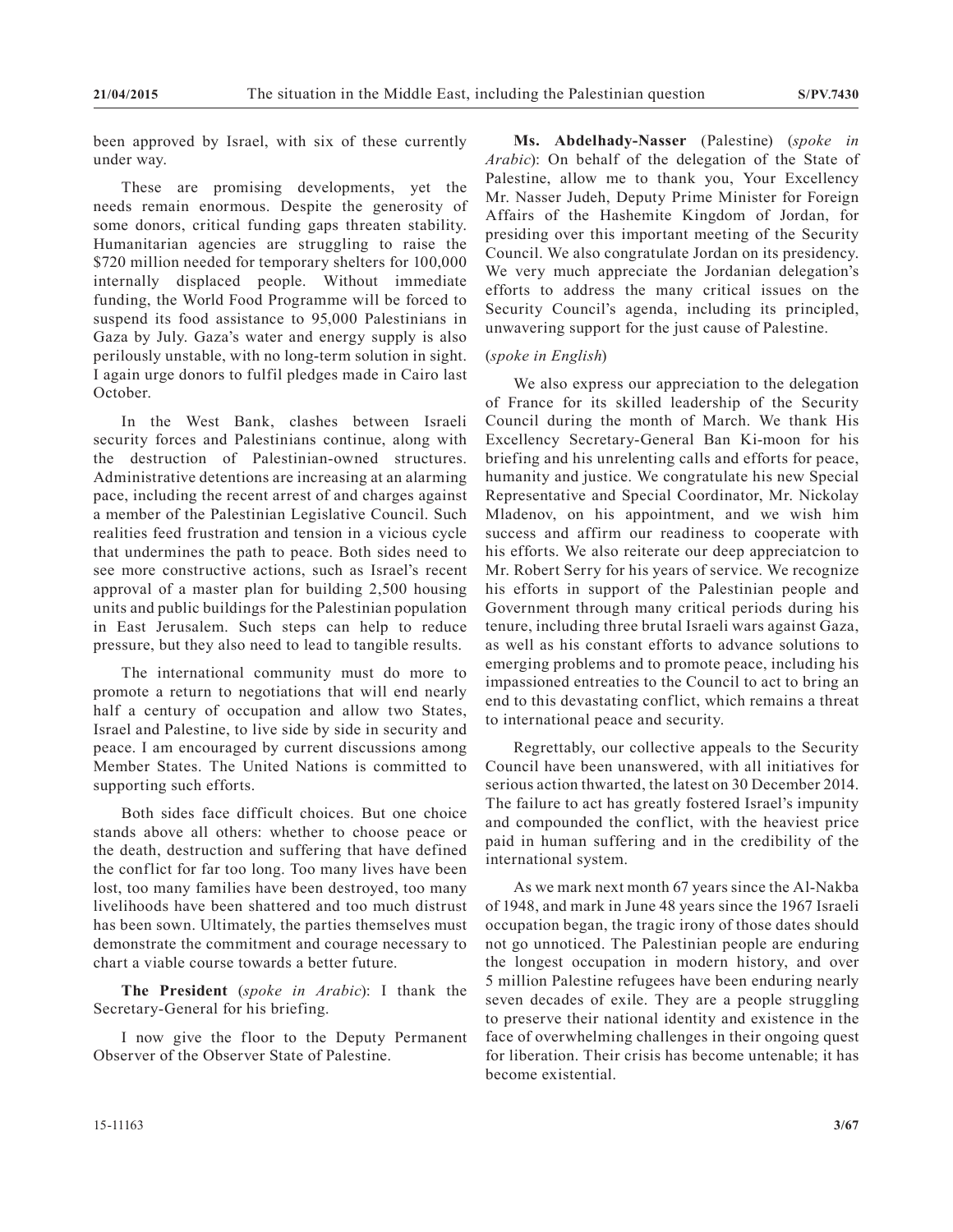When Palestinians in Gaza are mercilessly slaughtered and maimed by the Israeli occupying forces in their homes, United Nations schools, playgrounds and hospitals; when mothers and fathers are killed and 1,500 children are orphaned in the course of 51 days; when destruction and humanitarian disaster are wantonly inflicted on them; when they are subjugated to a dehumanizing, suffocating blockade, crippling their society, forcing them to live in poverty in the ruins of their communities, and isolating them from the entire world — the crisis is existential.

When they are killed or injured by Israeli occupying forces in peaceful protests for simply demanding freedom and an end to occupation; when their land is stolen and colonized; when their homes are demolished and they are dispossessed, impoverished and forcibly displaced; when they are terrorized by extremist settlers; when their religions are insulted and their religious sites, including mosques and churches in their Holy City of Jerusalem, are desecrated; when thousands of civilians, including children, are detained and imprisoned, their minds and bodies tortured, their families broken — the crisis is existential.

When the State of Israel legislates more than 50 discriminatory and racist laws against its Palestinian Arab citizens, and constantly attempts to negate their identity and history; when that State's political, religious and military leaders voice threatening diatribes against them, including calls to "chop off heads with axes" of those who oppose their extremist policies, and calls for the transfer of Palestinian Arabs — the crisis is existential.

When a refugee camp in Syria, where Palestine refugees have peaceably resided for more than 60 years awaiting a solution to their plight, is ravaged by war and siege, comes under barbaric assault of terrorists of the Islamic State in Iraq and the Sham, and is described by the Secretary-General as "the deepest circle of hell", with children, women and men forced to flee for their lives, dispersed and traumatized once again; when Palestinians, whose resilience is legendary, are drowning in the waters of the Mediterranean Sea, along with others attempting to escape war and poverty — the crisis is existential.

How many indignities, injustices and tragedies must one people endure? How far must the situation deteriorate before the Security Council upholds its Charter duties and its own resolutions to contribute to a just and lasting solution to the Palestinian-Israeli conflict and to peace and security in our region? How long will Israel, the occupying Power, be permitted to deny the Palestinian people their rights and freedom without consequence? How long will Israel ignore the bold Arab Peace Initiative, insisting instead to impose endless conflict?

When we have reached this point — the depths of crisis so grave — the Security Council's deliberations on the question of Palestine should be anything but routine, and the sense of urgency should be great. There is unanimity that the situation is unsustainable and that a solution must be achieved without delay. The exception is Israel, which remains intransigent, continuing to believe it is a State above the law that can perpetrate crimes and obstruct peace with zero accountability, while falsely believing that the conflict can be managed and that the occupation can continue indefinitely. This was starkly reaffirmed last month when the two-State solution, enshrined in Council resolutions from 242 (1967) onward, was openly ridiculed and tossed aside by the Israeli Prime Minister during the elections, further proving Israel's deceit throughout years of negotiations.

Faced with this situation, will the Council work to salvage that solution, or allow it to disintegrate, triggering a frantic drive for alternative solutions — foremost the one-State — and guaranteeing many more years of violent conflict and suffering?

We believe it is time for leadership by the Council. The fundamental parameters of the two-State solution have long been clear and globally endorsed. It must be based on the relevant Security Council resolutions, the Madrid principles and the Arab Peace Initiative. It must be based on the 4 June 1967 borders. Israel must fully withdraw from the Palestinian territory occupied in 1967, including East Jerusalem, and end its occupation in all manifestations, including the illegal settlement enterprise. A just solution must be found for the status of Jerusalem as the capital of two States. And a just solution must be achieved to the Palestine refugee question based on resolution 194 (III) and the Arab Peace Initiative.

There is also broad agreement that creating a credible political horizon requires setting a time frame to end to the Israeli occupation. The Palestinian people need to believe — and be given hope — that the occupation will end. And, admitting the failure of more than 20 years of negotiations, it is widely agreed that the political process should not be reincarnated and that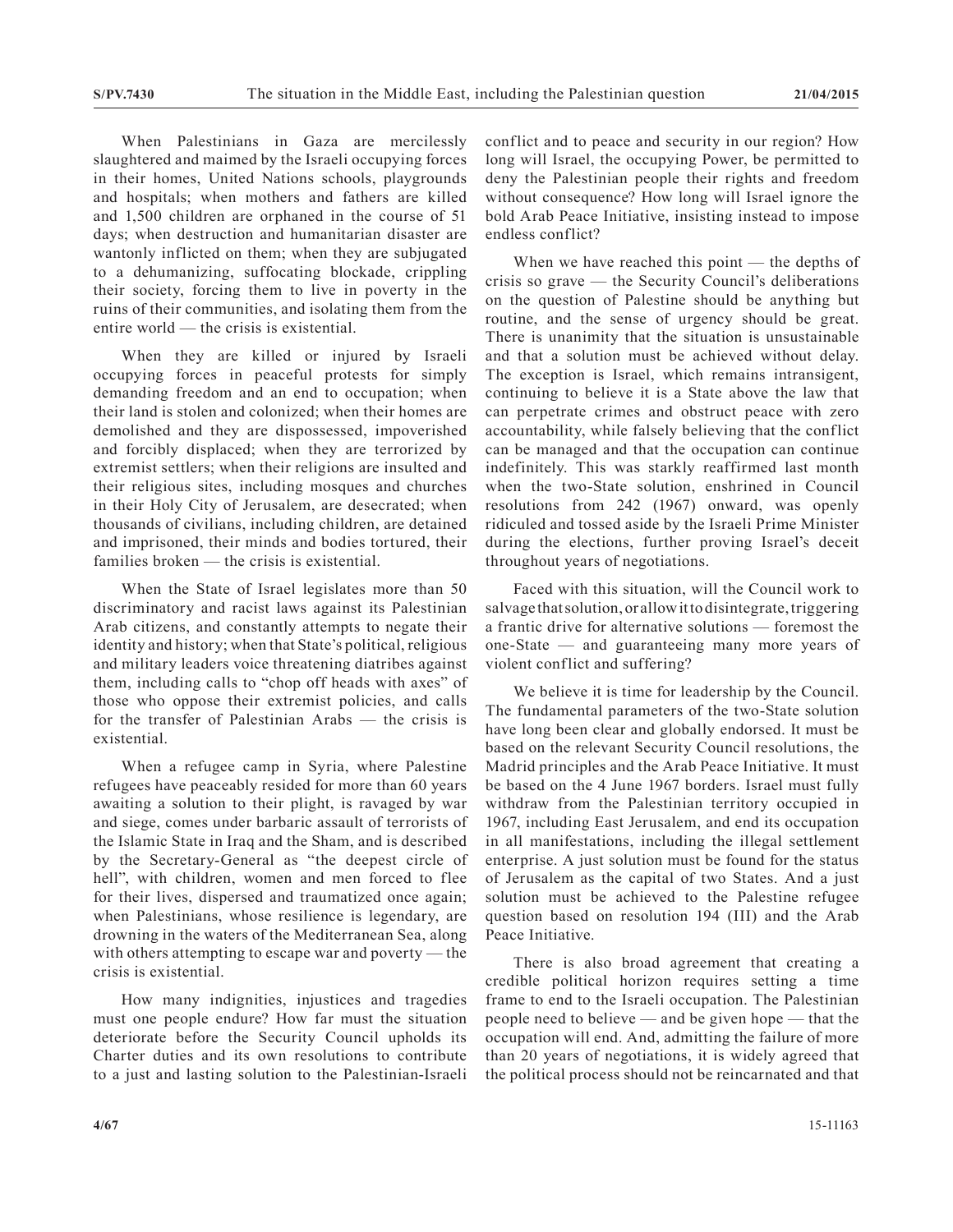an international conference and framework of support for negotiations would be a more rational, viable path towards a solution. Moreover, there is agreement that the critical situation in Gaza cannot be ignored in any attempts to move a political process forward.

As we consider that consensus, we recall that there was no actual consensus in 1947, and yet the international community somehow found the political will to act, adopting General Assembly resolution 181 (II), which partitioned Mandate Palestine and created the State of Israel. In 2015, however, there is an international consensus. Based on that consensus, in which 135 countries recognize the State of Palestine and European Parliaments call on their Governments to accord official recognition as an investment in saving and actualizing the two-State solution, we believe it is high time for the international community to exert the political will necessary to make the two-State solution a reality, to achieve the independence of the State of Palestine, to rectify the historic injustice inflicted on the Palestinian people and to establish genuine Palestinian-Israeli peace and coexistence.

We therefore appeal to the Security Council to seriously respond to this crisis and to assist the parties to overcome the dangerous impasse. A meaningful draft resolution must be adopted and, more important, the determination must be found to implement the international will for the achievement of a just, lasting and comprehensive peace, whereby the State of Palestine and the State of Israel can live in peace and security within internationally recognized borders. We commend France's initiative in that regard, in close coordination with the Arab Ministerial Followup Committee, and the widespread calls by Member States for the Council to uphold its duties and its clear, principled expressions of support and readiness to contribute to creating a credible political horizon. Palestine stands ready to cooperate with those efforts. We we reaffirm our commitment to pursuing a peaceful, political, diplomatic and legal path to the realization of the inalienable rights of the Palestinian people, a just, comprehensive peace that fulfills that people's legitimate national aspirations to live in freedom and dignity in their State of Palestine, with East Jerusalem as its capital, as well as a just solution for the Palestine refugees.

Beyond a political process, the situation on the ground must change. Immediate efforts are needed to stem the deterioration of the situation before the situation completely destabilizes and slips beyond our reach. The international community must act urgently to compel Israel to cease its illegal policies and practices in the occupied Palestinian territory, including East Jerusalem, which, in 2014, witnessed the highest civilian death toll since the occupation began in 1967. Hollow words and promises will not suffice. The international community must demand that the new Israeli Government demonstrate its intentions and commitment to peace and respect for international law. Israel must cease its settlement activities in the West Bank, including East Jerusalem. We cannot have a two-State solution while Israel continues to actively and illegally alter the demographic and physical situation, and entrench the occupation. It must cease the confiscation of Palestinian land, the construction of settlements and the wall, the demolition of homes and the forced displacement of civilians. It must bring a halt to the terror, violence, provocations and incitement by its settlers, including in occupied East Jerusalem and towards the Al-Aqsa Mosque — a toxic situation that could erupt at any moment, including in a religious conflict. Israel must end the arrest and detention of Palestinians, including children, and stop its abuse of prisoners and detainees and act forthwith to release them. It must cease its constant attempts to undermine the Palestinian Government and institutions.

In the Gaza Strip, the scars of war must be healed. Emergency efforts are needed to alleviate the humanitarian disaster wrought by the Israeli war. Recent reports, including by the Office for the Coordination of Humanitarian Affairs, the United Nations Relief and Works Agency for Palestine Refugees in the Near East (UNRWA), UNICEF, and the Association of International Development Agencies, attest to the dangers of this festering crisis, and we must heed the warnings. The illegal Israeli blockade must end, and Gaza's crossings must be opened for unimpeded humanitarian access, the sustained movement of persons and goods into and out of Gaza and a link with the West Bank. Reconstruction is imperative, as more than 110,000 people remain internally displaced. The fuel and water crises must also be addressed.

We appeal to donors to honour reconstruction pledges, and we recognize the generosity of donors who have done so. We also appeal for continued support to the Palestinian Government of National Consensus, under the leadership of President Mahmoud Abbas and Prime Minister Rami Hamdallah, to empower it to assume full responsibility in Gaza and play its role in addressing the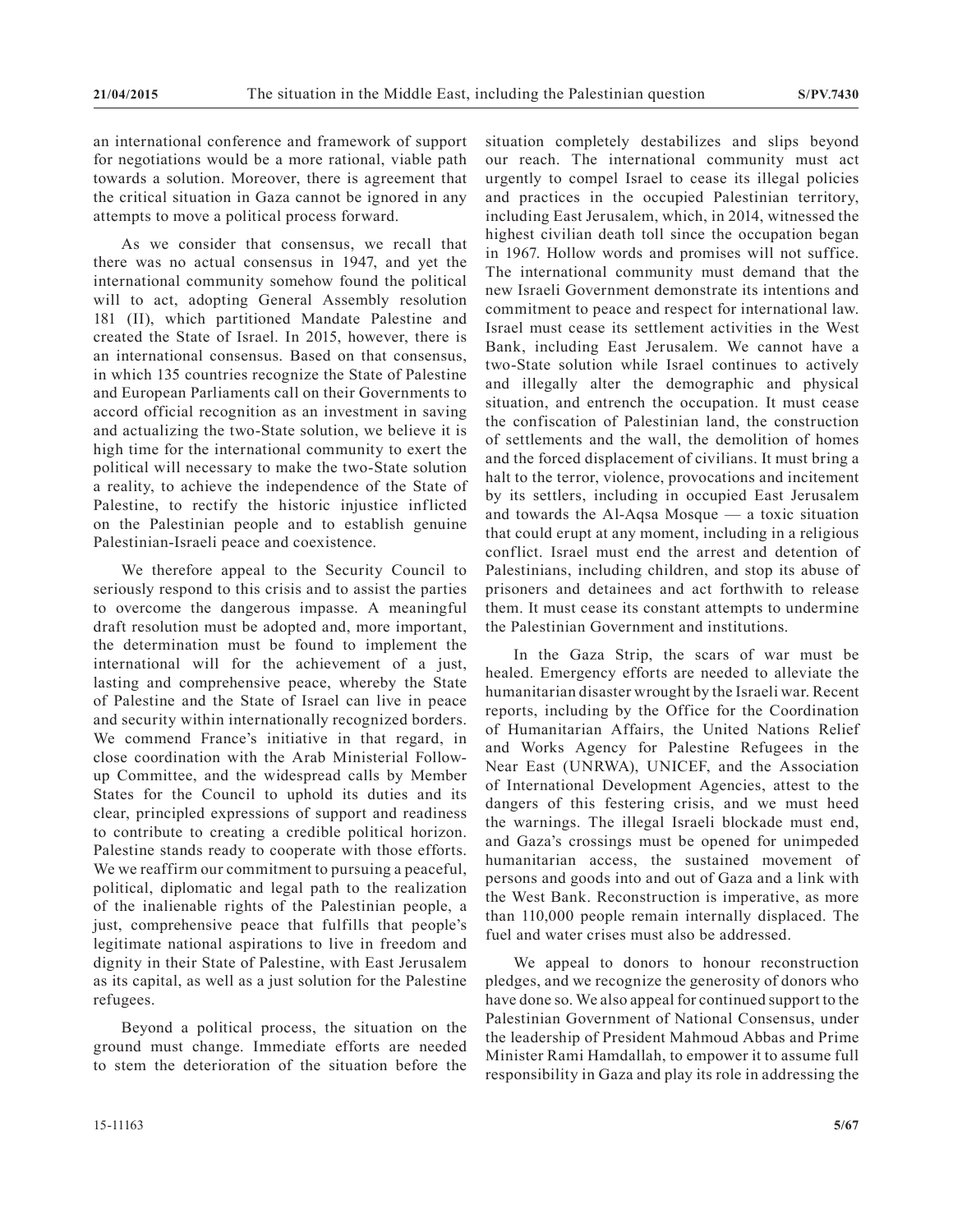many challenges. All of that is essential for rebuilding Gaza, reviving its destroyed economy and giving hope to our people. The alternative is allowing desperation, anger and radicalization to increase, especially among our large youth population, making inevitable another implosion, which must be averted at all costs.

We also reiterate our call for protection for the Palestinian people. They are a defenceless civilian population entitled to protection under international humanitarian law and to avail themselves of all the protections of international law. That is the primary reason for our accession to the Geneva Conventions, core human rights instruments and other international treaties, including the Rome Statute of the International Criminal Court. We will not cease calling, and working, for the protection of our people, accountability for all the Israeli war crimes perpetrated against them, and justice for the victims.

Before concluding, I must add a few words about the crisis of Palestine refugees in Syria, particularly in the Yarmouk refugee camp. The conflict in Syria has rendered their situation precarious, and their needs for assistance and protection are immense. We welcome the press statement issued yesterday by the Council, as well as the press elements of 6 April focusing on Yarmouk. We recall resolutions 2139 (2014), 2165 (2014) and 2191 (2014). We urge full compliance with their provisions. The obligation to protect civilians in situations of armed conflict must be respected by all parties. We reiterate the call for unimpeded and sustained humanitarian access and assistance to the camp's residents and those displaced from Yarmouk, and for the safe temporary relocation of any civilians seeking refuge from the violence. We recognize the efforts of UNRWA Commissioner-General Pierre Krähenbühl during this crisis, including his important Council briefings and visits to Yarmouk, and are grateful for the valiant efforts of UNRWA staff, along with partners in the field, in providing support to the Palestine refugees in Syria and in the neighboring countries of Lebanon and Jordan, despite extremely difficult and unstable circumstances. We urge donors to respond to UNRWA emergency appeals as swiftly and generously as possible, while fully recognizing the long-standing support of the international community and host Governments over the decades. Today, we also reaffirm the official position of the Palestine Liberation Organization to maintain the neutrality of the Palestine refugee camps in Syria and the refusal to be drawn into the conflict. The Palestinian leadership also fully

shares the international community's hopes for a political solution to end the horrific conflict in Syria.

In conclusion, we stress that this tragic crisis reconfirms the real vulnerability of the Palestine refugees and the need for a just solution to their plight in the context of the Palestinian-Israeli and Arab-Israeli peace that we continue to seek. Although hopes for peace have diminished, our conviction in the justness of our cause and our commitment to peace remain resolute. We respectfully implore all the members of the Security Council seated at this table to demonstrate the responsibility and leadership needed to open the doors for peace, to revive hope and to advance these goals as both a matter of urgency and necessity for our region and our world.

**The President** (*spoke in Arabic*): I now give the floor to the representative of Israel.

**Mr. Prosor** (Israel): Let me begin by thanking the Secretary-General for his briefing. I also want to thank the Minister for Foreign Affairs and Expatriate Affairs of Jordan for being here today to preside over this special meeting.

Earlier this month, Jews throughout the world celebrated Passover, which commemorates the liberation of the ancient Jews from enslavement and the birth of the Jewish nation. The Seder begins with the youngest child in the family asking four questions, also known as Ma Nish'tana. The child asks "What has changed and why is this night different from all other nights?" We answer the questions by recounting the story of how freedom triumphed over oppression. Those lessons are as relevant today as they were 3,000 years ago. For centuries, the Jewish people longed for, prayed for and fought for the right to be free. Israel is the realization of those dreams, and Passover reminds us that we can never take those freedoms for granted.

Since our last debate on this topic (see S/PV.7360), the chaos in our region has only grown worse. Another nation State has been overrun by radical extremists — first Syria, then Iraq, then Libya and now Yemen. The extreme elements in our region have displayed a level of barbarism that is shocking, even by Middle Eastern standards. The situation has become so dire that, in a rare display of unity, the Arab leaders have joined forces. It should come as no surprise that they have lashed out with little regard for the consequences. The Saudi-led air strikes in Yemen have hit humanitarian aid convoys, hospitals, schools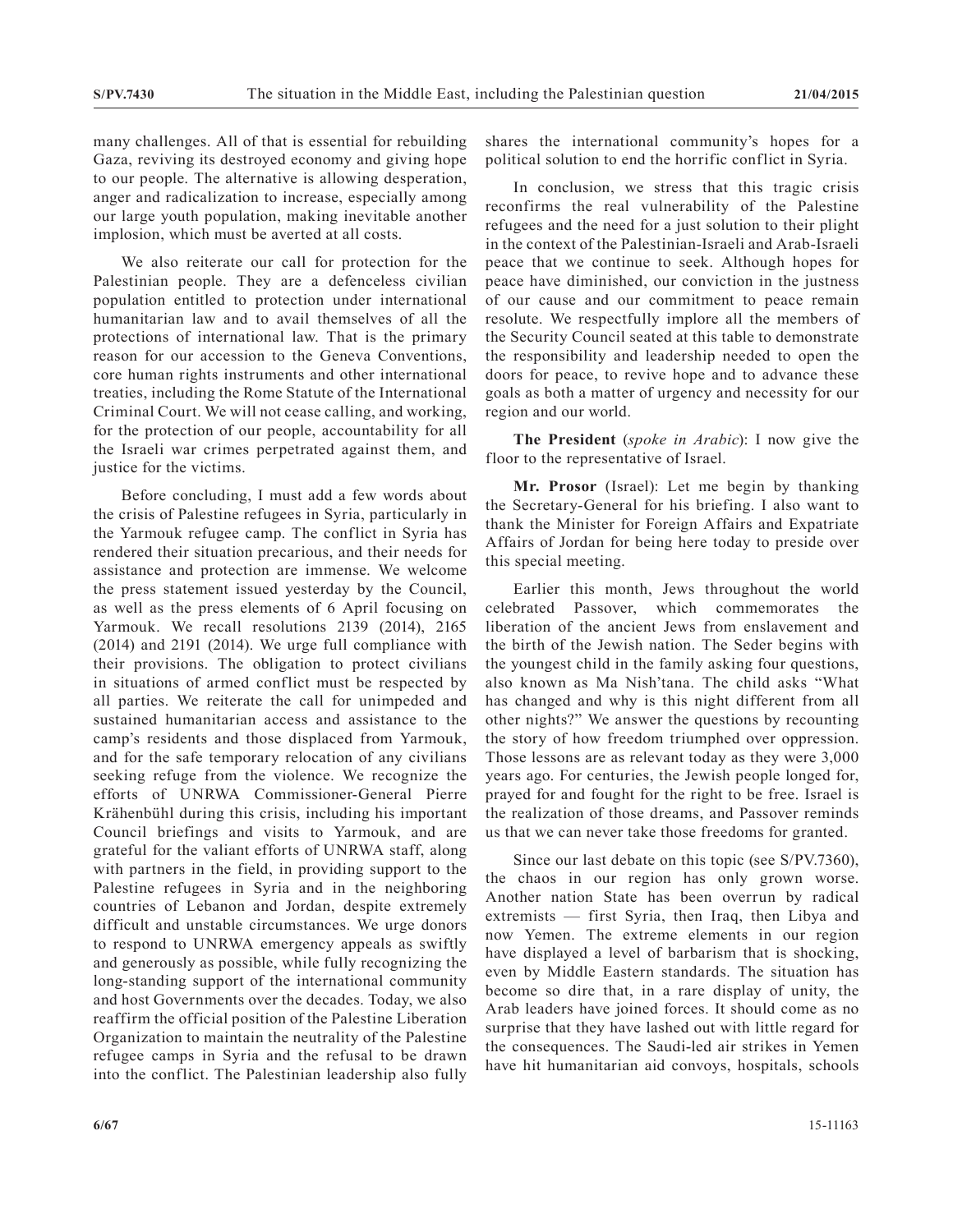and civilian neighbourhoods and left entire families dead. Yet there have been zero Human Rights Council condemnations and zero calls for commissions of inquiry. If the novelist Jane Austen were writing about the United Nations today, the book could be called *Pride and Prejudice,* but a more fitting title would be *Hypocrisy and Double Standards.* One would think that some of the Arab nations would demand justice. After all, the Saudi Ambassador was quick to stand at the side of the Palestinian representative during last summer's Gaza conflict and preach about the value of civilian life. The truth of the matter is that when Israel is at the heart of a crisis, the Arabs do not miss a beat. But when fingers cannot be pointed at Israel, some Arab nations show themselves to be downright heartless.

On Passover we ask what has changed. Today, I am here to tell the Council that unless it stops singling out Israel, the only democracy in the Middle East, and starts focusing on the real threats in our region, nothing will change. Just as we ask four questions on Passover to tell the sad story of freedom, today I offer four questions to explain why freedom and peace remain a distant dream in the Middle East.

The first question is: What has changed with regard to Iran? The answer is that Iran is more dangerous today than it has ever been before. Make no mistake — Iran is not only a threat to Israel, and it is not only a threat to the Middle East. It is a threat to the entire world. Iran is the engine of aggression behind the chaos in our region. It has supplied Hizbullah, which today has more than 120,000 missiles hidden in and within civilian neighbourhoods. Hizbullah is playing a dangerous game of Russian roulette. Instead of betting on red or black, they are now gambling everything on the Blue Line, where Iranian-sponsored terrorist groups surround Israel. There is Hizbullah in the Syrian Golan and southern Lebanon, with Hamas in Gaza. The Iranian doctrine is apparent from Baghdad to Beirut and from Damascus to Sana'a. Terrorists are committing a double war crime, hiding behind civilians, while targeting civilians.

As Iranian influence spreads, so do tyranny, subjugation and terrorism. In the past four years alone, Iran has committed or ordered attacks in 25 countries on five continents. I am sure the representative of Bahrain has not forgotten the last time that Iran meddled in that country's internal affairs, much as I suspect the Saudi Ambassador in Washington, D.C., still remembers the bitter cup of coffee he had at Café Milano. Imagine

how much more dangerous the situation will become in our region and around the world if Iran is allowed to snap open a nuclear umbrella. Iran is cunning, and it is fanatical. Yet the international community is willing to allow the regime to keep its thousands of centrifuges, continue developing its long-range ballistic missiles and conceal the military dimensions of its nuclear programme.

What message is the Council sending when it rewards an outlaw regime for violating Security Council resolutions and international law? Ayatollah Khamenei lies, deceives and betrays even more than does the character Frank Underwood of the television show *House of Cards*. The two of them would get on like a house of cards on fire. What about President Rouhani? One of his first acts as President was to appoint Mostafa Pourmohammadi — known in Iran as the Minister of Murder — as the Minister of Justice. He has lived up to his name. In the past year, Iran has executed 753 people; that is the highest total recorded in the past 12 years. Iran is one of the worst human-rights offenders, the primary sponsor of global terrorism and is behind much of the chaos ravaging the Middle East. If the international community gives Iran its support by signing a nuclear agreement, the regime will be more dangerous than ever before.

The second question is: What has changed when it comes to Hamas? The answer is nothing. Hamas continues to abuse its people and wage war against Israel. Last summer, Hamas proved its utter disregard for the well-being of the Palestinian people. It hid its rockets in schools, fired missiles from hospitals and used civilians as human shields. Today, Hamas is once again disregarding the needs of its people as it rearms and rebuilds its terror infrastructure.

Earlier this month, Israeli authorities revealed that Hamas is using the Kerem Shalom crossing, the only humanitarian crossing to Gaza, to hide tons of dual-use items inside shipments of humanitarian goods. The smuggled materials are used to rebuild tunnels, reconstruct training camps and manufacture rockets. Since Operation Protective Edge, Hamas has test-fired more than 150 rockets. With every test rocket launched into the sea, Hamas propels itself towards another conflict. Just in the past week, a senior Hamas leader issued a new call for Palestinians to kidnap Israelis. It may just be my hearing, but I have yet to hear a single United Nations official report on any of those inflammatory developments. Some Members of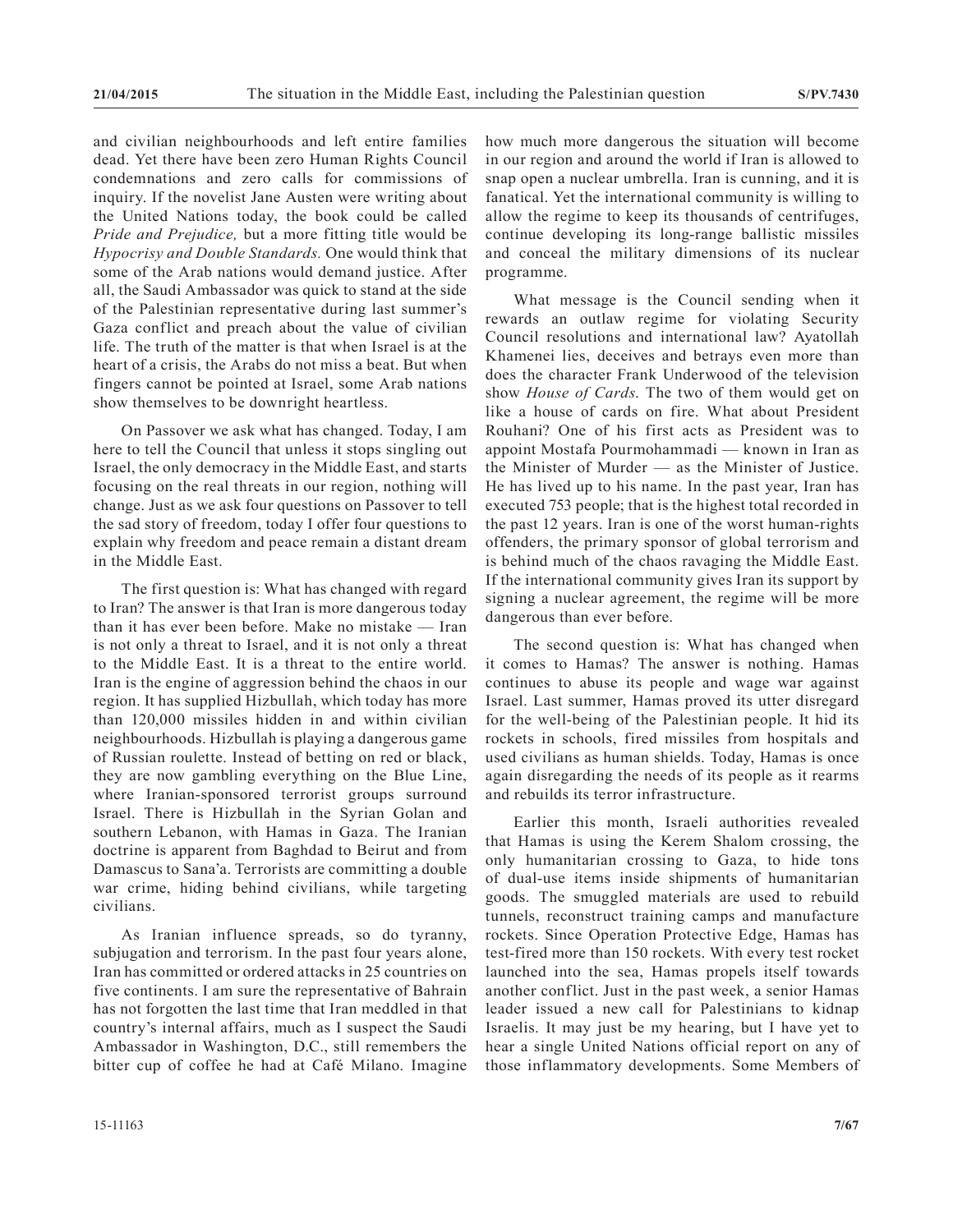the Organization refuse to name Hamas as the terrorist group that ignites tensions in our region and ignites United Nations offices. In January, Hamas members looted and set fire to the Office of the United Nations Special Coordinator for the Middle East Peace Process in Gaza.

The Council does no favours to the Palestinian people by failing to hold Hamas to account. I have not heard any criticisms of Hamas for denying its people freedoms or for failing to hold free elections. The closest Hamas has come to reaching out to the people in Gaza is the social media campaign it ran earlier this year. In an effort to improve its image, Hamas encouraged people to ask questions on Twitter using the hashtag *#AskHamas*. A number of important questions were posed to the terrorist group. Those questions included: How does Hamas prevent repetitive strain injury when firing dozens of rockets into Israel on a single day? Does Hamas think it is better to hide its weapons in a hospital's pediatric or its geriatric unit? Is Hamas leader Khaled Mashaal right- or left-handed? From the safety of his luxury hotel in Doha, he seems equally adept at ordering room service with one hand, while ordering terrorist attacks with the other.

It is time for a change. The Council must see Hamas for what it is and call it what it is — an internationally recognized terrorist organization. Stop giving Hamas a free pass and start giving Israelis and Palestinians a chance for a better future.

The third question is: What has changed when it comes to the Palestinian leadership? If nothing has changed with Hamas, why should one expect anything to have changed with President Abbas? President Abbas claims to support the two-State solution, but apparently that message gets lost in translation because one will never hear him make that claim in Arabic. He insists that Palestinian refugees be allowed to flood the Jewish State. So in truth he is committed to the creation of two Palestinian States. President Abbas also claims to oppose terrorism, but his Government forged a pact with a terrorist organization, pays salaries to convicted terrorists and incites violent attacks against Israelis.

Last month, the Palestinian Authority dedicated a monument in Ramallah to the terrorist responsible for the murder of 37 Israeli civilians. As if that were not bad enough, the monument is in the shape of what the Palestinian Authority describes as Palestine, and it includes all of the State of Israel from the

Mediterranean Sea to the Dead Sea. The Palestinians want a State without making compromises, without making concessions and without making peace. I want to be clear. Israel is in favour of a Palestinian State, and that would end the conflict. On three separate occasions, Israel offered the Palestinians a State, and on all three occasions the Palestinians refused the deal or walked away from the table.

The very last thing Israel can afford is another terrorist State in its backyard. Just imagine what that State would look like. We got a preview when Israel disengaged from Gaza in 2005. Hamas took over the Gaza Strip and created a terror stronghold. Given the chance, Hamas would gladly create a second terror State in Judea and Samaria. Such a terror State might as well be called ISIL, which would stand for Iran, Syria, Iraq and Lebanon. It would be sponsored by Iran and would be as volatile as Syria, Iraq, and Lebanon.

Hamas is terrorizing the people of Gaza, and the Palestinian Authority is not doing anything about it. It has ignored its oversight obligations, namely, to ensure that construction materials are not channelled into terror activities. It has not imposed sanctions on merchants selling cement on the black market. In contrast, Israel has fully cooperated with the trilateral Gaza reconstruction mechanism and has overseen the transfer of tens of thousands of tons of construction supplies. If President Abbas is serious about making peace, he must break his alliance with Hamas, put an end to incitement and return to direct negotiations with Israel.

The fourth question is: What has changed when it comes to the international community? Winston Churchill once said, "A lie gets halfway around the world before the truth has a chance to get its pants on". Month after month, individuals in this Chamber have argued that the Israeli-Palestinian conflict is a territorial dispute that can be resolved by addressing the so-called root causes. That lie has circled the world countless times.

The fact of the matter is that our conflict is not about the right place for Israel's borders. It is about Israel's right to exist in the first place. Israel stands for democracy, for human rights and for freedom. Last month, the Jewish State held its twentieth national election. That makes 20 more free and fair elections than Qatar and Iran have ever held. Yet Members of the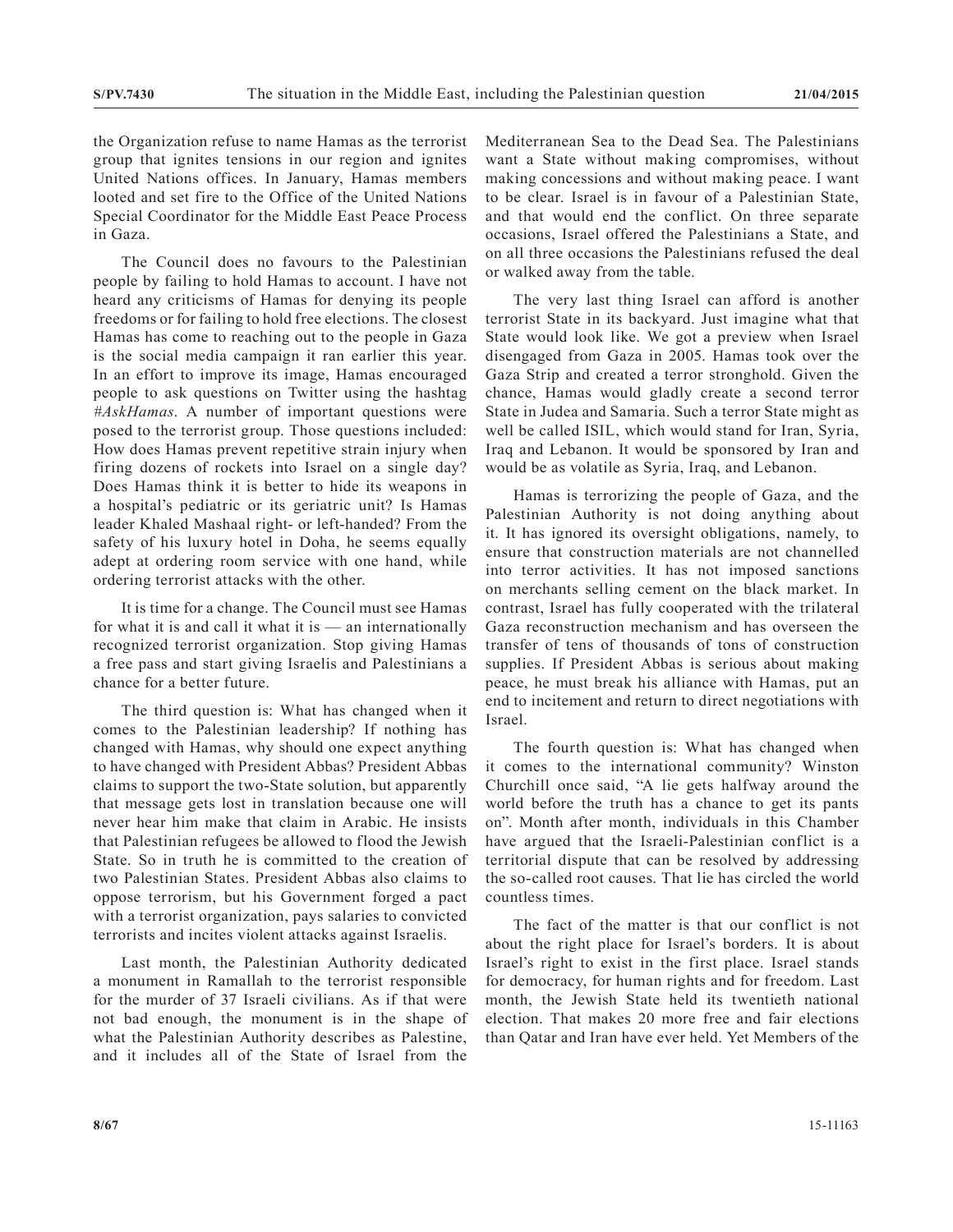Organization question Israel's democratic nature and focus disproportionately on our conflict.

The agenda item of today's debate is "The situation in the Middle East", but listening to the meeting briefing, one could well think that the only thing taking place in the Middle East is the Israeli-Palestinian conflict. The world's disproportionate focus on our conflict is an injustice to the tens of millions of victims of tyranny and terrorism in the Middle East. One has to wonder why the Palestinians deserve more time and attention than the Yemenis, the Syrians or the Libyans put together. The time has come to focus global attention where it belongs, namely, on the terrorists and their sponsors. The enemies of freedom are trying to drive us back to the dark ages. They deny women their freedom, censor the media, dictate how religion must be practiced and impose their radical way of life through barbaric acts of violence. Israel is on the frontline of that fight, but it is not just Israel's fight. It is the fight of anyone who believes in progress and pluralism, tolerance and freedom.

The Jewish people have fought for those rights for generations. Israel was one of the first countries in the world to screen people at airports. For its efforts to protect passengers, Israel was criticized for putting travellers through an invasive ordeal. Three decades later, Israel's once so-called insensitive policies have become the standard procedure at every airport across the globe. In its short history, Israel has repeatedly confronted the moral dilemmas that go hand-in-hand with combating terrorism, long before other democracies woke up to the threat. Make no mistake — Israel's battle today will determine how we all live tomorrow.

Tomorrow, Israel will commemorate Yom Hazikaron and honour the 23,320 individuals who have lost their lives to war and terror. We will remember the brave soldiers who died so that we can have our freedom, and we will mourn the thousands of men, women and children who were robbed of their lives simply because they were Israeli. War has never been the choice of the State of Israel. Our choice is and always has been the path of peace. But when war and terror are forced upon us, we will not surrender, and we will not back down. For nearly 2,000 years, the Jewish people were stateless and powerless in the face of hatred and indifference. Those days are no more.

On Thursday, Israel will celebrate Yom Ha'atzmaut, our sixty-seventh anniversary as a free and independent Jewish State. With great joy and with heads held high, we will celebrate the realization of the words of our national anthem, *Hatikvah*. Our hope will not be lost — the hope of 2,000 years, the hope to be a free people in our own land, the land of Zion and Jerusalem.

**The President** (*spoke in Arabic*): I will now make a statement in my national capacity.

I am honoured to preside over today's meeting of the Security Council on the situation in the Middle East, including the question of Palestine. We would like to take this opportunity to emphasize Jordan's commitment, in particular through its membership in and presidency of the Council this month, to continue working with other members to achieve the purposes and principles of the Charter of the United Nations with respect to the maintenance and preservation of international peace and security, as well as international harmony and stability. Supported by the leadership of His Majesty King Abdullah II and relying on the policies of Jordan, which reflect the voice of logic, wisdom and balance in an ever-changing hotbed of tension, we intend to use our position productively in pursuit of those noble goals.

The Kingdom of Jordan is presiding over the Council at a delicate stage, when multiple, shifting challenges demand an instantaneous response in the face of constant change. We would therefore like to reiterate that failure to resolve the Israeli-Palestinian conflict through a two-State solution, whereby a fully sovereign, independent State of Palestine would be established on Palestinian soil along the borders of 4 June 1967, with Al-Quds-al-Sharif as its capital, would intensify the dangers to our region. There are legitimate international reference points to support that view.

The Kingdom of Jordan is close to Palestine and its citizens, and its situation impacts us directly. Jordan is not a mere observer or mediator in the peace process but has a real and tangible interest in achieving peace through serious and committed negotiations based on a timetable conducive both to bringing about the two-State solution and to tackling all substantive issues, including the status of Jerusalem, refugees, security, borders and water, inter alia. All those issues affect the interests of Jordan in accordance with the principles of international legitimacy and the Arab Peace Initiative, and must be resolved in a manner that fully satisfies vital Jordanian interests.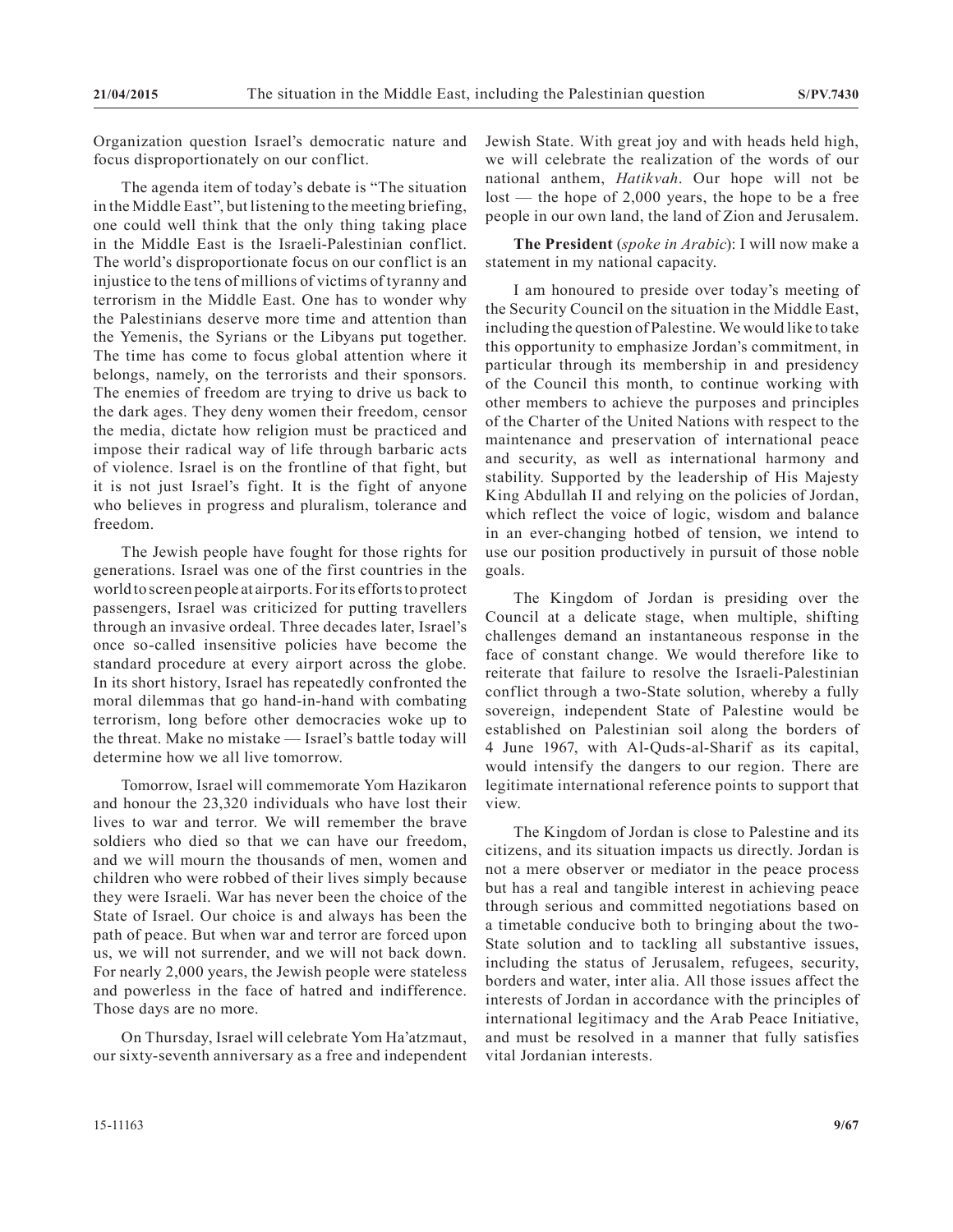Regarding occupied East Jerusalem, as well as Muslim and Christian holy sites, in line with his Majesty and Jordan's oversight role in East Jerusalem, we will continue to make every effort to preserve and protect them, in particular Al-Haram al-Sharif and the Al-Aqsa Mosque. Furthermore, we will not compromise on any Israeli infractions on this matter and will take the appropriate legal and diplomatic measures to counter them. In accordance with relevant Security Council resolutions, Jordan will continue to preserve the Arab character of East Jerusalem and its position as a city under Israeli occupation.

Concerning Palestinian refugees, we host the greatest number of Palestinians living in the diaspora, the majority of whom are Jordanian citizens, and support their inalienable status as refugees. Protecting their legitimate rights, as dictated by international law, is a core responsibility. As a host country, we have rights and duties imposed on us by the massive burdens that we have borne since the Palestinians became refugees. I would like to express here my deep appreciation to the United Nations Relief and Works Agency for Palestine Refugees in the Near East (UNRWA) for its ongoing efforts in support of Palestinian refugees in our region. Additionally, I the great burden of our expenditures in supporting the Palestinian refugees, which exceed the UNRWA budget.

We continue to emphasize the need for an immediate and lasting solution of UNRWA's budget problems and deficit. This is the only way to allow UNRWA to continue its work and programmes until a final solution to the question of the Palestinians refugees is reached. It is no secrect that any reduction in the Agency's services will be tantamount to making an indirect call on hosts countries to make up for these services, and these States can not bear this burden.

As to the Gaza Strip, Jordan calls on the international community to lift the suffocating Israeli blockade on Gaza, put an end to the deteriorating humanitarian tragedy and make a serious effort to achieve reconstruction. This is our collective duty in the face of the suffering imposed on the beleagered children of the Strip.

We call for concerted efforts to resume direct negotiations in order to achieve the two-State solution and find a comprehensive settlement. These negotiations must be earnest, characterized by good intentions and time-bound. They should be complemented by commitment to avoiding any unilateral action that

would prejudge the outcome, including settlement activities, which are illegitimate in the eyes of the entire world.

We will pursue our efforts a member of the Security Council and President this month — in addition to our membership in the Arab ministerial committee entrusted to consult with international parties — to lauch serious negotiations between the Israeli and Palestinian parties and to conclude an international agreement within parameters that all parties can agree upon, including the possible adoption of a unanimous Security Council resolution that identifies a time-table for the negotiations to end the occupation and achieve the two-State solution, we are conducting requisite negotiations on this score through the aforementioned ministerial committee by maintaing contacts with all interested parties and States.

The tragedy being endured by Syria has entered its fifth year and is deteriorating day by day. Killings, assassinations and destruction persist in that country. This tragedy feeds radicalism, criminality and terrorism, which are outlawed by all international conventions and religions. Consequently, we have to press ahead in finding a political solution in Syria, which, as we have stressed since the beginning of the crisis, is the only way to meet the aspirations of the Syrian people and achieve political transformation into a new reality in which all Syrian parties will take part. Such a solution would be based on the outcomes of the first Geneva negotiations, restore stability to Syria and uproot terrorism in that country, which is now reaching beyond its borders. It should also preserve Syria's territorial integrity and political sovereignty and allow for the voluntary return of Syrian refugees, particularly those in neighboring States. On this matter, we will elaborate in extenso at the briefing on 24 April.

I wish to express our appreciation of the efforts of the Special Envoy of the Secretary-General for Syria, Mr. Staffan de Mistura, to find a political solution to the Syrian crisis. Jordan is hosting more than 1.5 million Syrian citizens, with whom we share our limited resources. This task has overburdened Jordan's economy and exceeds its capacities. In that regard, I thank all those brothers who have assisted us, particularly Kuwait, for its significant efforts in hosting three pledging conferences.

We support political legitimacy in sisterly Yemen, which is embodied in President Abdrabuh Mansour Hadi Mansour, and reiterate our full endorsement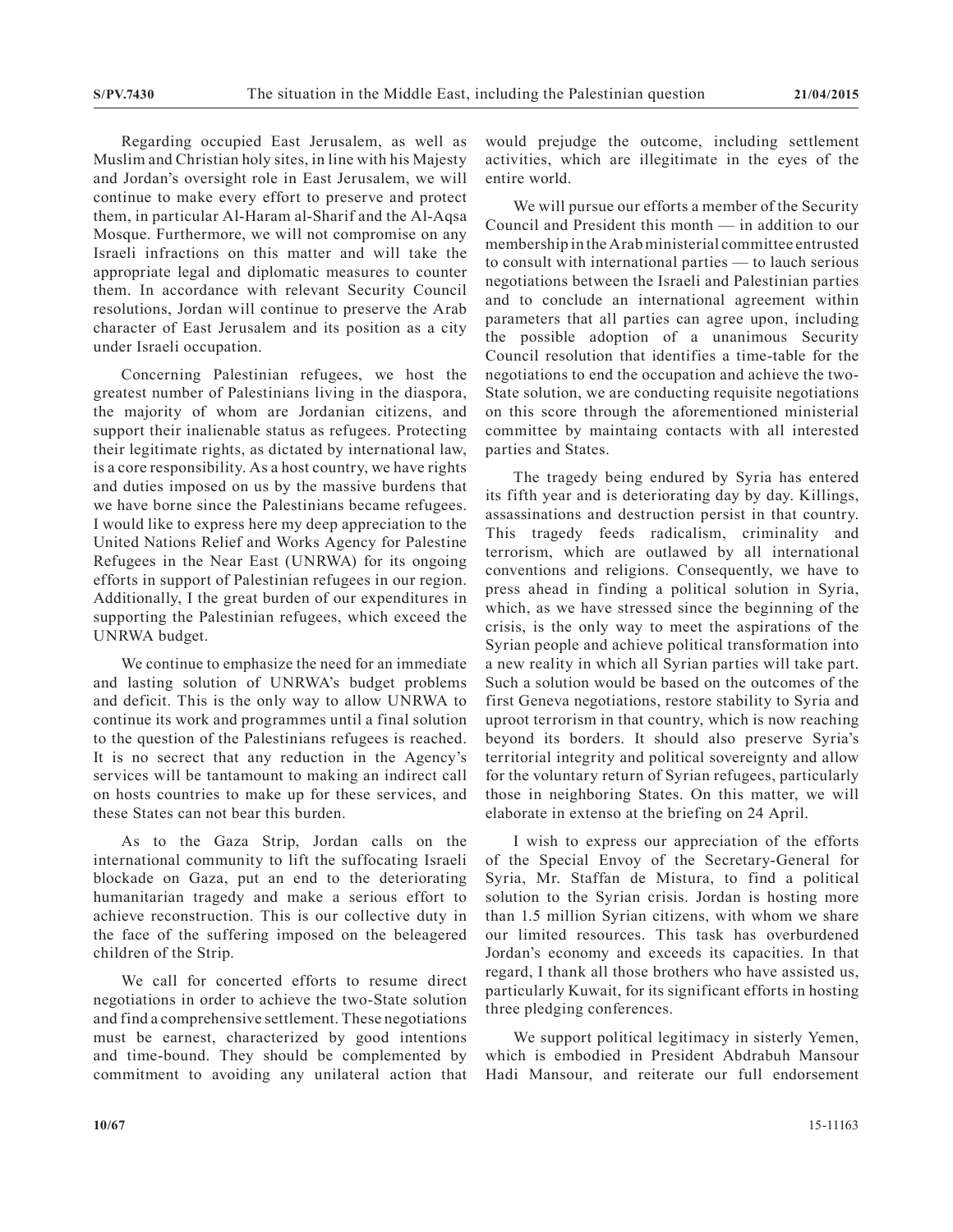of the resolutions adopted at the most recent Arab summit, held last month in Sharm el-Sheikh, Egypt, which emphasize support for legitimacy in Yemen and assistance in accordance with the joint Arab defence initiative and Article 51 of the Charter of the United Nations, and reject any attempt to undermine the legitimacy, territorial integrity and political independence of Yemen. We reiterate our call for full commitment to the implementation of resolution 2016 (2015), an immediate end to the violence and unilateral actions, rejection of any violent overthrow of power, the normalization of the situation in Yemen and a return to the political track and dialogue, in accordance with the Gulf Initiative.

The Kingdom of Jordan emphasizes the need to help sisterly Libya to consolidate its security, sovereignty and stability, as well as to support the elected Parliament and the Government, as they are considered the basis of legitimacy, and we encourage national dialogue among the Libyan national parties that reject violence and radicalism. The adoption of resolution 2214 (2015), submitted by Jordan, is part and parcel of that effort. We welcome the dialogue between the Libyan brothers, hosted by Morocco, and we support Mr. Bernadino León's efforts. We hope that they will succeed.

In recent years, the danger of terrorism has been on the rise in our region and the world. Criminal and terrorist gangs under different names and forms, such as Daesh, Al-Shabaab in the Horn of Africa, Boko Haram and Al-Qaida, have hijacked tolerant Islam and distorted its image. Our religion is innocent of such violence. All religions have a peaceful message. Those gangs perpetrate their horrendous crimes in the name of our great religion of Islam, but they are unrelated to it. Islam provides a model for cherishing human dignity and life and the rights of man, for respecting dialogue and for accepting the other. Therefore allow to me reiterate the words of His Majesty King Abdullah II in his statement before the European Parliament:

"All my life, every day, I have heard and used the greeting, Assalamu aleikum, a wish for the other to be blessed with peace. That is what it means to be a Muslim. More than a thousand years before the Geneva Conventions, Muslim soldiers were ordered not to kill a child, a woman or an old person, not to destroy a tree, not to harm a priest, not to destroy a church. These are the same values of Islam that we were taught in school as children: not to destroy or desecrate a place where God is

worshipped, not a mosque, not a church, not a synagogue. This is what it means to be a Muslim. These are the values that I teach my children and that they hand on to theirs."

Therefore, I would like to say once again that the ideological war will be long, involving many fields and different levels. It is a war launched by an enlightened ideology against a retarded ideology that calls for killing and assassination. This requires a collective effort and cooperation among all States that agree with these lofty goals with a view to protecting themselves from the dangers of terrorism and radicalism. Here, I would like to emphasize the need for immediate and collective work, as I have mentioned, as well as for developing a comprehensive strategy that includes military and political aspects, the renewal of religious speech, the rectification of erroneous concepts and ideas adopted by people, as well as the launching of cultural campaigns that address people's minds and use sound logic.

The modern-day Khawarij, with their terrorist gangs and their radicalism, are expanding because of underdevelopment and the inequitable distribution of wealth, a political vacuum and the presence of sectarian and religious strife among the different strata of society and within States. That makes it necessary not to allow any such imbalances in our countries. We must pave the way for the return of harmony and stability to those sisterly Arab States whose social fabric has been harmed. We are descending into violence and radicalism.

In that connection, we would like to affirm our support for the current Iraqi Government and Prime Minster Mr. Haider Al Abadi in their combat against terrorism and in their quest to eliminate criminal gangs from Iraqi territory. We also support their efforts to achieve national reconciliation. We are equidistant to all components of Iraqi society. We state that the participation of all of the components of Iraqi society in a substantive process, not the marginalization of any of those elements, is necessary for the success of those efforts. Iraq is a sisterly, neighbouring State to Jordan. Its security is our security.

In light of the changes taking place in the region we are following the framework agreement agreed to between the P5+1 on the Iranian nuclear file. We have always emphasized the need for a peaceful solution, while asserting the right of people to make peaceful use of nuclear energy. We hope that the final contour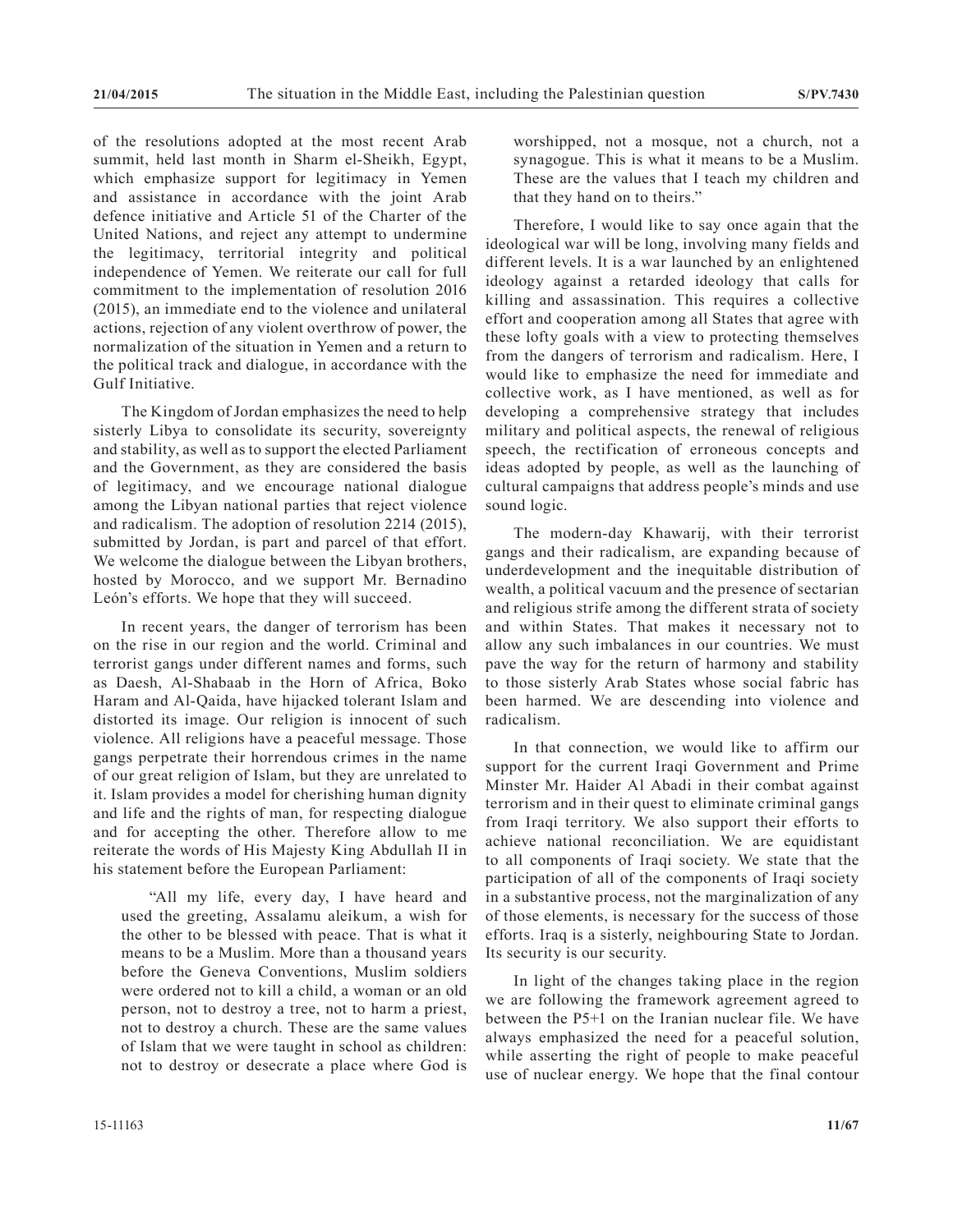of the agreement will consolidate peace and security in our region and the world, and will lead to solving many other issues.

# (*spoke in English*)

I will switch to English for a couple of minutes as I address the question of the need to arrive at a peaceful settlement to the Palestinian-Israeli conflict. In anticipation of the formation of the new Israeli Cabinet and given the situation in the region, I would like to mention to the Ambassador of Israel that the region has never been short of excuses not to do things. I think that what we need to examine today is the set of decisions needed to create peace, not to look for excuses not to do that. The Arab Peace Initiative, as I am sure the Ambassador will appreciate, contains all the elements needed to ensure that peace is sustainable, but for that peace to take shape and be implemented, will power and good intentions are needed.

With all due respect for the television shows that people watch, whether it is House of Cards or Pride and Prejudice, at the end of the day the reality on the ground requires that we all put our differences aside and that we launch a substantive time-bound, peace-negotiating process that will ensure the end that we all seek, namely, the two-State solution. I would advise the Ambassador to revisit the Arab Peace Initiative and look at the elements that we still are committed to in the Arab world. Like I said, that will not only ensure peace between Israel and the Palestinians, but between Israel and the entire Arab world.

Given all the dynamics within and beyond the region, especially the threat of terror and extremism, the Palestinian question remains the essence and the root cause of much of the instability that we see in our part of the world. It is through resolving the Palestinian/ Israeli conflict and achieving peace and security for all the peoples and States of the region, especially Israel, that we will be able to collectively deal with the dangers and threats that we all face as a region. Israel must become part of the region, not just be in the region. Through peace, I think that end will be achieved.

#### (*spoke in Arabic*)

In conclusion, I would stress that Jordan will continue to act resolutely to strengthen relations of cooperation and friendship between the peoples of the world. We will continue with our message of promoting international peace and security and confronting despair and hatred under one human umbrella. History,

geography and a common future link us all. Together, we will be able to build the basis of mutual respect for the benefit of all future generations.

I now resume my functions as President of the Security Council.

I shall now give the floor to the members of the Council.

**Ms. Power** (United States of America): I thank you, Minister Judeh, for presiding over this meeting. Your presence testifies to the huge significance of the issues before us.

On 8 April, two Israeli soldiers, a medic and a paramedic, were stabbed in the West Bank by a Palestinian man. On 20 April, a 28-year-old Arab municipal worker was stabbed in Herzliya, north of Jerusalem, by an Israeli who reportedly screamed "Death to Arabs". Those are just two of the recent attacks that reflect the persistent and deadly tension between Israelis and Palestinians. It is critically important that leaders urgently re-engage in efforts to achieve peace, which is the most effective way to prevent such tension from escalating, as it has too many times before.

The United States remains committed to a two-State solution that results in a secure Israel alongside a sovereign and independent Palestinian State and that can bring lasting peace and stability to both peoples. A two-State solution is the only way for Israel to ensure its future as a Jewish and democratic State, and it is the best path forward for Israel's security, for Palestinian aspirations and for regional stability. It is important that both sides refrain from any actions that could further destabilize the situation in the region and undermine the prospects of reaching a two-State solution. It is good that the parties have reached agreement on the transfer of Palestinian clearance revenues, an important step that will benefit the Palestinian people and help stabilize the situation in the West Bank.

We welcome the arrival of the new United Nations Special Coordinator for the Middle East Peace Process, Nickolay Mladenov, who brings with him deep diplomatic experience in the region and has already been meeting with key figures since he arrived on the ground about a week ago. We encourage all sides to work closely with him.

We also strongly support United Nations efforts to encourage donors to disburse funds as soon as possible to meet the commitments they made in Cairo in October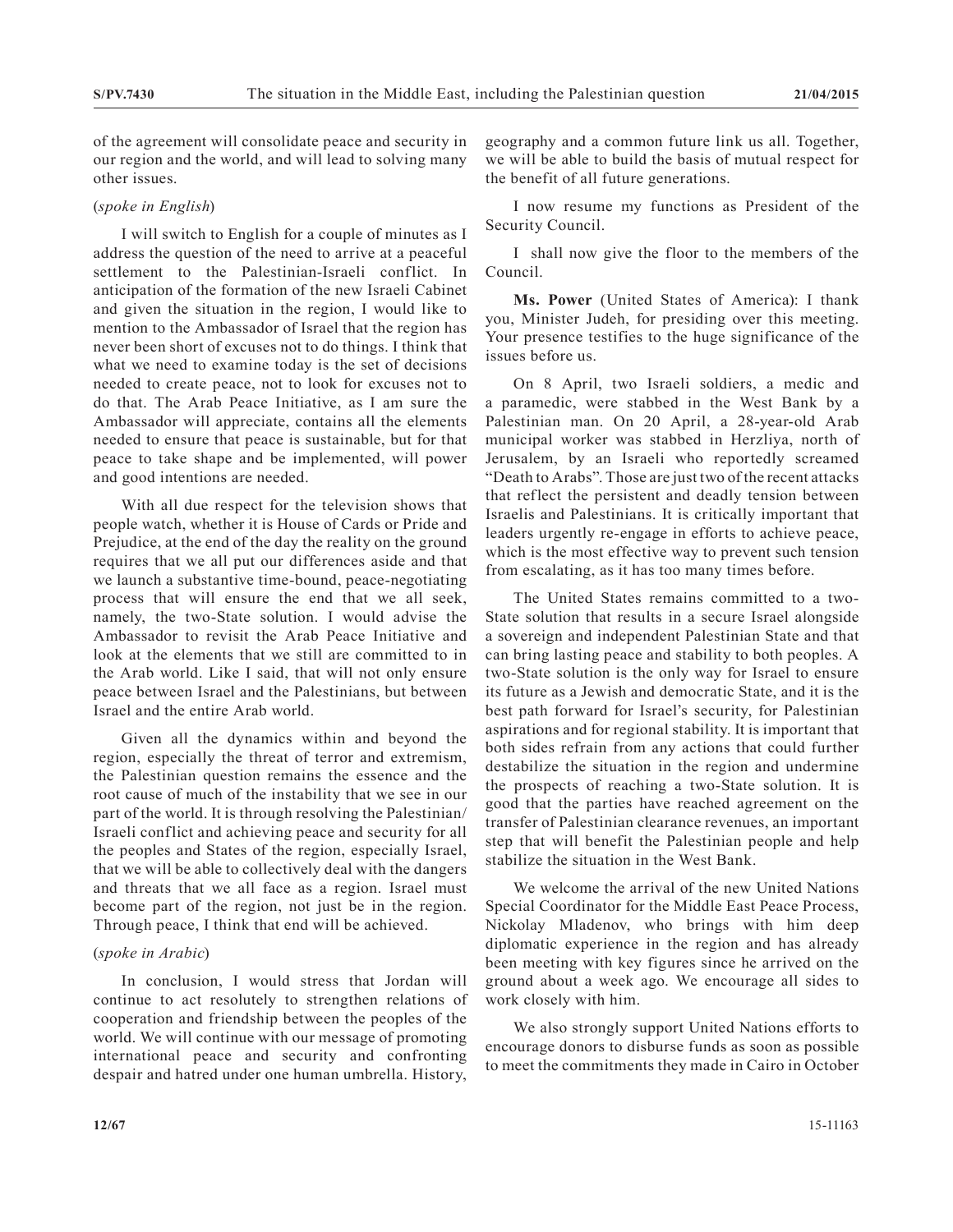2014. To support that effort, the United States has disbursed more than 95 per cent of our Cairo pledges and provided additional money above our original pledge amount. However, although up 100,000 Palestinians reportedly remain displaced in Gaza, only a fraction of the funds pledged in Cairo have been released. Member States must step up, and United Nations agencies must be able to carry out their operations in Gaza without disruption.

Let me now turn to Syria. In the weeks since the Islamic State in Iraq and the Levant (ISIL), with the support of the Al-Nusra Front, advanced on the besieged community of Yarmouk, the already desperate situation of its estimated 18,000 residents, most of them Palestinians, has gotten even worse. People long deprived of food, potable water, medical supplies and other vital humanitarian support now find themselves trapped between warring parties, which show a callous disregard for the welfare of civilians. Residents have reportedly been barrel-bombed by the regime from the air and shot at by ISIL and other armed groups from the ground.

While thousands appear to have escaped, many thousands are still trapped. In Tadamon, a neighbourhood bordering Yarmouk, some of those who have managed to escape are sheltering in a school. Last week, a man there said, of the Al-Assad regime's siege in Yarmouk, "We lived inside a disaster. We were dying there, for two years and six months, with no water, no electricity." Another escapee said "We got out just as you see us, with nothing else. We ate animals and leaves." A woman named Fatima stood cradling her baby boy, born less than two weeks earlier in Yarmouk. Fatima told the officials she had fled because she feared her son would die if they did not get out.

Siege is a tactic we see applied across Syria by both the Al-Assad regime and terrorist groups. Last month, Under-Secretary-General Amos told the Council (see S/PV.7418) that the United Nations estimates that 440,000 civilians are living in besieged areas, meaning most people cannot get out, and assistance cannot get in. Some aid groups estimate the total is much higher. In Dayr Al-Zour, another besieged city, ISIL has systematically blocked humanitarian access and even cut off the water supply for months at a time while regime forces have prevented residents from leaving.

The Al-Assad regime and the terrorists use the suffering of Syrian civilians as just another tool to advance their position or undermine that of their enemies. This must stop. All parties have an obligation to protect civilians, and all parties have an obligation, under resolution 2165 (2014), to enable the immediate and unhindered delivery of humanitarian assistance directly to people throughout Syria by United Nations agencies and implementing partners. All civilians who want to leave besieged areas must be allowed to do so safely, without being detained, interrogated or separated from their families. The Al-Assad regime's assurances count for nothing, so international supervision for any relocation from Yarmouk is urgently necessary.

We members of the Security Council have an obligation as well to ensure that the reported use of chemical weapons is investigated thoroughly and promptly and that those responsible are held accountable. Since members of the Council adopted resolution 2209 (2015) on 6 March, condemning the use of chlorine as a chemical weapon, we have seen allegations of at least a dozen attacks involving the use of chlorine or other chemical agents.

Last week, Council members heard first-hand from Dr. Tenari, who works in Sarmin's field hospital, which received more than 120 victims of just one of those attacks. There were so many victims, he said, that they were piled on top of one another on the floor. He told us about how he and his colleagues did everything they could to save three siblings, aged one, two and three years, with the hospital's paltry resources. He told of the doctors' and nurses' sense of helplessness as they tried to pump oxygen into the delicate chests of these small children. He told of his unspeakable grief as he washed their tiny, lifeless bodies.

If we members are appalled upon hearing such accounts, and I do not believe that there was a person in that room who was not shaken by Dr. Tenari's experience, we must channel our indignation into stopping more attacks like it from occurring. That begins with the Council enforcing the resolutions it has already adopted, such as 2209 (2015) and 2118 (2013), which the Al-Assad regime has repeatedly ignored.

Ending those attacks also requires countries to stop propping up and arming the regime and instead use their leverage to help stop Al-Assad from gassing, barrel-bombing, torturing and starving Syrian civilians. Countries of the region and those with influence must come together to press for a political solution, which is the only way to end this wretched conflict. To that end, we welcome the renewed push by Special Envoy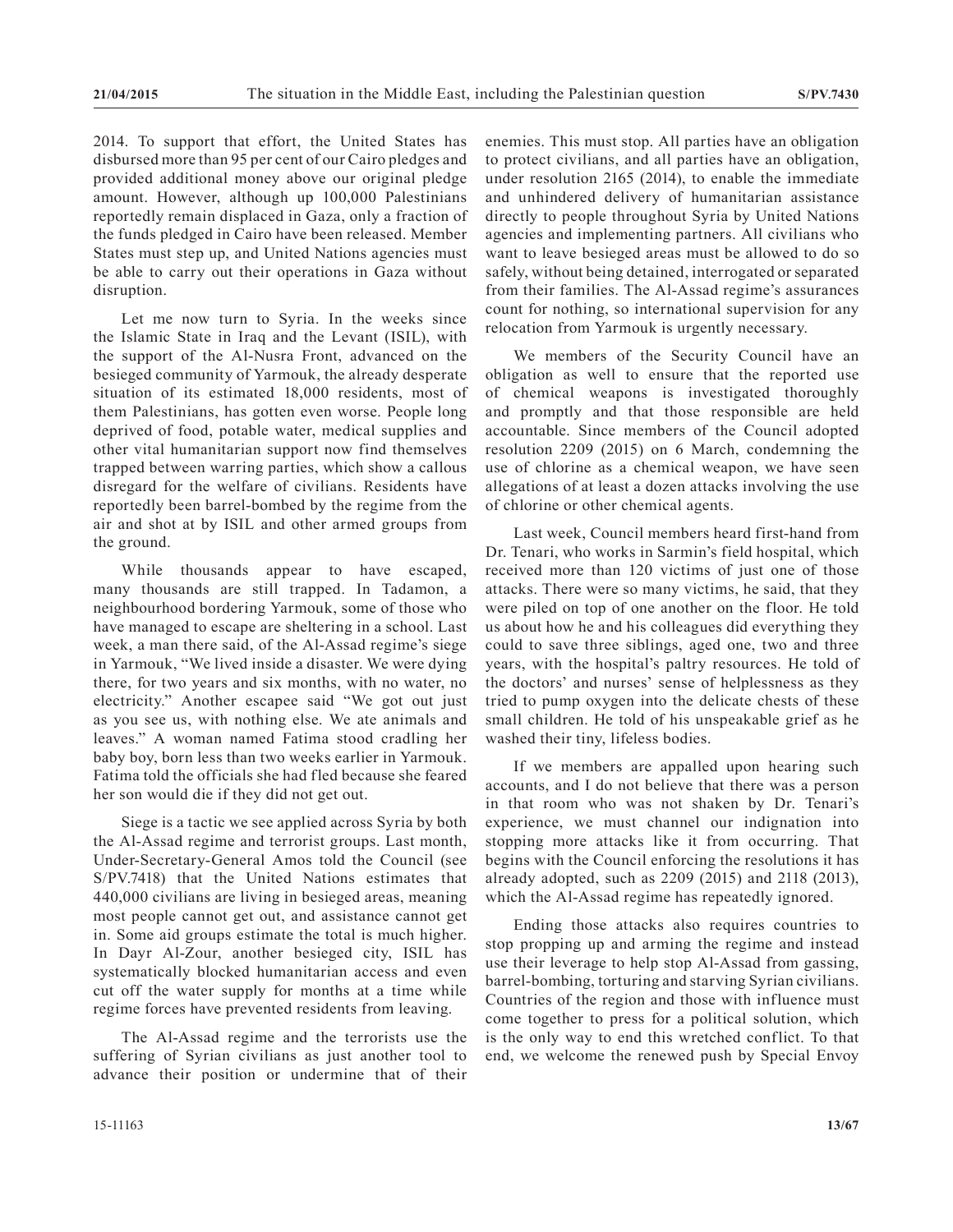De Mistura to expand ongoing dialogue efforts and the Secretary-General's robust support for those efforts.

As President Obama has said repeatedly, the only viable political solution is one without Al-Assad in power. He has no legitimacy and no role to play in Syria's future. Partnering with Al-Assad will not help us defeat violent extremist groups. It will only make them stronger.

One reason it is so important to reach a political solution is the deeply destabilizing effect the conflict is having on Syria's neighbours, such as Lebanon, where one in four of the country's residents is now a Syrian refugee. Since the influx of refugees began, Lebanon's unemployment has doubled, and its schools have taken to teaching double shifts. The crisis in Syria has also exacerbated Lebanon's security challenges, particularly those posed by violent extremist groups. The Lebanese security and armed forces have played a crucial role in countering these threats and defending the State's authority. We also commend the ongoing effort undertaken by the United Nations Interim Force in Lebanon and Special Coordinator Kaag to prevent any escalation in hostilities along the Blue Line, an effort made all the more challenging by Hizbullah's dangerous actions, such as its acquisition and evident willingness to use weapons in the United Nations Interim Force in Lebanon area of operations.

Resolving the Syria crisis and mitigating the unrivalled suffering caused by the conflict inside Syria and in neighbouring countries — and I thank Minister Judeh for Jordan's generosity in sheltering so many refugees from Syria — could not be more urgent.

**Mrs. Adnin** (Malaysia): I thank you, Mr. President, for convening and chairing today's meeting. Your presence here today clearly demonstrates the importance Jordan attaches to today's open debate. I also thank Secretary-General Ban Ki-moon for his briefing.

My delegation associates itself with the statements to be delivered by the representatives of Iran and Saudi Arabia on behalf of the Non-Aligned Movement and the Organization of Islamic Cooperation, respectively.

We have all heard loud and clear the message conveyed by the Secretary-General to the Council repeatedly on the untenable situation in the occupied Palestinian territory. The situation on the ground is undeniably moving further and further away from a two-State solution on a daily basis. Over the years, we have witnessed relentless and systematic actions by the Israeli authorities to chip away the conditions for a two-State solution. This includes the expansion of illegal Israeli settlements in the occupied Palestinian territory in complete disregard of international law and the overwhelming views of the international community. The escalating settlement constructions further led to the demolition of Palestinian homes, the forced displacement of Palestinian families and increasing violence and provocations by Israeli settlers.

We have heard condemnations by the international community, but no real action has been taken, including by the Security Council, to halt the emerging one-State reality. Instead, the international community continues to tackle the symptoms of the problem, such as the humanitarian crisis and terrorism, since it lacks the political will to address the root causes of the problem and end the longest occupation in modern history.

Based on repeated failures in bilateral negotiations for the past four decades to resolve the Israeli-Palestinian conflict, Malaysia believes that the time has come for the international community in general, and the Security Council in particular, to lead the way to end the status quo in the occupied Palestinian territory. Prolonged foreign occupation of Palestine by way of oppression, injustice and discrimination will do nothing to safeguard Israel's long-term security concerns. Instead, it has brought about despair, anger and extremism, with repercussions that continue to resonate far across the globe.

For those who insist that the only way to create a Palestinian State is through bilateral negotiations, I urge them to apply the same standard to Israel. Would the State of Israel have existed if the international community had insisted that Israel could be created only through direct bilateral negotiations with its neighbouring Arab countries? Is it not time for the Council to act decisively on the creation of a Palestinian State, just as the General Assembly did in 1947 to create the State of Israel?

One aspect of the unsustainability of the situation in the occupied Palestinian territory that Malaysia wishes to highlight is related to the gross violations of Palestinian children's rights. About 300 Palestinian children are now being detained by the occupying forces in the West Bank, including in occupied East Jerusalem. Over the past three years, the number of child detainees has increased by 87 per cent. Moreover, the existence of a juvenile military court in Israel, the only such court in the world, is clearly in violation of the Convention on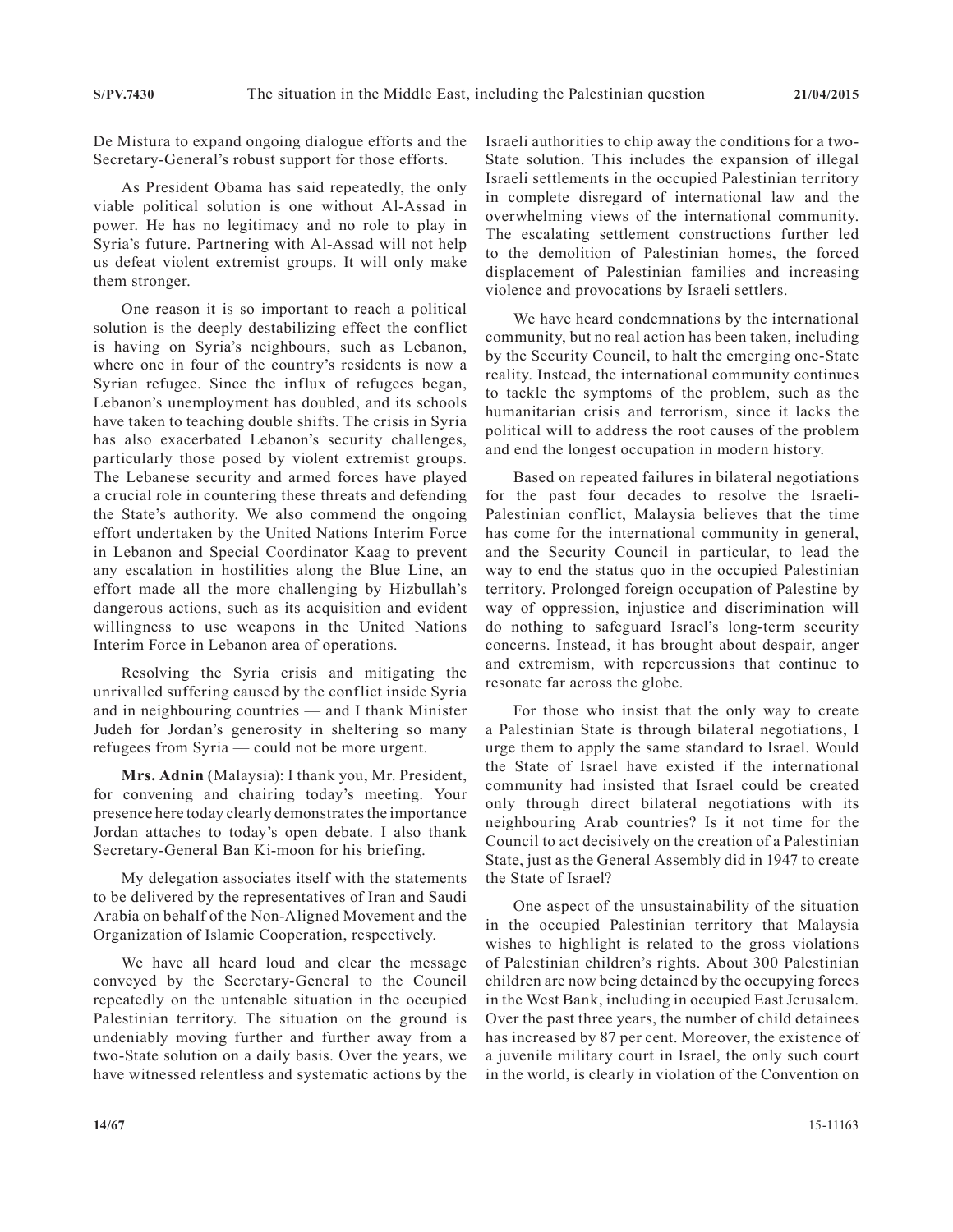the Rights of the Child, the Fourth Geneva Convention and other provisions of international law.

According to Defence for Children International, more than 700 Palestinian children are sentenced in Israeli military courts every year. Ill treatment of Palestinian children in the Israeli military detention system is widespread and systematic and nearly three out of four kids experience some form of physical violence during arrest, transfer or interrogation. Such practices are causing widespread trauma, the loss of childhoods and increasing radicalization. Malaysia condemns this unacceptable situation and calls for the release of Palestinian children detained by Israel. We urge Israel to adhere to its obligations under international law, including the Convention on the Rights of the Child, to which it is a State party.

Malaysia welcomes the recent accession by Palestine to the Rome Statute of the International Criminal Court. Such action will go a long way towards ending impunity and deterring war crimes and crimes against humanity by both sides. Similarly, we welcome Palestine's decisions to accede to various international and multilateral conventions and treaties. We continue to support the peaceful, legal and multilateral efforts by Palestine to be a respectable member of the international community who abides by international law, norms and standards.

After last month's poignant final briefing by the outgoing Special Coordinator for the Middle East Peace Process, Mr. Robert Serry, we have seen some positive momentum among Council members to initiate concerted efforts towards resolving the Israeli-Palestinian conflict. Malaysia stands ready to play a constructive role in the Council in realizing a two-State solution. We reiterate our long-standing support for the inalienable right of self-determination for the Palestinian people and a just, comprehensive and final solution to the Palestinian-Israeli conflict.

**Mr. Wang Min** (China) (*spoke in Chinese*): China appreciates Jordan's initiative to convene this open debate on the question of the Middle East. I thank Secretary-General Ban Ki-moon for his briefing. I have also listened attentively to the statements delivered by the representatives of Palestine and Israel.

The question of Palestine is at the core of the question of the Middle East and affects regional peace and stability. As the current situation in the Middle East remains volatile, resolving the question of Palestine and Israel has become more important and urgent. China hopes that the parties concerned will redouble their efforts in the following aspects so as to move towards an early solution to the question between Palestine and Israel.

First, both Palestine and Israel should adhere to the strategic choice for peace talks. The creation of an independent State of Palestine through peace talks and the peaceful coexistence between the two countries is the only way out for the problems between the two countries. China urges Palestine and Israel to keep peace in mind and come together to resume peace talks as soon as possible and make progress therein. We hope that Israel will demonstrate good will and sincerity, stop the construction of settlements and completely lift the blockade on Gaza. At the same time, Israel's legitimate security concerns should also be addressed.

Secondly, with regard to the question of Palestine, the Security Council should step up and assume its essential responsibilities and respond positively to the reasonable demands made by Palestine and other Arab States. It should play a greater role in promoting peace talks, putting an end to the occupation and facilitating the reconstruction of Gaza. It should take practical actions to promote progress on the question of Palestine.

Thirdly, the international community should strengthen coordination and widen its vision. China hopes that the existing mechanisms for the peace process in the Middle East will be further utilized. Meanwhile, countries of the region and relevant regional organizations should be encouraged to play a positive role. Efforts should be stepped up so as to resume peace talks between Palestine and Israel as soon as possible so that the situation can move in the right direction.

Fourthly, the humanitarian situation in Gaza must be alleviated effectively as reconstruction there faces a multitude of challenges, including the Israeli blockade, the volatile situation in Palestine and the massive gap in financial resources. We therefore urge the international community to deliver on its promises of aid, to cooperate with the United Nations Relief and Works Agency for Palestine Refugees in the Near East in every way possible and play a positive role in safeguarding the rights of the Palestinian refugees and providing humanitarian assistance.

China firmly supports the people of Palestine in their just cause seeking the restoration of their legitimate national rights and, in its own way and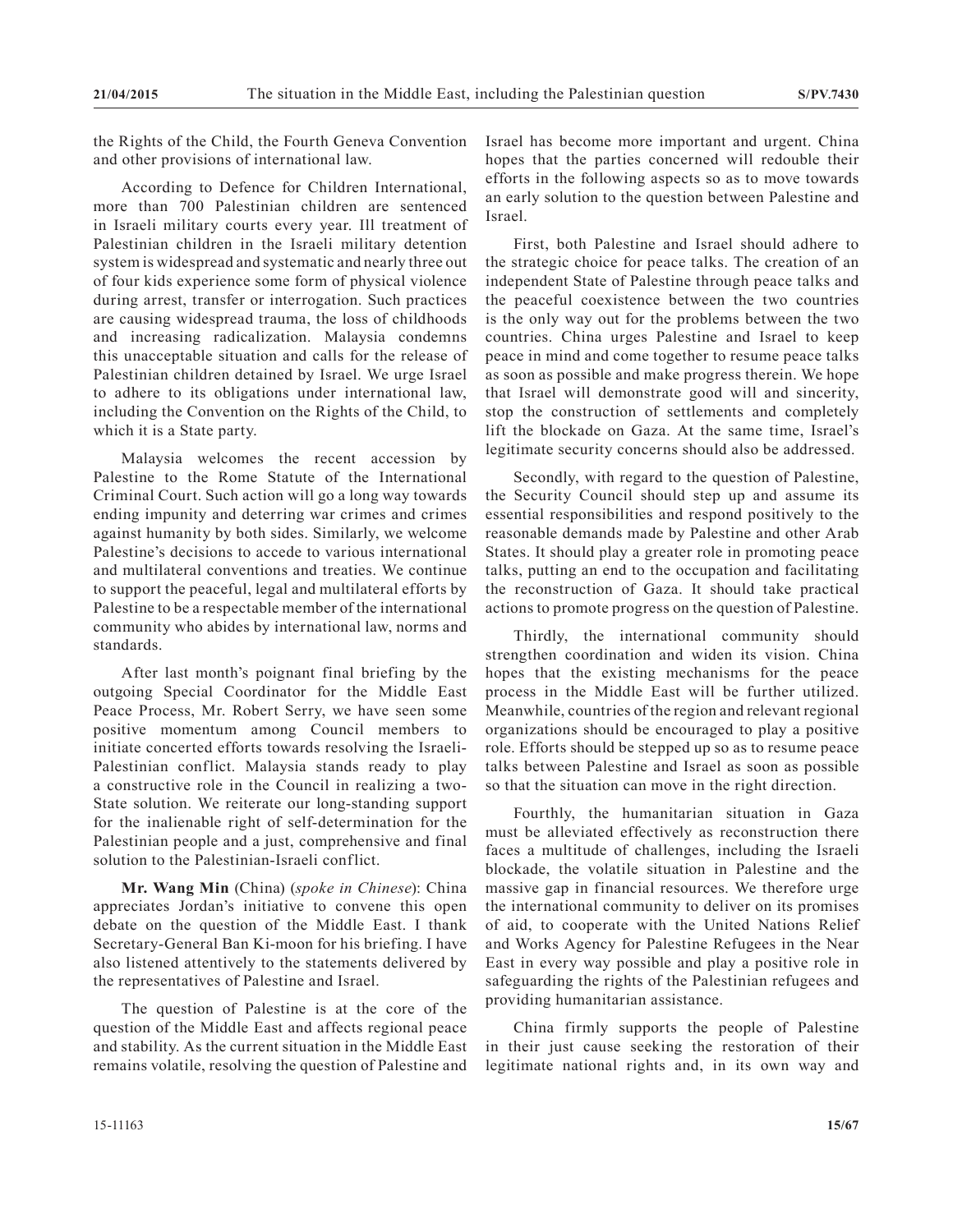through its own channels, has always engaged actively with the parties concerned to facilitate dialogue and promote peace. We have always supported the creation of an independent Palestinian State on the basis of the 1967 borders, with East Jerusalem as its capital and enjoying full sovereign rights. We have also supported Palestine and Israel living in peace and security. We are open to all initiatives that may contribute to the resumption of peace talks.

China's special envoy for the Middle East paid another visit to Palestine and Israel in April and has engaged actively with both parties to facilitate peace talks and promote peace. China will continue to make great efforts with a view to finding a solution to the question of Palestine and alleviate the humanitarian situation.

The Syrian crisis has entered its fifth year and has caused profound suffering to the people of Syria. It has also gravely affected regional peace and stability. A political solution is the only way to restore peace, stability and development in Syria. China has always supported the United Nations playing a positive role in finding a political solution and supported the Special Envoy of the Secretary-General, Mr. De Mistura, in his good offices. We also welcome the efforts of Russia and Egypt, among others, to promote a political solution to the question of Syria.

China calls on the international community to remain steadfast in its commitment to a political solution and to exert positive influence on all the Syrian parties urging them towards a swift ceasefire and end to the violence so as to find a settlement plan that fits the particular situation of the country and takes account of the interests of all parties.

**Mr. Delattre** (France) (*spoke in French*): I thank the Secretary-General for his statement, which underscored the need to act to preserve the two-State solution.

I once again express my warmest congratulations to the Jordanian presidency of the Security Council as well as our profound appreciation of your presence, Sir, at this important debate.

Since last summer, France has maintained a simple position — the two-State solution is fast disappearing. The continuation of the illegal settlement activity undermines, day on day, the viability of a Palestinian State on the ground. The political vacuum raises the risk of escalation. In Israel and Palestine alike, public opinion is becoming radicalized and support for the two-State solution is dissipating.

There is therefore an urgent need to end the downward spiral we are witnessing. To do so, we must reaffirm our commitment to the two-State solution and thence map out a political path leading to the creation of a Palestinian State alongside that of Israel. Without such a political path, we will have to face the continuation of the unilateral strategies under way, which will serve only to fuel the mistrust between the parties. It is in no one's interests for security cooperation to cease; for the Palestinian Authority, in which we have invested so much, to founder; or for diplomatic spats to ensue in international institutions, always with the underlying risk of an explosion in violence. We cannot pretend that these risks do not exist.

France's analysis for several months now has been based on a simple premise — only with renewed and strengthened international support can the parties commit resolutely to the necessary path of peace. Everything in the recent past shows how vain it would be to hope that Israel and the Palestinians can resume, and less likely still conclude, negotiations without a major change in methodology. The peace process, as we have been going about it for more than 20 years, has not succeeded. To pretend otherwise is tantamount to accepting the irreversible deterioration of the situation on the ground.

France renewed efforts to mobilize the Security Council last autumn, when we listened to the calls for patience from our partners — that we had to wait for primaries then for elections. We must now take stock of the Israeli elections and statements made around them.

Against the present backdrop, the international community has two options. The first option is to manage the crisis with stop-gap solutions, hoping that the degree of violence remains contained and waiting for better timing to address the underlying problems. There will, unfortunately, be good reasons to move the goalposts, for instance to the formation of the Israeli Government, regional events or yet further elections. What will happen tomorrow, while the settlements, violence and tension carry us ever closer to a point of no return, when everybody loses?

The second option is to take action. This is France's choice, not only as it is our responsibility as a member of the Security Council but also because we have a direct interest in the emergence of a Palestinian State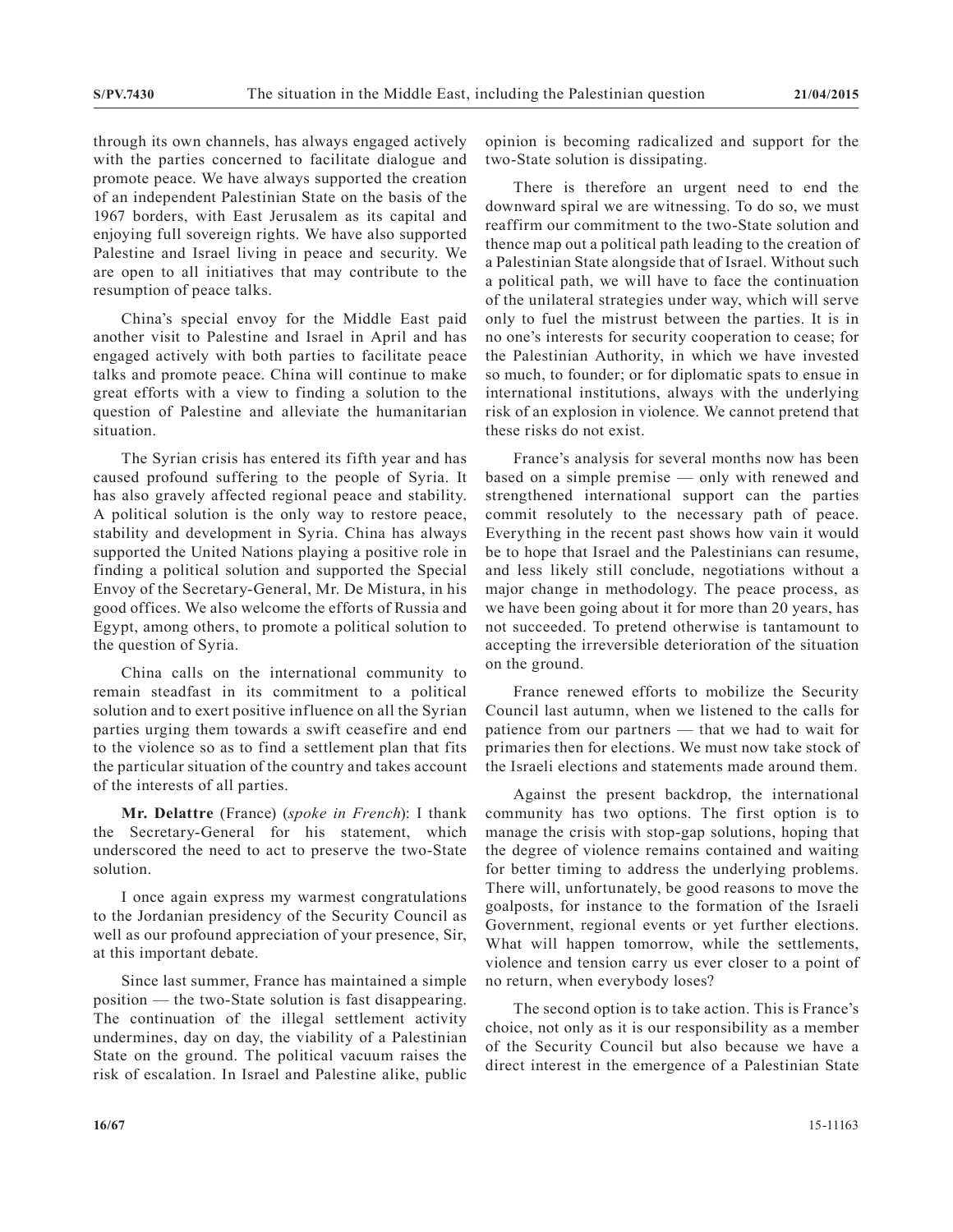to contribute to stability in the Middle East. The choice to act must, in our view, be based on two particular elements. First, the international community must act jointly. France wants to promote a new approach incorporating a greater number of partners in addition to the central role of the United States — namely, the European Union, the League of Arab States and the permanent members of the Security Council — with a view to helping the parties to make the difficult compromises that are necessary for peace and to support them in their implementation.

Moreover, the Security Council can provide useful support in this process and must be a central player in the conflict. This does not mean imposing a solution on the parties, of course, but setting the framework for negotiations. Indeed, it is the responsibility of the Security Council to adopt a consensual and balanced resolution that finally sets the parametres of the final status and a timetable for negotiations. Almost 50 years since the adoption of resolution 242 (1967), this is an imperative step. Such a resolution must provide a credible basis for a resumption of negotiations and generating the necessary renewed healthy political momentum.

Let us be frank; there will be no Palestinian State, and therefore no peace in the Middle East, without a strengthened collective commitment on the part of the international community. We cannot give up and we cannot resign ourselves to a status quo that would lead inevitable to disaster. We believe more fervently than ever that there is no alternative to the establishment of a Palestinian State: it is in the interests of all parties and above all of peace. That is why it is vital to ensure that the Security Council shoulders its responsibility.

**Ms. Murmokaité** (Lithuania): The political and security situation in the Middle East has rarely been more dramatic. The worst possible humanitarian crisis is unfolding there, and the most brutal and savage abuses of human rights are being committed as conflicts flare and radical extremists seek to strengthen their foothold in the region. As the conflict in Syria enters its fifth year, the situation in that country could not be more dire. We have lost count of the dead, and the Syrian Government continues to fail in its responsibility to protect its own people, instead waging a war on its own population, using barrel bombs, mortars, shelling, torture and forced disappearances. While the dismantling of Syria's declared chemical-weapons programme is nearing completion, reports of repeated

chlorine attacks on civilians raise new concerns. The Organization for the Prohibition of Chemical Weapons should urgently investigate all such reports, and the perpetrators must be brought to account, including through referral to the International Criminal Court.

Security Council resolutions 2139 (2014), 2165 (2014) and 2191 (2014) remain largely unimplemented. The lack of humanitarian access in Syria is devastating. As we have discussed twice this month in Council consultations, the situation of the Palestinian refugees in the besieged camp of Yarmouk in Syria remains horrific, and the suffering there defies description. There are other besieged locations to which access has been cut off for even longer periods of time, such as Darayya, where United Nations aid last arrived in October 2012. We can only imagine the situation there. This already unbearable situation has been compounded by the spread of Da'esh, whose extreme savagery has shocked the world time and again.

The four long years of the Syrian crisis have put the Council's credibility increasingly in question. A political solution could not be more urgent or imperative. Relaunching a political dialogue in line with the Geneva communiqué of 30 June 2012 (S/2012/522, annex) is paramount. The Council should stand united behind the efforts of Special Envoy Staffan de Mistura to alleviate the suffering and plight of the Syrian people and find a viable and inclusive political solution to the crisis. Ensuring justice and accountability should be an integral part of that process. The commission of inquiry has suggested possible avenues to be followed to make sure that all those who have committed serious violations of human rights, crimes against humanity and war crimes are brought to justice. The onus is on the Council to act.

Hailed as a success story only a year ago, Yemen is now on the brink. The Council must do everything it can to prevent Yemen from falling into the abyss of sectarian strife, civil war and fragmentation. We welcome the adoption of resolution 2216 (2015), which has imposed an arms embargo and expanded sanctions measures against the spoilers and their associates. The resolution also includes an important call to resume and accelerate inclusive United Nations-brokered negotiations. It is our firm belief that the United Nations remains indispensable to efforts to bring Yemen back on a track towards a peaceful transition.

In Iraq, political leaders, led by Prime Minister Al Abadi, are working to promote national unity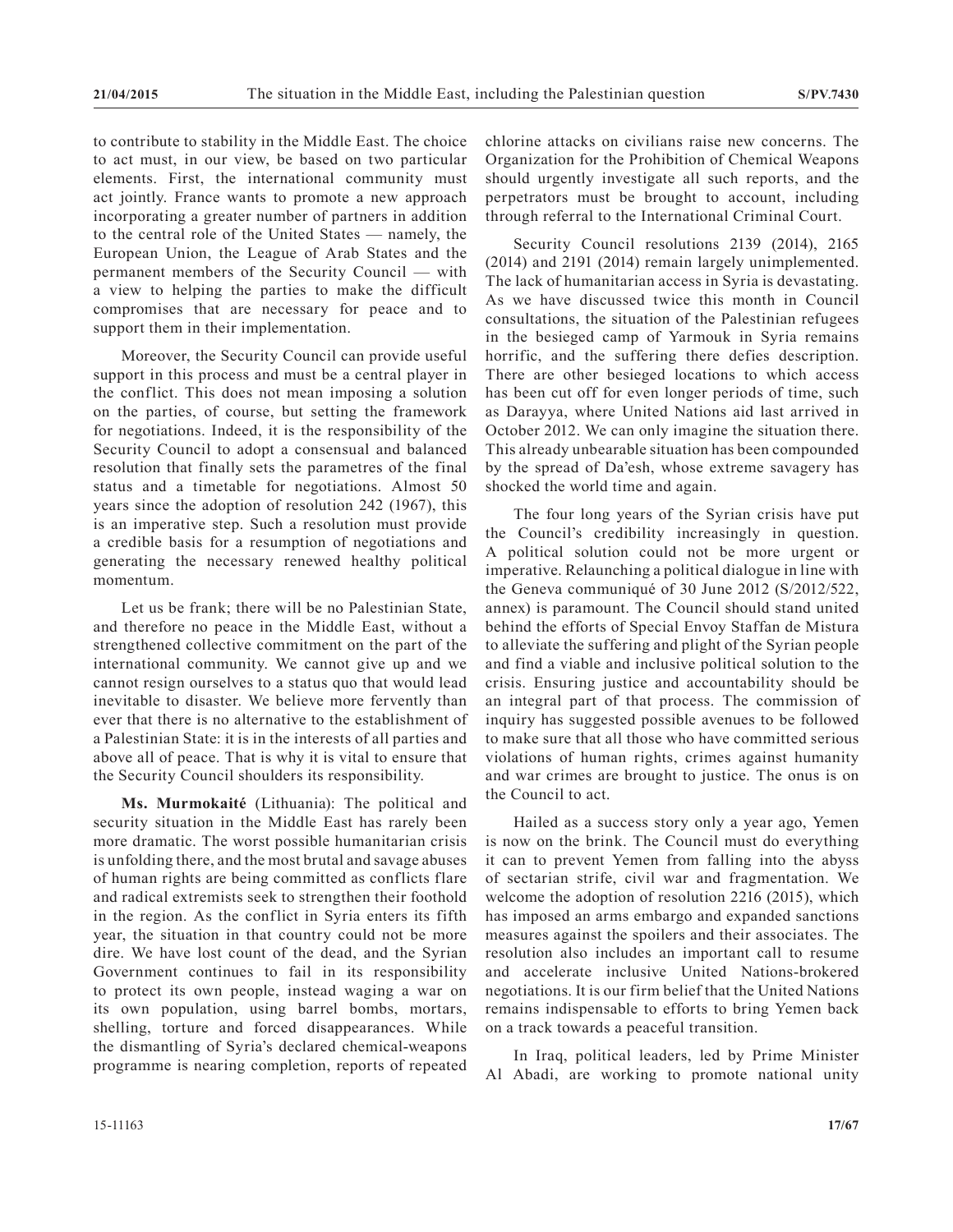and reconciliation. Those efforts are taking place in the shadow of the deadly presence of Da'esh, which has managed to grab large parts of Iraqi territory and launch savage attacks on ethnic and religious minorities, including torture, executions, enslavement, gang rapes and child recruitment. Last year, the Islamic State in Iraq and Syria torched 11 of 35 churches and monasteries scattered around the city of Mosul, destroyed the statues of poets and literary and historical figures and dug up the grave of the prophet Jonah. In March, Da'esh militants stormed several churches and Christian graveyards, smashing hundreds of crosses and headstones on Christian graves. Historic cities, the monuments of Khorsabad, Nineveh, Nimrud and Hatra, and Sufi shrines, all forming a precious and irreplaceable part of the world's historical and cultural heritage, have been destroyed. Unique artefacts are being trafficked to finance criminal terrorist enterprise.

As they chase Da'esh out, the Iraqi people are now discovering mass execution sites in areas liberated from the terrorists and are mourning their loss. It must be stressed, however, that the lingering grievances that preceded Da'esh's onslaught should not be compounded by new abuses directed at Sunni communities, which would undercut the progress that the country so badly needs. We take note of the Prime Minister's calls to the Iraqi armed forces and Shia militias to refrain from violence. Progress must be made in the areas of genuine inclusiveness, reconciliation and just and adequate revenue- and wealth-sharing. We also urge the Government of Iraq to reaffirm its commitment to international justice by acceding to the Rome Statute.

Moving on to the Middle East peace process, we welcome the appointment of Mr. Nickolay Mladenov as the Special Coordinator and Personal Representative of the Secretary-General, as well as that of the new Special Representative of the European Union, and wish them all the best in their exceptionally important and difficult tasks. The challenges are enormous, but the process must move forward. Wait-and-see is not an option. There can be no solution other than an immediate resumption of peace negotiations aimed at reaching a final political settlement based on the relevant Security Council resolutions, the Madrid principles — including land for peace — the road map, the agreements previously reached by the parties and the Arab Peace Initiative, leading to two democratic and sovereign States living side by side within established borders, in peace and security and mutual recognition. That is the only way to address both the aspirations of the Palestinian people

to viable statehood and Israel's concerns about genuine and lasting security. The current stalemate is not sustainable, and it is explosive. Any unilateral action or incident could lead to renewed and dangerous violence that would close the remaining window of opportunity for reaching a peaceful settlement of the conflict.

In Lebanon, multiple challenges collide. The refugee burden is huge. The country's policy of dissociation from the Syrian crisis must be maintained. The presidential vacuum has lasted too long and must be solved without further delay. The international community should continue supporting the Lebanese security and armed forces and helping the country to manage the impact of the influx of Syrian refugees, including the provision of essential services such as education and health care. That is vital to the preservation of Lebanon's stability and security. We welcome the strong presidential statement on Lebanon that the Council issued on 19 March (S/PRST/2015/7). We call on all concerned to implement its provisions and the relevant Council resolutions in full, including by working to ensure stability along the Blue Line.

Finally, I would like to express our appreciation for Jordan's tremendous efforts in tackling the Syrian refugee crisis and maintaining a balancing, constructive role in a highly volatile and fragile region.

**Mr. Ramírez Carreño** (Bolivarian Republic of Venezuela) (*spoke in Spanish*): I would like to thank you, Mr. President, for convening and participating in this open debate on the Middle East, including the question of Palestinian, a subject that the Bolivarian Republic of Venezuela considers crucially important. We would also like to thank the Secretary-General for his participation.

Our delegation associates itself with the statement to be delivered later by the representative of the Islamic Republic of Iran on behalf of the Non-Aligned Movement.

Sadly, the Middle East is enduring a terrible situation marked by war, sectarian violence, instability, extremism and foreign interference, which has resulted in massive violations of its peoples' fundamental human rights and an unprecedented expansion of the terrorist organizations that have been ravaging the territories of the region with an unusually powerful military capacity. But while the entire situation in the Middle East deserves our attention, the situation of the Palestinian people and the occupation of their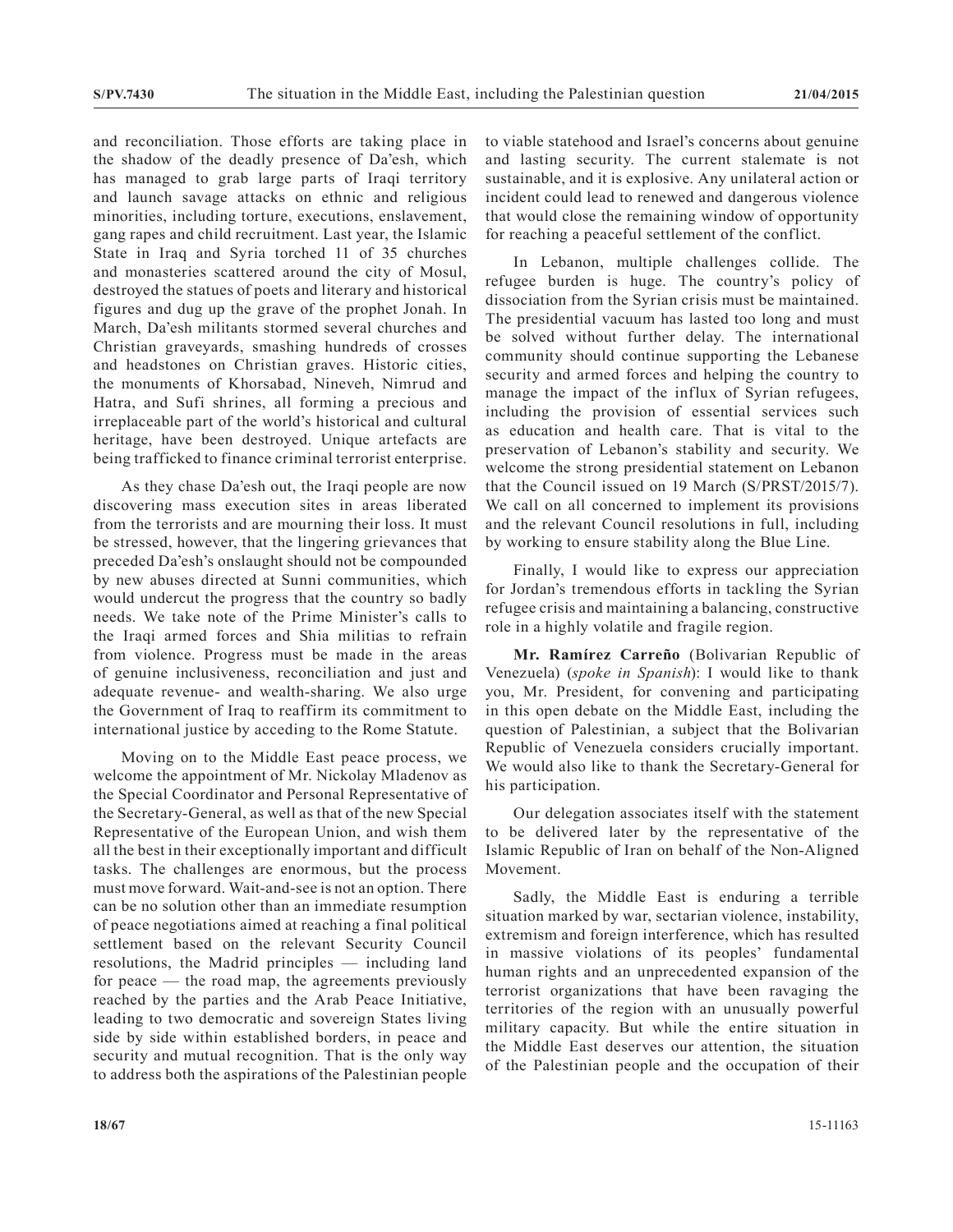territories is a root cause of the conflict in the region and a permanent threat to peace. The Palestinian issue is the most emblematic of all the armed conflicts and of the continuation of colonialism and foreign occupation in the Middle East, a remnant of the colonial partition that followed the Second World War. From 1948 until today the Palestinian people have been subjected to a systematic process of colonization and expulsion from their own territory, as evidenced by the more than 7 million Palestinians who have been forced to live outside of Palestine, in contravention of General Assembly resolution 194 (III), which proclaimed the inalienable right of Palestinians to return to their land and to be compensated for the damages they have suffered.

Israel's occupation of Palestinian territories and the settlement process that it has conducted as an occupying Power have developed in contravention to the Charter of the United Nations and international law. The Security Council has adopted more than 68 resolutions on the question of Palestine, and Israel has openly ignored all of them. It seems that when it comes to the Palestinian question, there is a double standard among the countries in the Security Council, which is responsible for ensuring peace, the human rights of the Palestinian people and the respect for international law. The impunity with which Israel behaves is a decisive factor in the worsening of the conflict, which, after more than 60 years, could become a terrible failure on the part of the Security Council. This represents a challenge for the Council to act constructively in the quest for a peaceful solution to this question. We firmly believe in multilateralism and in the need for this matter to be resolved through the decisive action of this body of the United Nations.

Venezuela deems it crucial that the Security Council work decisively on a definitive solution to the Israeli-Palestinian crisis. This involves an end to the occupation of the Palestinian territory and the establishment of a free, sovereign and independent Palestinian State within internationally recognized pre-1967 borders.

The Venezuelan delegation reaffirms its full support for the right to self-determination, which would allow nationals of the State of Palestine to live within internationally recognized borders, in accordance with the Charter of the United Nations and the relevant resolutions of the General Assembly and the Security Council.

Our country calls for an immediate end to the settlement process of which the Palestinian people are victims. The construction of Israeli settlements in the occupied Palestinian territories must end. We reject the demolition of Palestinian homes and the construction of new Israeli settlements, which form part of an expulsion and colonization process that the Security Council has spent more than 50 years discussing without having put an end to this illegal situation.

We must also put an end to the recurring practice of the blockading and destruction of the Gaza Strip, the territory where the Israeli occupying Power is carrying out systematic violence, transforming it, sadly, into a new ghetto that is home to human tragedy and the despair of an entire people.

The impunity with which Israel acts in denying the Palestinians their right to an independent future and in the indiscriminate and disproportionate use of force against the Palestinians was made very clear in the middle of last year, when Israeli military forces spent more than seven weeks indiscriminately bombing the Palestinian population in the Gaza Strip, using all of the sophisticated weaponry at their disposal, including arms banned by the United Nations, such as cluster bombs and phosphorus bombs.

Let us recall that 2,220 people were killed during that short period of time, of whom 551 were children — children whose deaths, like those of all the other children who have been killed there throughout the years, leave an indelible mark on the human conscience. Our country calls for an end to impunity and for the necessary accountability of those responsible for these crimes against humanity.

There is a particular and unfathomable cruelty to the violence of the occupying Power against Palestinian children. Since 2000, more than 10,000 children have been imprisoned in Israeli detention centres, resulting in psychological consequences that are difficult to overcome. The latest UNICEF report indicates that within the Israeli military detention system, the mistreatment of Palestinian children would appear to be widespread, systematic and institutionalized.

Besides the victims that are counted in the various reports of the United Nations agencies referring to the Palestinian question, we cannot overlook the number of internally displaced persons (IDPs) in the area as a result of the violence. According to estimates by the Office for the Coordination of Humanitarian Affairs,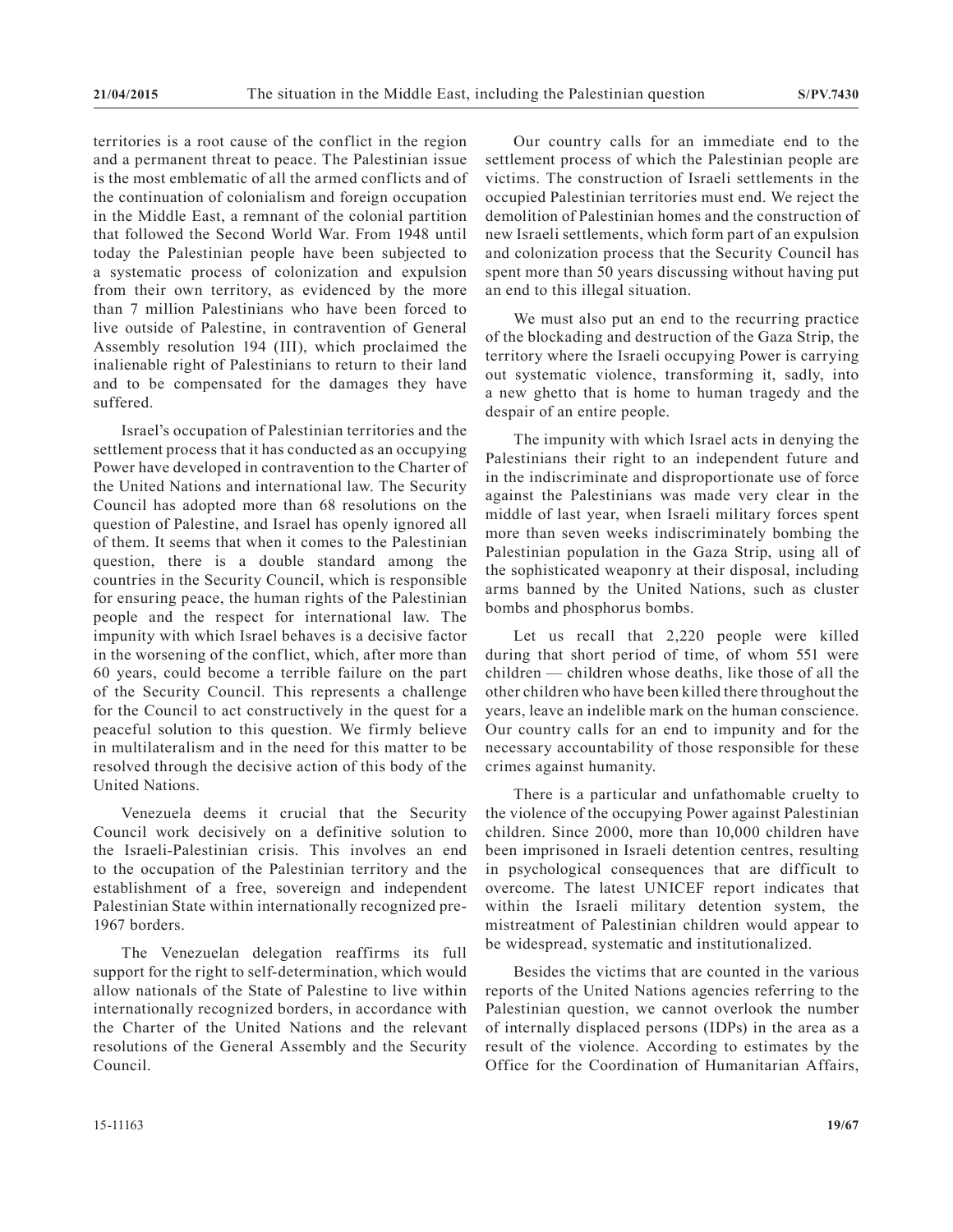more than 500,000 people were displaced last year during the most recent Israeli military operation against the Gaza Strip, which represents the highest number of IDPs since 1967.

It is high time for the Council to express to the people of Palestine its unanimity as to a political solution to the conflict based on the peaceful coexistence of two States: the Israeli State and the State of Palestine. We cannot accept the denial of the existence of a Palestinian State, otherwise there can be neither peace nor justice.

As the Israeli military occupation is the main cause of the clear violations of human rights of the Palestinian population and of international humanitarian law, Venezuela calls for the establishment of a timeline that would put an end to the unsustainable and illegal occupation of territories belonging to the State of Palestine, in accordance with resolutions 242 (1967), 338 (1973) and 446 (1979), inter alia.

Our country encourages the parties to continue negotiations to achieve a firm and lasting peace where both States can live as sovereign and independent countries in safety, within internationally recognized borders.

A comprehensive political solution to the conflict must include a commitment to respecting the sovereignty, territorial integrity and political independence of Lebanon and Syria.

Lastly, we invite the Council to take a proactive stance aimed at shoring up the Israeli-Palestinian peace process, which would make it possible to break the current deadlock. A negotiated political solution to this question would be decisive for peace and security in the Middle East.

Although we call for a negotiated solution based on the peaceful coexistence of two States, then Palestine must be recognized as a State and a full Member of the United Nations, and to do so it must benefit from a resolution of the Council establishing that fact.

Lastly, we call on this organ to assume the responsibilities that the Charter of the United Nations has conferred upon it in its Article 4.

**Mr. Cherif** (Chad) (*spoke in French*): I should like to welcome you, Mr. Minister, and thank your country for having convened this high-level open debate on the situation in the Middle East, including the Palestinian question. I should also like to thank Secretary-General Ban Ki-moon for his briefing.

My statement will be focused mainly on the Israeli-Palestinian conflict and the situation in Syria.

Regarding the Palestinian question, we are of the view that everything has been said at previous Security Council meetings, open and closed, yet no significant headway has been made in the political process. Indeed, negotiations between Israelis and Palestinians are at a standstill, while Israeli settlement and occupation activities continue, with near-daily arbitrary detentions and attacks on Palestinian civilians by the occupying Power.

Just two weeks ago, 107 Palestinians, including children, were arrested. This was further compounded by the ongoing seizure of land, the illegal expansion of settlements, and the various collective-punishment measures inflicted on the Palestinians, which make their lives increasingly difficult and decreasing the likelihood of a genuine peace in the region.

Thus the recent statements made by the Israeli Prime Minister during the electoral campaign publicly calling into question the two-State solution dangerously undermine prospects for a viable peace, which could put an end to the conflict and give Palestinians a sovereign and independent State within pre-June 1967 borders, with East Jerusalem as its capital.

In the light of the situation, the Security Council must assume its responsibilities under the Charter of the United Nations by clearly and effectively committing to saving the solution of two States living side by side on the basis of relevant Security Council resolutions, the Madrid principles — especially land for peace — the road map and the Arab Peace Initiative. That is the only realistic and feasible way for the Palestinians to satisfy their aspirations to self-determination and for the Israelis to meet their legitimate security needs.

In that regard, we believe that the Security Council should identify a clear plan of action establishing the framework and parametres of future negotiations, pegged to a deadline so as to break the never-ending cycle of negotiations. That will require synergy of action and firm consistency in the international community's approach. In that connection, the Security Council, which bears the primary responsibility for the maintenance of international peace and security, and other stakeholders in the political process are particularly called upon to act.

Regarding the Syrian crisis, Chad remains deeply concerned over the ongoing deterioration of the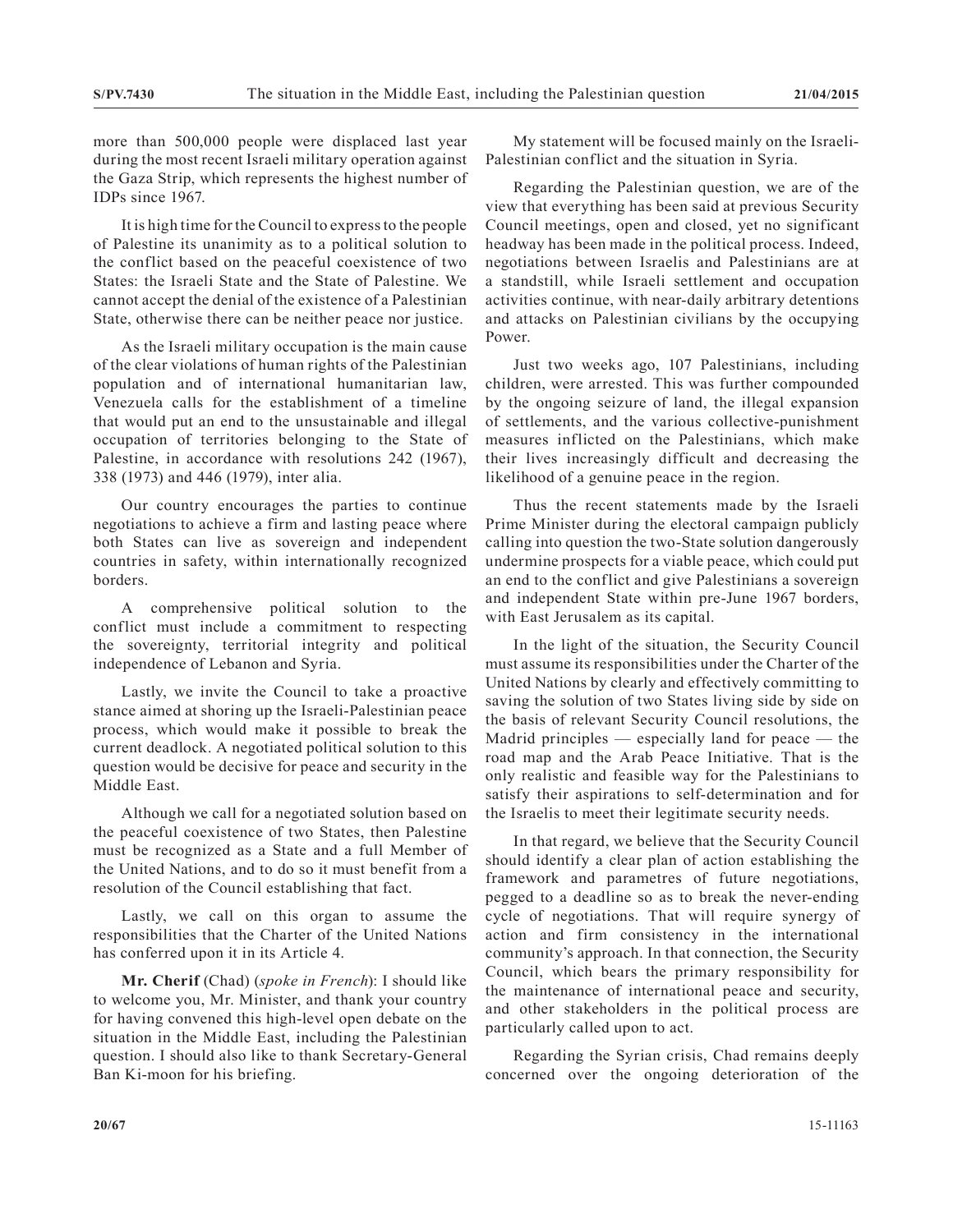security and humanitarian situations in that country, which is now in its fifth year of conflict with no political solution on the horizon. According to recent statistics issued by the Office for the Coordination of Humanitarian Affairs, more than 200,000 people have been killed in the fighting, more than 7.6 million have been internally displaced, and some 4 million have taken refuge in neighbouring countries. This is without a doubt a true humanitarian catastrophe that cries out to our collective conscience.

We call on the international community as one to mobilize additional resources so that United Nations agencies and their partners can deliver the necessary aid and assistance to besieged, displaced and refugee civilian populations. Furthermore, given the difficulties encountered by Mr. Staffan de Mistura, Special Envoy of the Secretary-General for Syria, in obtaining a cessation of hostilities in Aleppo in order to establish conditions conducive to the provision of humanitarian assistance, we believe that it is time to seek specific and innovative ideas that could bring the parties to the negotiating table on the basis of the Geneva communiqué (S/2012/522, annex).

In conclusion, it is our moral duty to intensify our collective efforts to find an appropriate and lasting political solution to the Syrian crisis. In that regard, we call on States with influence on the parties to spare no effort in persuading them to reject violence and resume dialogue so as to put an end to that disastrous war, which poses a genuine threat to peace and security throughout the Middle East.

**Mr. Lucas** (Angola): We would like to extend a warm welcome to you, Sir, and express our gratitude to you for presiding over this very important debate. We thank Secretary-General Ban Ki-moon for his briefing, and we shall concentrate our attention on the Palestinian question.

There is an international consensus that a settlement and lasting solution to the Palestinian question and to the Israeli-Palestinian conflict would be a decisive development for the attainment of greater stability in the Middle East and for the easing of tensions that are the cause of immense harm to the peoples of the region. There is also an international consensus that a two-State solution is the only viable basis for a comprehensive settlement to the Palestinian question and for peace between Israelis and Palestinians.

It is our understanding that the question of Palestine and the ensuing conflict are the main stumbling blocks to social and political development in the Middle East and a breeding ground for the most radical forms of extremism and terrorism spreading through the region and beyond. We have now reached a critical point, and finding a solution to the Palestinian question is an absolute necessity. The main actors in this tragedy should be aware that what is happening in the Middle East might shape a future of horror, since the present already presents a very grim reality. Against such a backdrop, we intend in this statement to address three straightforward messages to the main actors in the Palestinian question: the international community and the Security Council in particular, the Palestinians and the Israelis.

Over the years, the international community has been called on — to no avail — to play a role in the search for a solution to the Palestinian question, given the impossibility of Israelis and Palestinians advancing towards any meaningful dialogue by themselves and without external assistance. In that sense, and following the collapse of the United States mediation effort, we are of the view that the Security Council, as the organ upon which the international community has conferred the primary responsibility for the maintenance of international peace and security in accordance with the principles and purposes of the Charter of the United Nations, should uphold its responsibilities and apply all its political power, influence and prestige to seeking a comprehensive solution to this painful conflict, which is dangerously harmful to the entire international community. It is our conviction that only a united Security Council has the required influence to assume a leadership role in bringing the parties to the conflict to the negotiating table, mediate the attainment of the necessary concessions, and provide the guarantees needed to advance towards a political and comprehensive solution.

International public opinion despairs over the hesitations and lack of purpose that the Security Council has demonstrated over the years on this extremely sensitive issue. The great Powers in particular should commit their leadership in the Security Council by pushing the parties to the conflict and the entire international community to uphold a solution to the Palestinian question. We believe that the great Powers, being invested with special privileges in the Security Council in accordance with the Charter of the United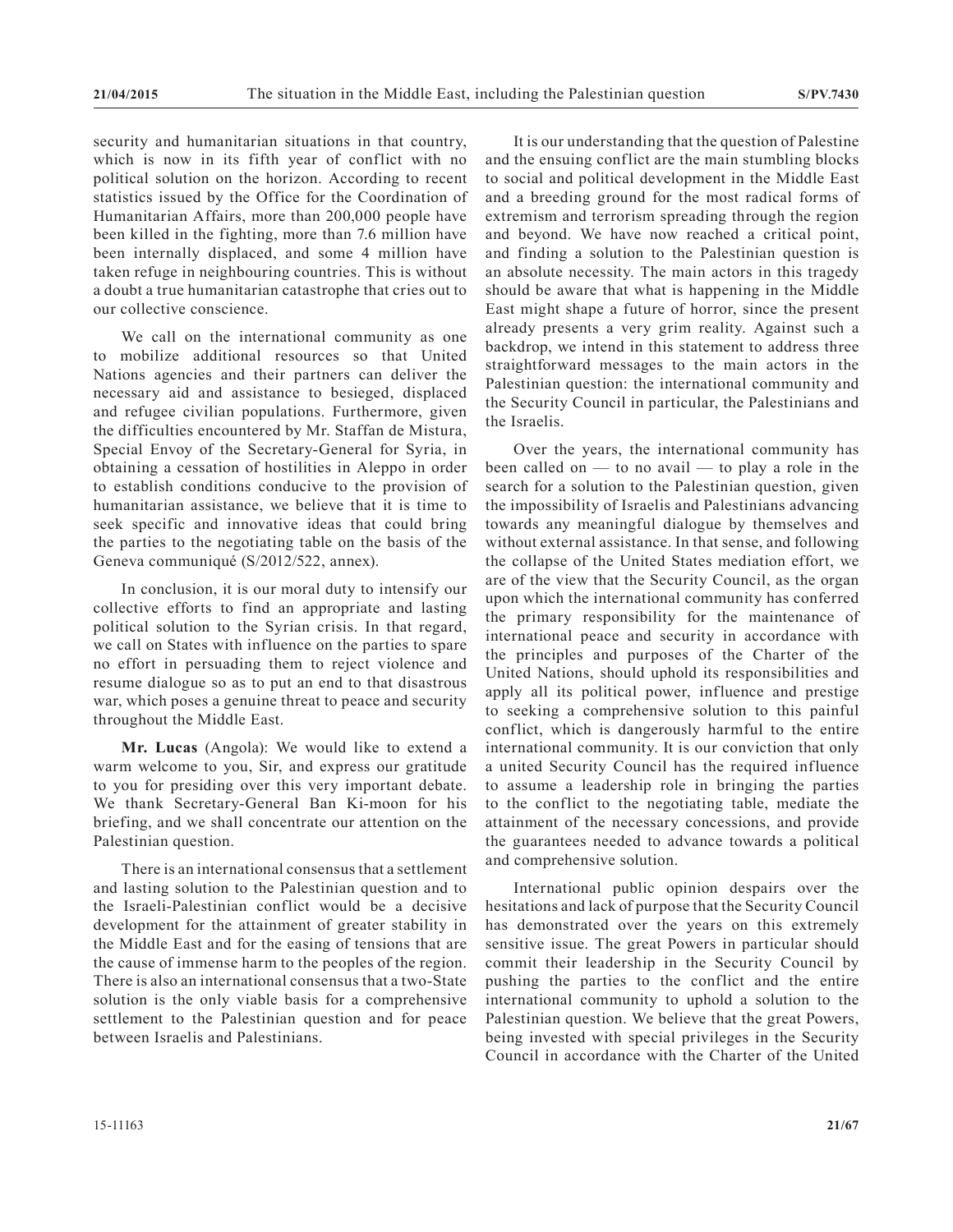Nations, have the capacity to do so. Those privileges, which in our view should be upheld not for mere national interests but instead for strengthening world peace and security, confer on the great Powers responsibilities of leadership that should be applied in order to make a meaningful contribution to resolving the Palestinian question.

It is our conviction that, with the evolving situation in the Middle East, if the Security Council is to remain relevant it must assume in the Palestinian question the statutory leadership role entrusted to it. Angola, as a non-permanent member, is ready to support any initiative that the Security Council might adopt in order to ensure such leadership, and it would be our greatest achievement if, during our mandate, the Council should take positive steps in that direction.

The Palestinian people are the victim of an historical injustice, subject to being refugees and a people under occupation. We deem the maintenance of such a situation as totally unacceptable. The Islamic world perceives it as collective humiliation, which breeds the current trends of extreme radicalism and terrorism. The Palestinian people deserve nationhood status. The framework of two States, Israel and Palestine, living side by side in peace and security seems possible to achieve if the international community, and in particular the Security Council, assumes its duty and works to make a reality of resolutions, declarations and the array of decisions adopted over the years on the two-State solution.

In the event that the Security Council finally decides to push forward the Israeli-Palestinian peace process, the Palestinians must be prepared for difficult choices, which include reaching real and meaningful unity among them, making painful but unavoidable concessions at the negotiating table, putting and end to the culture of hatred and being politically and psychologically prepared for reconciliation and full recognition of the State of Israel. The maintenance of the status quo, with the Palestinians confined to refugee camps and subject to permanent humiliatation, without prospects for a breakthrough for a political settlement, can be a recipe for a disaster of unthinkable proportions — while the regional and international situations deteriorate dangerously.

The Security Council should make Israel understand that the policies of occupation, settlement expansion and collective punishment of the Palestinians are counterproductive and raise formidable obstacles for the

launching of a peace process for the establishment of a viable Palestinian State and for mutual understanding, acceptance and reconciliation. Moreover, such policies destroy the social and political fabric of Palestine, put the Palestinians in an extremely dire situation and pave the way for extremists who seek the worst and are bent on sabotaging any developments towards peace. Like the Palestinians, Israel must be prepared to make far-reaching compromises and concessions to the Palestinians and to the international community, if a settlement for peace is to be achieved under the auspices of the Security Council. It is fundamental that the Security Council deepen dialogue with Israel, that it gives full assurances to the parties as an honest broker and that its members extend firm international guarantees for Israeli and Palestinian security in a peace settlement.

In conclusion, more than 20 years have elapsed since the Israelis and Palestinians were near to a comprehensive peace settlement through mutual concessions and political will for both peoples to live together side by side in freedom, peace and security. It is our conviction that, by assuming a leadership role, a united Security Council will be able once again to put Israelis and Palestinians back on the track towards peace and to make the decisive contribution that we believe it can provide to the attainment of peace in Palestine and the entire Middle East. After the collapse of the American mediation effort, we do not foresee another framework for negotiations. It is up to the Security Council to step up decisive efforts and to assume its responsibilities as the main organ in charge of international peace and security.

**Mr. Churkin** (Russian Federation) (*spoke in Russian*): We are pleased to welcome you, Sir, to preside over the Security Council.

It is clear today that, in essence, the so-called Arab Spring some time ago ceased being a democratic rebuilding. The turbulent processes in the region have led to the fall of former regimes in a number of countries, and to the emergence of difficult crises in others. However, it did not create productive momentum. For example, the recent events in Yemen make it clear that, even in those States that were being touted as models of successful political transformation, events have taken a violent and unpredictable turn. We consider the events in the Middle East as the manifestation of some dangerous universal trends today. The intervention in States of the Middle East and embarking on projects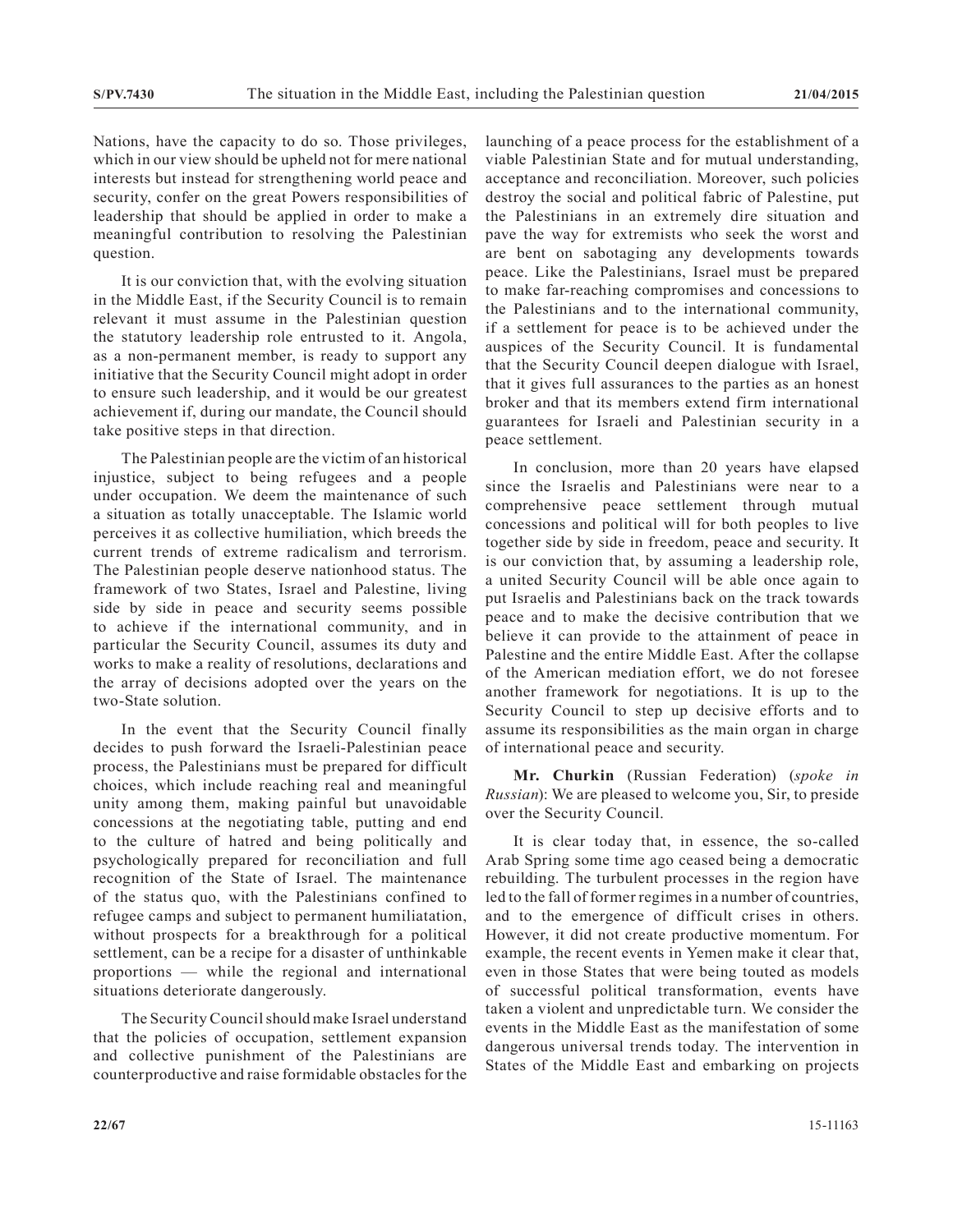of regime change for undesirable regimes have led to chaos and destabilization in the region. the subject of foreign intervention in 2011, Libya today has parallel Parliaments and Governments. There are also clashes between armed elements. Another example is last year's events in Syria and Iraq, where extremists from the Islamic State in Iraq and the Sham (ISIS) took a number of key provinces in a very short period.

Given the scale of the events and the threats under way from ISIS and other such jihadist organizations, it is clear that the threats spread far beyond the Middle East. We have already seen them manifest in Denmark, France, Australia and Canada. Based on our position of principle, we believe that there is a need to combat terrorism. That position has not changed. There is also a need to shore up international efforts to counter this global threat. Counter-terrorism activities must be based on international law and be carried out under the auspices of the Security Council. That is the very foundation upon which we resolved the issue of eliminating chemical weapons in Syria and drew up efforts to counter foreign terrorist fighters. It was on Russia's initiative that resolution 2199 (2015) was adopted, in order to halt the financing of armed terrorist groups by way of the illegal sale of oil.

Russia is interested in a democratic and prosperous Middle East where all sides are brought together by traditional ties of friendship. Unlike others, we draw no benefit from chaos and destabilization. We stand ready to cooperate with all interested parties so as to support the States of the region to resolve the challenges they face. With regard to chronic conflicts in the region, events cannot be allowed to run their course — first and foremost when it comes to the Israeli-Palestinian conflict, which is a basic factor of instability in the entire Middle East that helps extremists recruit new members. We think that a fair solution to the longstanding problems in the region will foster overeall stability in the Middle East and North Africa.

We underscore our readiness to work bilaterally with Palestinians and Israelis, as well as in international forums, first and foremost the Middle East Quartet of international mediators. In that regard, the Quartet's Munich ministerial statement of 5 February 2011 (SG/2168), concerning closer cooperation between the Quartet and the League of Arab States and interested Arab countries, remains relevant.

In order to resolve the Gaza issue, there is a need for a two-track solution to address the core issues on

the basis of principled positions. In that regard, two things must be dealt with: extending the control of the Palestinian Authority and ensuring stability in enclaves. We reiterate our commitment to moving forward with intra-Palestinian dialogue on the basis of the political platform of the Palestine Liberation Organization and the Arab Peace Initiative. Among other things, a long-term solution in Gaza can guarantee Palestinians the timely provision of the donor resources pledged by participating countries at the October 2014 Cairo international confernce on Gaza reconstruction.

It is also with that logic in mind that we will continue to be guided in establishing intra-Syrian consultations in Moscow. We believe that, following the first round in April, certain progress has been made in relaunching a search for a political settlement to the Syrian crisis. The main outcome of the last round was agreement on the so-called Moscow platform document, supported by most participants at the meeting, which sets out various assessments of the current state of affairs in Syria. It is clear that, without stepping up direct contacts between the Government and the moderate opposition, there will be no implementation of the Geneva communiqué (S/2012/522, annex). Syrians must come together to counter the growing terrorist threat emanating from ISIS, Jabhat Al-Nusra and other terrorist and extremist groups. For our part, we stand ready to continue to assist intra-Syrian dialogue. We hope that the Moscow momentum will continue to be drawn upon thanks to the efforts of Special Envoy of the Secretary-General Staffan de Mistura, as was the case with the launching of the political process for the Geneva communiqué and his efforts at confidence-building efforts on local truces.

**Sir Mark Lyall Grant** (United Kingdom): I would like to thank you for convening this open debate. I also thank the Secretary-General for his briefing earlier.

Last month marked the start of the fifth year of the Syrian conflict. For the past four years, Al-Assad has repressed, maimed and killed his own people. He has ruined the country he should protect. Syria is now a shell of its former self, and still the situation gets worse. We are deeply concerned by the fate of the Palestinian refugees in Yarmouk, where intense fighting is continuing between armed groups, including the Islamic State in Iraq and the Levant (ISIL) and Jabhat Al-Nusrah. Thousands of civilians, including many children, have been living under siege from the Al-Assad regime for nearly two years, and are trapped,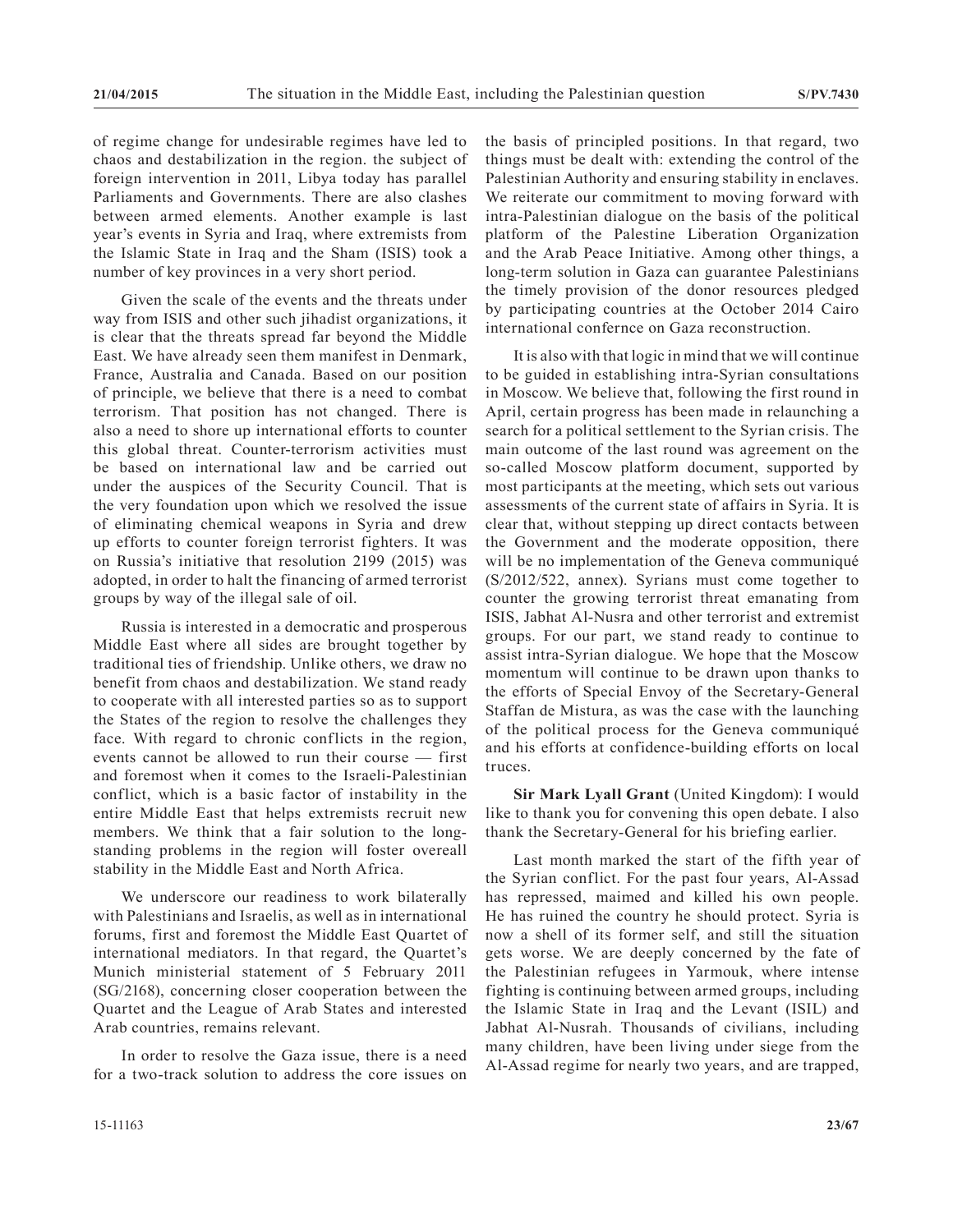with little access to humanitarian assistance. The plight of the people in Yarmouk is also the tragic reality for more than 440,000 Syrians currently under siege by Al-Assad and ISIL, without access to humanitarian assistance. That includes nearly 230,000 people besieged in Dayr Al-Zour by ISIL. They face severe shortages of food and basic goods. Power and water supplies have been cut and public health concerns are growing. We call on all groups to protect civilians, ensure humanitarian access and allow the safe passage and evacuation of civilians.

The need for a political settlement in Syria has never been more pressing. The regime's recent loss of Idlib shows that neither side can win on the battlefield. There is no military solution. The only way to bring about sustainable peace remains a political transition through mutual agreement of the Syrian parties, supported by the international community. The Special Envoy of the Secretary-General for Syria, Staffan de Mistura, continues to have the United Kingdom's strong support in his efforts to achieve that, and we look forward to his briefing later this week. We remain clear that Al-Assad can play no part in Syria's future.

We must also be unwavering in our humanitarian commitment to Syria. We thank Kuwait for their leadership in hosting the third International Humanitarian Pledging Conference. The \$3.8 billion pledged goes a long way to meeting the United Nations financing needs for 2015. The United Kingdom itself has now committed more than \$1.2 billion to the Syrian crisis. But more needs to be done. We urge all States to disburse their pledges promptly, and we encourage the United Nations' humanitarian agencies and their partners to scale up humanitarian deliveries to besieged areas, including through cross-border routes.

I will now turn to the Middle East peace process. We all know that the only way to resolve this 60-year old conflict is through a negotiated two-State solution. We must have renewed international efforts to support progress and to start serious negotiations towards a deal. The parties themselves must also resume negotiations to reach a durable ceasefire in Gaza and tackle the underlying causes of the conflict. The Palestinians need to take concrete steps towards moving the Palestinian Authority back to Gaza, starting with border crossings. Israel must support Gaza with exports, energy and water. Egypt needs to resume its mediation role and show flexibility in opening Rafah, and donors need to deliver on their pledges as soon as possible.

The regional turmoil we are witnessing only reinforces the importance of resolving the Israel-Palestine conflict. Both parties must think seriously about how they can work together to improve the reality on the ground. It is clear that comprises on the part of both parties are needed. Israel must stop its illegal and totally unnecessary settlement building, which seems designed to undermine a two-State solution. It should, instead, be easing economic conditions on the ground and removing barriers to Palestinian development.

Furthermore, while the Palestinians seek legal international roots to statehood, they must realize that there can be no substitute for negotiations with Israel. The United Kingdom sees merit in the Council adopting a clear resolution setting out the parameters for a peaceful and negotiated solution. That will require proper consultation to achieve the full backing of the Council.

As this is my final Middle East open debate, I would like to thank Council members, past and present, for their efforts on these issues over the past five years. But it is deeply regrettable that greater progress on Syria and the Middle East peace process has not been possible during this time. Much greater unity of purpose and more willingness for members to set aside their narrowly defined interests will be needed if we are to overcome these intractable issues in the future.

**Mr. Barros Melet** (Chile) (*spoke in Spanish*): We welcome the presence of Minister Nasser Judeh, and extend our gratitude to the Jordanian presidency of the Security Council for April. We are grateful for the very thorough presentation given by Secretary-General Ban Ki-moon, and greatly appreciate the recent appointment of Mr. Nickolay Mladenov as Special Coordinator for the Middle East Peace Process. The impetus he provides will be very important to relaunching the peace process in the Middle East.

We find ourselves in a very disturbing time. New conflicts are having an impact on the region, and we find ourselves unable to resolve issues that have dragged on for decades. With regard to the issue of Palestine and Israel, the shared view is that the status quo is not acceptable; as a result, we believe that we should relaunch the peace process with defined parameters and within a specific time frame. The Security Council has a key role to play in this matter.

The two-State solution is still the best alternative for the Palestinian people to be able to exercise their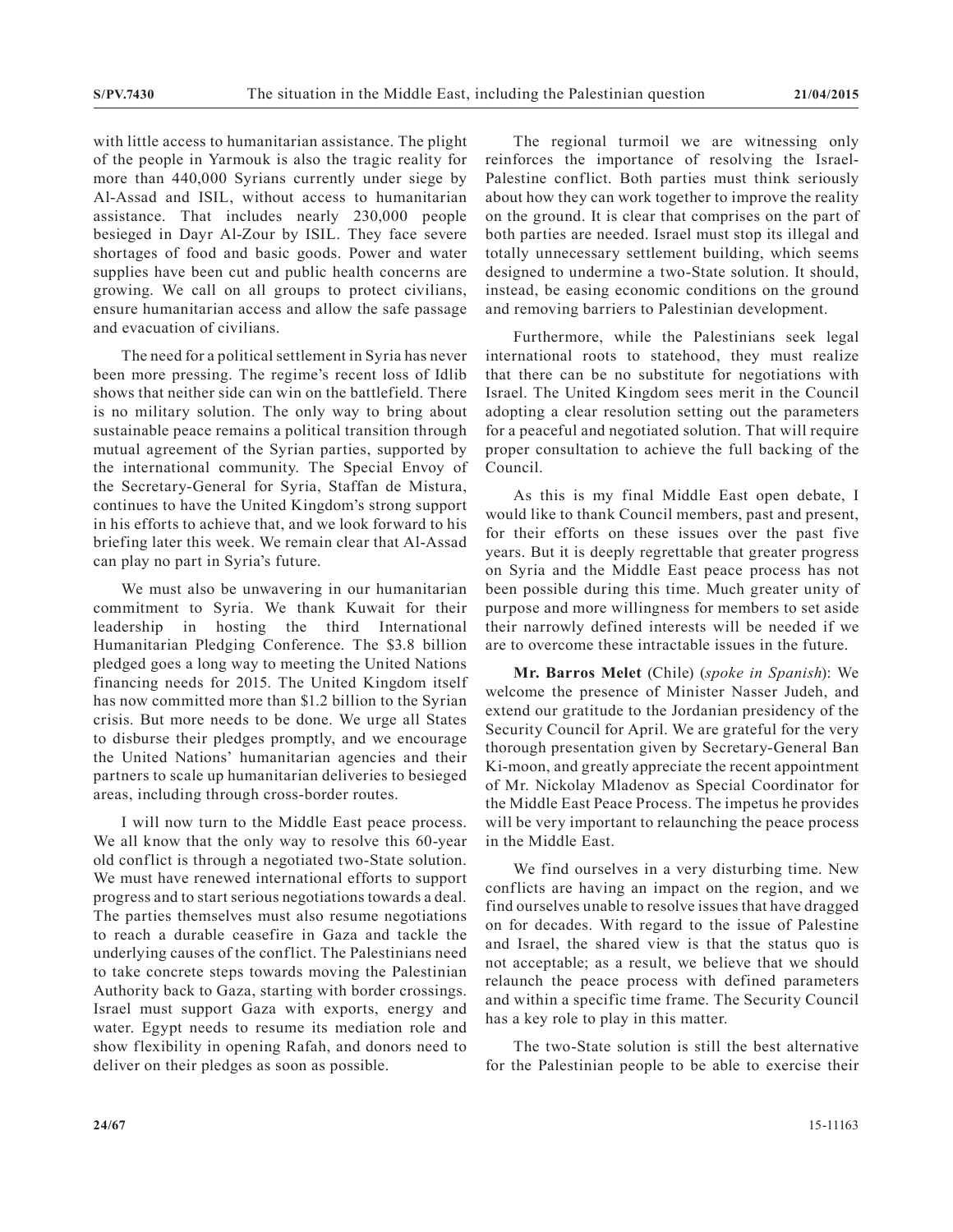right to self-determination, and for Israel to enjoy security safeguards that would protect its existence. Political realism has shown time and again that it is not possible to maintain a negotiating process without considering these legitimate demands. We also need a commitment on the part of the parties, who must adopt confidence-building measures, comply with agreements and renounce extremist rhetoric. It is also crucial to respect international law, human rights, and international humanitarian law. A peace process is not viable while the Israeli settlement policy continues.

Palestine must also make progress in internal reconciliation, under the leadership of President Abbas. We would also like to make a special appeal to not disregard the humanitarian situation that affects the population living in the Gaza Strip. We should also properly address the harsh reality facing Palestinian refugees in the Yarmouk camp in Syria, who find themselves trapped in a conflict that is not their own.

With respect to Lebanon, we acknowledge the efforts of Prime Minister Salam to combat terrorism and strengthen State institutions under very difficult circumstances marked by a presidential power vacuum and the non-compliance of certain Lebanese actors with the disassociation policy established in the Baabda Declaration. This is a time to reiterate our gratitude for the many humanitarian gestures that Lebanon and other countries in the region, in particular Jordan, have shown toward Syrian refugees, who require protection as well as humanitarian assistance.

Finally, with respect to the Syrian crisis, the Secretary-General's most recent report (S/2015/124) confirms that the conflict has spread with new levels of violence. We must urgently adopt measures to protect the most vulnerable population, as evidenced in the violence against women, boys and girls. Those responsible must be brought to account. Humanitarian action in itself will not be enough if there is no political solution. Dialogue is the only way to act responsibly and with a view towards the future. In that mission we support the work of the Special Envoy of the Secretary-General, Mr. Staffan de Mistura, and we eagerly await his report to the Security Council at the end of this week.

**Mr. McLay** (New Zealand): I thank you, Mr. President, for coming to New York to preside over today's debate. We are also grateful for Jordan's role in the region. As for your country's generosity in hosting Syrian refugees, we feel that Jordan has been a positive force on the Middle East peace process.

Today I will focus my statement on Syria and the Middle East peace process. On Syria, there is a chorus calling for a political solution. With Yarmouk resembling a death camp and many parts of the country witnessing unimaginable human suffering, that call is as important now as it has ever been. It is also just as difficult to achieve.

We welcome the efforts of Special Envoy de Mistura to freeze the fighting in Aleppo. We will hear from him in a few days on how that proposal is progressing, but we understand that, given the modest possibilities, the prospects are not good. We also support the efforts of Russia and Egypt to reinvigorate a political track. However, it is important that all those efforts be coordinated under the United Nations umbrella and that they be based on the Geneva communiqué (S/2012/522, annex).

Until there is a political solution — and there must be one day a political and not a military solution — Syrians will suffer, and Minister Judeh's country of Jordan and Syria's other neighbours will strain under the refugee burden. As with the Middle East peace process, the Council should bring its significant experience with peace processes gained elsewhere to developing a lasting solution in Syria. We admit that it is difficult to apply experience from other situations to Syria; there are so many interests at stake and multiple parties to the conflict. However, of themselves, those differences are not unique; we encounter them in every situation. Moreover, we all know the broad outline of a political transition; it is set out in Geneva communiqué (S/2012/522, annex).

Let us therefore talk about it. We should sit around a table and develop a plan for the next few months. The price of inaction is high, and it is being paid by ordinary Syrians. We would welcome the views of other Council members, but also those of others in the Chamber, many of whom are affected by the Syrian crisis. Permit me to pose a question to all who speak today, whether or not they are members of the Council. What would representatives propose as pragmatic, concrete next steps that the Council can take to alleviate the carnage in Syria? The Council is listening; certainly, it should be listening to those present.

On the Middle East peace process, I said in January that New Zealand supported in principle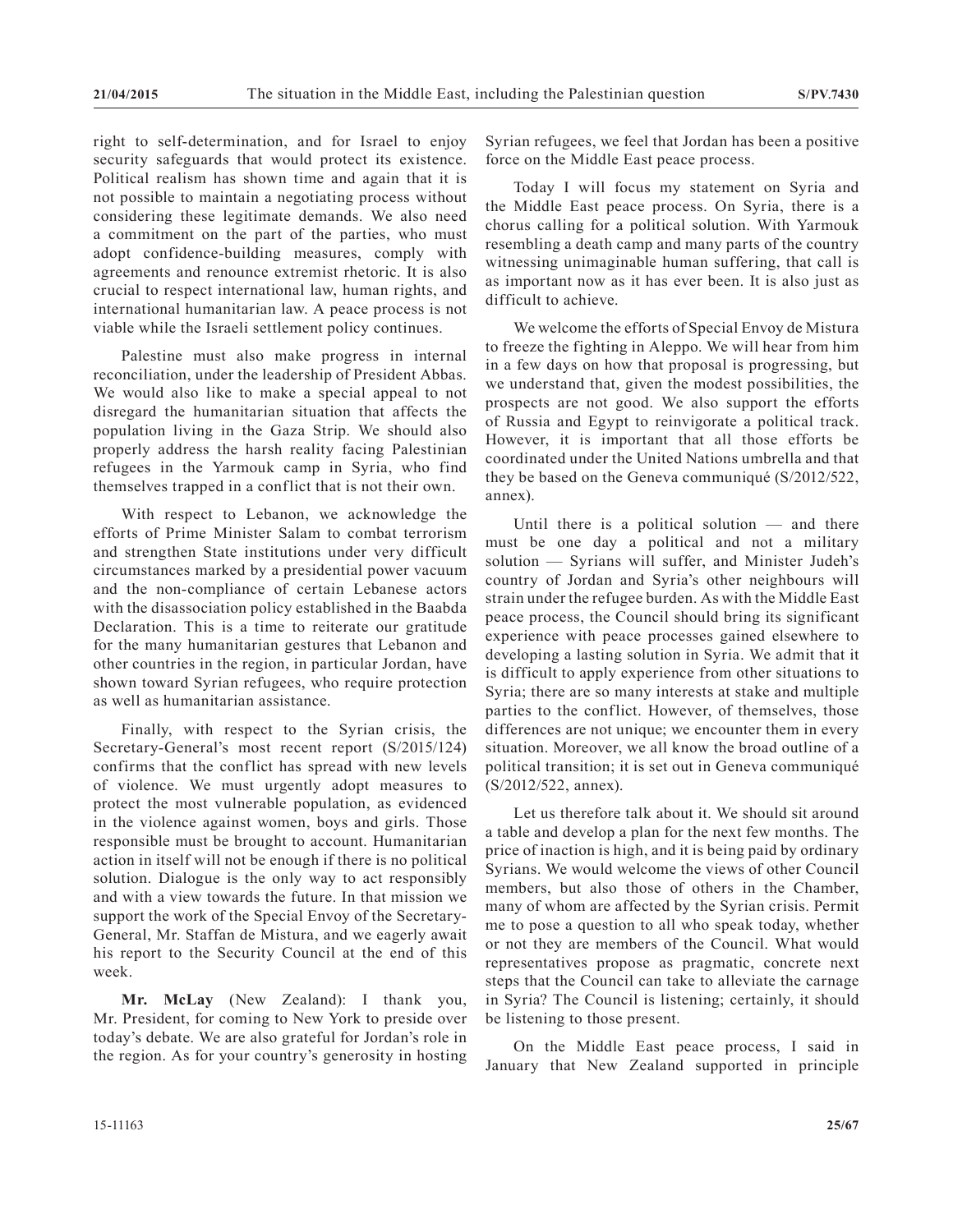the idea of a suitably balanced Security Council resolution, and I outlined the five points that guided New Zealand's approach to the Middle East peace process (see S/PV.7360). I said that the Council did not just have a responsibility to remain seized of the matter, it should also go further and actively promote negotiations leading to a just, sustainable, long-term peace agreement. Agreeing on a role for the Council is not going to be easy, but New Zealand believes that it is essential. We will also need to overcome the concerns of some who feel that the Council should not play a role at all.

While it is clearly for the parties to reach a final agreement, we believe that now is the time for the Council, with its primary responsibility for maintaining international peace and security, to use its moral and legal authority and the practical tools at its disposal to shift the dynamics back to productive negotiations. Again, that will not be easy. If it is to assume that role, the Council will have to form a collective opinion on issues that are sensitive, nuanced and weighed down with historical baggage. We must respect the significant investment that many countries have made over decades and the direct national interest of many States in the final outcome. We also need to convince stakeholders to take difficult, politically costly decisions in the interests of peace and long-term stability. That is not easy, but it is necessary. We will be told that it is not the right time, but it is always "not the right time". There will never be a perfect time. We cannot continue to kick the can down an endless road, as outgoing Special Coordinator Serry said in his briefing to us last month (see S/PV.7417). We all know that if the Council addresses only the symptoms and not the root causes of the conflict, there can be and will be no lasting peace.

It is our view that there is a finite window of opportunity for the Council to set that process in motion. In the January open debate (see S/PV.7360), New Zealand committed to exploring options for the Council to inject new momentum into those negotiations, once elections were concluded in Israel. That time has come. It is appropriate that the Council take action, now that those elections are over and before other election campaigns begin. New Zealand's friendships with Israel and with the Palestinians motivate us to make a constructive contribution and to work for progress. New Zealand wants the Security Council to focus on a practical outcome. We have therefore been working on a draft text that might serve the purpose of getting negotiations started. That is the important next step — to

get negotiations started. It will require that both sides step back from their optimum or preferred outcomes and that they both put any preconditions aside. There has already been reference to the fact that France is working with others on a parameters draft resolution. We know how difficult it will be to achieve nine votes in favour and no veto, but we remain convinced that the Council must discharge its responsibilities. We have not seen the latest French text, but if it has a chance of succeeding, New Zealand stands ready to engage and to be helpful.

Friends in the region have told us that a second text would complicate the process. Therefore, at this stage, New Zealand is prepared to wait to see how current efforts play out. But we firmly believe that for success and buy-in, it is important that any text be considered through an inclusive and transparent process. We must break the cycle that has undermined previous Council attempts to support the Middle East peace process. Therefore, New Zealand stands ready to work with all members to ensure that the next draft resolution that comes to the Council has a genuine chance of bringing the parties to the negotiating table.

Like the Ambassador of the United Kingdom, this is the last time I will speak in the Council's monthly debate on the situation in the Middle East. I would like therefore to add some further remarks.

I have talked today about the need for the Council and other stakeholders to get around the table to talk about Syria. As we sit here in New York, one must be struck by the fact that discussions in the Council are so formulaic and often disconnected from reality. We exist in a world of diplomatic niceties, carefully avoiding the elephants in the room, and usually, I might add, in a Chamber deliberately screened from the world. We endorse resolutions to protect civilians in Libya, but we cannot stop the salvo of barrel bombs in Syria. We talk of populations besieged in Syria, as we have today, but we find it much harder to talk about the same in Gaza. Even when we can discuss the most sensitive issues, key players are often left out of the discussion.

New Zealand is a strong believer in the United Nations and in the Security Council. We deeply appreciate that so many in the United Nations membership had the faith in us to elect us to the Council for a two-year term. In seeking that mandate, we promised we would say what we believe and that we would listen and consult with all. We meant what we said.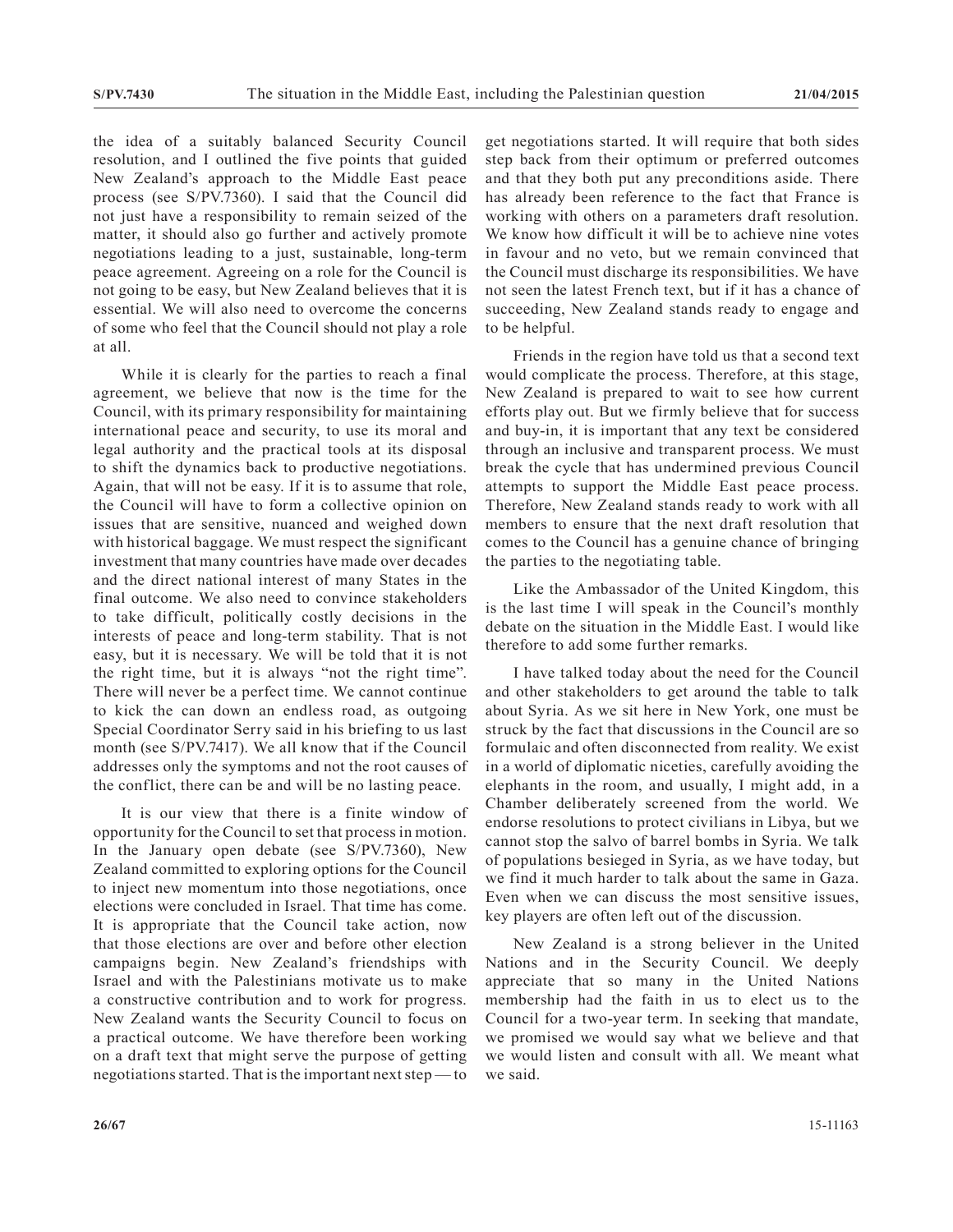And so I end with a call for us all to deliver on our responsibility — our collective responsibility — to work together to end conflicts such as that in Syria and that between Israel and Palestine. We have the blueprints, including the Geneva communiqué for Syria (S/2012/522, annex), the decades of work and the known parameters for the Middle East peace process. We have said that we have the will. What is left is for this Council to find the way.

**The President**: I would like to thank the Permanent Representative of New Zealand for his service and to wish him the best of luck in the years to come, as I do for the representative of the United Kingdom. I thank them both for their invaluable contributions. We will all need their wisdom and wise counsel in the future and hope they will not be stinting with their advice.

**Mr. Oyarzun Marchesi** (Spain) (*spoke in Spanish*): At the outset, I would like to thank Minister Nasser Judeh for convening this debate. It in honour to have him here. I would also like to thank the Secretary-General for his unceasing efforts to address the conflict in the Middle East.

My comments will focus on the peace process between Israel and Palestine, which lies at the heart of our concerns, but I will also refer to the situations in Syria and Yemen, given their dramatic impact, as well as to the need for support to Lebanon and to the ongoing threat that violent extremism poses to the region as a whole.

From the moment when the two-State solution began to be accepted almost 25 years ago as a result of the Madrid Peace Conference and the commitments undertaken by the parties, not only have we been unable to implement it, but we are on the verge of seeing it become an unattainable chimera. If there is a single clear message that should emerge from today's debate it is that there is no alternative to the two-State solution, which is the only one capable of guaranteeing comprehensive global peace based on respect for the legitimate aspirations of the Palestinian people to establish their own State and of Israel to live in peace and security with its regional neighbours. That means, first of all, that we must all work to re-establish trust between the parties, which has gradually been worn away and damaged by decisions and events whose end result has been the absence of a common ground for dialogue. Trust cannot be restored without clear signs from both parties designed to help change their

perception of one another and to generate the climate necessary for the resumption of negotiations.

We must recognize that over the past few weeks both sides have gone out of their way to demonstrate that they hope to get their relations back on track. I trust that the new Government to emerge from the democratically expressed will of the Israel people will ratify that hope and that it will take the brave decisions that will signal a change in its policy concerning settlements on occupied territories, especially in the most sensitive areas. Similarly, I trust that the Palestinian Authority will be capable of meeting the challenges it faces by prioritizing the process of reconciliation and the establishment of an effective Government of national unity, which is the key to building a Palestinian State. Furthermore, we trust that the political will to commit to the peace process will take precedence over other possible routes, such as the legalization of the conflict.

Gaza demands its own mention. Despite a few minimal signs of progress at the logistical and operational levels, we are far from establishing the bases for promoting the profound transformation that the Strip requires. I would like to offer just one statistic. With an unemployment rate of more than 47 per cent, we must inevitably acknowledge that there will be no solution to the Arab-Israeli conflict if the population of Gaza does not have some hope for the future. To that end, we must all take responsibility; that includes the Palestinian authorities themselves, without whose reconciliation very little can be achieved; the authorities of Israel who, to be fair, are helping with the Reconstruction Mechanism but who must move ahead with lifting the blockade; and the international community, which must make good on its promises of financial aid.

What is to be done? Robert Serry outlined the path in his farewell remarks to the Council (see S/PV.7417). The solution must be comprehensive, not partial, and in order to achieve it there needs to be a new political framework that revives the peace process and stimulates dialogue between the parties. The goal is clear — the end of the occupation that began in 1967 and the creation of a democratic, economically viable Palestinian State whose existence will contribute to Israel's peace and security.

Many actors need to play key parts along the way to achieving that goal. The leadership of the United States has been and will remain crucial. The European Union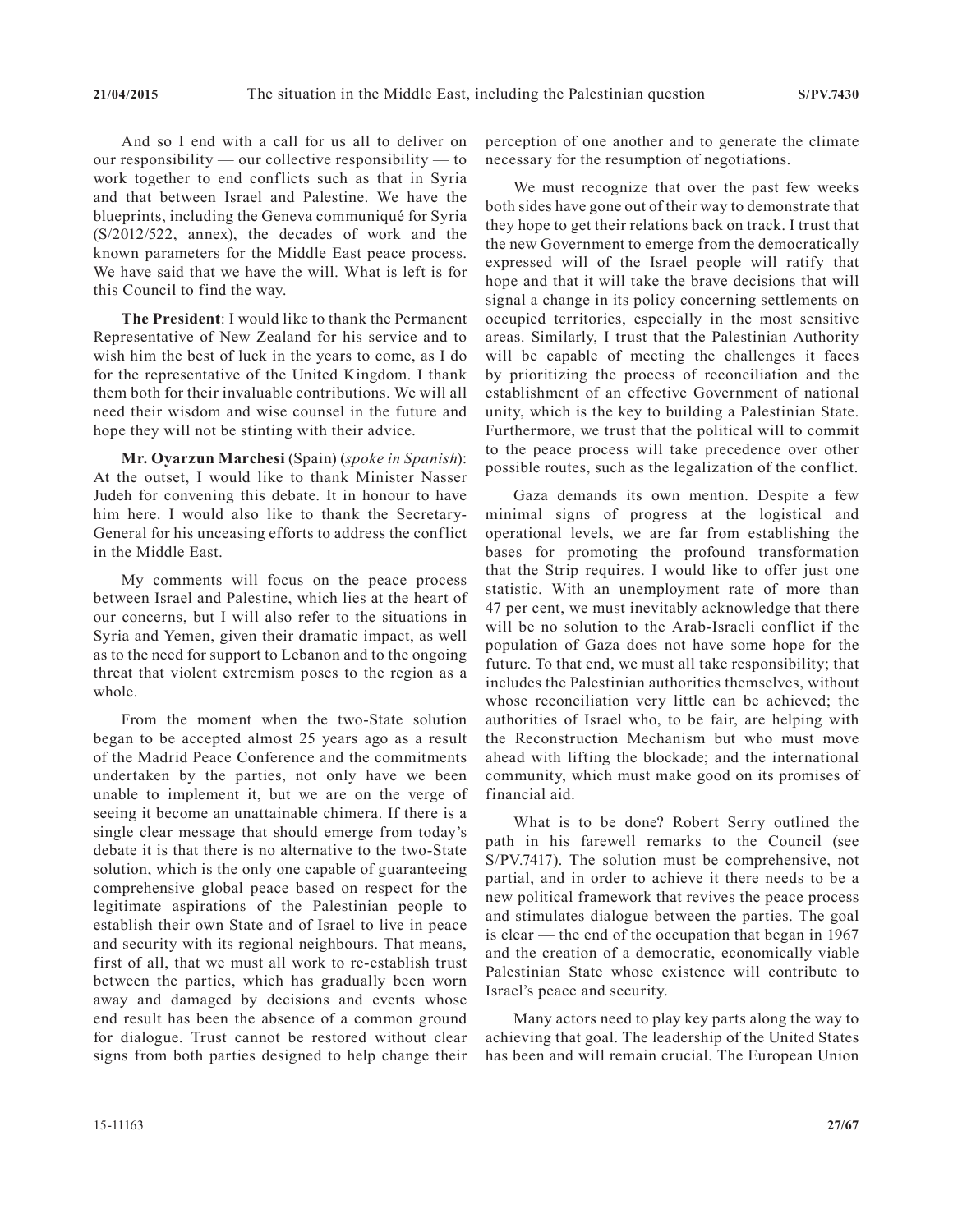is also playing an essential role, and the regional focus is indispensable. The Arab countries, through the Arab Peace Initiative, must take the lead in the process. I am convinced, however, that the Security Council needs to take the greatest responsibility at this critical time. I would like to reiterate that the aim of all our efforts is to reach consensus among the members of the Council, as reflected in a resolution that brings together clear, comprehensive parameters as the basic framework for reviving peace negotiations. It will take time, effort and above all flexibility to achieve it, but only by providing clear evidence of the Council's resolve to pursue that goal will we be able to offer the Palestinians and Israelis the political vision that grows more necessary with each passing day.

The alternative is to do nothing or to do so little that we simply end up managing a failure — and by failure I mean a new intifada or a new conflict in Gaza, which would feed violent radicalism and be yet another open conflict in the region. That leads me to a second issue. As a matter of moral imperative and political responsibility, the Security Council must be involved in the fight to combat violent extremism in the Middle East and the protection of minorities and the most vulnerable populations. Any decision we adopt must that take into account.

With respect to Lebanon, Spain feels particularly close to that country and is firmly committed to Lebanese unity, stability and security. I take this opportunity to express my support to the Government and institutions of Lebanon, in particular to its armed forces. It is vital for the Lebanese political authorities to redouble their efforts to guarantee institutional continuity through the election of a new President. We are aware of the challenges involved in managing the Syrian humanitarian crisis. Precisely for that reason, we are working actively within the Security Council on the basis of a strategy to alleviate the impact on neighbouring countries that, like Lebanon, are suffering the consequences of the Syrian tragedy. I listened very closely to the President when he referred to the refugee problem in his country.

Concerning Syria, I await with great interest the information we are due to receive later this week from Staffan de Mistura, who enjoys our full support and trust. That will be a good moment to evaluate the political options and various efforts already under way, such as the discussions recently held in Moscow. But I cannot speak today of the situation in the Middle East without reiterating our call on all parties to respect international humanitarian law and human rights. I call in particular on the Government in Damascus not to shirk its inescapable responsibility to protect its people from the atrocities being committed in that country.

The situation in Yarmouk is horrendous, but it should not surprise us. The continuous denial of access to humanitarian assistance for the inhabitants of the Yarmouk refugee camp, by both the Syrian regime and other armed groups, is intolerable. More than a year ago, through resolution 2139 (2014), the Council demanded an end to the siege of hundreds of thousands of people and a guarantee of immediate, unhampered access to humanitarian assistance, with respect the very basic principle of medical neutrality. Perhaps the moment has come for us to consider adopting further measures. The adoption of a press statement (SC/11865) yesterday is a good first step.

Finally, I want to mention the situation in Yemen. Last week, by adopting resolution 2216 (2015), we gave the Secretary-General 10 days to report on the degree of compliance with the Council provisions on Yemen. For now, the Houthis have continued their advance towards the south, openly defying the international community while severely worsening the humanitarian situation in the country. We fully support the efforts of the Secretary-General to seek a political solution in Yemen and welcome the new Special Envoy. However, if the Houthi defiance continues, the Council will have to take action; the very credibility of this organ is at stake.

**Mrs. Ogwu** (Nigeria): I would like to lend my voice to those who have welcomed you in our midst today, Mr. President. We believe that your presence at this debate is profoundly indicative of the prominence that Jordan accords the question of the Middle East. I also want to thank the Secretary-General for his briefing.

The prolonged stalemate in the Middle East process is impeding an early resolution of the Israeli-Palestinian conflict and causing considerable concern across the world, as you, Sir, must have heard today from the speakers. Indeed, the internal dynamics in Israel and Palestine appear to be stalling a return to negotiations. We encourage the leadership on both sides to demonstrate the necessary political will to allow for a resumption of negotiations in consonance with the relevant Security Council resolutions, the Quartet road map, the Madrid principles, the Arab Peace Initiative and other agreements between the parties.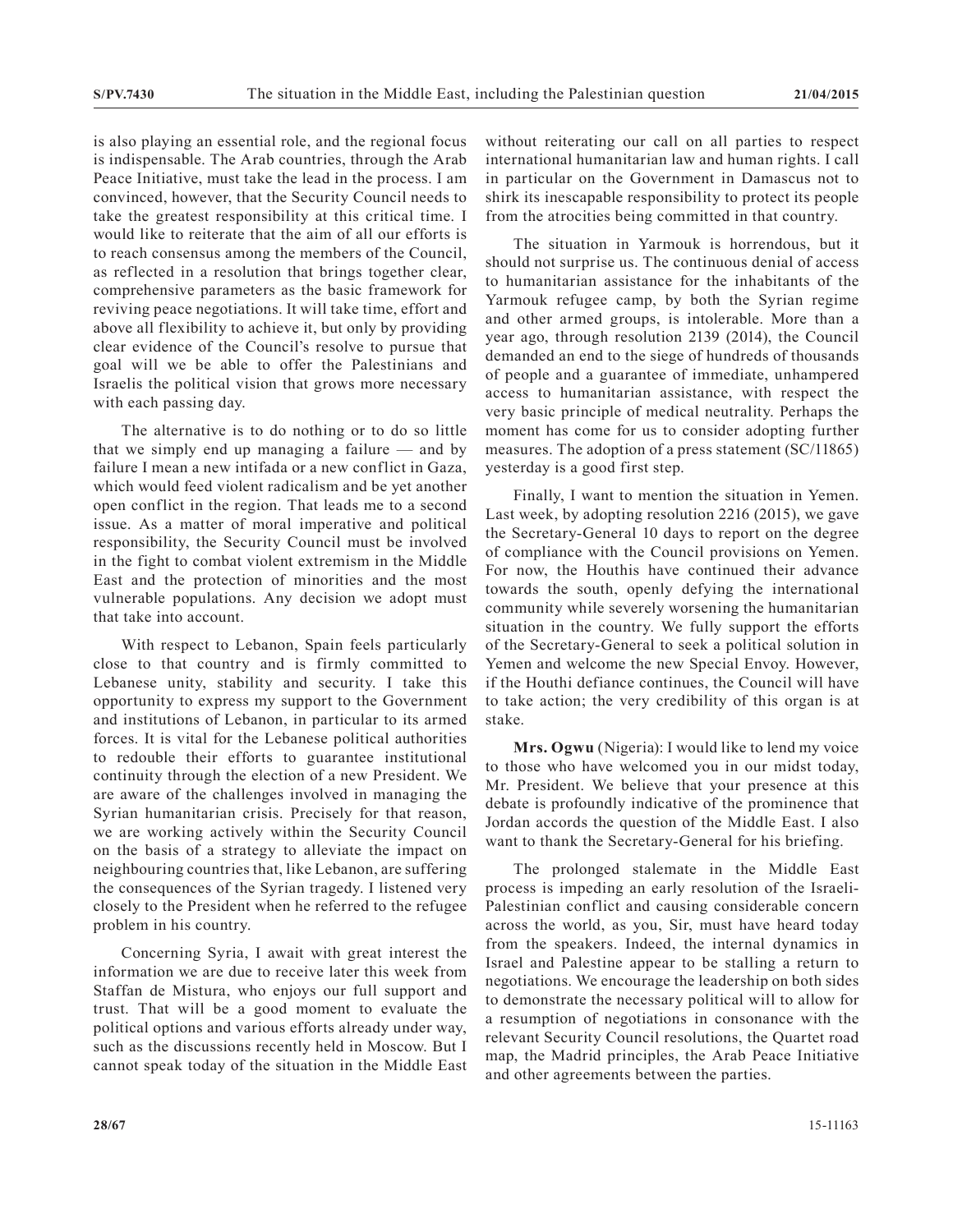At a meeting held in Munich in February, the Quartet called for a prompt resumption of talks between the parties. Nigeria endorses the position of the Quartet on the need for talks to take into account Israel's security concerns while respecting the aspirations of Palestine for statehood. Nigeria unequivocally reiterates its support for a two-State solution, with Israel and Palestine existing side by side in peace and security, as the only basis for a final resolution of the question of Palestine.

In his final briefing to the Security Council as Special Coordinator last month (see S/PV.7417), Mr. Robert Serry urged the Council to take the lead and present a framework for negotiations between the parties. We share his view that such a course of action is the only viable way to preserve the goal of a two-State solution.

Nigeria is particularly concerned about the difficult humanitarian situation in Gaza occasioned by last summer's war. Much more remains to be done in the Gaza reconstruction effort, which has been largely hindered by an acute shortage of funds. Six months after a donor conference was held in Cairo, only a fraction of the funds pledged have been redeemed. We encourage donors to honour the pledges they made to expedite the reconstruction of Gaza.

United Nations agencies such as the United Nations Relief and Works Agency for Palestine Refugees in the Near East (UNRWA) carrying out vital operations in Gaza need to be supported financially. UNRWA's activities have been severely constrained by a lack of funding. Greater commitment by donors would not only bolster the activities of UNRWA, but it would also facilitate its service delivery to needy Palestinians and prevent further deterioration in the dire humanitarian crisis in Gaza.

Turning to Yemen, Nigeria is deeply concerned by the deteriorating humanitarian situation in the country. Reports indicate that over 250,000 refugees have been affected by the ongoing conflict. We note with appreciation that, despite the challenging circumstances, United Nations agencies and humanitarian partners continue to coordinate with the Yemeni Red Crescent and local authorities to delivery emergency assistance to those in dire need. We pay tribute to the humanitarian workers on the ground who sometime risk their lives in the course of fulfilling their duties.

A cessation of hostilities is vital to ameliorating the humanitarian situation in Yemen and restoring peace and stability to the country. Nigeria therefore urges the parties to the ongoing conflict to return to the political process. Ultimately, the Gulf Cooperation Council Initiative and its Implementation Mechanism, as well as the outcome of the National Dialogue Conference involving all parties in Yemen, constitutes the most viable framework for sustainable peace in the country. Nigeria's wish for Yemen is a peaceful, prosperous, united and democratic country where cultural diversity will be a vital source of strength.

**The President**: I would remind all speakers to ensure that their statements do not exceed four minutes in order to enable the Council to carry out its business in a timely, efficient and expeditious manner. I would request that delegations with lengthy statements distribute those texts in the Chamber and speak within the allotted four-minute time frame. I would also request that speakers bear in mind that the speed of delivery of statements needs to be reasonable so that interpreters can follow them. I also wish to inform everyone concerned that, as we have a large number of speakers, we will proceed with today's open debate through the lunch hour.

# (*spoke in Arabic*)

I now give the floor to the representative of Lebanon.

**Mr. Salam** (Lebanon) (*spoke in Arabic*): I would like to thank you, Mr. President, for coming to New York to preside over today's meeting. I would also like to congratulate your Mission, Sir, for assuming the presidency of the Security Council this month and to thank you for all your suggestions on our work.

#### (*spoke in English*)

Let us first admit that the main facts pertaining to the Middle East conflict have all become increasingly alarming and that the situation is now deteriorating in an unprecedented manner. Suffice it here to recall the following.

With 2,314 Palestinians and 97 Israelis killed, the year 2014 witnessed the highest civilian death toll since 1967, due to the July/August hostilities in Gaza and a significant increase in Palestinian fatalities in the West Bank. In 2014, Gaza also witnessed the highest rate of internal displacement since 1967. Some 28 per cent of its population was internally displaced at the height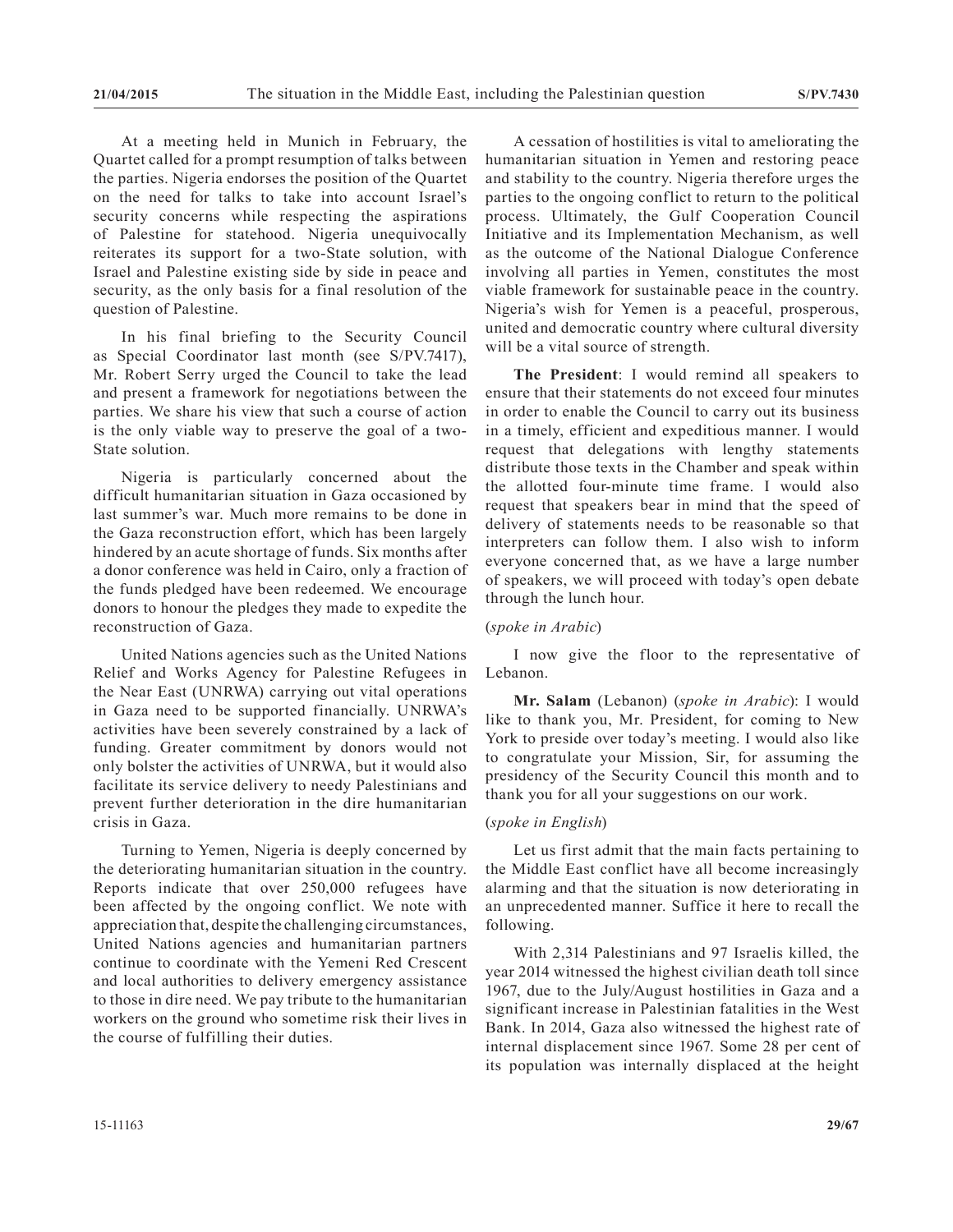of the hostilities. It is true that since the ceasefire was announced on 26 August the majority of internally displaced persons returned home, but shelter needs remain enormous, as up to 18,000 families no longer have homes to return to.

Also in 2014, the number of people displaced in the West Bank and East Jerusalem due to the demolition of homes and property was the highest recorded in a single year since the Office for the Coordination of Humanitarian Affairs began tracking this indicator in 2008. Moreover, in 2014, the Israeli Government set a 10-year record for the number of tenders issued for settlement construction in the West Bank, including East Jerusalem, and construction starts increased in 2014 by 40 per cent over the previous year. We cannot fail to mention that 2014 witnessed the collapse of the United States-sponsored peace efforts, mainly due to Israel's political intransigence, its refusal to honour its commitment to release Palestinian prisoners and its aggressive policy of settlement expansion.

# *Mr. Hmoud took the Chair.*

In 2015, however, worse was to come when the Prime Minister of Israel, Benjamin Netanyahu, said loud and clear during his electoral campaign that if he were to be re-elected, a Palestinian State would not be established "on his watch". Moreover, he vowed to increase settlement construction in East Jerusalem by adding "thousands of housing units". On election day, in a notorious racist statement, he warned Arab citizens of Israel against voting "in droves".

Naftali Bennett, Minister of Economy in Netanyahu's Government, was in turn loud and clear on rejecting the establishment of a Palestinian State by saying that "the notion of injecting a State, dividing Jerusalem, dividing up the country and splitting and slicing it, is not sustainable". In the same racist vein as Netanyahu, in one of his infamous speeches, he also suggested that Arabs were simply "thieves". Let us not forget that for Avigdor Liberman, Israel's Foreign Minister, the solution to "disloyal" Israeli Arabs was simple: "We need to pick up an ax" and behead them.

The situation in our part of the world is indeed becoming more and more difficult, but this is no excuse for inaction. On the contrary, the more difficult a conflict situation becomes, the greater the Council's responsibility. As a matter of fact, to be meaningful, any resumption of negotiations on the Middle East conflict should be based on well-defined parametres. A new

comprehensive international framework and clear and agreed-upon deadlines are also needed for the success of such negotiations. Accordingly, the Council is called upon to shoulder its responsibilities in maintaining peace and security by addressing these critical issues sooner rather than later.

Mr. President, do not let the situation deteriorate any further. It is time for action.

**The President** (*spoke in Arabic*): I now give the floor to the representative of the Arab Republic of Egypt.

**Mr. Aboulatta** (Egypt) (*spoke in Arabic*): At the outset, please allow me to congratulate Minister Nasser Judeh and the Hashemite Kingdom of Jordan for its presidency of the Security Council for the month of April. I would also like to thank the President for convening this meeting at this crucial stage of the history of the Middle East, when recent events have taken place that threaten the existence of certain States in general, and Palestine in particular. I am sure that the professionalism of the Jordanian Mission and the keen commitment of Jordan to defend Arab causes during the past year or so has made our Jordanian colleagues capable of guiding us towards establishing comprehensive peace in the Middle East. I would also like to extend my congratulations to Mr. Nickolay Mladenov on his appointment as United Nations Special Coordinator for the Middle East Peace Process. I wish him every success. He enjoys our full support in this difficult task.

I said that the establishment of peace in the Middle East was a difficult endeavour. Everybody knows that. Numerous and serious challenges exist, and in certain circumstances we feel that such issues are very difficult to overcome. That might jeopardize the two-State solution. We hear sceptic voices here and there rejecting this solution as a basis for a comprehensive settlement. Several times, over many decades, the international community has demonstrated that a lack of political will prevails in achieving such a settlement. Recently, last December, this happened in this very Council. The international failure is actually a threat to international peace and security. The Palestinian people have become convinced that perhaps the sole purpose of the talks is to continue without the parties having any genuine intention of establishing two States living side by side in peace and as good neighbours. In Egypt we say that the failure to establish peace in the Middle East is not an option, and in that regard there is continued despair.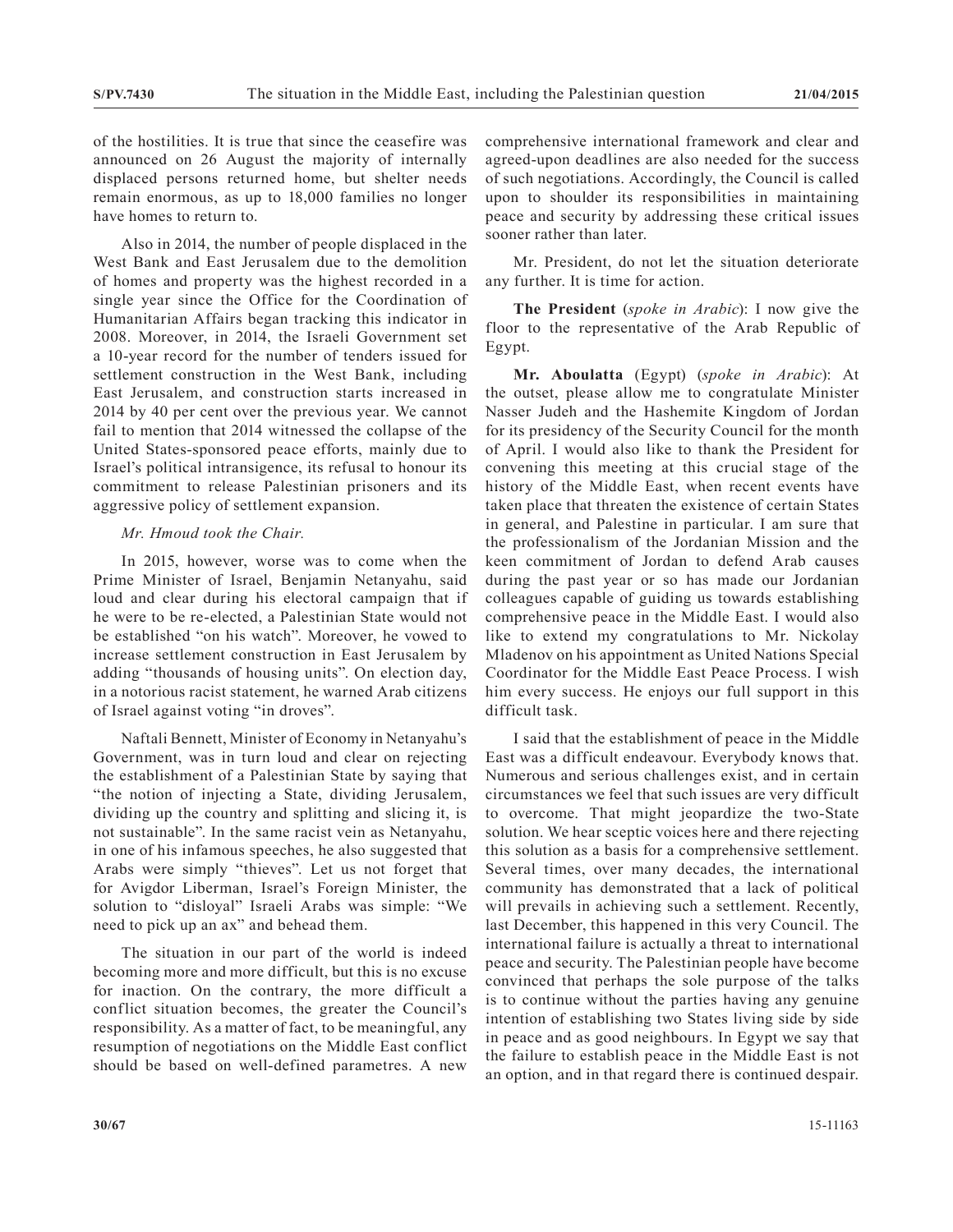That will turn the occupied Palestinian territories into a fertile ground for the Islamic State in Iraq and the Levant (ISIL) and terrorist organizations to prosper, thereby increasing the sufferings of the Palestinian people.

Indeed, we see how the Palestinians have been victims of ISIL's atrocious acts in the Yarmouk Camp. All other countries, including Israel, are facing multiple threats. That should be an incentive for Israel to embark upon serious endeavours to establish peace. After six decades of this ongoing crisis, we are fed up of the wasted opportunities. The world at large has seen that certain opportunities have been wasted. We are all responsible for ensuring the same mistakes are not repeated after rounds and rounds of useless talks. As Mr. Robert Serry said in his recent briefing (see S/PV.7417), the peace process was akin to a can that is kicked down an endless road. The international community should not stand by and just watch one party that is not willing to establish such a settlement. Let us build on the commendable efforts, especially those made through the Arab Peace Initiative at the twentysixth ordinary session of the Council of the League of Arab States, held in Sharm El-Sheikh, which issued resolution 614. Paragraph 3 of the resolution mandates the Arab Ministers to continue their consultations with the Security Council, the United States Administration, the Russian Federation, China and the European Union in order to continue to try and establish peace.

What do we need and what are we waiting for to end the occupation and establish peace? We have witnessed the erosion of the lofty aims on which the United Nations was established long ago. We would like to commend the Hashemite Kingdom of Jordan for the efforts it has exerted. I would also like to refer to the commendable efforts by France to move forward, its urging the Security Council to extend its support for the peace process and indeed for introducing a draft resolution for the reactivation of the peace process. The Arab Republic of Egypt, in its capacity as the Chair of the Arab committee mandated to follow up on the Arab plan to end the Israeli occupation, would like to urge everyone to cooperate. Indeed, Gaza is part and parcel of the Palestinian territories. I would like to request all the parties that participated in the Cairo international conference on Palestine and reconstructing Gaza to provide the necessary assistance.

The crisis in the Syrian Arab Republic is now entering its fifth year. There can be no solution other than a political one, based on the Geneva communiqué (S/2012/522, anex), under which the integrity of the Syrian territories is to be preserved. I would like to reiterate that Egypt will continue its efforts to provide the necessary political support to all Syrian parties willing to come to an agreement.

Once again, Egypt calls for an end to the Israeli occupation of the Golan Heights, in accordance with resolution 242 (1967).

**The President** (*spoke in Arabic*): I now give the floor to the representative of the Kingdom of Saudi Arabia.

**Mr. Al-Mouallimi** (Saudi Arabia) (*spoke in Arabic*): It gives me great honour to speak on behalf of the Organization of Islamic Cooperation (OIC) and its member States.

At the outset, I would like to congratulate the President, for presiding over the Security Council this month. We wish you every success in your task. I would also like to congratulate the Jordanian presidency for its excellent performance over the past few weeks. We also thank the presidency for inviting us to take part in this important discussion with regard to the situation in the Middle East. I would also like to thank His Excellency the Minister for Foreign and Expatriates Affairs of the Hashemite Kingdom of Jordan for his statement, and the Secretary-General for his briefing.

First of all, on behalf of the member States of the Organization of Islamic Cooperation, I would like to welcome the decision of the State of Palestine to officially join the International Criminal Court. We look forward to Palestine becoming a full-fledged Member of the United Nations, thereby achieving part of the justice that Palestine has been deprived of over the past few decades. Palestine's joining the International Criminal Court is a very important and natural step in that regard. However, it is also very important for Palestine to establish a framework of accountability for those in charge of the Israeli occupation of Palestine and responsible for the confiscation of Palestinian tax revenues, the blockade against Gaza and the hunger and war in Gaza, as well as other violations committed by Israel against Palestine.

That brave step comes within the framework of the obdurate practices carried out by Israel, which has refused to honour its commitments. It violates international law and impedes all negotiations aimed at reaching a settlement of the issue. In fact, the Israeli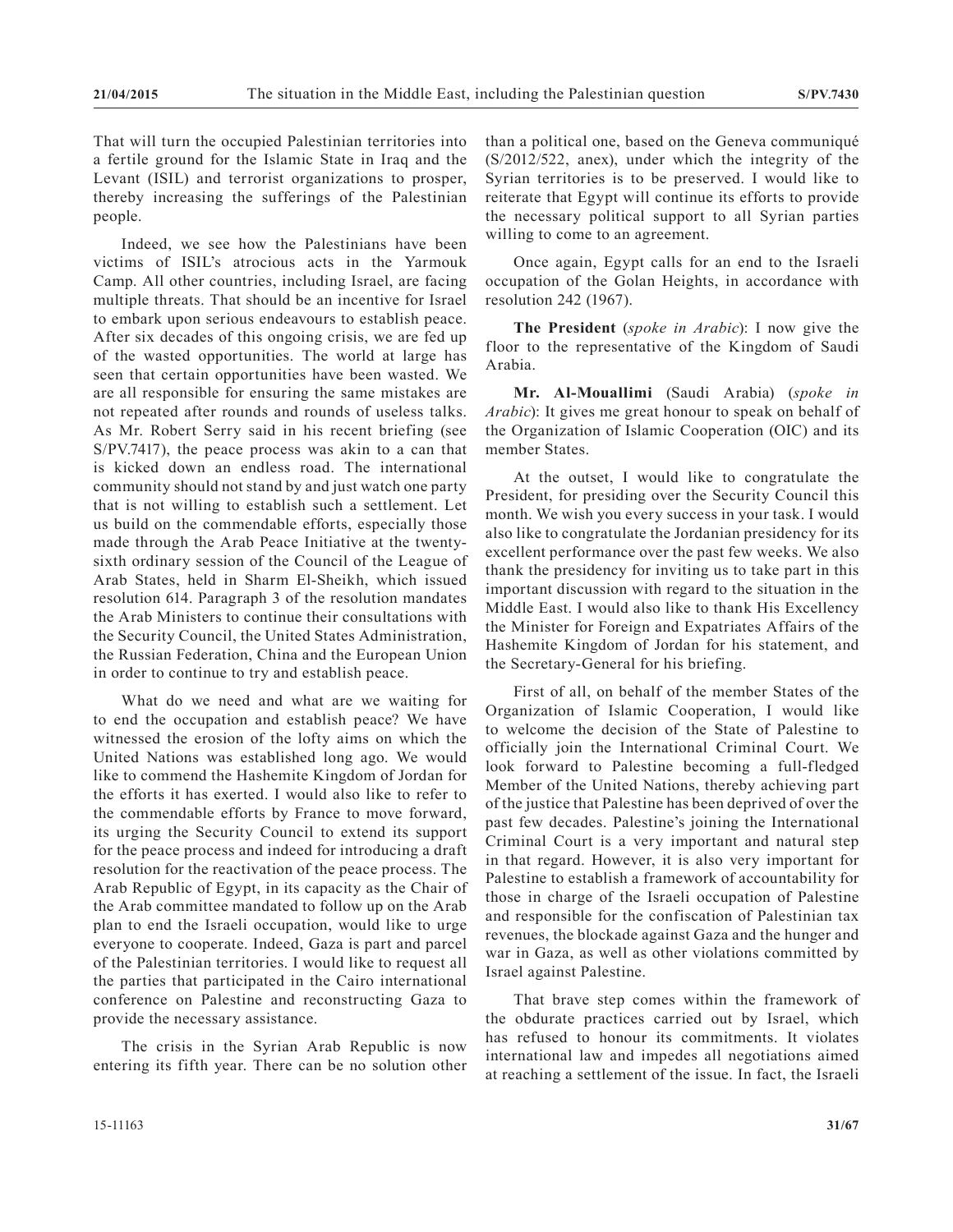Prime Minister has rejected the establishment of an independent Palestinian State. Therefore, we would like to call upon all the countries of the world to honour their commitments to support Palestine and acknowledge the State of Palestine based on the borders of 4 June 1967, with Jerusalem as its capital.

The OIC is committed to the basic rights of the Palestinian people, as well as to their self-determination, their rights and the establishment of an independent State with Jerusalem as its capital. The OIC stresses the importance of putting an end to the occupation by Israeli troops of Arab territory, as well as the Syrian Golan Heights and Lebanese territory. We call upon the international community to put an end to the Israeli occupation and to achieve a peace based on the two-State solution.

Israel is stubbornly imposing its oppressive and racist policies on Palestine. The statements of the Israeli Prime Minister during the recent Israeli elections confirmed the Israeli policies of building settlements and the racist wall, as well as the use of extreme violence by Israeli troops against peaceful demonstrators. Israel is carrying out a policy of deporting and intimidating Palestinian people, in addition to other policies based on impunity. Israeli troops have detained a number of Palestinians, including members of Parliament, such as Ms. Khalida Jarrar, without charges. The OIC has condemned the serious threats and terrorist activities carried out by Israeli terrorist settlers against the Palestinian people under occupation.

In February, the Al-Huda mosque in Bethlehem and a building affiliated with the Greek Orthodox church in Jerusalem were destroyed. We condemn those attacks on Islamic and Christian places of worship.

The OIC holds Israel fully responsible for all those horrendous acts against the Palestinian people, because Israel brought the terrorist settlers into the occupied territory. We call upon all the leaders of the international community to place them on the list of terrorist groups.

The situation in the Gaza Strip is deteriorating as a result of the Israeli blockade and aggression last summer, in which more than 2,000 Palestinians were killed. Because of that aggression, the humanitarian organizations working in Gaza are suffering from a shortage of funding. We must therefore support those who are working in the humanitarian field. The OIC calls upon the international community to give generous

donations to the Palestinian people and those who are supporting them.

We call upon the Council to demand that Israel put an end to its inhumane blockade against Gaza and to implement resolution 1860 (2009) with regard to the delivery of humanitarian aid to Gaza without impediments. The Organization of Islamic Cooperation calls upon the Security Council to put an end to the suffering of the Palestinian people and to protect Palestinian civilians.

The Organization of Islamic Cooperation welcomed the convening of the parties to the Fourth Geneva Convention on 17 December 2014. We would like to reiterate that those parties are obliged to force Israel and its occupying troops to respect the Fourth Geneva Convention and to implement it in Palestine, including in Jerusalem. In fact, the Special Coordinator for the Middle East Peace Process, Mr. Robert Serry, during his briefing before the Council last month (see S/PV.7417), asked if it was time for the Security Council to take the leading role. We would like to pose the same question. We must move towards achieving the aspirations of the Palestinian people and the independence of its State, based on the borders of 4 June 1967, with Jerusalem as its capital. We must also achieve a resolution of the issue of the Palestinian refugees, according to the internationally legitimate resolutions.

I would like to continue my statement in my national capacity by stressing that the situation in Syria, after four years of conflict, is the largest catastrophe of the century. In fact, the Syrian authorities continue to perpetrate crimes against the Syrian people and to use chemical weapons against civilians. They cooperated with terrorist organizations in order to carry out a massacre in Yarmouk refugee camp, which reached the level of a genocide against the Palestinian refugees. They are impeding access of humanitarian relief into the occupied territory. In fact, the Security Council has committed to taking measures in cases where chemical weapons are used by any party and to punishing any party that hampers the delivery of humanitarian assistance. However, such threats, unless actually implemented, will do no justice to the people but will cast doubt on the integrity and credibility of the Security Council and help the Syrian authorities to pursue their practices. Indeed, the practices of the Syrian authorities have helped the terrorist groups to expand in Syria.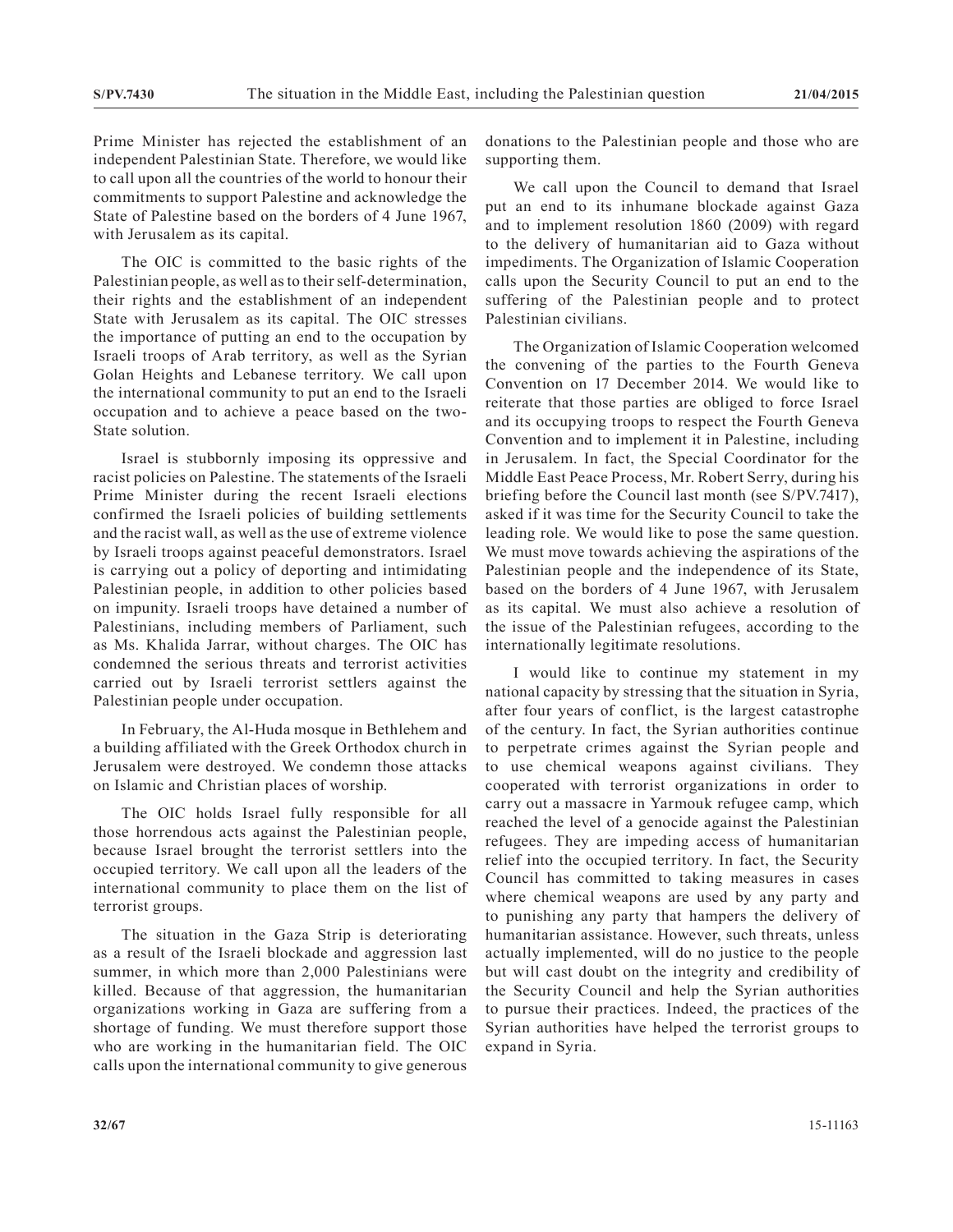The Kingdom of Saudi Arabia stresses its condemnation of terrorism in all its forms, regardless of the perpetrators. We also note stress that terrorism is transnational and that, in order to uproot it, we need to address the main causes that have led to its spread, including the practices of the Syrians authorities leading to suppression, chaos and sectarian sedation. The Kingdom of Saudi Arabia has shown its ability to take firm decisions and support our brothers. We will spare no effort in helping the Syrian people to achieve their aspirations to dignity and freedom in a way that preserves the territorial integrity of Syria and respects the rights of people in Syria. We call on the Security Council to implement the relevant resolutions, including the Geneva communiqué (S/2012/522, annex), calling for the establishment of a transitional governing body in order to put an end to the suffering of the Syrian people.

In conclusion, the Israeli Ambassador's statement regarding the attack on Gaza and the support of the Arab countries for the Palestinian people reflects a double standard. It seems as if he wants only to highlight what Israeli authorities have done in suppressing and oppressing the Palestinian people in recent weeks. In fact, the acceptance of such practices has to come to an end. It is now time for the Security Council to prove to Israel that it is not above the law.

**The President** (*spoke in Arabic*): I now give the floor to the representative of Brazil.

**Mr. Guilherme de Aguiar Patriota** (Brazil): I thank the Hashemite Kingdom of Jordan for convening this important open debate. I also thank the Secretary-General for his briefing. Brazil also wishes to acknowledge the interventions of the Permanent Representative of Israel and the Deputy Permanent Observer of the State of Palestine.

About a month ago in this Chamber, Mr. Robert Serry shared his thoughts as the outgoing Special Coordinator for the Middle East Peace Process. His message could not be clearer, nor could it be more frustrating: "the parties are heading towards an outcome which I can only describe as a one-State reality" (*S/PV.7417, p. 4*). Those were his words. Indeed, that is what we have been witnessing in the past years, in particular after the failure of three peace talks initiatives, all followed by tragic wars in Gaza and the expansion of settlement activities.

In the past months, statements by the Israeli leadership to the effect that there is no prospect for a Palestinian State in the near future were appalling. Such statements can only fuel the cycle of confrontation and mistrust, exacerbate the situation on the ground and lead us farther away from peace. The international community must take all necessary measures to bring about a renewed negotiating process that will lead to a two-State solution.

The international community cannot allow for the current circumstances to be taken as normal. A clear message against business-as-usual is urgently needed. As Brazil has repeatedly pointed out, it remains the primary responsibility of the Security Council to play its role in developing a new peace architecture for ending the conflict. We call on the Security Council to exercise its responsibility and actively set the parameters for the relaunching of the peace process.

Brazil welcomes the entry into force for Palestine of the Rome Statute of the International Criminal Court (ICC). The accession of the State of Palestine to the Rome Statute represents an important step towards the universality of the ICC, positively contributing to the fight against impunity and to the promotion of lasting peace and reconciliation. Once again, we reiterate that the resort to multilateral mechanisms should not be met with reprisals and sanctions.

Brazil is deeply disturbed by the realization that we have entered the fifth year of the conflict cruelly ravaging Syria, a nation to which we feel deeply connected to due to the presence of many of its nationals and descendants in our country. The drastic deterioration in the Yarmouk Palestinian refugee camp is a stark reminder that the situation can get even worse. We strongly condemn the killings and serious human rights violations perpetrated by the so-called Islamic State and the Al-Nusra Front in the Yarmouk camp. We firmly support the efforts by the United Nations Relief and Works Agency for Palestine Refugees in the Near East to provide all necessary assistance.

Brazil urges all parties to the conflict to comply with their obligations under international humanitarian law, to provide unhindered access to humanitarian agencies and to refrain from any action that could protract the conflict any longer.

As Brazil has consistently reiterated, there is no military solution for the conflict in Syria. It is the responsibility of all countries to prevent further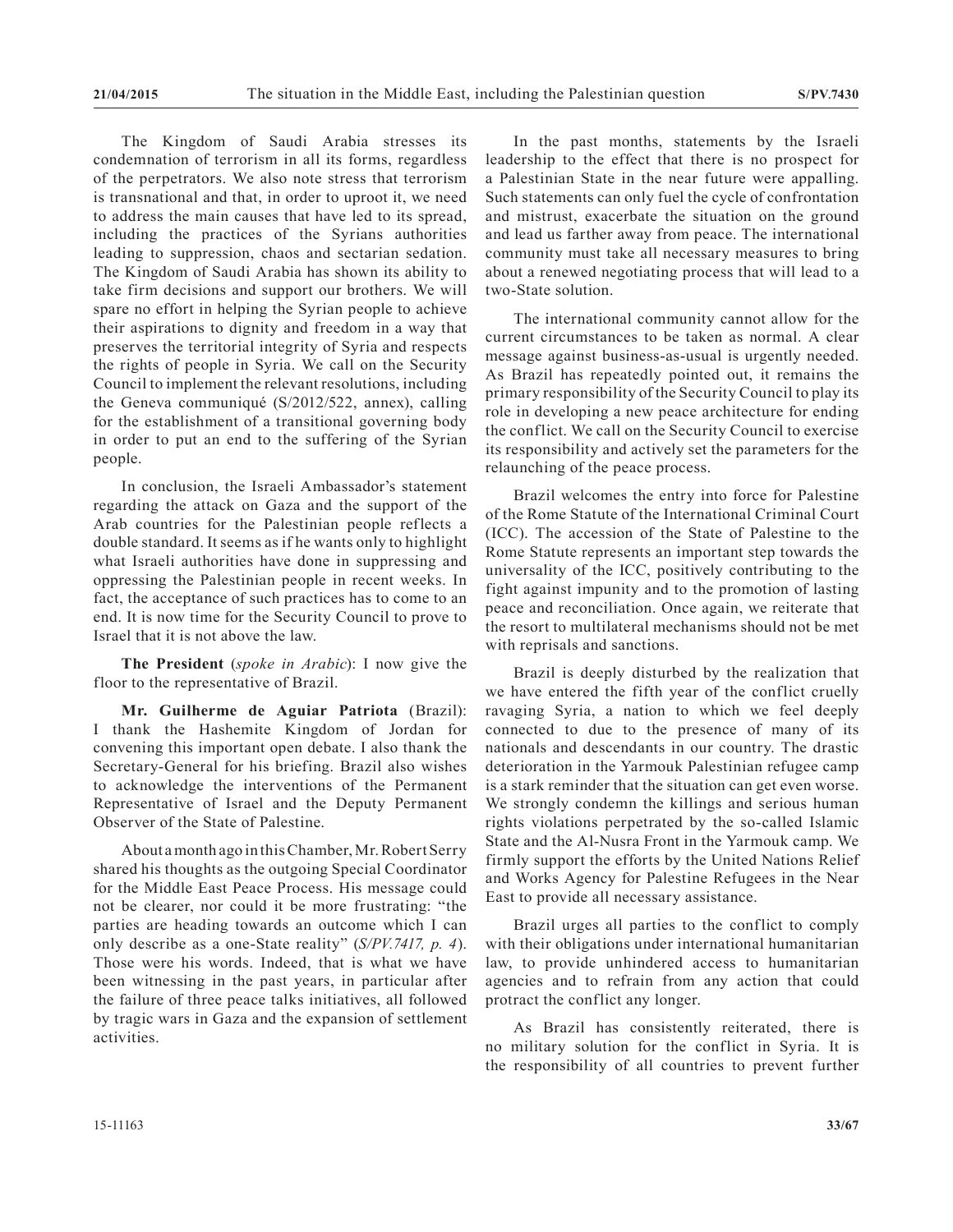militarization of the conflict, and to push for genuine dialogue with a view to finding a political solution to the conflict. Brazil has been contributing with food and medicine to help alleviating the dire humanitarian situation of Syrian refugees and dislocated people.

The need for the enhanced engagement of all parties in political negotiations in Syria cannot be overstated. We reiterate our support for the work of Special Envoy Staffan de Mistura, as well as to the International Inquiry Commission headed by Professor Paulo Sergio Pinheiro. A genuine and inclusive dialogue, based on full respect for human rights, the independence, sovereignty, unity and territorial integrity of Syria, is as urgent as ever. Brazil welcomes the second round of intra-Syrian talks, held in Moscow, as an important step towards the re-launch of the political process.

The security and stability in Lebanon is a matter of great concern. The recent escalation of violence reinforces the need to fully support the Lebanese policy of disassociation from regional crises agreed in the Baabda Declaration of June 2012. We firmly support Lebanon in its fight against terrorism and in its pursuit of stability and development. Our participation in the United Nations Interim Force in Lebanon, whose Maritime Task Force has been led by a Brazilian officer since 2011, plays a prominent role in translating our commitment into practical actions. Brazil also contributes to strengthening the Lebanese Armed Forces by training Lebanese navy cadets at the Brazilian Navy School in Rio de Janeiro.

Brazil is encouraged by some of the latest developments concerning the internal political processes and national reconciliation efforts in Iraq. We are, however, very concerned by the security and humanitarian situation in the country, particularly the control of the so-called Islamic State of extensive parts of the Iraqi territory and its implications for the entire region. We believe that a strategy focused only on military operations will not be able to address the root causes that led to the proliferation of terrorism and religious extremism in the country.

Allow me to say a few words on Yemen. Brazil is deeply concerned about the escalation of the conflict in Yemen. We urge all parties to cease hostilities, refrain from violence and resume dialogue in order to peacefully resolve their differences. We are alarmed by the severe deterioration of the humanitarian situation, particularly the reports of hundreds of civilians killed or wounded, including many children. All the parties have an obligation to protect civilians and respect international humanitarian and human rights law. We urge the countries of the region to use their influence to bring the parties to the negotiating table and engage them in seeking a diplomatic solution. We thank Special Adviser Jamal Benomar for his tireless efforts, and are fully confident that the United Nations will join forces to pursue a negotiated solution.

The stakes in Yemen are too high. The political stabilization of the country is urgent if we are to bring about a halt to the violence, suffering and destruction affecting civilians and to pave the way for humanitarian assistance. That is also crucial to preventing the further proliferation of religious extremism and terrorism. We support the Security Council in its efforts to act decisively in order to help Yemen fully restore security and stability.

**The President** (*spoke in Arabic*): I now give the floor to the representative of the Syrian Arab Republic.

**Mr. Ja'afari** (Syrian Arab Republic) (*spoke in Arabic*): I speak today as the representative of one of the main parties concerned in the item on today's agenda.

How is it possible, in the twenty-first century, for the United Nations to accept Israel's continued occupation — an occupation that is military, racist and colonial, an occupation that involves heinous crimes and violations and supports terrorism? How can we continue to allow the United Nations to fail to uphold its legal and historic responsibility for ending the Israeli occupation that has plagued our lands for more than half a century? That is despite the fact that the Organization has adopted hundreds of resolutions calling for an end to this racist, colonizing occupation that bears a strong resemblance to apartheid. Do we need more commissions of inquiry, fact-finding missions, expert groups and quartets to convince us of the gravity of the Israeli occupation? The United Nations is being severely tested. If we want to maintain what is left of its credibility, some countries will have to end their policies of hypocrisy, double standards and trafficking in their peoples' interests. Member States must act with deeds rather than words by taking practical measures that can force Israel to implement the relevant United Nations resolutions, so that we can put an end this colonizing occupation and the unprecedented tragic suffering that Arab citizens have endured for decades in the Syrian Golan and other occupied Arab territories.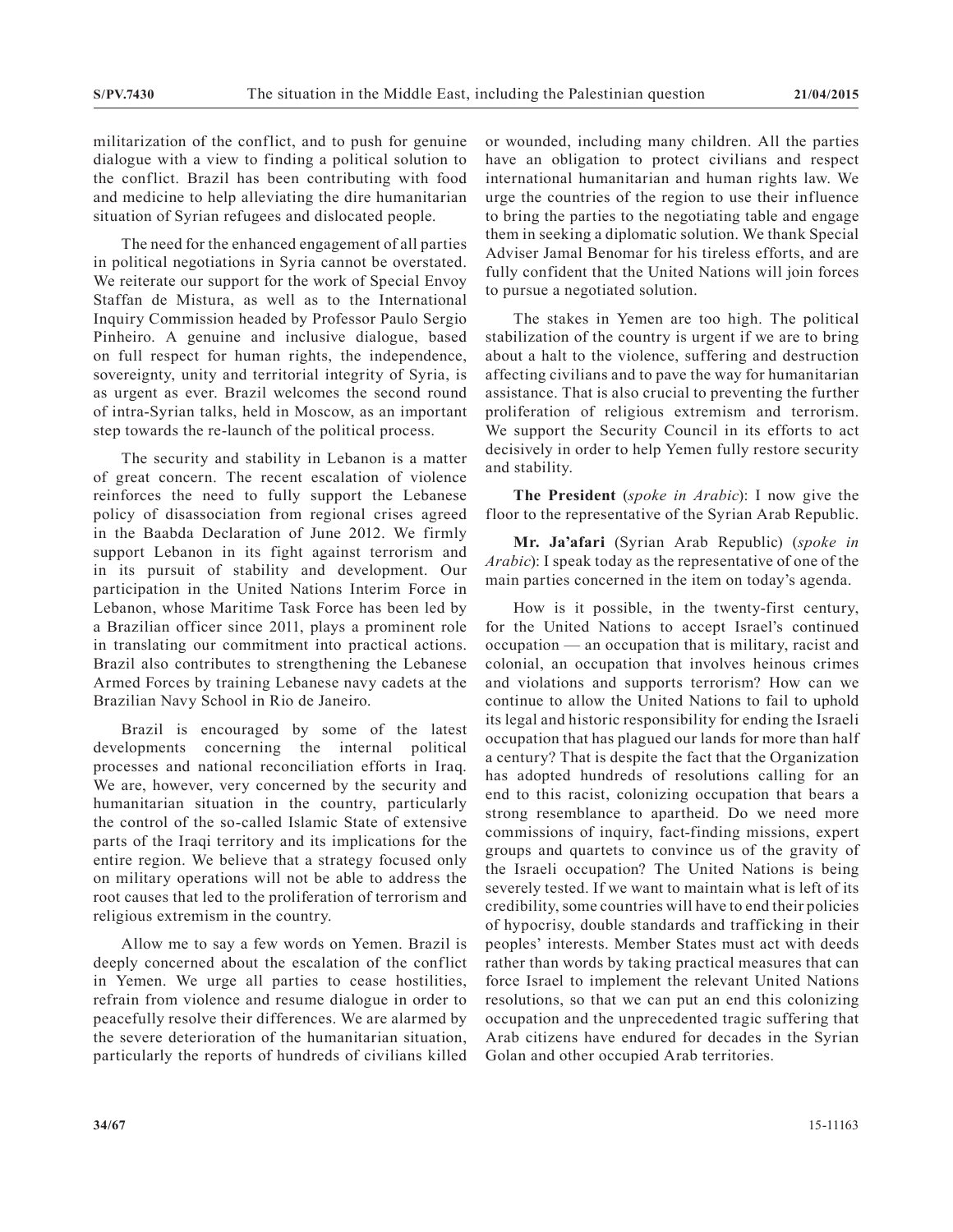There are those among us who should not deceive themselves and the rest of the world by continuing to provide excuses and justifications for Israel's policies. We are all well aware that successive Israeli Governments have never cared about peace but have been eager to continue with their policies of occupation, settlement and aggression. They have occupied and annexed the Syrian Golan and Palestinian Jerusalem. They have committed crimes of aggression and war against humanity; they have killed United Nations envoys and peacekeepers; they have attacked Christian and Muslim religious sites and are now trying to Judaize the State. Israel's current Prime Minister has stated clearly that he rejects a two-State solution. In 1991, Israel's former Prime Minister Yitzhak Shamir said in a statement on the margins of the Madrid Conference that the Israeli delegation had instructions simply to keep the talks going for 10 years in order to buy time. It is shocking that here in the Security Council there are those who would deny Palestinians their most basic rights, including the right to establish a State on their national territory and to set a deadline for ending the Israeli occupation. They continue to support Israel economically, diplomatically and politically. They continue to guarantee its military superiority and acquisition of nuclear weapons, as well as protecting it from any accountability.

Israel has occupied the Syrian Golan since 1967. It has imposed a bitter reality on Syrian citizens there that must be ended by every possible means guaranteed under international law. The United Nations must therefore shoulder its responsibility for dealing with that reality with full seriousness and through the implementation of the relevant resolutions, particularly Security Council resolution 497 (1981). Israel must end its systematic and grave violations of human rights. There should be an end to the policies of settlement, terrorism, repression, racial discrimination and theft of the Golan's natural resources, including water, oil and gas, as well as halting the arbitrary arrests of Syrian citizens. In that regard, we urge the Secretary-General and the Security Council to exert the humanitarian efforts needed to force Israel to release all Syrian detainees, most importantly the Nelson Mandela of Syria, Sedqi Al-Maqet, who was arrested again in February for no reason except his documentation of the relationship of Israel's occupation forces with terrorist groups in the area of separation in the Syrian Golan. He was imprisoned in Israeli detention centres for 27 years on no legal grounds, simply because he would

not renounce his allegiance to Syria and refused to carry an Israeli identity card.

There is international silence around such Israeli practices. Israel has violated the 1974 Separation of Forces Agreement, endangered the lives of staff of the United Nations Disengagement Observer Force (UNDOF) and undermined UNDOF's mandate by supporting terrorist groups in the area of separation, including Jabhat Al-Nusra, which is linked to Al-Qaida, including by providing such groups with all kinds of logistical support, even treating their injured members in Israeli hospitals. We therefore demand that this grave issue receive serious and immediate attention. The Secretariat and the Department of Peacekeeping Operations have ignored it, and there can be no justification for that.

In that regard, I would like to point out that it is clear to all of us that some speakers' misleading statements are designed only to fabricate areas of contention in order to distract the Security Council's attention, reduce pressure on Israel and mask the fact that Israel has rejected a two-State solution and the entire peace process. To the representatives of the United Kingdom and the United States, I say here that they must stop their hypocrisy and lies. If they are concerned about the situation of Palestinian refugees, they should not support Israel, which constitutes the main reason for the ordeal that those refugees have endured since 1948. They are partners in creating and continuing that ordeal, whether inside or outside Syria. They have used the veto dozens of times in order to protect Israel's failure to implement the right of return under General Assembly resolution 194 (III). Syria has taken in those refugees, considering them to be its brothers and sisters, welcoming them and treating them with the same generosity we show to Syrians, and we will continue to make every effort to protect them from the terrorism supported by the United States, the United Kingdom and other regional and Arab States, until they can return to their homeland in occupied Palestine.

Finally, the representative of the Kingdom of Saudi Arabia used shameful and unacceptable words to refer to my country. I will not address his political incitement, which is based not on information but on ignorance. He has forgotten that this item on the agenda concerns the Palestinian question, and he has been doing a service to the Government of Israel and its allies. Zionism and Saudi Arabia are at the root of terrorism, fanaticism and the culture of hatred in the world. It is the culture of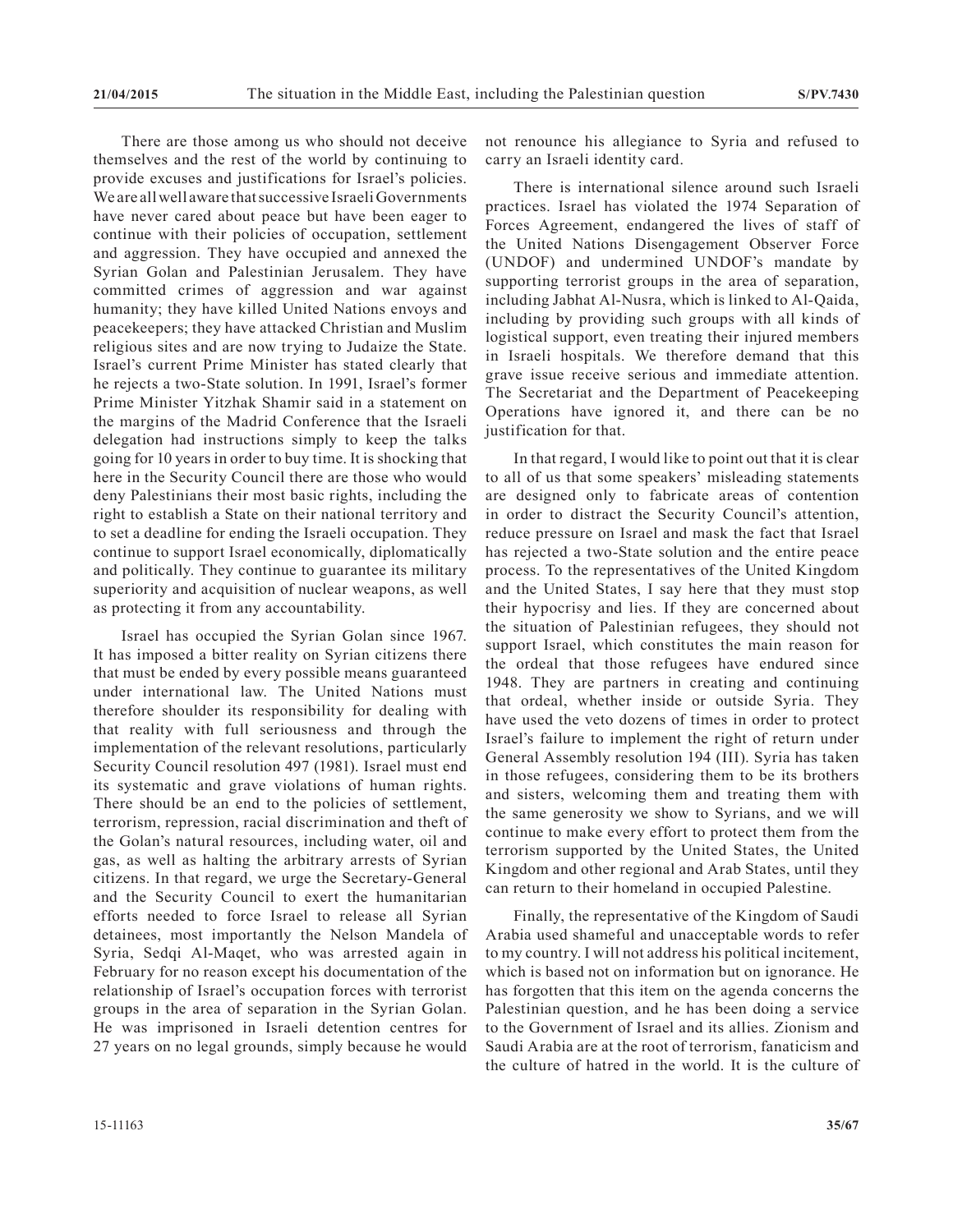the Islamic State in Iraq and the Levant. The culture of beheading is a culture from Jahili times; it is takfiri, Wahhabi and it comes from Saudi Arabia.

Saudi Arabia's policies have sowed the seeds of sectarian sedition in the region. It will pay the price for that mistake. The threats made by its representative against my country and his claims that Saudi Arabia is ready to help the Syrian people only confirm that the hands of his country's rulers are red with Syrian blood and that they are deeply involved in funding, harbouring and supporting Wahhabi terrorists. Saudi Arabia sends mercenaries from all over the world to Syria so that they can undermine its stability.

Saudi Arabia continues to be the centre of the culture of hatred and sectarianism. It is very much like Zionist Israel. If the Ambassador of Saudi Arabia really has the authority to threaten my country as he just did, then I shall test him now. I ask him, before all present, to show us what he can do against my country. We will cut off any hand that tries to hurt Syria; the Kingdom of Saudi Arabia will receive the punishment that it deserves.

**The President** (*spoke in Arabic*): I now give the floor to the representative of Guatemala.

**Mr. Carrera Castro** (Guatemala) (*spoke in Spanish*): At the outset, the delegation of Guatemala would like to welcome the Minister for Foreign Affairs of Jordan, Mr. Nasser Judeh, and to thank him warmly for being so actively involved at the beginning of this debate. We also wish to congratulate the delegation of Jordan for its exemplary leadership and the work that it has undertaken throughout the month of April in exercise of the office of the presidency of the Security Council. The Ambassador of Jordan is a great personal friend, and we hope to be able to meet up with her again on Thursday and Friday.

We also have taken due note of the statement made by the Secretary-General on recent developments in the Middle East, a region in which various countries find themselves racked by instability and conflict. The fallout of the violence in the region has been disastrous for the civilian population, and, as my delegation noted in this very Chamber last month, we are particularly concerned by the plight of the many ethnic and religious communities that are under serious threat.

The international community has borne witness to how violence, fundamentalism, intolerance, exclusion and the tearing apart of the very fabric of society have come to exemplify the characteristics of a political and social model that is no longer viable. For that reason, we must redouble our efforts to encourage leaders in the region to respect human rights and forge a better future for their peoples.

Since the suspension of the latest rounds of peace talks in April 2014, we have seen a rapid deterioration in the situation between Israel and Palestine, which means that the desired two-State solution seems increasingly difficult to achieve. For that reason, it is important that we put together a political timeline that responds to the legitimate needs of both peoples and that will lead to a definitive and just settlement. It is for this reason that the international community must play an active role in supporting and promoting the peace process.

We acknowledge the value of the principle of shared responsibility, and for that reason we believe that the active participation of both the diplomatic Quartet on the Middle East and the Security Council in the peace process could generate new momentum, so that the parties can take responsible steps towards a comprehensive, just and lasting peace.

In this regard, we encourage a dialogue on the Arab Peace Initiative, with its vision of a comprehensive solution to the Arab-Israeli conflict, and on the vital role that could be played by the countries of the region and the Security Council.

The parties must shy away from adopting measures that would further hinder prospects for the relaunching of meaningful talks. We believe that it is the parties to conflict themselves that must make real and renewed efforts that would include, inter alia, a complete lifting of the blockade, a halt to the construction of illegal settlements, and abstaining from provocative actions and from the launching of rockets, with the objective of meeting the legitimate security concerns of Israel.

It is essential that the parties build mutual trust and commit to dialogue on peace and to the two-State solution, with Israel and Palestine living side by side in peace and security, adopting measures aimed at rebuilding mutual trust and confidence.

We welcome the announcement of an agreement under which Israel has agreed to release tax revenues collected on behalf of the Palestinian Authority, as this is an important step towards the rebuilding of trust between both parties. The withholding of that income for more than four months has had a deeply destabilizing effect on Palestinian institutions, particularly as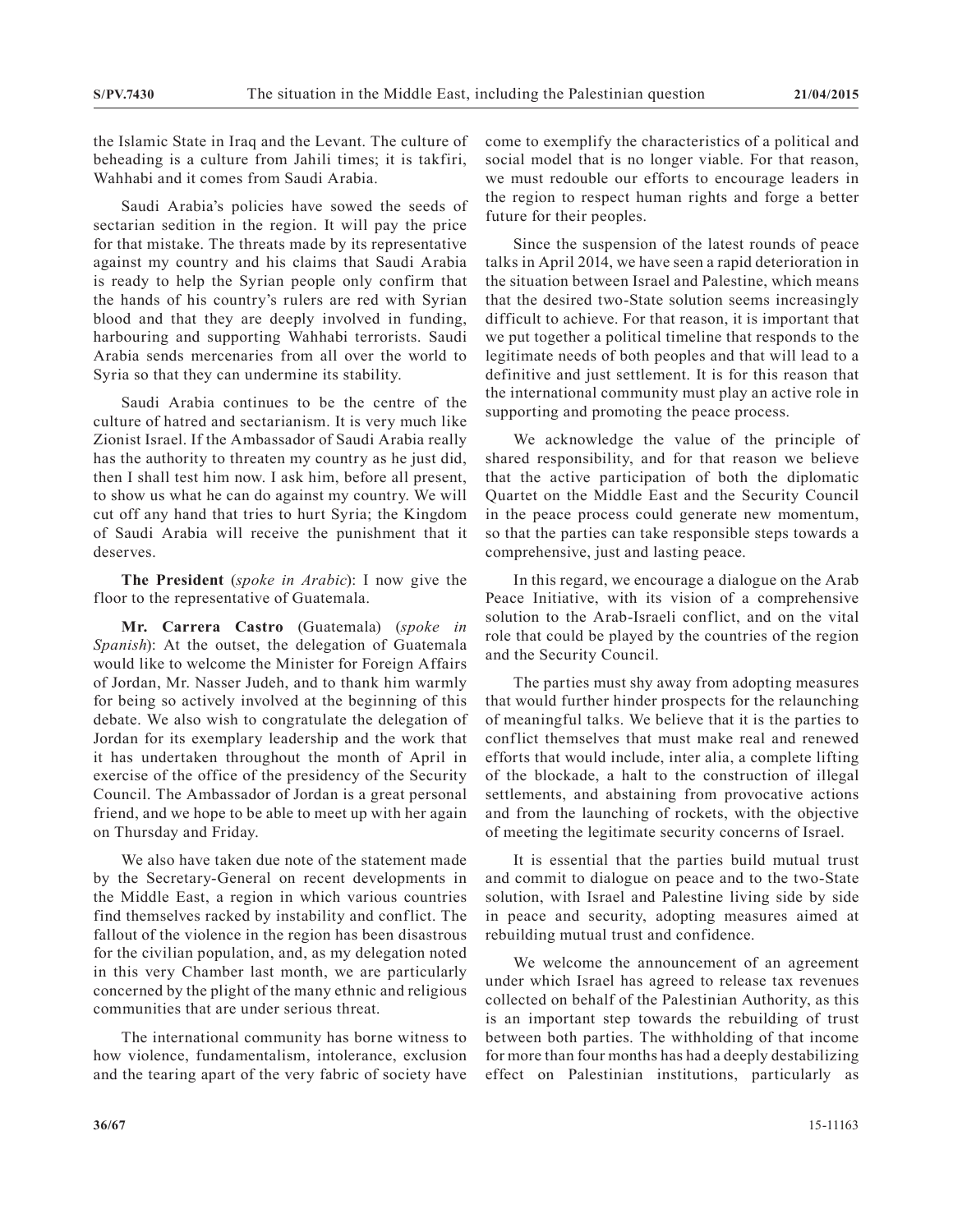concerns their ability to pay salaries in the public sector and provide essential services to the population.

Additionally, Guatemala strongly supports the protection of human rights and fundamental freedoms, and in that context we deem positive the entry into force of the Rome Statute of the International Criminal Court for Palestine. We are firm advocates for the universality of the Court and believe that this step reflects the full commitment of the State of Palestine to work towards a system of accountability and respect for human rights, elements that can only serve to help pave the path to peace for both parties.

The crisis in Syria, which is entering its fifth year, continues in a spiral of violence and destruction. We categorically condemn the human rights violations committed by all parties. We are aware of the tremendous efforts undertaken by the United Nations, particularly through the Office for the Coordination of Humanitarian Affairs and the Office of the United Nations High Commissioner for Refugees, to respond to the devastating impact of this conflict, but the international community also has a role to play. We reiterate the urgent need to rekindle the political process, and we believe, therefore, that any effort towards a peaceful settlement between the parties is valuable and should enjoy our support. We also commend the efforts undertaken by the Special Envoy, Mr. Staffan de Mistura, to deal with the Syrian conflict.

The international community, in particular the members of the Security Council, must overcome their differences and seek new ways of reducing violence, alleviating the suffering of the population and creating the necessary conditions conducive to the resumption of negotiations.

We are particularly concerned about the humanitarian situation in Syria. Essential services such as health care, education and sanitation are at a breaking point, and the current assistance being provided to support these systems is not sufficient. Any humanitarian aid that can be provided is vital for restoring political stability in the region.

Against that backdrop, we would like to note the invaluable support lent by the Governments and peoples of those countries that have given refuge to thousands of Syrian refugees, thus shouldering an undue and heavy burden. Here we pay particular tribute to the role of Jordan, Turkey, Lebanon and Egypt in that regard.

We condemn all attacks on refugee camps. It is vital that all parties to the conflict protect the civilian population and permit regular and ongoing humanitarian access to affected populations. We are firmly convinced that it is the State that bears the primary responsibility to protect the civilian population and that in no circumstances can it violate the rights of said population, in particular through recourse to violent means. It is necessary to ensure that any serious crimes that have been committed from the very beginning of this conflict do not go unpunished. The Syrian people deserve accountability.

We are aware of the tremendous challenges that the quest for a political solution poses to the parties to the conflict, both nationally and internationally, but this is the only option open to us. It is our political and historical responsibility, as States members of the international community, to support all of the steps that might help us to achieve the goal of peace.

**The President** (*spoke in Arabic*): I now give the floor to the representative of the Islamic Republic of Iran.

**Mr. Safaei** (Islamic Republic of Iran): I have the honour to speak on behalf of the Non-Aligned Movement (NAM).

I wish to convey to you, Mr. President, the Movement's appreciation for the convening of this open debate on the situation in the Middle East, including the question of Palestine, at this critical juncture for Palestine, the Palestinian people and the international community. I also thank the Secretary-General for his briefing.

The Non-Aligned Movement takes this opportunity to once again reaffirm its long-standing solidarity with the Palestinian people. It also reiterates its support for the realization of the Palestinian people's legitimate national aspirations and inalienable rights, including to self-determination and freedom in their independent State of Palestine, with East Jerusalem as its capital, and a just solution for the plight of the Palestinian refugees, in accordance with General Assembly resolution 194 (III).

NAM stresses the urgency of achieving a just, lasting, comprehensive and peaceful solution to the Israeli-Palestinian conflict, the core of the Arab-Israeli conflict, and calls for the exertion of serious efforts by all the parties concerned to realize this long-overdue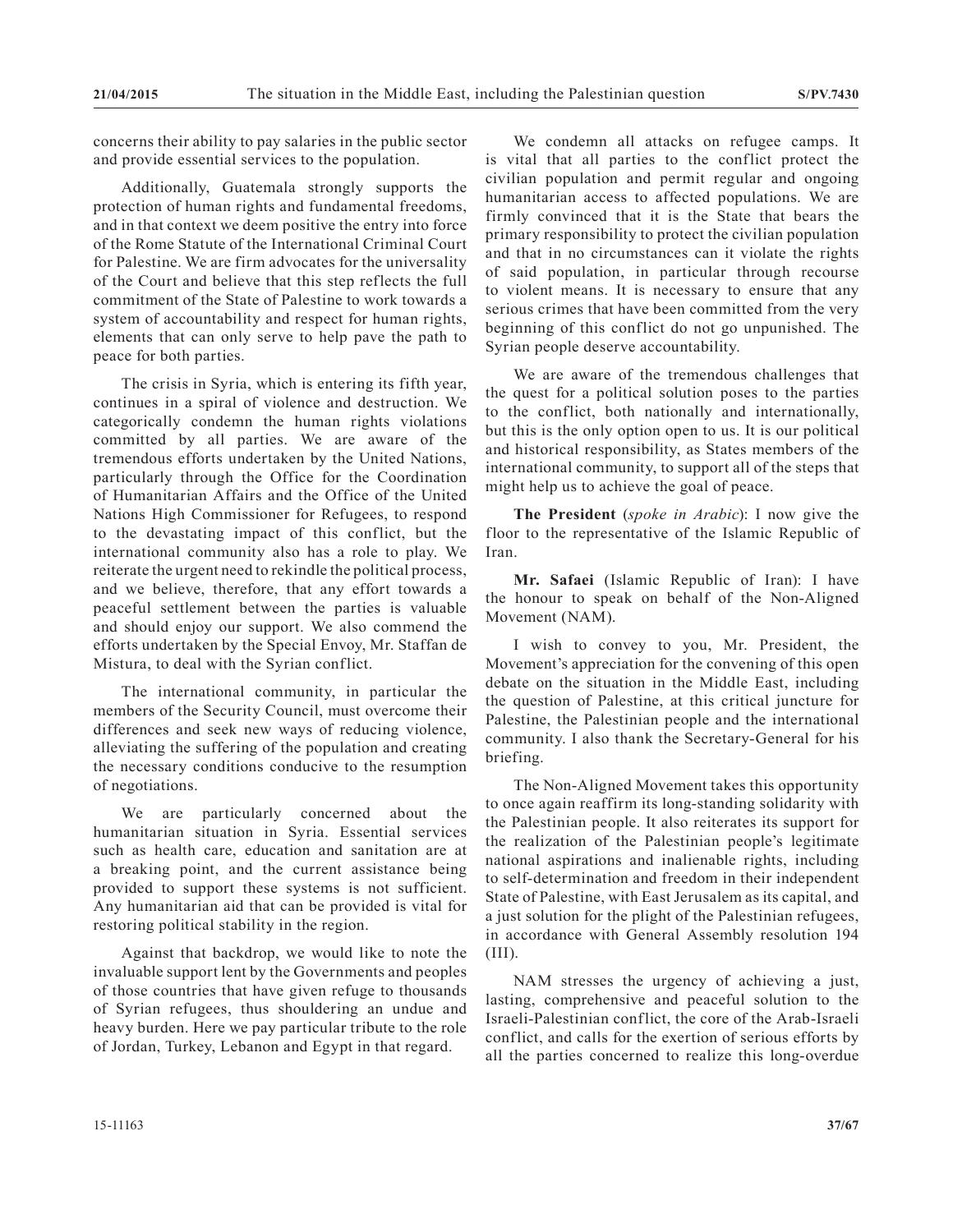objective. A peaceful solution to the question of Palestine remains a priority on the Movement's agenda. The year 2014, which had been proclaimed by the General Assembly as the International Year of Solidarity with the Palestinian People, has passed, and yet the suffering and injustice borne by the Palestinian people continues. Israeli intransigence and illegal policies continue to undermine the resumption of credible negotiations and to obstruct the achievement of a just and lasting solution to the Israeli-Palestinian conflict. We express our grave concern regarding the consequent deterioration of the situation on the ground in the occupied Palestinian territory, including East Jerusalem, and stress that the status quo is unsustainable. The situation requires immediate attention by the international community.

Despite decades of good-faith participation in peace efforts and a clear commitment by the Palestinian people and their leadership to international law, which was reaffirmed by the recent accession by the State of Palestine to several international conventions and treaties, including the Rome Statute of the International Criminal Court, the Palestinian plight and predicament have worsened on all fronts. That is due directly to illegal Israeli policies and practices, which have entrenched the occupation and undermined all peace efforts to the point casting the viability of the two-State solution into grave doubt.

The situation deteriorated dramatically, and the brutalization of the Palestinian people reached a new apex, when the Israeli military aggression waged against the besieged and blockaded Gaza Strip in July and August 2014. Israel has not been held accountable for those crimes, despite the fact that the occupying forces launched tens of thousands of missiles, bombs, artillery shells and live ammunition against the defenseless Palestinian civilian population. NAM continues to call for accountability for all of those violations and crimes. Moreover, we urge the international community to fulfil pledges made at the Cairo conference on Palestine to accelerate reconstruction in the Gaza Strip and to provide the Palestinian people with the humanitarian assistance urgently needed to alleviate their suffering. We also reiterate the call for an end to the Israeli blockade of Gaza and the inhumane isolation of the Palestinian people there.

NAM also reiterates its strong condemnation of Israel's continuing and escalating settlement construction throughout the occupied Palestinian territory, including in and around occupied East Jerusalem, in grave breach of the Fourth Geneva Convention and United Nations resolutions, including of the Council. Those and other systematic violations, including the demolition of homes, the forced displacement of Palestinian civilians, the arrest and detention of Palestinians, including children, and the incessant violence, terror and provocation by Israeli settlers and extremists, including at sensitive religious Muslim and Christian sites, particularly the Al-Aqsa Mosque, have worsened conditions on the ground, inflicted grave hardships on the Palestinian people, further fragmented their land and contributed to the destruction of the viability of the two-State solution. Moreover, all such illegal Israeli policies and practices deepen the already serious doubts that prevail regarding Israel's claimed commitment to the two-State solution and peace — claims that have been further undermined by the blatant and shocking anti-peace, anti-two-State solution declarations by Israeli officials, including in the recent election campaign.

We have all acknowledged that the situation is unsustainable and that this unjust situation cannot be allowed to continue. The Security Council cannot remain on the sidelines as the international community continues to seek a just and peaceful solution to the question of Palestine, especially when the situation continues to deteriorate so dramatically and threatens complete destabilization. NAM therefore urges the Security Council to act forthwith, in accordance with the Charter of the United Nations, and to undertake resolute action towards ending the Israeli occupation and the decades-long injustice against the Palestinian people.

We regret that, contrary to the overwhelming international consensus in that regard, as reflected in the vote of 181 Member States in the General Assembly in support of the right of Palestinian people to self-determination and freedom and the many other declarations from around the globe, including Government, inter-governmental and non-governmental organization and parliament appeals for an end to this prolonged conflict, in 2014 the Security Council failed to shoulder its responsibilities and meaningfully contribute to a peaceful solution in the Middle East.

NAM believes that the message is loud and clear worldwide: it is time to end the abhorrent Israeli occupation and impunity that has brought about so much suffering, caused so many crises, sown so much instability and anger throughout the Middle East, and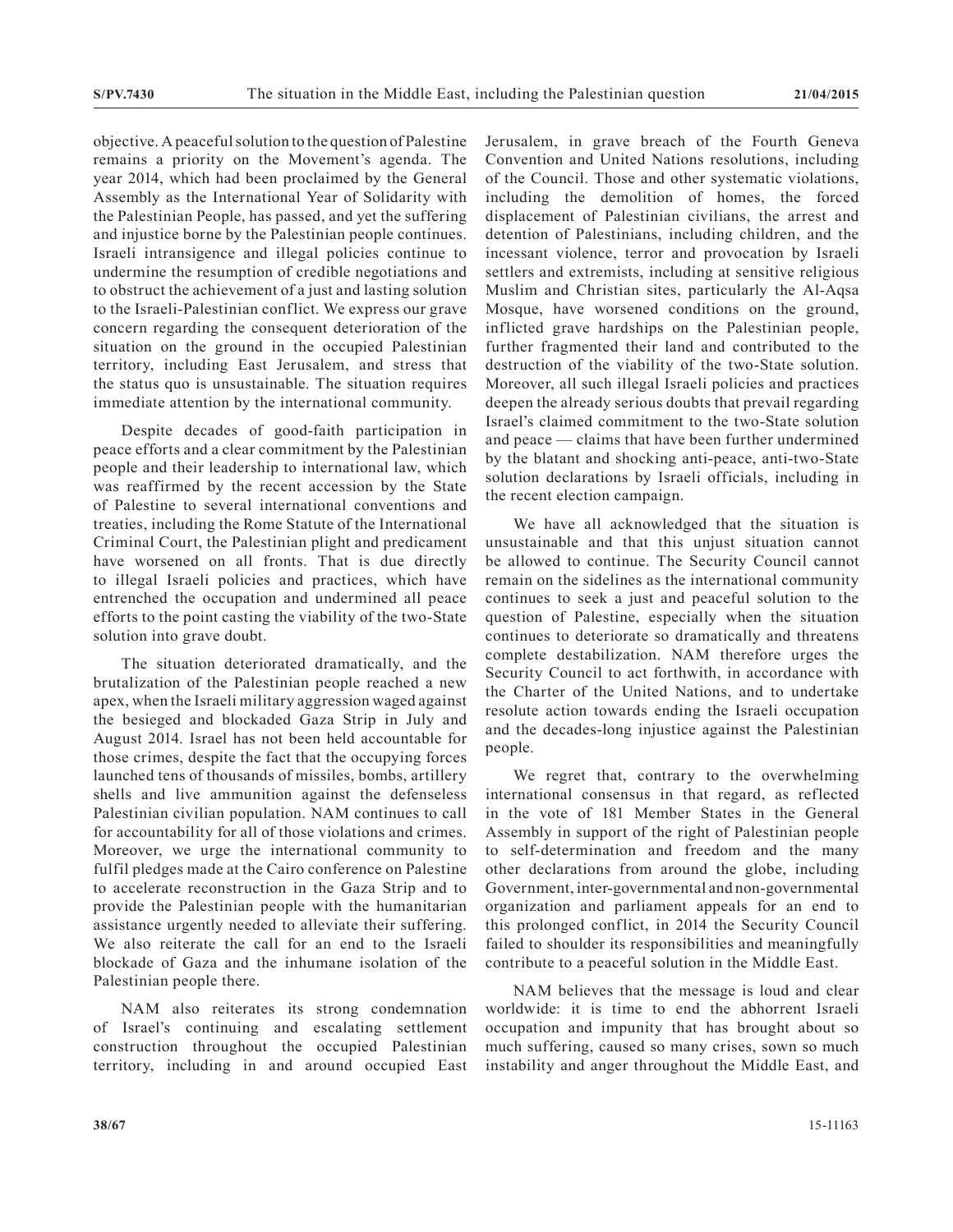that continues to undermine regional and global peace and security. In addition to the annual resolutions of the General Assembly, that message was also been strongly reaffirmed in the recent Conference of High Contracting Parties to the Fourth Geneva Convention, hosted by Switzerland in its capacity as depositary State. That message has also been and continues to be reaffirmed by the appeals launched by numerous European Parliaments calling for recognition of the State of Palestine, and the fact that 135 countries already recognize the State of Palestine.

United Nations States Members have conferred upon the Security Council the primary responsibility for the maintenance of peace and security, and we strongly urge the Council to act to uphold its own responsibilities towards the question of Palestine with full recognition of the implications that will have for peace and security in the Middle East and beyond. Today, NAM calls, and will continue to call, upon the Security Council to act in accordance with its Charter duties, and stresses the important role to be played in that regard by NAM caucus members.

Lebanon continues to suffer from consecutive Israeli violations of its borders and incursions against its territory, followed by years of occupation and aggression. Unfortunately, Israel still continues to violate Lebanese airspace and to intensify its incursions over Lebanon. Such activities are blatant violations of Lebanese sovereignty and the relevant international resolutions, in particular resolution 1701 (2006), the provisions of which should be implemented in a manner that guarantees the consolidation of the foundations of stability and security in Lebanon and prevents Israel from undertaking its daily violations of Lebanese sovereignty.

Finally, with regard to the occupied Syrian Golan, the Movement condemns all the measures taken by Israel, the occupying Power, to alter the legal, physical and demographic status of the occupied Syrian Golan, which have intensified after the outbreak of the Syrian crisis. The Non-Aligned Movement once again demands that Israel abide by resolution 497 (1981) and withdraw fully from the occupied Syrian Golan to the borders of 4 June 1967, in implementation of resolutions 242 (1967) and 338 (1973).

**The President** (*spoke in Arabic*): I now give the floor to the representative of South Africa.

**Mr. Mminele** (South Africa): Let me to join others, Mr. President, in congratulating you and your country on Jordan's assumption of the presidency of the Security Council for this month. We also wish to thank the President for convening this important debate.

For many years, South Africa has called for increased engagement by the Council on the question of Palestine, as we hold the view that the Council has an obligation to step in to end impunity on the ground and to move the stalled peace process forward. We express our appreciation to the Secretary-General, His Excellency Mr. Ban Ki-moon, for his important briefing. At this time, we wish to express our gratitude to Mr. Robert Serry for his years of service and for his work in trying to resolve one of the world's most intractable conflicts. My delegation welcomes the appointment of Mr. Nickolay Mladenov as the new Special Coordinator for the Middle East Peace Process and Personal Representative of Secretary-General to the Palestinian Liberation Organization and the Palestinian Authority. We wish him every success in carrying out his duties and assure him of our strong support for his work.

# *Mrs. Kawar took the Chair.*

South Africa associates itself with the statement delivered by the representative of the Islamic Republic of Iran on behalf of the Non-Aligned Movement.

In his last briefing to the Council (see S/PV.7417), Mr. Serry recalled that, during his tenure in office, three United States-led peace initiatives remained inconclusive and did not bring us closer to the urgently needed peace agreement based on the two-State solution. Moreover, all three stalled negotiations were followed by wars in Gaza, leaving the Strip devastated and worsening the humanitarian situation on the ground. That led Mr. Serry to call for a new strategy to be adopted by the United States and the international community to prioritize the situation in Gaza. He also urged the Security Council to take the lead and to present a framework for the negotiations to the parties. He expressed the belief that it would be the only way to preserve and achieve the two-State solution. Mr. Serry cautioned that the situation on the ground was developing towards a one-State "solution", which is not a solution.

South Africa believes that the time to act is long overdue. The illegal Israeli blockade of the Gaza Strip continues to inflict grave suffering to the lives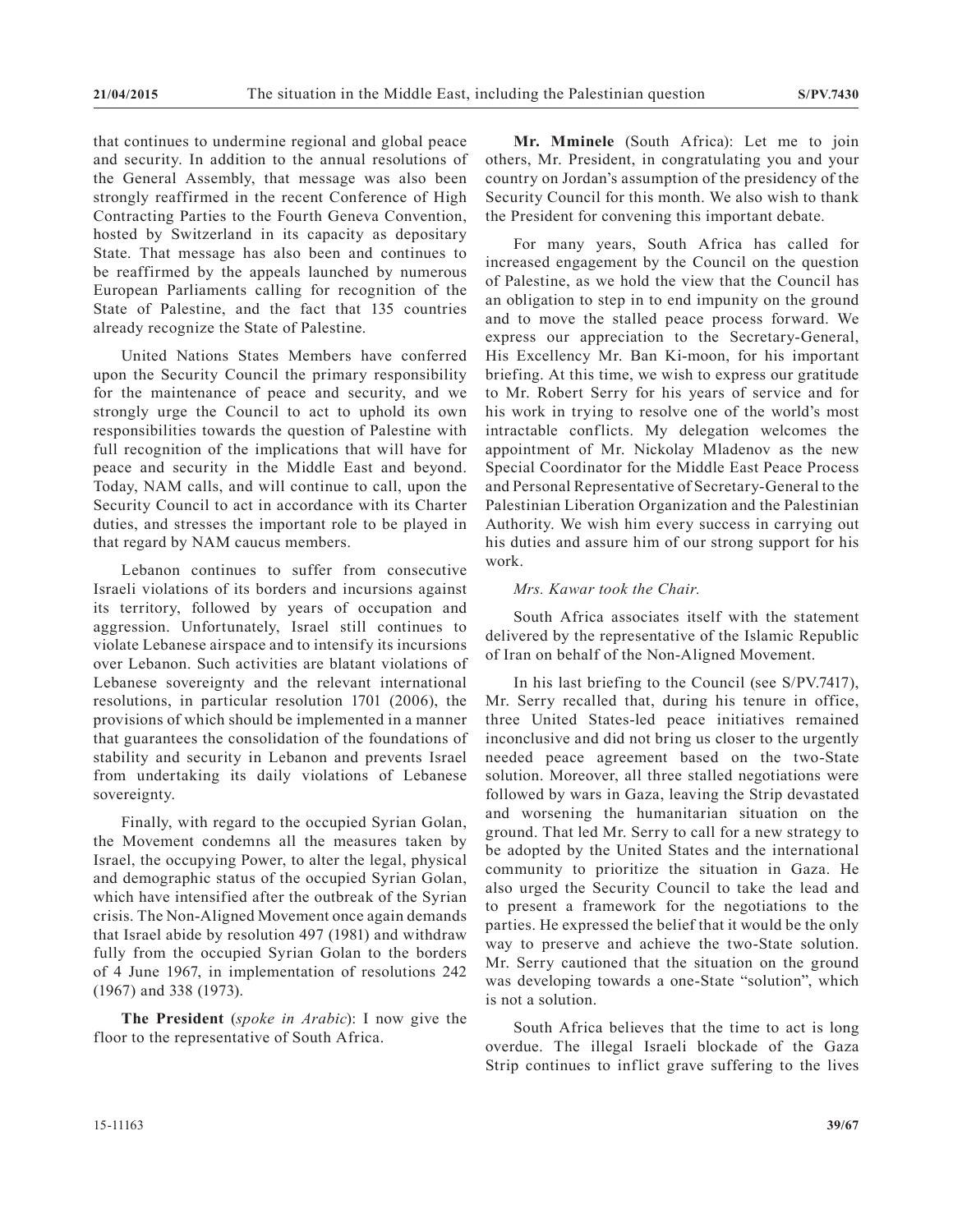of 1.8 million Palestinians, worsening the already pervasive humanitarian crisis. We reiterate our deep concern that the solution envisioned by the Oslo Accords more than 20 years ago is being taken apart piecemeal with every new settlement that is announced. The settlements are not only illegal under international law, but also remain a major stumbling block to the achievement of sustainable peace.

Essentially, the Israeli settlement activities are confiscating Palestinian territory essential for a future State and aim to isolate East Jerusalem from other main Palestinian cities, thus seriously threatening the very achievement of the two-State solution in line with the overwhelming call for the creation of a sovereign, independent, viable and contiguous Palestinian State coexisting peacefully alongside the State of Israel on the basis of the pre-1967 borders, with East Jerusalem as its capital. We again call on Israel to immediately stop its settlement activities as an obligation under various Security Council resolutions and international law. Moreover, Israel's actions in Gaza also constitute a violation of international humanitarian law, including article 23 of the Fourth Geneva Convention, and violate resolutions 242 (1967), 338 (1973), 1515 (2003) and 1860 (2009).

To date, the Security Council has failed to hold Israel responsible for its violations of Council decisions, thereby enabling Israel's impunity. The dire situation is punctuated by provocations and attacks against the holy sites in East Jerusalem, by the violent response to peaceful protests by Palestinians and by attacks by illegal settlers against Palestinian communities. We recently witnessed the effect of those attacks, with individual Palestinians retaliating. South Africa reiterates its condemnation of all forms of violence, including that perpetrated by individuals, as detrimental to the teetering peace process.

South Africa welcomes the announcement by Israel and Palestine on Saturday, 18 April, that an agreement had been reached to release hundreds of millions of dollars in tax revenues and customs duties withheld from the Palestinian Authority since the beginning of the year. We hope that the agreement will be implemented without delay. We reiterate that withholding tax revenue is illegal collective punishment in response to Palestine's accession to the Rome Statute of the International Criminal Court and to other international agreements and organizations. We believe that, as a State, Palestine has the right to join whatever

organizations it pleases, and we will support Palestine's membership application to the United Nations, which has stalled in the Council.

South Africa looks forward to the release of the report of the Human Rights Council's Commission of Inquiry established to investigate war crimes committed during the last Gaza conflict. We acknowledge the difficulties the Commission has faced, but we hope that it will not affect the impartiality or the thoroughness of the report and that it will be a first step towards the realization of justice for the many victims of the Gaza conflict. We remain committed to a just, lasting and peaceful solution of the Israeli-Palestinian conflict, and we support international efforts aimed at the establishment of a viable Palestinian State.

With regard to Syria, my delegation is deeply disappointed that the Syrian conflict has been raging for more than four years, with devastating humanitarian consequences and with no prospect of abating. It is one of the worst humanitarian disasters facing humankind, with severe political and economic consequences for the entire region. The only hope for the Syrian people lies in the willingness of all the parties to the conflict to immediately put an end to the violence and to start engaging each other constructively and without preconditions, with the aim of reaching an agreement on a political transition in the spirit of reconciliation, based on the Geneva communiqué of June 2012 (S/2012/522, annex). South Africa supports the ongoing diplomatic efforts of the Special Envoy, Mr. Staffan de Mistura, to find a peaceful resolution to the conflict.

In conclusion, South Africa also deplores the repulsive atrocities and human rights violations committed against minorities by extremists in the region. It is important for the international community to work together to counter that threat and prevent it further spread.

**The President** (*spoke in Arabic*): I now give the floor to the representative of Pakistan.

**Ms. Lodhi** (Pakistan): The Pakistan delegation thanks the Foreign Minister of Jordan for presiding over this meeting earlier. We also thank the Secretary-General for his perceptive briefing to the Council.

The Middle East is the cradle of human civilization. Today, sadly, it appears to have become the cradle of chaos — riven by conflict and regional rivalry, afflicted by terrorism and extremism and enduring massive human suffering. Unless this chaos, within and across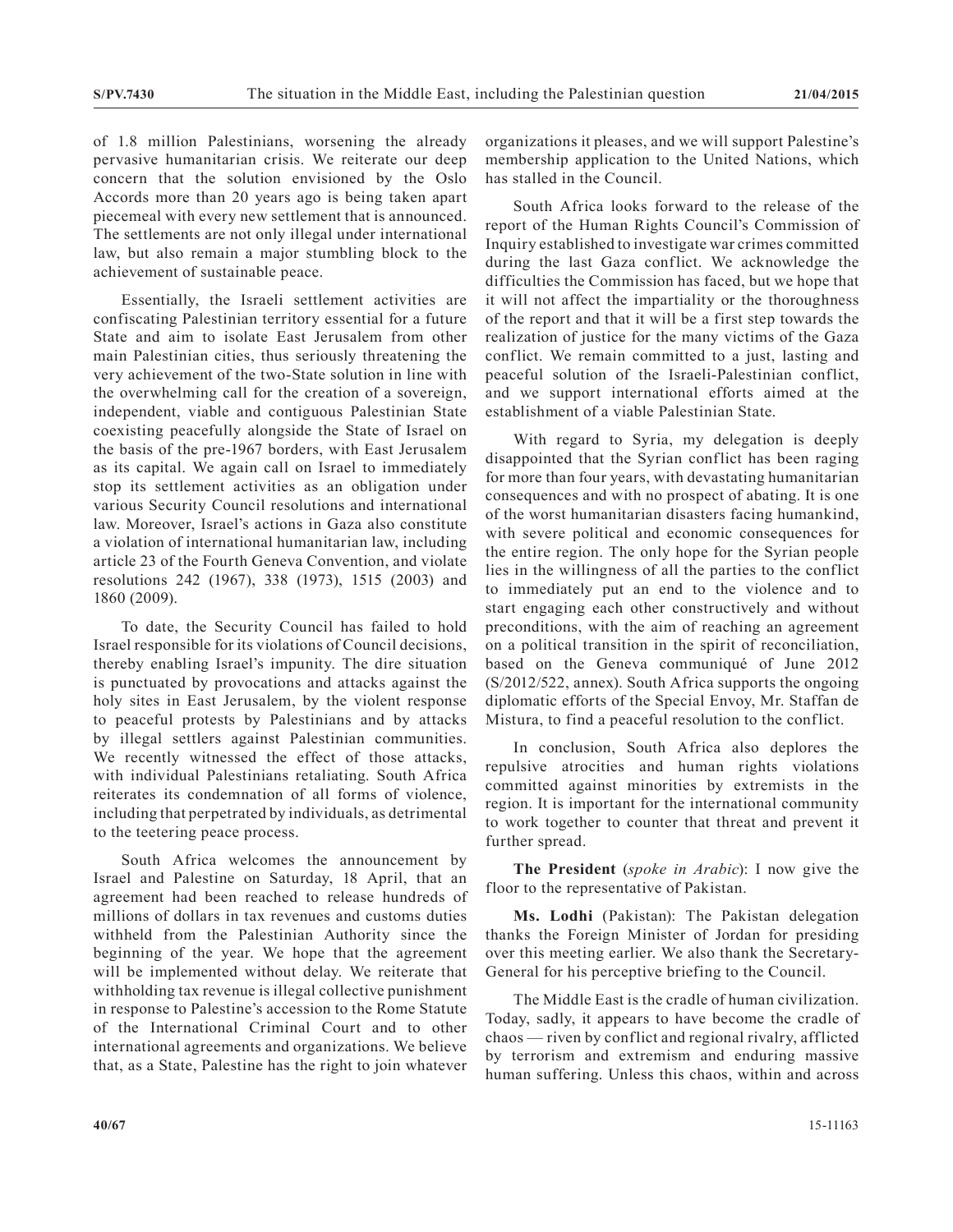borders, is contained and controlled, it will endanger global peace, security and prosperity.

Each of the several conflicts in the Middle East needs to be addressed simultaneously — if separately, with long-term vision rather than short-term or partisan perspectives. The proximate causes of each conflict are different, yet there are some common threads: the failure of Governments and governance to meet the legitimate aspirations of the peoples concerned, unresolved issues and the consequences of outside interventions, as well as acts of omission by the international community.

In many ways — political, historic and emotional — Palestine and the plight of its people remain the root cause of the conflict and chaos that now rages across the Middle East. Sadly, today the prospect of a just solution to that perennial problem is further away than at any other time. The recent pronouncements by Israel have appalled even its closest friends. Even if words can be retracted, the continued spread of illegal Israeli settlements on Palestinian lands, the blockade of Gaza, the provocations around the holy Al-Aqsa Mosque and the continued imprisonment of Palestinians pose ever-growing obstacles to a two-State solution. Such actions are effectively foreclosing the prospect of an independent, contiguous and viable Palestinian State on the basis of the pre-1967 borders, with East Jerusalem as its capital.

The Security Council bears the responsibility to act with vigour and unanimity to enforce its resolutions demanding a just and durable settlement. The Council should adopt a draft resolution establishing the parameters of the Palestinian State, set a timeline for ending the occupation and launch a new peace process to take negotiations forward.

Wittingly or otherwise, the long conflict in and around Iraq has exacerbated ethnic and sectarian fault lines and given new life to Al-Qaida and birth to an even more abhorrent terrorist entity, namely, the Islamic State in Iraq and the Sham (ISIS) — or Daesh — which now rampages across Iraq and Syria and is gaining adherents beyond, in Libya and elsewhere. In the cases of Libya and Syria, the road to hell has been paved with good intentions. The tragic outcomes are self-evident. The Arab Spring has turned into a cold and forbidding winter.

In Libya, tribal and regional rivalries have combined with extremist militants, including ISIS affiliates, to generate conditions of chaos. The Security Council must ensure action by those in a position to contribute to restoring peace and order in Libya.

In Syria, a Hobbesian war of all against all rages, with cruelty and human suffering of a magnitude that calls into question the very humanity of the perpetrators. The situation in the Palestinian refugee camp in Yarmouk defies description. ISIS must be defeated. But for peace and order to be restored, a political solution will need to be negotiated between those willing to make mutual accommodations. The Geneva process, United Nations mediation, the Russian initiative and all other avenues should be utilized to evolve a political solution to that difficult conflict. The first priority should be to end the massive human suffering of the Syrian people.

In Yemen, the parameters of international legitimacy are much clearer. A rebel group, with the aid of dissident leaders, has occupied large parts of the country and forced out the legitimate Government, including the country's President. That situation, created by illegal force, cannot be allowed to stand, much less be accepted as the basis for negotiating a settlement of the crisis.

Pakistan welcomed the adoption of resolution 2216 (2015) and called for its full and effective implementation. We believe that the restoration of the Government of President Hadi will be an important step towards establishing peace in Yemen. The Council has called on the rebels to cease hostilities and vacate the areas they have occupied. That ought to be ensured. That said, there is an urgent need for finding a peaceful negotiated solution to the crisis through dialogue.

Several of the conflicts that have erupted across the Middle East reflect the exacerbation of fault lines within the Muslim countries concerned. The Islamic world must not allow those fissures to tear apart the divinely prescribed unity of the Ummah — the community of all Muslims. Pakistan stands ready to do all it can to promote peace and reconciliation within the world of Islam.

Finally, Pakistan's unwavering solidarity with the people of Palestine is manifested by its support over the decades. We urge the Council to act and take the lead on that issue. The resolution of the Arab-Israeli conflict will also help address the new conflicts that engulf the Middle East. Urgency is essential.

**The President** (*spoke in Arabic*): I now give the floor to His Excellency Mr. Thomas Mayr-Harting, Head of the Delegation of the European Union.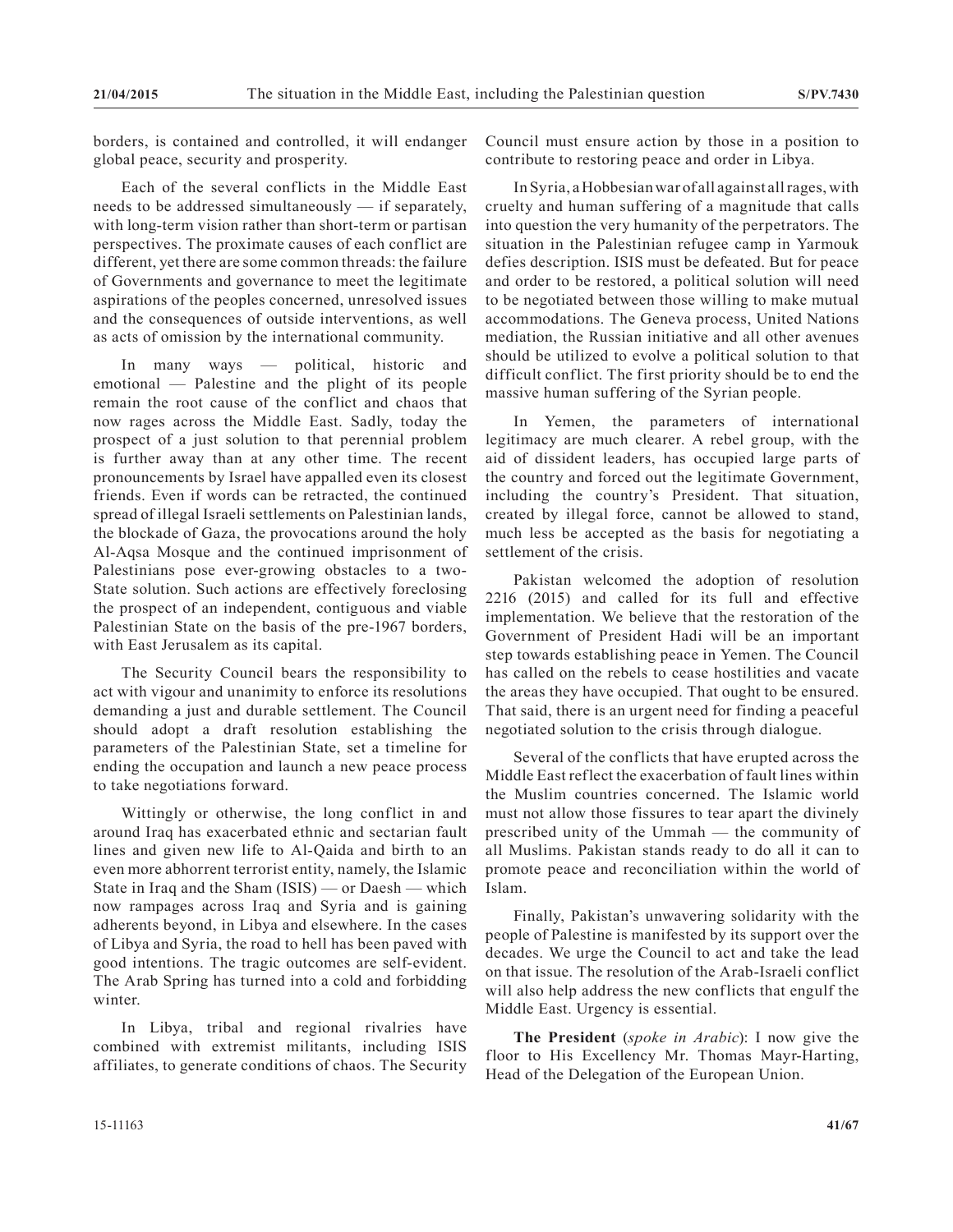**Mr. Mayr-Harting**: I have the honour to speak on behalf of the European Union (EU). The candidate countries the former Yugoslav Republic of Macedonia, Montenegro, Serbia and Albania; the country of the Stabilization and Association Process and potential candidate Bosnia and Herzegovina; as well as Ukraine and Georgia, align themselves with this statement.

The European Union position on the Middle East peace process has been clear, consistent and unequivocal for many years and will remain so. The only realistic way to solve the conflict is through an agreement between the parties that ends the occupation that began in 1967, that ends all claims and that fulfils the aspirations of both sides. A lasting solution to the conflict must be achieved that would see the State of Israel and an independent, democratic, contiguous, sovereign and viable State of Palestine living side by side in peace and security and mutual recognition. The present regional context makes the urgency of such a solution even more pressing.

Let me point out that, in the interests of time, I shall deliver a shortened version of my statement. I draw the attention of delegations to the full text, which will be circulated.

The preservation of the viability of the two-State solution must remain a priority. We are concerned about developments on the ground that could make the prospect of a two-State solution increasingly unattainable. Israel should halt all new settlements in the West Bank. We continue to urge the parties to renew their commitment to the two-State solution, to build trust and to resume meaningful negotiations with the aim of achieving a comprehensive peace agreement. The European Union also reiterates its call upon the Palestinian leadership to use constructively its United Nations status and not to undertake steps that could lead further away from a negotiated solution.

The international community must assume its responsibility in facilitating such a resumption of negotiations. The Quartet must redouble its efforts to facilitate a renewed peace process and, in doing so, reach out to all stakeholders, in particular in the region. In that context, it must be recalled that the Arab Peace Initiative — the continued validity of which was confirmed recently by Arab leaders— remains of strategic importance for any future comprehensive peace agreement.

The Security Council has the primary responsibility for maintaining peace and security, including with regard to the Israeli-Palestinian conflict, We therefore fully support continued efforts within the Council to find common ground on a draft resolution that would convey an authoritative message to the parties about the framework within which to reach an agreement. We believe that the EU position on final status parameters, as set out in Council conclusions, can provide a basis for rapidly steering such efforts towards consensus.

The European Union remains deeply concerned about the dire humanitarian situation in Gaza. Basic infrastructure and services must be restored. Pledges made by members of the international community towards the reconstruction of Gaza need to be honoured as a matter of urgency. We continue to call for a fundamental change of the political, security and economic situation in the Gaza Strip, including the end of the closure. The parties must urgently make progress towards a durable ceasefire, based on their agreement in Cairo on 26 August, and reach an agreement that both ends the Gaza closure and addresses Israel's legitimate security concerns. The Palestinian factions should put aside their rivalries in favour of a real national reconciliation, restoring Governmental control by the Palestinian Authority in the Gaza Strip, starting with a re-opening of the crossing points and civil service reform.

The European Union offers its full support to the Secretary-General's newly appointed Special Coordinator for the Middle East Process, Mr. Nickolay Mladenov. Last week, the Council of the European Union appointed Mr. Fernando Gentilini as EU Special Representative for the Middle East Peace Process. We reiterate our substantial offer to Israelis and Palestinians of a special privileged partnership with the European Union in the event of peace. The EU remains determined to follow very closely developments on the ground and their broader implications, and remains ready to take further action to preserve the two-State solution. Together, the parties, the neighbouring countries and the wider international community must do all they can to engage finally and decisively on the path of a comprehensive solution to the entire Israeli-Arab conflict. For its part, the European Union is firmly intent on being present and engaged at all stages of such a process.

The European Union remains committed to achieving lasting peace, stability and security in Syria,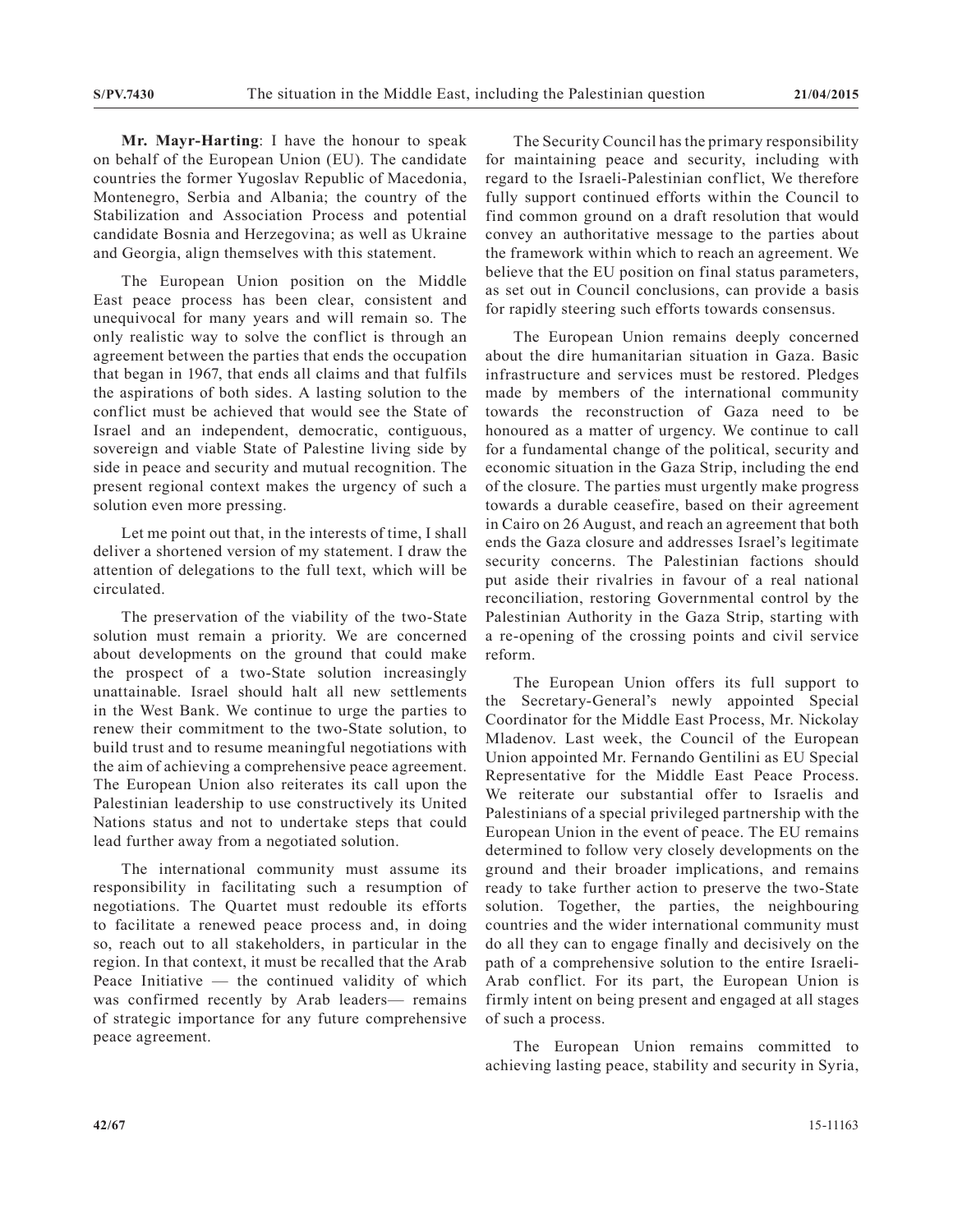Iraq and the wider region, as well as to countering the threat posed by the Islamic State in Iraq and the Levant (ISIL). To that end, on 16 March, we adopted conclusions on a detailed regional strategy focusing on these priorities. We reiterate that a lasting solution urgently requires a Syrian-led inclusive political process, and we fully support Special Envoy de Mistura's intention to push for consultations with all the relevant domestic and international actors, with a focus on the contents of the Geneva communiqué (S/2012/522, annex). There is an urgent need to revive the political process and advance the prospects for achieving a political transition, based on the Geneva communiqué and in line with relevant Security Council resolutions.

We deplore the ongoing violations and abuses of international humanitarian and human rights law. Perpetrators of such abuses need to be held to account. Justice and accountability should therefore be included in the political process from the outset. We call on all Syrian parties to show clear and concrete commitment to such a political process, and we urge those with influence on the parties — and notably on the Al-Assad regime — to put pressure on them to end all violence and to engage constructively in the process. We also call on all parties to respect their international obligations to ensure the protection of civilians. The European Union strongly condemns the escalation of violence by the Al-Assad regime, whose brutal war against its own people, massive human rights violations and systematic obstruction of democratic reforms have heavily contributed to the flourishing of ISIL in Syria.

The conditions in the Palestinian refugee camp in Yarmouk have become critical and need to be addressed with the utmost urgency. The ongoing denial of humanitarian access to the refugees living in Yarmouk by the Syrian regime and other belligerents is unacceptable. All sides should cease their hostilities in order to ensure immediate and unconditional humanitarian access to those in need and provide safe passage for all civilians who wish to leave the camp, in accordance with the relevant Security Council resolutions.

As the European Union, we commend the United Nations Relief and Works Agency for Palestine Refugees in the Near East for the important work it is doing. We will continue to work together with its Commissioner-General, Pierre Krähenbühl, and all other partners to help alleviate the suffering of people in the greatest need.

We also note with serious concern that humanitarian needs continue to increase, while access is being hampered by an increasing number of constraints. The European Union condemns the Al-Assad regime's continued intransigence on humanitarian access. We reiterate our call on all parties, in particular the Al-Assad regime, to comply with and immediately implement in full the provisions of the relevant resolutions. We will seek to accelerate the implementation of those resolutions to deliver cross-border and cross-line assistance in order to help those most desperately in need.

Finally, the European Union is deeply concerned about the allegations of the use of toxic chemicals in barrel bomb attacks in the Idlib governorate between 16 and 31 March. If these alleged chlorine attacks are substantiated, they would violate the Chemical Weapons Convention and resolutions 2118 (2013) and 2209 (2015), which envisage further measures under Chapter VII of the Charter of the United Nations in case of non-compliance. The international community must ensure that impunity does not prevail.

**The President** (*spoke in Arabic*): I now give the floor to the representative of Mexico.

**Mr. Alday González** (Mexico) (*spoke in Spanish*): We thank Jordan for convening and participating in today's open debate. A look at recent events in the Middle East serves to highlight the vital importance that Mexico gives diplomacy and dialogue as key tools for crafting long-term political solutions to conflicts that affect the region.

The continuing humanitarian crisis in Syria, the deplorable violence against civilians by extremist groups in several countries in the Middle East, the accelerating deterioration of the situation in Yemen and the stagnation of the peace talks between Israelis and Palestinians are a selective sample of the challenges the international community as a whole is facing in its attempts to achieve security, stability and higher levels of development in the region. The loss of innocent lives in each of those crises and the violations of international law can no longer be the common denominator of a region that has contributed so much to modern civilization.

Since the suspension of the latest round of peace talks between Palestine and Israel a year ago, we see a process of political decay between the parties and a worsening humanitarian situation for millions of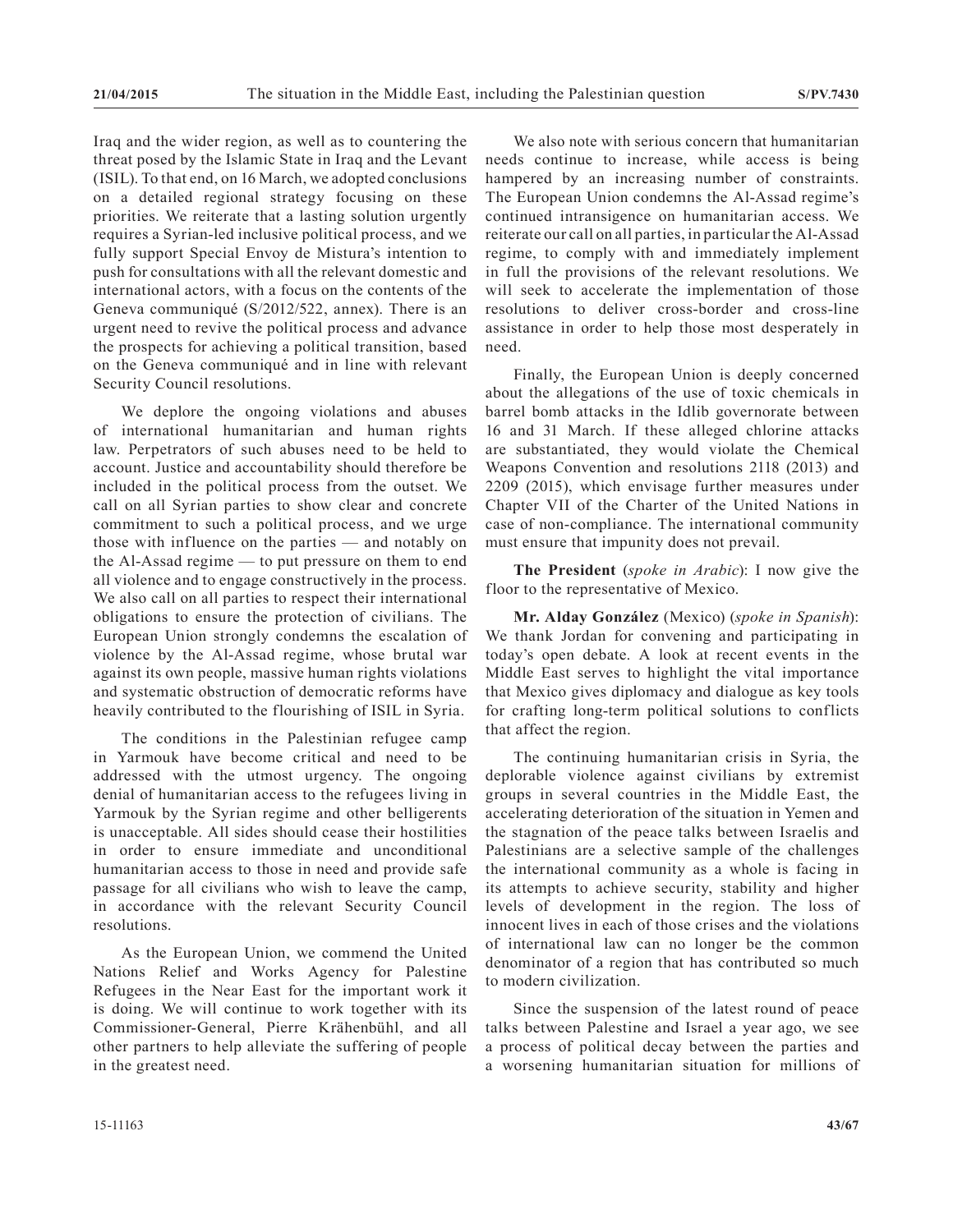Palestinians. The reconstruction and development of the Gaza Strip depends not only on a political process that reflects the will of the parties, but also the unrestricted access of humanitarian assistance pursuant to resolution 1860 (2009). We advocate for the secure and ongoing implementation of the tripartite mechanism established to monitor the entry of people and supplies into Gaza, ensuring both attention to the basic needs of the Palestinian people and the security of Israel.

My delegation reiterates its support for a comprehensive solution to the Israeli-Palestinian conflict based on the recognition of the right of existence of the State of Israel and the establishment of a politically and economically viable Palestinian State and which allows for coexistence in peace and security within secure borders and internationally recognized.

Mexico believes that Israeli settlements on Palestinian territory are a violation of international law, and therefore constitute one of the main obstacles to reaching a peaceful solution to the conflict.

We expect the new Government to reaffirm Israel's commitment to the two-State solution and that it take measures to promote the atmosphere needed to restart negotiations. We are also convinced that hatred and discrimination will never lead to peace. We echo the condemnations of all forms of racism, including anti-Semitic attacks or demonstrations, wherever they occur and whatever the pretext.

The international community cannot remain a passive actor while the root causes of conflict persist. Mexico reiterates its call for the Security Council to fulfil its responsibilities under the principles of the Charter of the United Nations. Its involvement, support and leadership in the Israeli-Palestinian peace process is vital. We call for the resumption of peace talks as soon as possible, and reiterate our commitment to a peaceful resolution of the conflict and our willingness to continue contributing to international efforts towards that goal.

We take the opportunity of this open debate to also express our profound concern over the rapid deterioration of, and escalation of the crisis in, Yemen, which has not only led to violence against civilians but also turned into a severe humanitarian crisis owing to the failure to provide people with access to their basic needs in various parts of the country. I reiterate the concern expressed by several previous speakers at the unfortunate loss of civilian lives as a result of the violence. We call for dialogue between the parties and the active mediation of the United Nations with a view to reaching a political solution, not a military one, that can allow us to reach a firm and lasting solution to the Yemeni conflict.

Along similar lines, we are in favour of a political, peaceful negotiated solution to the Syrian conflict that guarantees respect for human rights and international humanitarian law. The gravity of the level of violence in that country and attacks against the population are unprecedented. We believe that the use of chemical weapons is not only a violation of international law, but also an unacceptable chapter in our contemporary history. Once again, we condemn the use of prohibited chemical weapons against civilians in Syria, by whomsoever and under any circumstances.

Finally, I would like to reiterate the commitment of Mexico to the efforts of the international community to counter the spread of violent extremism. Human rights violations and violations of international humanitarian law committed by the so-called Islamic State are intolerable and unjustifiable.

It is important for the international community to generate comprehensive preventive measures to promote tolerance, respect for human rights, the empowerment of the least represented groups and the promotion of development opportunities for the most affected communities.

**The President** (*spoke in Arabic*): I now give the floor to the representative of Cuba.

**Mr. León González** (Cuba) (*spoke in Spanish*): We support the statement delivered by the representative of the Islamic Republic of Iran on behalf of the Non-Aligned Movement.

The situation in the Middle East region is a grave concern to the international community. The Palestinian people continue to fall victim to the aggression by Israel, which occupies their lands, murders their children, destroys their heritage and undermines their inalienable rights, including the right to self-determination. The statements by Israeli Prime Minister Benjamin Netanyahu against the establishment of a Palestinian State are unacceptable and deserve to be universally repudiated.

The Security Council should categorically reject such aggression and adopt, without further delay, a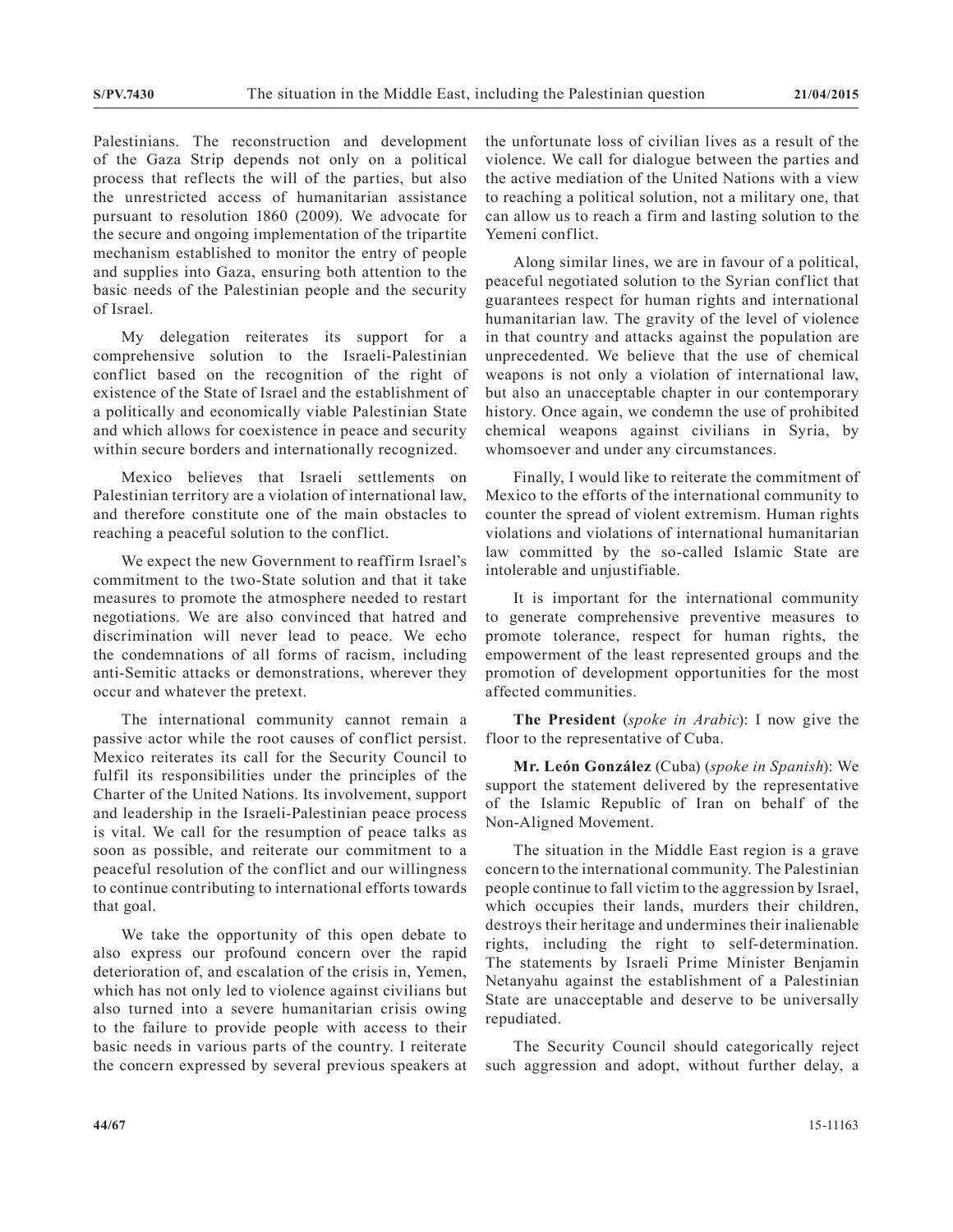draft resolution demanding that Israel immediately halt the Israeli military occupation of the Palestinian territory and other Arab territories. Such a draft resolution should also call on Israel to immediately lift the blockade on the Gaza Strip, as well as to halt the construction and expansion of illegal Israeli settlements and the separation wall in occupied Palestinian territories. It should also call for accountability for war crimes and collective punishments committed by Israel in the occupied territory.

The undemocratic right to exercise a veto in the Security Council, which has allowed Israel to act with impunity in the conduct of Israel, must cease. This organ must comply with its obligation to promote a negotiated solution that would bring about an end to the Israeli occupation of Palestinian territory and the peaceful coexistence of two independent States on the basis of the establishment of an independent, sovereign and viable Palestine State. A just solution must also be sought to the issue of Palestinian refugees, in line with General Assembly resolution 194 (III).

Cuba reiterates its fervent condemnation of the Israeli settlement campaign in the occupied Palestinian territories, including in East Jerusalem. We similarly reject all measures, policies and practices associated with this settlement campaign that also include the construction and expansion of the illegal settlements, as well as the separation wall, the destruction and/ or confiscation of Palestinian land and property, the forced displacement of hundreds of thousands of Palestinian families and the transfer of settlers to occupied Palestinian territory, to mention just some of the violations of international law, international humanitarian law and United Nations resolutions.

We also condemn and demand an immediate halt to violence, provocations and incitement to hatred and terrorism on the part of Israeli settlers. We also call for a halt to arbitrary detentions, mass imprisonment and genocide against this people. We also call for an end to reprisals and blackmail of the Palestinian National Authority. There must be full respect for the agreements as signed between this State and the State of Israel.

Cuba reiterates its unequivocal solidarity with the Palestinian people and our firm and resolute support for all actions aimed at promoting recognition of the State of Palestine on the basis of the pre-1967 borders with its capital in East Jerusalem.We also recognize the right of the State Palestine to become a full Member of the United Nations.

The reconstruction of the Gaza Strip following the horrific bombing campaign and massive destruction inflicted by Israel in July and August 2014, which only further exacerbated the difficult living conditions of the inhabitants given the cruel and illegal blockade, also deserves the attention and urgent support of the international community in order to bring new hope to hundreds of thousands of Palestinians suffering under the yoke of destruction and war.

Peace in Syria will be possible only by respecting the right of its people to decide its own destiny. A political solution through dialogue and negotiation is the only alternative to the conflict in Syria. Those fuelling the conflict from abroad with the stated goal of regime change are responsible for the thousands of civilian victims whose lives have been lost over four years of fighting. We reiterate our concern at seeing the loss of innocent lives as the fallout of the Syrian conflict. We once again condemn all acts of violence that have taken place in that country targeting the civilian population. However, the supposed protection of human life and combating terrorism cannot serve as a pretext for foreign intervention. Unfortunately, some States seek to dissociate the phenomenon of terrorism from the humanitarian situation in Syria in order to prolong the crisis, when the main reason for the emergence of the humanitarian crisis in Syria is the generalized terrorist phenomenon that enjoys outside support.

Cuba reiterates its condemnation of all acts, methods and practices of terrorism in all guises and forms, wherever they take place and by whomever they are perpetrated, including State-sponsored terrorism, whether they occur in the Middle East or anywhere else in the world .

The United Nations should seek an immediate ceasefire in order to pave the way to dialogue and negotiation, and should also support all efforts along this path, such as those being undertaken by the Russian Federation and other international actors. The prestige of the Organization should invariably be used to oppose those seeking to stoke the conflict by importing arms and mercenaries.

The Syrian Government has demonstrated its willingness to establish peace. We reiterate our acknowledgement of its decision to abide by the Chemical Weapons Convention and the steps it has taken to destroy its stockpiles and chemical-weapon production facilities. We urge the international community, in particular the States parties to the Convention, to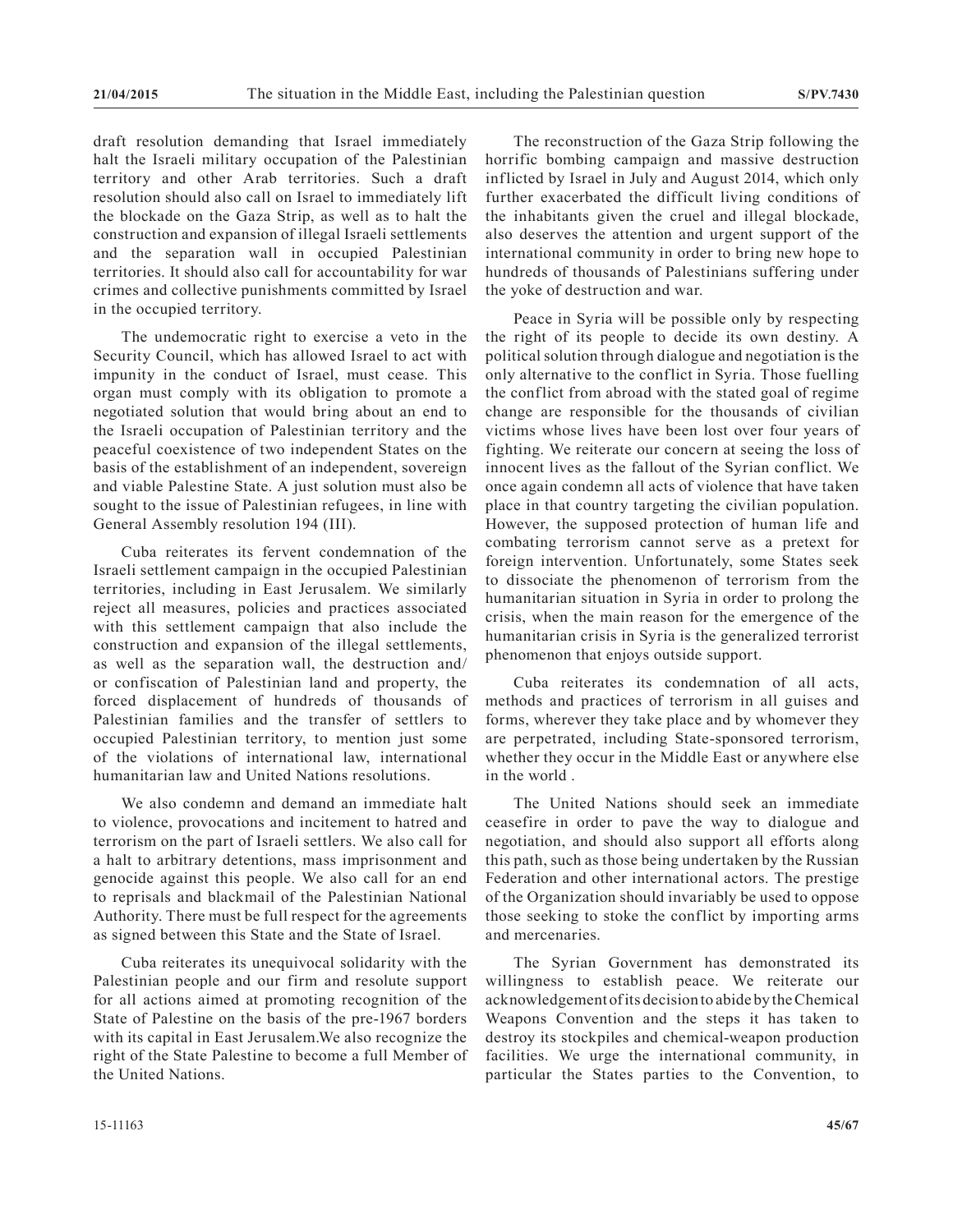support the Syrian Government and people in fulfilling their obligations under the international legal regime.

The vast human, financial and material resources that are currently consumed by wars in the region would be better used to ensure health care and quality education; to build infrastructure projects, which generate progress; to protect and promote all human rights, including the right to development; and to eradicate poverty and promote social justice. These should be our priorities as members of an Organization that was founded 70 years ago to protect international peace and security and uphold human dignity.

The Security Council plays a crucial role in supporting the achievement of the well-being, peace and development that all the peoples of the Middle East deserve. The States members of the Council must exercise a firm, effective and clear resistance against the recourse to war and be advocates of peaceful solutions without foreign interference that safeguard the sovereignty and territorial integrity of States and preserve the life of the individuals involved in or affected by conflict in the region.

**The President** (*spoke in Arabic*): I now give the floor to the Chairman of the Committee on the Exercise of the Inalienable Rights of the Palestinian People.

**Mr. Seck** (*spoke in French*): The Committee on the Exercise of the Inalienable Rights of the Palestinian People is, first of all, pleased to have seen the Minister for Foreign and Expatriate Affairs of the Hashemite Kingdom of Jordan preside in person over this meeting.

Allow me, on behalf of the Committee, to condemn the attack perpetrated by the Islamic State in Iraq and the Levant against the Palestinian refugee camp of Yarmouk in Damascus. Like their Syrian brothers and sisters in other communities, having seen their living conditions deteriorate and their sufferings increase, the Palestinians of Syria are now caught in violent clashes that force them to endure appalling conditions and suffer a second displacement. They certainly deserve our attention and support.

The situation in Syria highlights once again the precarious legal and humanitarian conditions in which Palestinian refugees, one of the most vulnerable communities in the region, have been living in since 1948. In that regard, I pay tribute to the work of the United Nations Relief and Works Agency for Palestine Refugees in the Near East and other United Nations entities that, despite the war, remain in Syria and in other host countries to continue to provide basic assistance to the victims of the conflict.

The war last summer against the people of Gaza has left the coastal strip in a disastrous state. That is why, on 31 March and l April, our Committee organized a seminar at the United Nations Office in Vienna on the theme of speeding up relief, recovery and reconstruction in post-war Gaza. That event, which brought together representatives of many States, international experts, heads of United Nations agencies working in Gaza and representatives of the State of Palestine, allowed us to take stock of Gaza's pressing needs, in particular in the fields of water and energy. Although the pace of the process is far too slow, we note the implementation of the tripartite temporary Gaza reconstruction mechanism.

We underscore that, although the relief operations under way are beginning to bear fruit, reconstruction continues to be hampered by certain obstacles linked to the delivery of vital construction materials and essential humanitarian supplies. In this regard, the international community has an obligation to meet the most urgent basic needs of the people of Gaza and to allow them to seek out new means for subsistence so as to recover their full dignity and regain courage. The participants at the Vienna seminar therefore called on the international community and donors to quickly disburse the promised funds and on Israel to lift the blockade so that life in Gaza could resume and offer fresh hope to its people.

On 1 April, Palestine became a State party to the Rome Statute of the International Criminal Court, as it intends to achieve the full recognition of its sovereignty and statehood through peaceful means and legal means. The Committee notes with satisfaction that Israel has reversed its decision to withhold Palestinian tax revenues, which it will give to the Palestinian Government in accordance with its international commitments. In the same spirit, Israel should cease taking punitive measures that exacerbate the suffering and despair of thousands of Palestinian families that rely entirely on Government salaries and the benefits and funds of the international community. Furthermore, the Committee cannot ignore the ongoing settlement activities in the West Bank, the evictions of Palestinians and the confiscation of their property in occupied East Jerusalem, which are also an affront to their rights and dignity and must come to an end as soon as possible.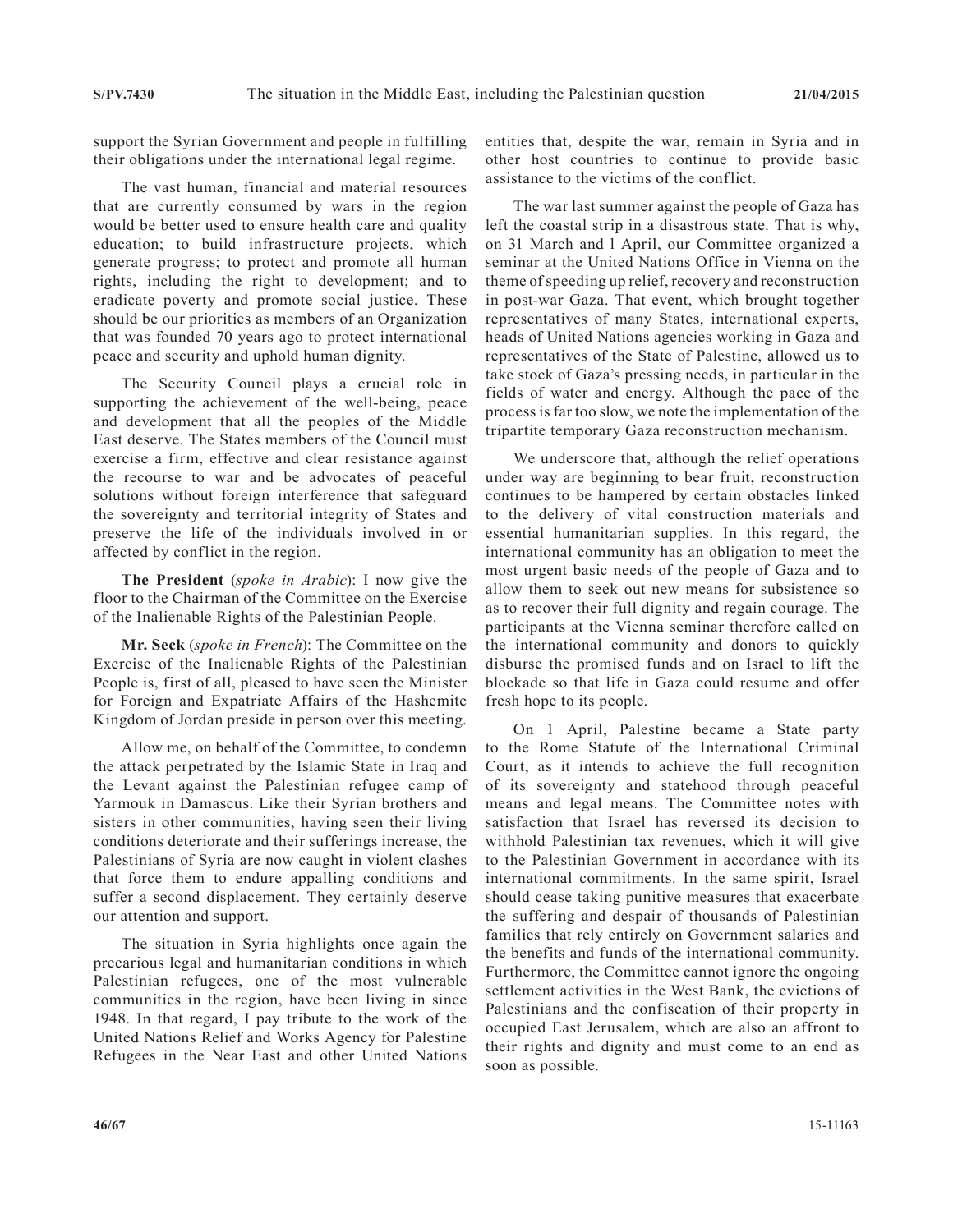The Committee takes note of the recently held elections in Israel and calls on the new Israeli Government to return to the negotiating table in order to engage with its Palestinian partner and the international community to put an end to one of the most flagrant situations of injustice in the twentieth century, which deprives a whole nation of the opportunity to live in peace, freedom and security on its ancestral lands. A comprehensive, fair and lasting settlement to the Palestinian question will allow us to create favourable conditions for the advent of a new Middle East and will pave the way for cooperation that will benefit all the peoples of the region at a time when many threats loom on the horizon.

We commemorate this year's seventieth anniversary of the establishment of the United Nations and the fortieth anniversary of the establishment of the Committee on the Exercise of the Inalienable Rights of the Palestinian People. I take this opportunity to reiterate once again that we must take action to ensure that the Council's resolutions on the question of Palestine are effectively implemented in accordance with a previously established deadline.

Finally, the Committee wishes to reaffirm its commitment to the principle of a peaceful settlement to the conflict providing for the existence of two States, and its determination that the Palestinian people shall be able exercise its legitimate rights in a sovereign, viable and independent State of Palestine, with East Jerusalem as its capital, living side by side with Israel in peace and security.

**The President** (*spoke in Arabic*): I now give the floor to the representative of Costa Rica.

**Mr. Mendoza-García** (Costa Rica) (*spoke in Spanish*): We congratulate the Jordanian delegation on its accession to the presidency of the Council this month. We also thank the Secretary-General for his briefing and the Minister for Foreign Affairs of Jordan, Mr. Nasser Judeh, for his statement.

Costa Rica decided to participate in this debate because of the importance we attach to the situation in the Middle East as a peace-loving country that voluntarily disbanded its army more than 65 years ago. We firmly believe in peaceful solutions to conflicts between peoples and States in the framework of international law and multilateral diplomacy.

Turning to the Israeli-Palestinian conflict, we reiterate our categorical condemnation of the escalation of violence in a conflict that has cost the lives of civilians, including women and children. We renew our call on both parties to resolve the differences that have long undermined the right of both peoples to live in peace and security. In that regard, we urge them to return to negotiations on the core issues of the conflict, on the basis of ongoing obligations and agreements previously reached between the parties, backed by international law and the decisions of the Security Council and the General Assembly, with the aim of laying the foundations for direct negotiations leading to the achievement of the objective of the international community — the peaceful coexistence of an independent Palestinian State and the State of Israel.

Costa Rica welcomes Palestine's membership as the 123rd State party to the Rome Statute of the International Criminal Court on 1 April. As the Foreign Minister of Costa Rica, Manuel González Sanz, said at the time, for Costa Rica, a country that believes firmly in the rule of law, the role of international bodies as instruments for peaceful coexistence, is crucial. This rings particularly true in relation to treaties the goal of which is the protection of human rights, fundamental freedoms and international humanitarian law as embodied in the Rome Statute.

On the current situation in Yemen, my delegation is concerned about developments there and the escalation of the conflict. The crisis represents a threat to the security and stability of Yemen, the region at large and international peace. A ceasefire is therefore urgently needed. As the World Health Organization has reported, some 650 people have already died in the conflict and more than 2,000 have been wounded as a result of the recent escalation in the conflict. The humanitarian political situation is crucial at this time. The support of the International Committee of the Red Cross has been essential, but as its spokesperson has said, if the war continues at this rate, we will need more resources.

On 14 April, the Security Council adopted resolution 2216 (2015), which establishes an arms embargo and affirms that a solution to the crisis must be political. We must follow that path and not allow Yemen to become a theatre for other nations proxy wars. Likewise, we emphasize the call for the respect of international humanitarian law; the need for all parties to ensure the security and safety of civilians, including those receiving assistance; and the need to ensure the safety and security of humanitarian staff, including United Nations and associated personnel, in order to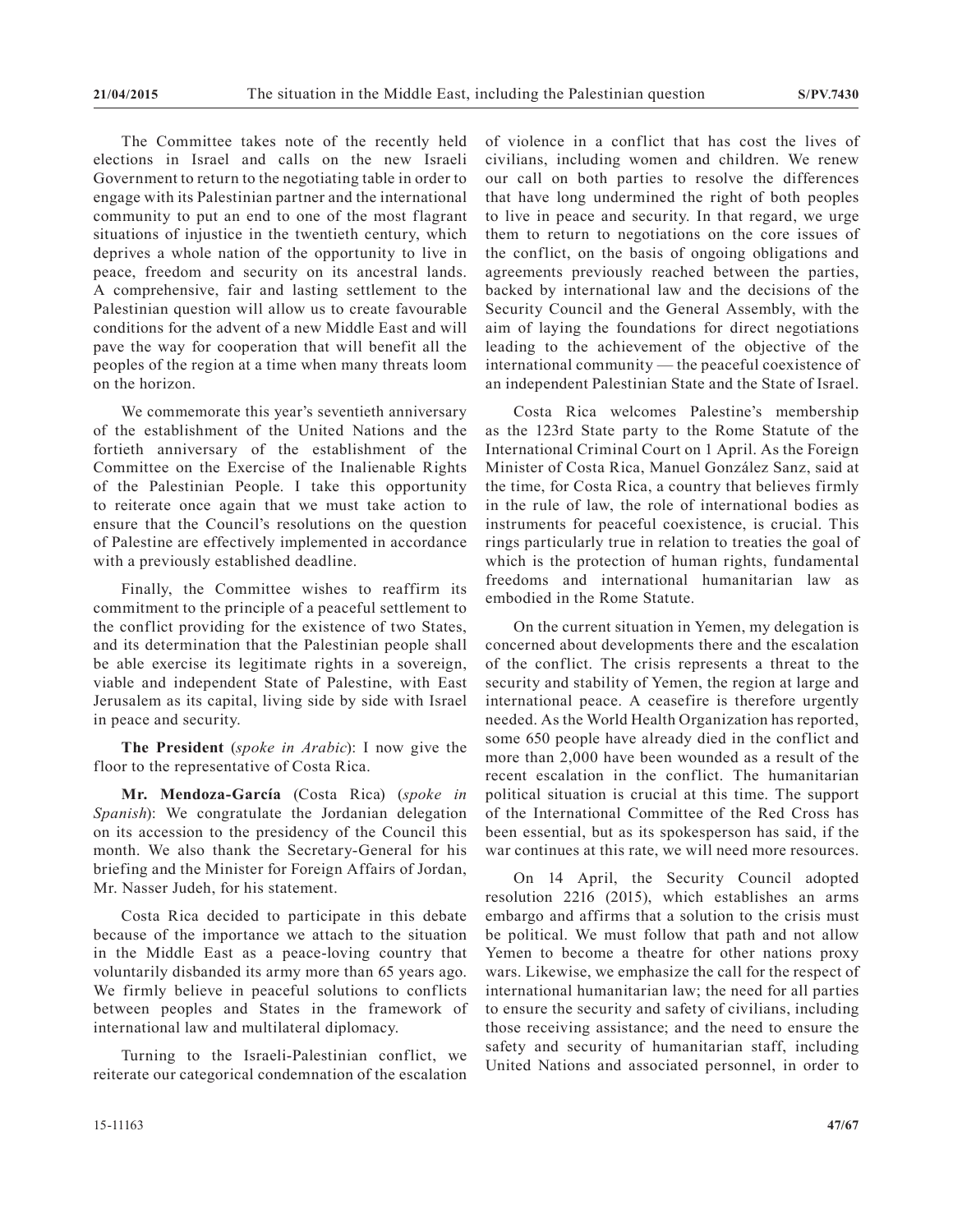prevent a recurrence of the sad events that took place yesterday in Somalia, where United Nations staff were killed in the line of duty.

Costa Rica believes that if we wish to prevent the further deterioration of the conflict in Syria, we must put an end to the armed conflict as soon as possible and seek a political solution, as agreed in the recent negotiations in Moscow, based on the terms of the Geneva communiqué issued on 30 June 2012 (S/2012/522, annex) by the Action Group for Syria, which calls for the establishment of a transitional Government that could offer a neutral environment in which change would involve and be brought about on the basis of the mutual consent of all parties, be they members of the current Government, the opposition or other groups.

We urgently call on the Syrian authorities to respect their commitments under international law and, in particular, under international human rights law and international humanitarian law. Because the Government bears the responsibility for protecting its own population, it is urgent that the necessary measures be taken to avoid further bloodshed and human rights violations. This obligation falls mainly on the shoulders of the country's authorities, but it is also the responsibility of the armed opposition and any other country directly or indirectly involved in the conflict. We stress that the decision of how Syria organizes its Government and institutions is one that the Syrian people alone can make, through a broad and inclusive political dialogue based on respect for diversity, tolerance, peace and democracy.

In light of all this, we hope that the Security Council can fully exercise its mandate to maintain peace and international security in the Middle East, and to ensure the full exercise of international law and the rule of law in the region. We hope to return to this Chamber in the near future, not to call for negotiations and tolerance between the parties, but to celebrate agreements and an end to their conflicts, and discuss plans for a sustainable and harmonious development among peoples.

**The President** (*spoke in Arabic*): I now give the floor to the representative of Namibia.

**Mr. Emvula** (Namibia): I congratulate you, Madam, on your country's assumption of the presidency of the Council for the month of April, and thank you for organizing this very important debate, which affords the wider United Nations membership an opportunity to contribute to these very important deliberations on the situation in the Middle East, including the question of Palestine.

My delegation aligns itself with the statement delivered by the representative of the Islamic Republic of Iran on behalf of the Non-Aligned Movement.

The situation in the Middle East remains of great concern to Namibia, as the occupation of the Palestinian territories continues unabated and the people of Palestine continue to live under subjugation. This debate is taking place following the Israeli legislative elections held on 17 March on the premise of not establishing a Palestinian State. This debate is the second to be held on the situation in the Middle East, including the question of Palestine, following the failure of the Security Council to adopt a draft resolution calling for Israel to withdraw from Palestinian territories occupied since 1967 within three years, and for the parties to reach a negotiated solution to the conflict within one year.

It goes without saying that the Security Council holds the key to peace in the Middle East. The situation remains fragile, with up to 80,000 families living in houses that have sustained varying degrees of damage. Tens of thousands of children continue to live with injuries and psychological trauma, and tens of thousands of people continue to live in overcrowded temporary shelters with inadequate sanitation facilities. At the same time, Israel, the occupying Power, increases its demolition of Palestinian buildings, continues its settlement expansion and hinders reconstruction efforts in Gaza. The establishment and expansion of settlements are at the centre of many of the ongoing human rights violations, and such persistent settlement activities could kill the prospects for peace. Namibia calls on Israel, the occupying Power, to end its punitive demolition of Palestinian homes in response to alleged acts of violence by Palestinians in Israel and the occupied Palestinian territory.

The Palestinian people and their leadership continue to face an unrelenting barrage of repressive, illegal and destructive measures from Israel, the occupying Power. In addition to its ongoing colonization of the State of Palestine, including East Jerusalem, gross humanrights violations, seizure and destruction of homes and properties, arrest and detention of thousands of civilians and the inhumane blockade imposed on more than 1.8 million people in the Gaza Strip, Israel, the occupying Power, has also resumed stealing Palestinian tax revenues — which currently is at least under review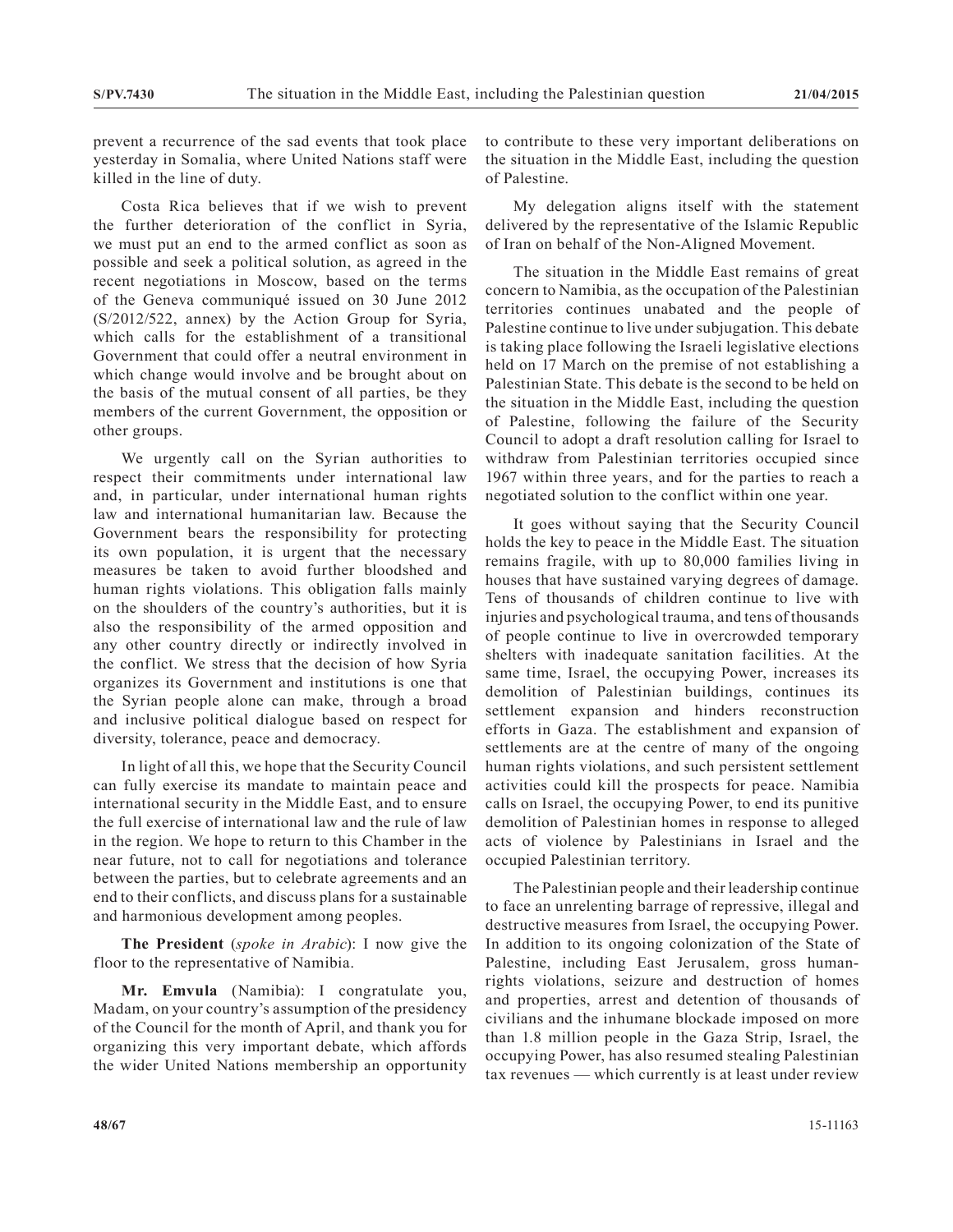and may enable legitimate, peaceful steps to be taken by the Palestinian leadership in their ongoing pursuit of justice and for the purpose of protecting the Palestinian people and advancing the realization of their rights, including the right to self-determination and freedom.

Namibia is further concerned about the fact that Israel, the occupying Power, continues to maintain that the International Covenant on Civil and Political Rights does not apply to the occupied territories, as well as about the need for accountability for alleged human-rights violations committed during Israel's military operations in Gaza, the excessive use of force by Israel's security forces and the violence perpetrated by Israeli settlers against Palestinians in the West Bank, including East Jerusalem. We are also concerned that Israel, the occupying Power, continues to deny entry to the West Bank and Gaza to the Independent Commission of Inquiry appointed by the Human Rights Council in July and charged with investigating violations of international humanitarian and humanrights law arising from Israeli military operations carried out in the occupied Palestinian territories beginning in June 2014. Namibia would like to remind the Security Council of its responsibility to stop Israel's continued settlement expansion in the West Bank, which undermines the prospects for attaining a peace agreement, and to ensure that investigations into war crimes committed during the Gaza onslaught are impartial and those found accountable are prosecuted.

Namibia wishes to reaffirm its call for Israel's complete and unconditional withdrawal from the occupied Palestinian territories, including East Jerusalem, and calls on the international community to facilitate the creation of a Palestinian State on the basis of the 1967 borders. We strongly condemn all acts of violence and are concerned about the increased tensions, which have affected both Israelis and Palestinians. Namibia urges both sides to take immediate steps to restore calm and encourages both Israeli and Palestinian leaders and their citizens to work together to lower tensions, reject violence, avoid all provocation and seek a path to peace. In that regard, Namibia calls negotiations to be resumed as soon as possible and for donor funding, so as to accelerate the reconstruction of Gaza, address the basic needs of the Palestinian population and ensure stability.

Namibia will continue to support the people of Palestine, who, despite suffering for so long and continuing to bear this burden, have remained

steadfast and fully committed to achieving their inalienable rights, justice and their legitimate national aspirations, including self-determination, freedom and independence, and to the pursuit of political, diplomatic, peaceful and non-violent means for attaining those objectives, for which there is overwhelming and longstanding international support. Namibia remains convinced that our deliberations here can be fruitful and contribute to the search for a comprehensive, just and lasting solution that will end the 1967 Israeli occupation and enable the Palestinian people to exercise their inalienable rights in an independent State of Palestine, with Jerusalem as its capital.

I would like to conclude by reiterating Namibia's unwavering support for and solidarity with the people of Palestine in their just cause of freedom, independence and social justice, and our steadfast backing for Palestine's full membership in the United Nations and its specialized agencies.

**The President** (*spoke in Arabic*): I now give the floor to the representative of Morocco.

**Mr. Hilale** (Morocco) (*spoke in Arabic*): At the outset, I would like to thank you, Madam President, for presiding over this important meeting, which is even more important to us as a member of the League of Arab States and adherent of Islam. It comes at a significant juncture for the situation in the Middle East, which we can only describe as extremely unfortunate. Indeed, all we have seen is the absence of any political solution to this major conflict, along with the expansion of terrorism's challenge to peace and security.

The negotiations relaunched in June 2013, through the efforts of the United States and its Secretary of State, John Kerry — who worked hard to convince the Palestinian and Israeli parties to return to the negotiating table to discuss a two-State solution — were, however, doomed to failure thanks to Israel's aggression in Gaza, which resulted in the death of more than 2,000 Palestinians, including women, children and the elderly, and in which numerous buildings were destroyed and many people left homeless. In that regard, we would like to pay tribute to the role of the United Nations Relief and Works Agency for Palestine Refugees in the Near East (UNRWA) in supporting the victims of the aggression, and in view of the deterioration of the humanitarian situation for Palestinian refugees both inside and outside Palestine, we would like to call on the international community to help UNRWA in order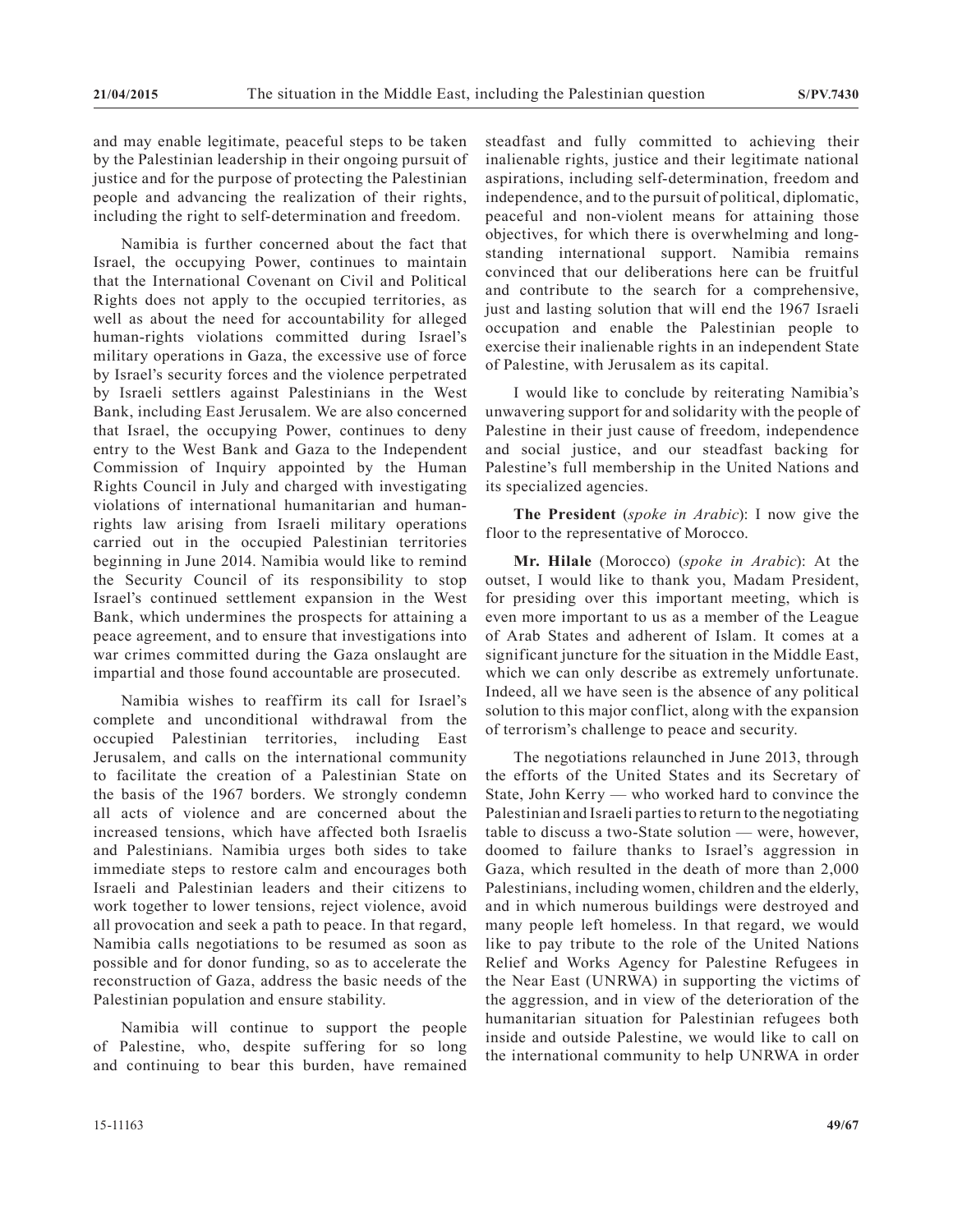to assist it in providing basic services in these difficult circumstances and to bridge its financing gaps.

His Majesty King Mohammed VI of Morocco has reiterated in various international forums that we must end the spread of Israeli settlements in the occupied territories and that we should encourage all key players, including the Pope, to help in that regard. We would also like to inform the Council that Morocco chaired a meeting in Marrakesh in January 2014, focusing on the issue of Jerusalem and calling for a political solution. In November of last year in Rabat, we hosted the focal points of the Organization of Islamic Cooperation with the goal of conveying a message to the international community on the importance of defending the Al-Aqsa Mosque and Jerusalem. That is because respect for the rights of the Palestinian people, including their right to the establishment of an independent State, is the only way to reach a comprehensive peace in the Middle East.

On 6 April, Morocco, as a member of the Arab League, took part in the Arab Summit held in Sharm el-Sheikh. The Summit was aimed in part at mobilizing support for the Palestinian cause and putting an end to the Israeli aggression within the framework of an independent Palestinian State established on the borders of 4 June 1967 and a final settlement based on the Arab Peace Initiative. The only way to resolve the Palestinian question is through the return of the two parties to the negotiating table. They must work towards a just settlement of the conflict based on the two-State solution and international legitimacy as well as the agreed terms of reference, with two States coexisting peacefully side by side. This is the only formula aimed at putting an end to this aggression that enjoys international agreement. It is therefore high time that the international community put an end to this situation so as to promote cooperation and bring prosperity to the region as a whole.

The situation in Libya is dire, especially given the rise of terrorist groups there. I should like also to note that 21 Egyptians and 28 Ethiopians were beheaded by Daesh terrorists. Given the number of terrorist groups in Africa, including Boko Haram, Daesh and others, we would like to see stronger international efforts made to uproot terrorism in the region.

We in Morocco are deeply concerned by the situation in Libya, because the Maghreb is very important to us. We have a common destiny with Libya as well as with other members of the Arab Maghreb Union. We also stress the importance of honouring the commitments made in the Marrakech treaty aimed at bringing about peace and security in the region. We are committed to helping our brothers in Libya to overcome their ordeal and to establish national unity within the framework of territorial integrity.

Therefore, based on the request made by the United Nations last February, His Majesty King Mohammed agreed to host a meeting of all Libyan factions in Morocco, under the supervision of Mr. Bernardino Leon, in order to support the efforts made by the United Nations and based on our belief that a peaceful political process is the only solution to the Libyan crisis. Morocco is honouring its commitments with respect to all factions in Libya, and our main concern is to find a solution and look to the future.

The dialogue held today and last week brought about progress that we warmly welcome. We did not expect that all Libyan factions would come together under one umbrella in Morocco in order to establish a Government of national unity, and we hope that the meeting of Libyan factions to be held in Libya, under the supervision of the international envoy, will be successful.

Let me stress that the Kingdom of Morocco will make every effort to promote success in all undertakings regarding Libya. We are working hard in order to ensure respect for the rule of law in Libya in a way that preserves its territorial integrity.

We express our concern at the deterioration of the situation in Yemen, with the ongoing violations of legitimacy as represented by President Abdrabuh Mansour Hadi Mansour, in violation of resolution 2201 (2015) and other relevant resolutions. Morocco welcomes resolution 2216 (2015), which calls on all parties to put an end to the attacks in Yemen and on the Houthis to implement the resolution and allow humanitarian access. We also reiterate our call to preserve the sovereignty and territorial integrity of Yemen.

The Syrian crisis is now in its fourth year, with no solution in sight. In fact, the situation is deteriorating by the day, and, as a result, the Syrian people are suffering a great deal. We in Morocco are taking a dual approach: supporting all the parties on the one hand, and trying to help the Syrian refugees on the other. This is being done through the hospital that was established in 2012 in the Zaatari refugee camp and provides medical services to thousands of Syrians.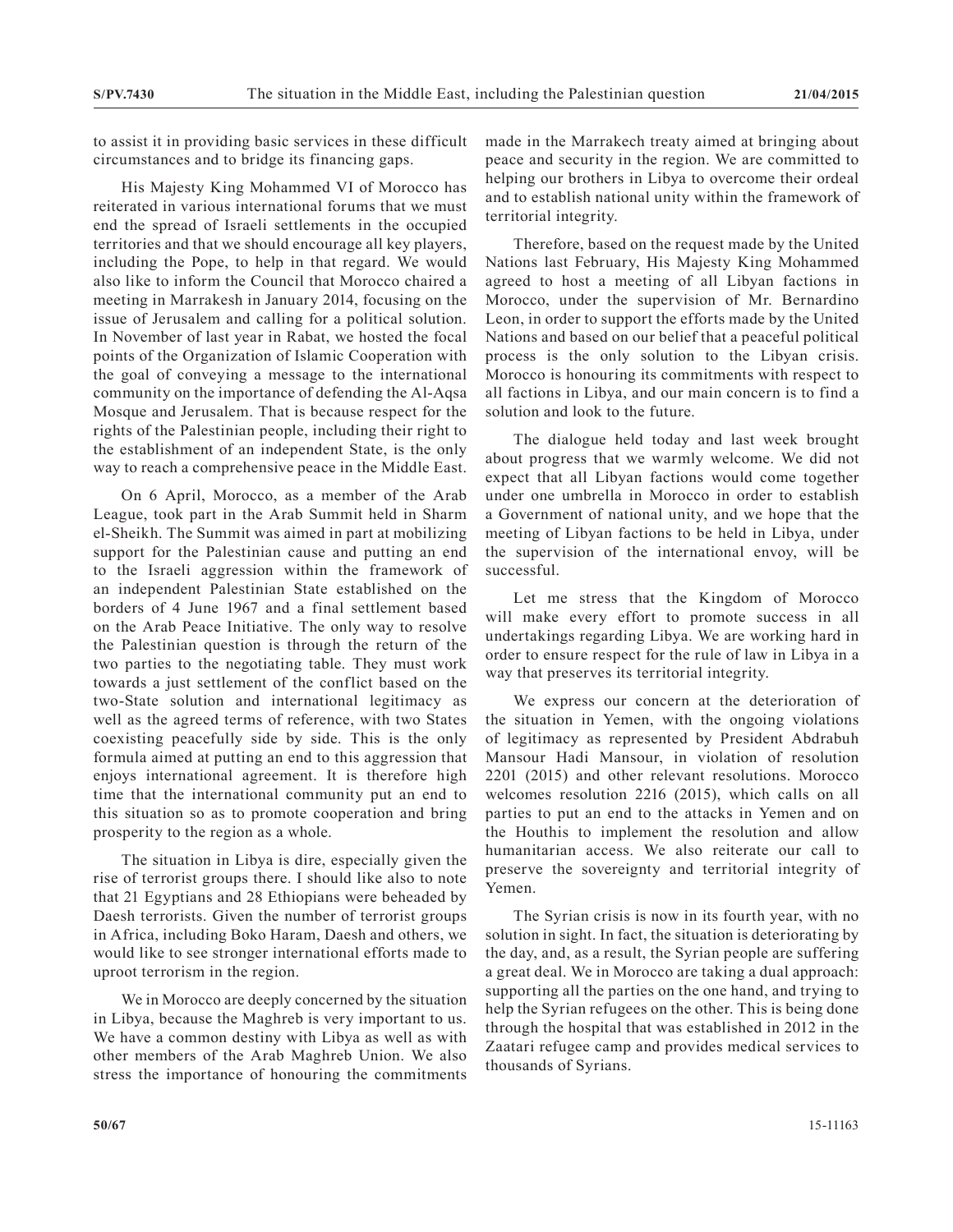Morocco also took part in the international conference for the reconstruction of Syria held on 31 March. We will make every effort to provide support to our brothers in Syria and to help find a solution to the Syrian crisis. My delegation deems it very important to preserve the territorial integrity of Syria and to support Mr. Staffan de Mistura.

**The President** (*spoke in Arabic*): I now give the floor to the representative of Bangladesh.

**Mr. Momen** (Bangladesh): I would like to convey my deep appreciation to His Excellency Mr. Nasser Judeh, Deputy Prime Minister and Minister for Foreign Affairs of Jordan, and to you, Mrs. Dina Kawar, for having organized this debate on the situation in Middle East, including the Palestinian question.

The Palestinian issue is a long-standing issue in the field of international peace and security, and its resolution deserves top priority. All will agree with me that the people of Palestine cannot live with this uncertainty of life and livelihood forever.

We regret that the appalling human rights and humanitarian situation in the occupied Palestinian territories and the repeated appeals of the international community to improve the deteriorating conditions of the Palestinian people remain unheeded. The people in the occupied territories continue to suffer due to Israel's blockades, closures, confiscation of land and demolition of houses. The illegal separation walls continue to divide and isolate communities, destroying livelihoods and preventing people from accessing their jobs, families, markets, schools and hospitals. Let us tear down these walls once and for all.

The Gaza borders have been subject to a regime of closure that is without precedent anywhere. This closure is tantamount to the strangulation of an entire population in the form of collective punishment. The quality of life of the Palestinians had already diminished to subsistence levels; these systematic efforts at strangulation erupt in periodic escalations of violence and lead to further despair and destitution. Should we believe that Israel is doing so purposefully to generate fear, fury and distress among the Palestinians? We deplore these policies of collective punishment — policies of forcing Palestinian people off their land; detaining people for a long time without charge; restricting freedom of speech, freedom of movement and freedom of property ownership by Palestinians; deporting Palestinian inhabitants; and

depriving people of their legitimate claim to natural resources, including scarce water resources.

The Government of Israel has continued its settlement campaign in the occupied Palestinian territory, with a particularly aggressive settlement expansion in East Jerusalem. Those measures have been soundly rejected by the international community and confirmed as illegal, but they continue unabated. All settlement construction, including so-called natural growth, is illegal under international law and must be halted immediately. Settlement activities constitute grave breaches of the Fourth Geneva Convention and war crimes under article 8 of the Rome Statute of the International Criminal Court (ICC). We appreciate the decision of the Palestinian Authority to become a State party to the International Criminal Court in order to seek justice for the people of Palestine.

We are pleased that the Israeli Government has finally announced the release of three months' worth of the tax revenue it collects from Palestinians on behalf of the Palestinian Authority. However, the practice of withholding tax revenue is a punitive measure used to undermine the Palestinian Authority; therefore, that practice must forever be stopped. We urge Israel, as the occupying Power, to fulfil its legal obligation to ensure that all inhabitants are safeguarded against all acts of violence or threats; to cease the illegal detention of Palestinian people, including children; to stop the destruction of homes and land confiscation; to allow the Palestinian people access to their lands, employment and natural resources; to desist from transferring its own population to the territories it has occupied; to lift its embargo against Palestinians; to immediately open all border crossings, allowing the free movement of goods, persons and humanitarian aid; and to withdraw all Israeli settlers from the occupied land of Palestine.

We express our total solidarity with the Palestinian people and reiterate our full and unwavering support for the legitimate and inalienable rights of the Palestinian people to a sovereign and independent State. At this juncture, we demand an end to the Israeli occupation that began in 1967, and look forward to a two-State solution wherein the sovereign and independent Palestinian and Israeli States live side by side, in harmony and peace, on the basis of the pre-1967 borders. We also demand just resolution of all final status issues and the mobilization of international support for assistance to the Palestinian people without delay.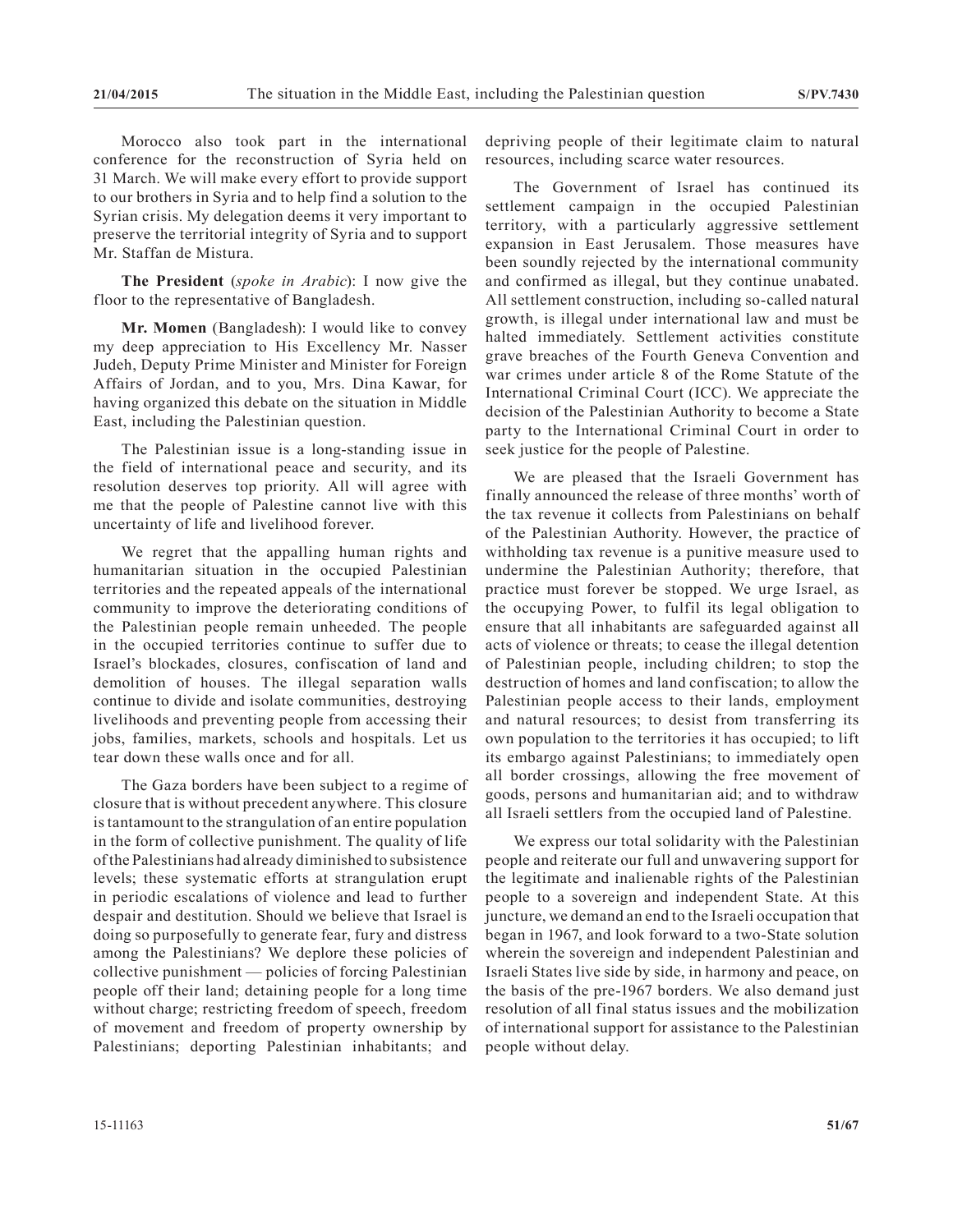**The President** (*spoke in Arabic*): I now give the floor to the representative of Qatar.

**Ms. Al-Thani** (Qatar) (*spoke in Arabic*): I would like to thank Mr. Nasser Judeh, Deputy Prime Minister and Minister for Foreign Affairs and Expatriate Affairs, for presiding over this morning's meeting, thereby reaffirming Jordan's deep involvement in the question of Palestine and other matters related to the Middle East. I would like to thank the delegation of Jordan for the efforts it has made during their presidency of the Council. I also thank the Secretary-GeneralBan Ki-moon for his briefing this morning, and take this opportunity to welcome the appointment of Mr. Nickolay Mladenov as Special Coordinator for the Middle East Peace Process. I would also like to express our appreciation for his predecessor, Mr. Robert Serry, for his efforts during his term.

Events in the Middle East continue to change even as they pick up momentum. However, what has not changed is the fact that there is still no solution to the Israeli-Arab conflict. In the absence of such a solution, there is international broad-based support for the two-State solution, the enjoyment by the Palestinian people of their inalienable rights, the establishment of the State of Palestine based on the pre-1967 borders, with East Jerusalem as its capital, and an end to Israel's occupation of all occupied Arab lands. There is also recognition of the need to end settlement activity and to dismantle existing Israeli settlements in the occupied lands, which are illegal. It is further necessary to put an end to the unjust blockade of Gaza and to work on the reconstruction of Gaza so that all residents can live in dignity. These are all givens, and have been reflected in many General Assembly resolutions.

There has also been a significant amount of recognition of the State of Palestine. We refer in particular to Palestine's joining the International Criminal Court, and the recent Summit of the League of Arab States in Sharm el-Sheikh, which affirmed the Arab Peace Initiative and all its terms of reference. However, it is unfortunate that Israel continues to take action undermine those givens, as reflected in many statements issued by Israeli officials. Today, we appeal to Israel to shoulder its responsibility, take steps to resolve the Arab-Israeli conflict and achieve peace in the region on the basis of the two-State solution, and adopt a resolution to end Israel's occupation of the Arab and Palestinian lands since 1967 within a specified time frame. We also call for the identification of mechanisms that would make such a resolution binding on the occupying Power. We call on the international community to support the building of Palestinian institutions and to assist the Palestinian Authority and the Government of National Consenus, including through efforts to rebuild Government institutions and the civil service in the Gaza Strip. This would help the Palestinian people and enhance national unity.

In March, we commemorated the fifth anniversary of the Syrian crisis. Where does the international community stand vis-à-vis that crisis, which has claimed the lives of 250,000 Syrians, led to the displacement of half the Syrian population and threatened international peace and security? The Syrian people took to the streets in peaceful demonstrations to demand their basic rights. They were an unarmed and defenceless, yet they were met brutal killing and even aerial bombardment. That has led to the current situation in Syria, which threatens that country's future and has led to the spread of terrorism and extremism.

Most Syrians have been affected by the crisis; however, the greatest impact has been on those living in areas besieged by the regime and the Islamic State in Iraq and the Levant (ISIL), and in remote areas. They face death by starvation and the deprivation of medical aid, in addition to explosive barrels. I refer to the report of the Syrian American Medical Society Foundation, entitled "Slow Death: Life and Death in Syrian Communities under Siege", which not only documents the tragedy of besieged areas, but the true scope of the tragedy, which goes beyond the current estimates.

With regard to the situation in the Yarmouk refugee camp, in his recent report (S/2015/264) the Secretary-General indicates that the humanitarian situation there has greatly deteriorated, with camp residents now facing the injustice of ISIL and the regime. There must be an end to the suffering of the residents of the Yarmouk camp, and the Security Council needs to use the available tools under the Charter of the United Nations to guarantee the implementation of its own relevant resolutions. Continued silence vis-à-vis the crimes of preventing the delivery of food and medical aid allows the perpetrators of such crimes to feel that they enjoy impunity. It also gives the green light for more crimes.

There are more than 4 million Syrian refugees, half of whom are children. About 2 million Syrian children are not in schools, resulting in a lost generation. If those children are unable to enjoy their right to education,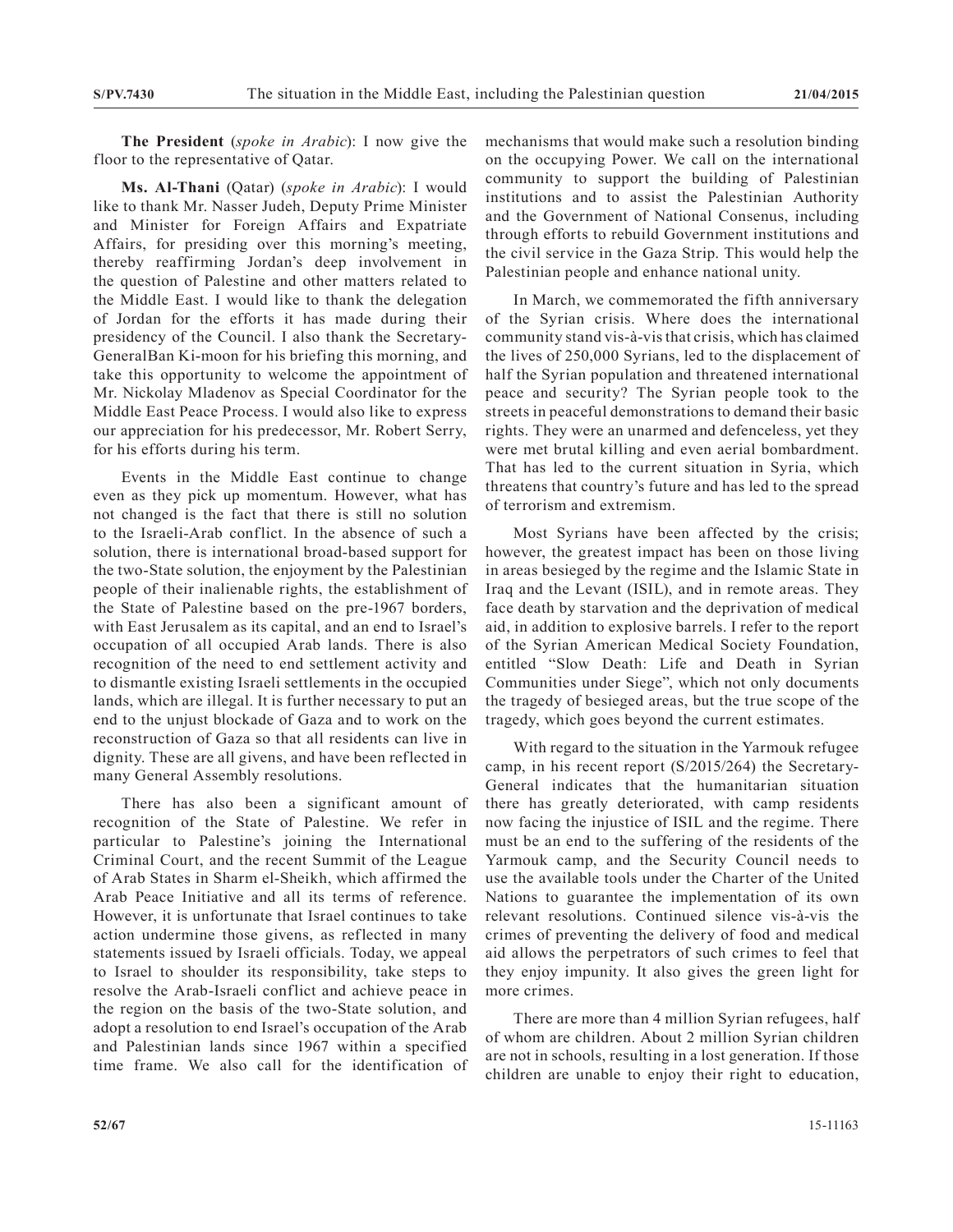they will be used and recruited by extremist groups. In that context, the State of Qatar, during the third International Humanitarian Pledging Conference for Syria, hosted by Kuwait last month, launched a fund for education and vocational development for Syrian refugees and internally displaced persons that aims to combat extremist ideology. I commend Syria's neighbouring countries for taking in such huge numbers of refugees.

Given the adoption of resolution 2209 (2015) on the use of chemicals and toxic material, it is exasperating that such materials continue to be used. We call on the Council to guarantee legal prosecution of those who perpetrate those crimes and hold them accountable.

In conclusion, Qatar firmly believes that the solution to the Syrian crisis should be based on a political transition built on the Geneva communiqué (S/2012/522, annex), and that precludes any party that has been involved in the bloodshed in Syria. Such a solution should meet the aspirations of the Syrian people, provide for accountability for the crimes against humanity and war crimes committed in Syria and guarantee the country's sovereignty, unity, independence and territorial integrity, as we have continued to call for over the past few years.

**The President** (*spoke in Arabic*): I now give the floor to the representative of Turkey.

**Mr. Çevik** (Turkey): At the outset, we would like to express our appreciation to the Jordanian presidency for organizing this important meeting.

The Middle East is experiencing a process of drastic change. The consequences, which range from terrorism to devastation and displacement, are affecting the entire region and beyond.

The Palestinian question lies at the heart of the challenges in the region and continues to undermine the prospects for lasting regional and global peace. The devastating effects of last year's destruction in Gaza persist. We continue to channel humanitarian aid, including fuel, flour and medicine, to those in need. The total value of our official humanitarian assistance to Gaza since July 2014 has exceeded \$19 million. However, only long-term solutions can change the tide in Gaza's reconstruction. The continuous illegal blockade and other restrictions in the ability of the people in Gaza to sustain their daily lives undermine international efforts for reconstruction and must be lifted in accordance with resolution 1860 (2009).

Further steps should be taken to alleviate the dire situations, sustain the current ceasefire and support the efforts of the Palestinian National Unity Government to operate in Gaza.

The need to find a negotiated political settlement to the Israeli-Palestinian conflict, achieving a two-State solution and ending the longest occupation in modern history, in accordance with the relevant United Nations resolutions and the Arab Peace Initiative, remain urgent priorities. The continuation of the status quo is not an option. The historical injustice against the Palestinian people, reinforced by the further expansion of illegal settlements, forced displacements, house demolitions, the excessive use of force against civilians, military raids and incursions and attempts to change the historical status of Haram Al-Sharif, is fuelling hatred, alienation and radicalism in the region and beyond.

Palestinian unity is crucial to reaching a lasting solution. In that regard, we should all support the Palestinian National Unity Government. But first and foremost, the Israeli side should prove its sincerity about its commitment to a two-State solution. It is high time for the international community to renew its engagement in the solution of the problem. The Palestinians should not be deprived any longer of their basic right to live in an independent State. We need to intensify our efforts towards the adoption of a Security Council draft resolution that sets a time frame and parameters for peace negotiations, based on the two-State peace vision. The Council should not miss another opportunity to fulfil its primary responsibility vis-à-vis international peace and security. Turkey will continue its support to finding a just, comprehensive and lasting solution to the conflict and to the establishment of a sovereign and independent Palestinian State within the pre-1967 borders and with East Jerusalem as its capital.

The recent developments in the region demonstrate how multiple crises are interlinked, and therefore need to be addressed with a broader perspective, but based on the same fundamental principles. The Syrian crisis, which has provided fertile ground for the rise of terrorist groups such as Daesh and caused the deepening of sectarian fault lines in the region, has become a source of distress for the Palestinians as well. The humanitarian disaster, currently reaching its climax in the Yarmouk refugee camp, has added a new aspect to the ongoing Syrian tragedy. The suffering of the Palestinian refugees, who had been living under the brutal siege of the regime for years, was exacerbated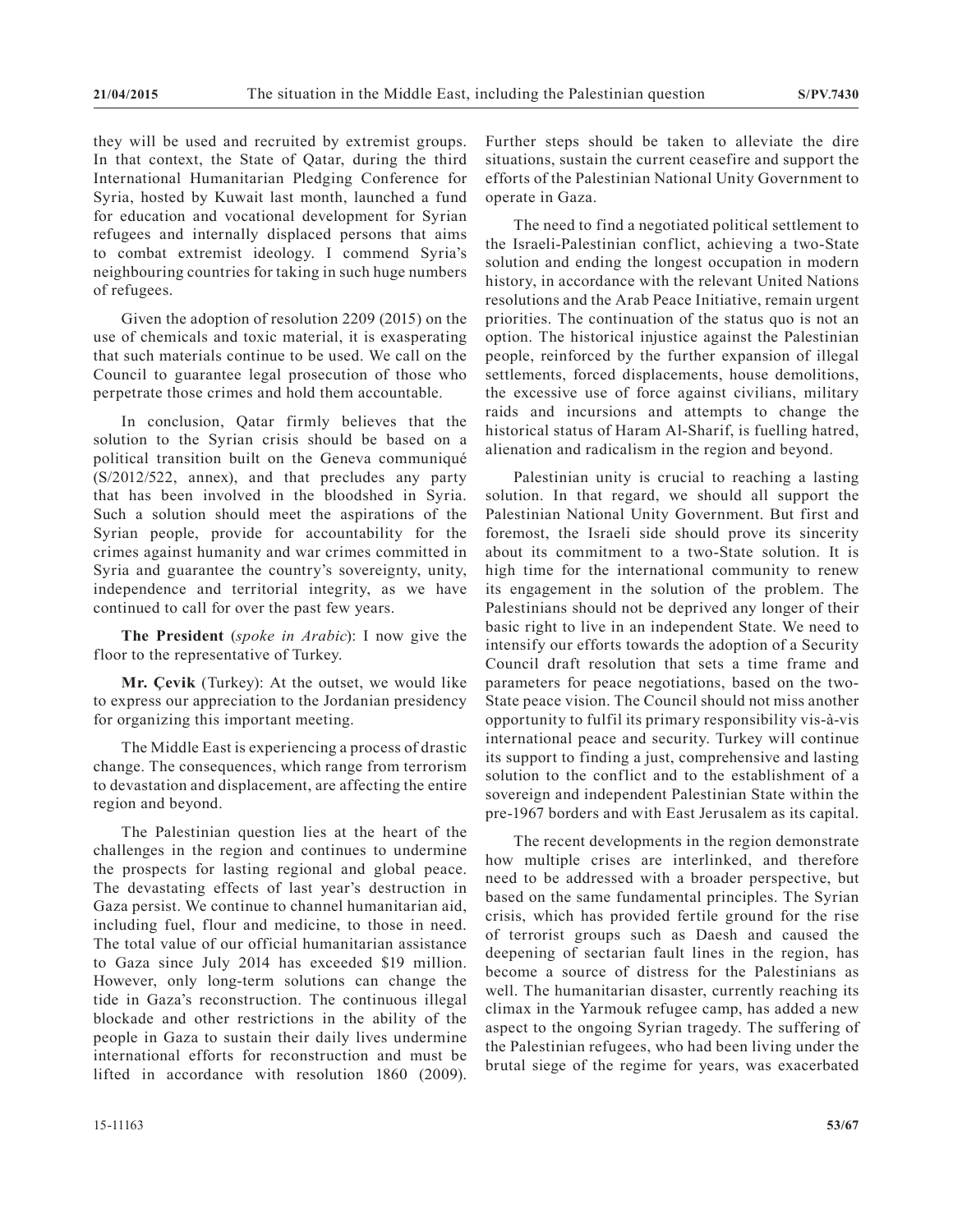by Daesh barbarism, which is in fact a result of the real problem.

The situation in Syria has gone from bad to worse. Syrians from all backgrounds are together waging a struggle for survival and for their future. Turkey is gravely concerned by the humanitarian and security impact of the crisis and its unprecedented devastation. Turkey has now become the biggest refugee-hosting country in the world. In the light of the enormity of that challenge, I must reiterate that meaningful and genuine burden-sharing is the collective responsibility of the international community. The international community still lacks a comprehensive strategy with political, security and humanitarian pillars to re-establish stability in Syria.

We must focus on addressing the root causes of the problem through resolute action. The regime's indiscriminate attacks should not be overshadowed by the appalling actions of Daesh. It is also important to highlight the use of barrel bombs and the increase of chlorine gas attacks by the regime's forces. The Security Council should remain seized of the matter. A genuine political transition based on the Geneva communiqué (S/2012/522, annex), through the establishment of a transitional governing body with the authority to exercise full executive powers, remains the only solution in Syria. We cannot afford to lose further time in soul-searching.

While we will continue to support any endeavour to stop the bloodshed in Syria, we would also like to highlight our support to the Iraqi Government in its fights against Daesh and to express our concern about the rise of sectarian-motivated attacks against civilians. In that regard, the implementation of inclusive politics to end the alienation of some segments of society and the enhancements of efforts for national reconciliation should be key for Iraq's stability.

Last but not least, we are worried by the latest events in Yemen. The worsening situation may create serious regional consequences, and is a recent illustration of the damage inflicted by sectarian policies in the region. From the outset, Turkey has supported the political transition process that began with the Gulf Cooperation Council Initiative in 2011 and its Implementation Mechanisms, as well as the outcomes of the National Dialogue Conference and the Peace and National Partnership Agreement, signed by all parties in Yemen on 21 September 2014. However, a failure to implement the agreement and unilateral actions derailed

the transition process and reversed its achievements. We welcome resolution 2216 (2015), which is a clear and firm warning to the spoilers. We hope that the resolution will contribute to laying the groundwork for a meaningful, comprehensive dialogue that leads to a political solution. The only way to contain, if not end, the turmoil in the Middle East is a collective effort and ownership by regional actors to engage in dialogue. Yemen and Libya are no exceptions to that.

In conclusion, let me reiterate Turkey's strong commitment to the peace and security of the overall region and our full and continued solidarity with the Palestinian people.

**The President** (*spoke in Arabic*): I now give the floor to the representative of Norway.

**Mr. Pedersen** (Norway): I will not read out my full statement, but my delegation will circulate it.

The Israeli-Palestinian conflict remains unresolved, and recent developments give little cause for optimism. Even so, our goal remains a two-State solution. There is simply no other option and no time to waste. The past year showed how destabilizing a lack of political progress could be. The political process towards a negotiated end to the conflict must be resumed.

Israel is forming a new Government. Norway appeals to the new Government to make clear in words and deeds its commitments to a two-State solution. History has shown that negotiations are impossible while a settlement-building programme on occupied land is ongoing. The settlements are illegal.

Norway appeals to the Palestinian leadership to form a unified and coherent Administration that upholds the policy agreed with Israel under the Oslo Accords to negotiate peacefully, reject violence and respect Israel's right to exist.

The international community should stand ready to assist the Israelis and the Palestinians within the framework of an adjusted peace architecture. Stakeholders in the region and beyond must unite in supporting the process, which must build on previous Security Council decisions, the agreements the parties have entered into and, indeed, the Arab Peace Initiative. Norway encourages the Security Council to assume responsibility and to provide constructive assistance in the process.

The role of the Ad-hoc Liaison Committee is to underpin political efforts to achieve a two-State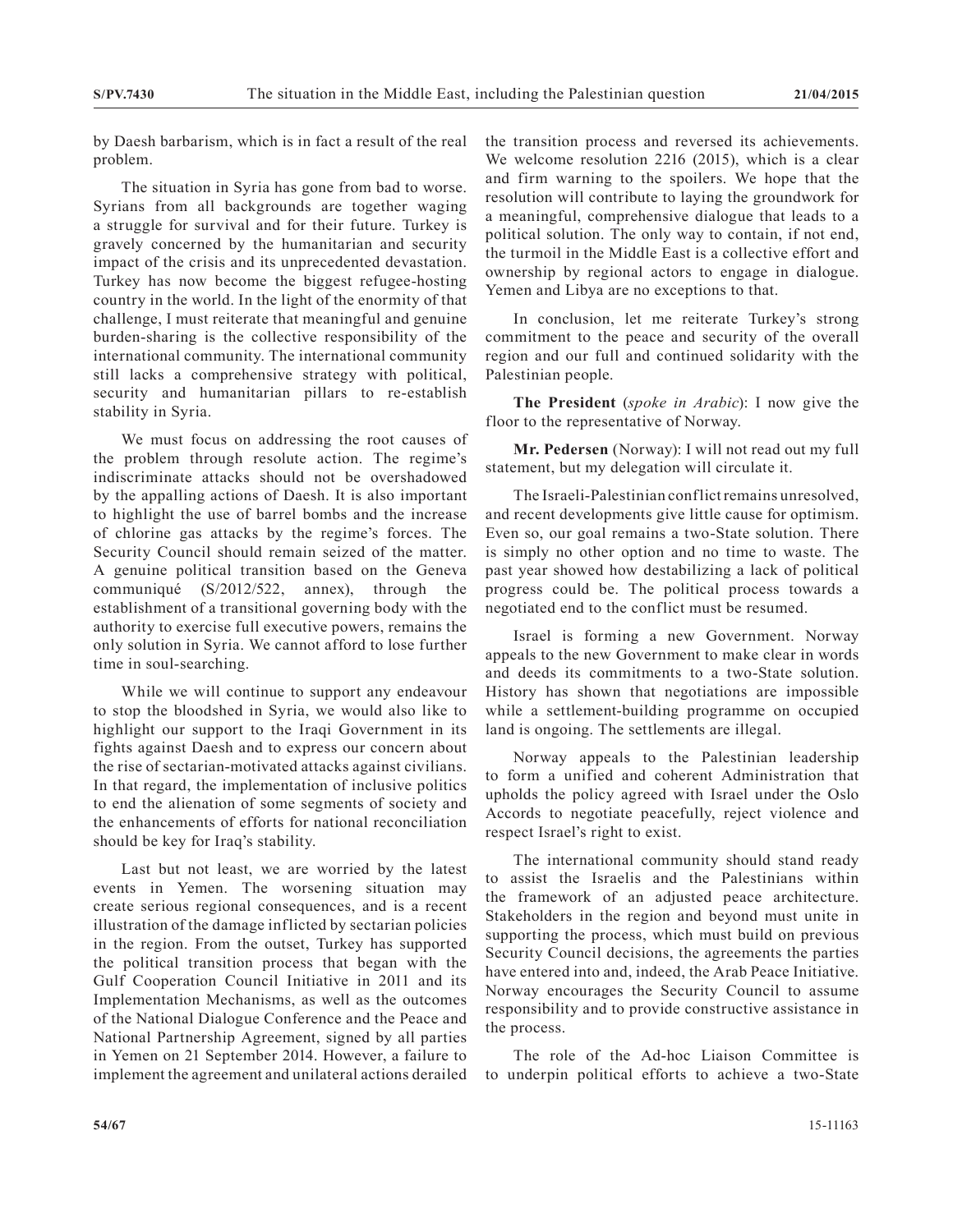solution by supporting the development of sustainable institutions in preparation for Palestinian statehood. Since the last Committee meeting in New York, held on September 2014, the financial situation of the Palestinian Authority (PA) has deteriorated further. That critical situation requires that the parties and the donors redouble their efforts. It is simply not an option to let the Palestinian institutions wither. The Committee's next meeting, scheduled for 27 May in Brussels, in preparation for a ministerial meeting of the Committee in New York in September, will address the fragile financial situation of the Palestinian Authority and take stock of the efforts to rebuild Gaza. The following topics are still to be reviewed and examined by the Committee: securing and maximizing the domestic revenues of the PA, supporting institutional reforms related to good governance and the efficiency of public services, and providing incentives and facilitating trade and private sector growth.

Another crucial issue, of course, is Gaza. We cannot leave Gaza in its current condition in the aftermath of the war — isolated from the world and abandoned. The Gaza Strip is an integral part of the territory occupied in 1967 and is part of a future State of Palestine. Israel and the donors have a shared responsibility, along with the Palestinian Authority, to transform Gaza. Progress has been far too slow. Although the Gaza Reconstruction Mechanism has become more effective and more donors have been honouring their pledges, it is now urgent to start the implementation of a larger reconstruction project. Regional and internal rivalry must be set aside to facilitate the reintegration of Gaza into a single legitimate governing authority for Palestine.

It is time to call for an end to the violence in the region. By now it must be clear to everyone that there can be no military solutions to the many conflicts — not in Syria, not in Libya, not in Yemen. The regional and international parties concerned must intensify their efforts to find a political solution to the armed conflict in Syria. Norway supports all efforts to that end, particularly the activities of United Nations Special Envoy Staffan de Mistura. Norway also calls for full and safe access for humanitarian actors to all Syrian people in need.

In Iraq, we have seen important progress in the fight against the Islamic State of Iraq and the Levant (ISIL). Nevertheless, there is a long way to go before Iraqi Sunnis, Shiites and Kurds feel they are part of a joint project to create a genuinely inclusive Iraq. We

The threat posed by ISIL, or Daesh, provides an opportunity to seek resolution of the underlying conflicts that have allowed jihadist extremists to become a threat to everyone in the region and beyond. A clear non-sectarian message should be sent to and from all the regional capitals to counter the forces fuelling sectarian fears and impulses both within and between States across the region. One side alone cannot bridge the gulf of mutual distrust.

To conclude, Norway welcomes the historic framework agreement reached in Lausanne on 2 April between Iran and the P5+1, which represents an opportunity to resolve more than the nuclear issue alone. That comprehensive agreement, yet to be finalized, should set the region on a path towards cooperative security for all.

**The President** (*spoke in Arabic*): I now give the floor to the representative of India.

**Mr. Mukerji** (India): I would like to express my appreciation to the President for convening this quarterly open debate on the situation in the Middle East, including the question of Palestine. I also thank the Secretary-General for his briefing. We take this opportunity to extend our support to the newly appointed Special Coordinator for the Middle East Peace Process, Mr. Nickolay Mladenov, in his efforts, as well as to express our appreciation for the work of the outgoing Special Coordinator, Mr. Robert Serry.

In his briefing to the Council last month (see S/PV.7417), Mr. Serry said,

"It remains the primary responsibility of the Council to play its role in developing a new peace architecture for resolving the conflict at long last." (*S/PV.7417, p. 5*)

In pointing out that resolution 242 (1968), which embodies the key principle of land for peace, was nearly a half-century old, he rightly wondered whether the time had not come for the Security Council to lead.

The question of Palestine is one of the longstanding issues before the Council and the international community. While we reiterate our support to the amicable resolution of the issue, we are concerned that the Security Council has not been able to achieve the objective of a peaceful solution. At best, the Council has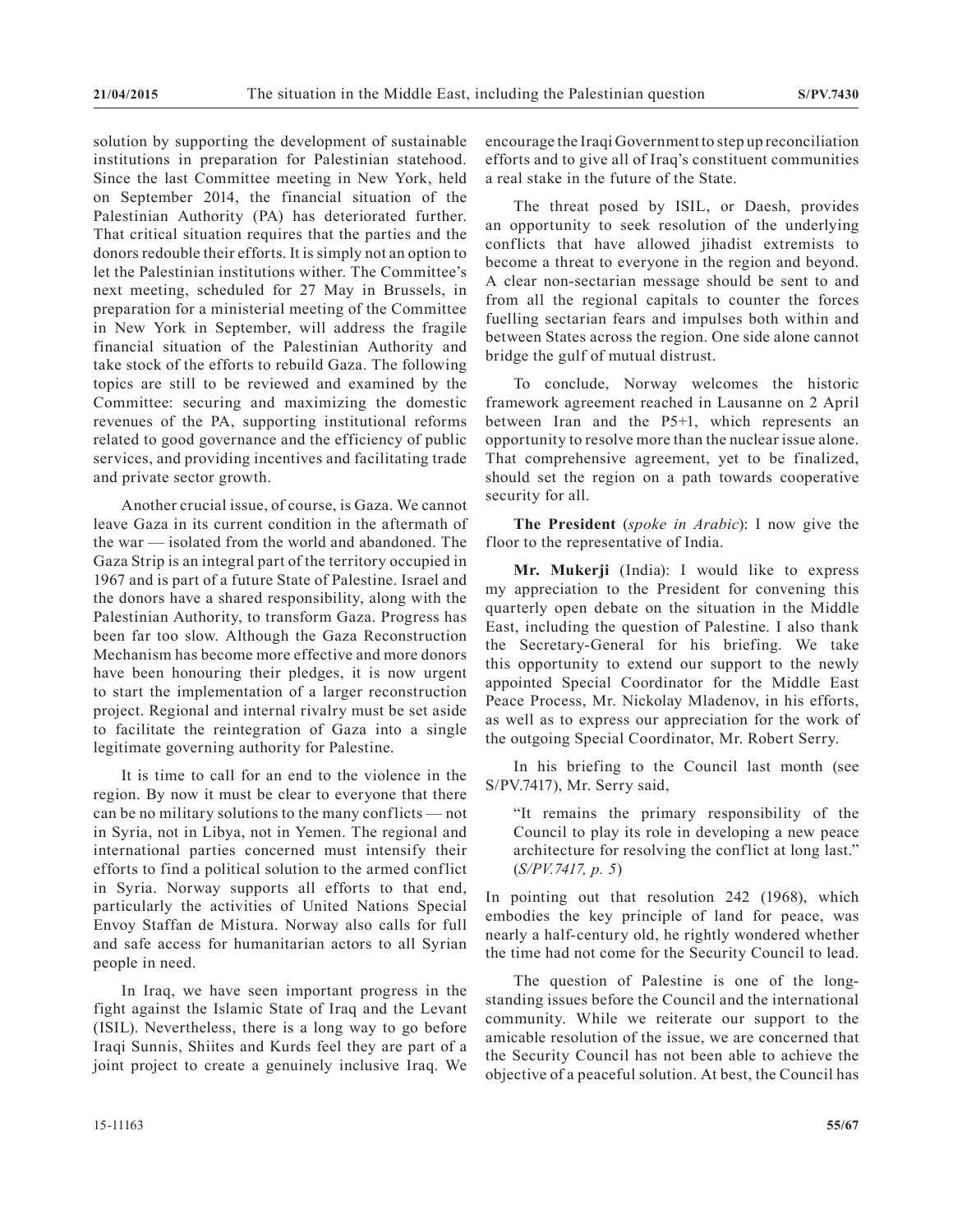been a bystander and witness to the cycles of escalation and relative calm that have come to characterize this unresolved issue. The Council's effectiveness has consequently been brought into question. We therefore join others in urging the Council to step up its efforts and take the lead in resolving this problem.

India's deep association with, and continuing commitment to, Palestine is rooted in our own modern history, which goes back to our own struggle for independence. India's position on the issue of Palestine is very clear. India reaffirms its support for the cause of Palestine and its solidarity with the Palestinian people in their struggle for a sovereign, independent, viable and united State within secure and internationally recognized borders, living side-by-side at peace with Israel, with East Jerusalem as its capital.

Apart from political support to the Palestinian cause, India continues to promote Palestinian development and nation-building efforts by consistently offering technical and financial assistance. It also contributes \$1 million annually to the United Nations Relief and Works Agency for Palestine Refugees in the Near East. India has pledged \$4 million in response to the Palestinian National Early Recovery and Reconstruction Plan for Gaza. Within the framework of the India, Brazil and South Africa Trust Fund, with our partners Brazil and South Africa, we are also implementing development projects in Palestine and have pledged \$1 million for a new project to rebuild the Atta Habib medical centre in Gaza.

India remains firmly convinced that dialogue remains the only viable option for effectively addressing the issue. We are particularly worried that last year saw a downward tendency in the peace process. Efforts for serious negotiations between the parties were inconclusive. In addition, we faced the resumption of the tragic, escalated conflict in Gaza. Subsequent developments included unilateral actions by the parties, which unfortunately moved them further apart. There is a critical imperative for restraint in order to avoid provocation and unilateral actions, and for a return to the peace process. Diplomacy and statesmanship must prevail over hatred and violence. There is no other road to a lasting peace. We remain hopeful and urge both sides to resume the peace process soon for a comprehensive resolution of the Palestinian issue.

We express our deep concern about the activities of proscribed militias and radicalized and extremist groups in the Middle East, especially in the northern

parts of Iraq and Syria, where such forces are critically impacting regional peace and stability. The violence perpetrated against civilians, in particular against women and children, on the basis of religion and ethnicity, along with sectarianism, strikes at our common humanity. Efforts must be made by all parties and stakeholders in the region to curb those dangerous trends. We believe that the consolidation of political processes and solutions and the establishment of durable State institutions will be the most effective way to address extremism and radicalism in the region.

We note that a proscribed terrorist group has twice targeted United Nations peacekeepers from the United Nations Disengagement Observer Force. We also regret the death of a United Nations peacekeeper from the United Nations Interim Force in Lebanon. Security Council resolutions that proscribe terrorist groups operating in that region need to be implemented. The early and effective prosecution of such groups is essential. Only such action, endorsed by the Council, will deter such groups in other parts of the world from committing acts of terror.

As a nation that took proactive and effective steps by evacuating and safeguarding the lives of thousands of our citizens, as well as those of many nationals from 48 other countries, including four of the five permanent members of the Council, we urge all parties in Yemen to return to the negotiating table forthwith. As I stated earlier, dialogue remains the effective solution to resolve all problems.

On Syria, we reiterate our support for a Syria-led comprehensive political solution to the ongoing crisis, in alignment with the Geneva communiqué of 2012 (S/2012/522, annex). The humanitarian crisis arising out of the situation has to be addressed effectively. It is with this conviction in mind that we pledged and contributed \$2 million to the United Nations 2014 Syria Response Plan and pledged another \$2 million during the third International Humanitarian Pledging Conference for Syria, recently held in Kuwait. We would like to urge all parties to demonstrate the requisite political will, exercise restraint and commit to seeking common ground in accommodating their differences.

**The President** (*spoke in Arabic*): I now give the floor to the Permanent Observer of the Holy See.

**Archbishop Auza**: Mr. President, my delegation wishes to express its profound appreciation for the decision of Jordan's presidency this month to hold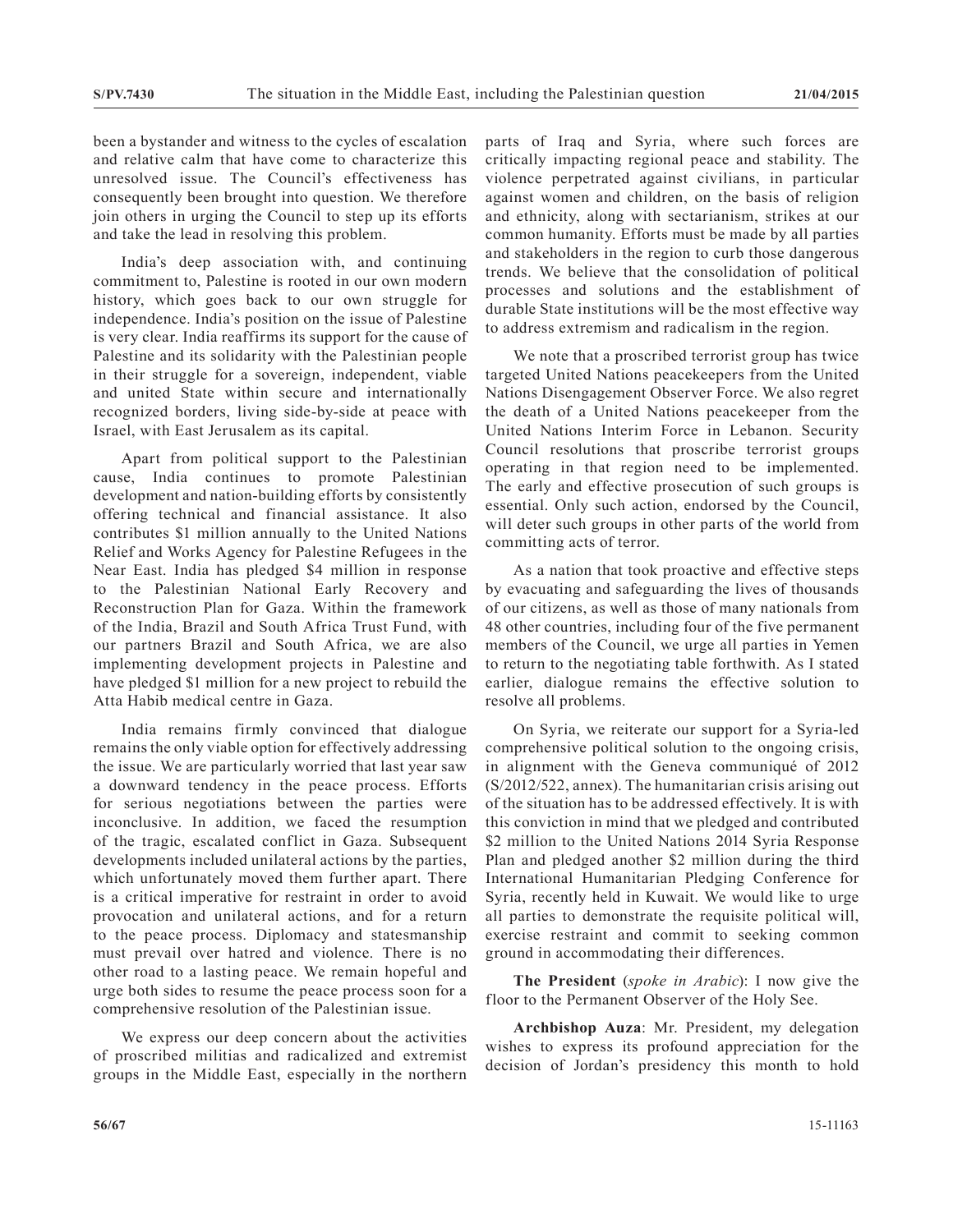this open debate on the Middle East, including the Palestinian question.

The Holy See is deeply concerned about the total lack of progress in the negotiations between Palestine and Israel. It is difficult not to share the frustration expressed by the then United Nations Special Coordinator for the Middle East Peace Process, Mr. Robert Serry, during his last Security Council briefing, on 27 March (see S/PV.7417). As was recognized on that occasion, Israel has genuine and legitimate concerns for its security. However, the Holy See believes that such security will come not in isolation from its neighbours, but in taking its place with them through a negotiated peace with the Palestinians through the implementation of the two-State solution, which has the support of the Holy See and of the international community in general. The Holy See joins its voice once more with all the people of peace in calling for serious and concrete negotiations that will reinvigorate the peace process.

The Holy See does not cease to encourage the leaders of Lebanon to resolve the impasse that has prevented the election of a President since May 2014 by putting aside narrow political interests for the sake of the greater good of a unified Lebanon. That institutional void makes the nation more vulnerable and fragile in the face of the overall situation in the Middle East. The international community must support Lebanon in every way to regain institutional normalcy and stability. It must also help it care for the huge number of refugees in its territory, which has created a situation that carries the danger of extremist infiltration among the hapless refugees.

The conflict in Syria, as Baroness Valerie Amos defined it in her Security Council briefing last 26 March (see S/PV.7418), has reached breathtaking levels of savagery. The indiscriminate destruction of basic infrastructure, such as water and electricity facilities, hospitals and schools, worsens the plight of civilians each passing day. The fall of Idlib, just 37 miles south-west of Aleppo, has sown panic among Aleppo's population of more than 1 million people. The ethnic and religious minority groups are particularly anguished. The Holy See calls on the international community to prevent the enormous humanitarian disaster that a siege on, and battle over, Aleppo will surely provoke. We must do all we can to prevent yet another gross violation of international humanitarian law and of fundamental human rights.

The Holy See reiterates its condemnation in the strongest terms of all attacks and abuses based on ethnic, religious, racial or other grounds. Once again, it wishes to point out that the disappearance of ethnic and religious minority groups from the Middle East would not only be a religious tragedy, but a loss of a rich patrimony that has contributed so much to the societies to which they belong. That those groups are threatened with extinction causes unfathomable anguish and pain. Last month at the United Nations Human Rights Council in Geneva, 65 countries signed a statement supporting the human rights of Christians and other communities, particularly in the Middle East. That statement calls attention to the fact that the instability and conflict in the Middle East seriously threaten the very existence of many religious communities, especially Christians. It calls on all States to join together and address this alarming situation.

When we call to mind those who have already lost their lives or those who have already been driven out of their homes, and even out of their own countries, any action would already be coming too late. But from now on, every action to spare even just one person from persecution and from all forms of atrocities is not only timely, but most urgent. Pope Francis calls on the international community not to remain mute and inert before such an unacceptable crime and not turn a blind eye to this. To watch in complicit silence the horrors of our fellow human beings persecuted, exiled, killed, burned or beheaded solely because they hold a different religious creed or they happen to belong to a minority group can never be an option.

**The President** (*spoke in Arabic*): I now give the floor to the representative of Ukraine.

**Mr. Tsymbaliuk** (Ukraine): At the outset, I would like to thank the President for convening this open debate, which allow us to keep track of the current situation in the Middle East and to facilitate the process of finding ways for settling conflicts and tensions in the region.

While Ukraine has aligned itself with the statement of the observer of the European Union, I would like to add a few words in my national capacity.

Ukraine is committed to a balanced and impartial position on the Middle East issue and is willing to develop stable and constructive relations with both Israel and Arab States. We have consistently support the Middle East peace process, and we believe that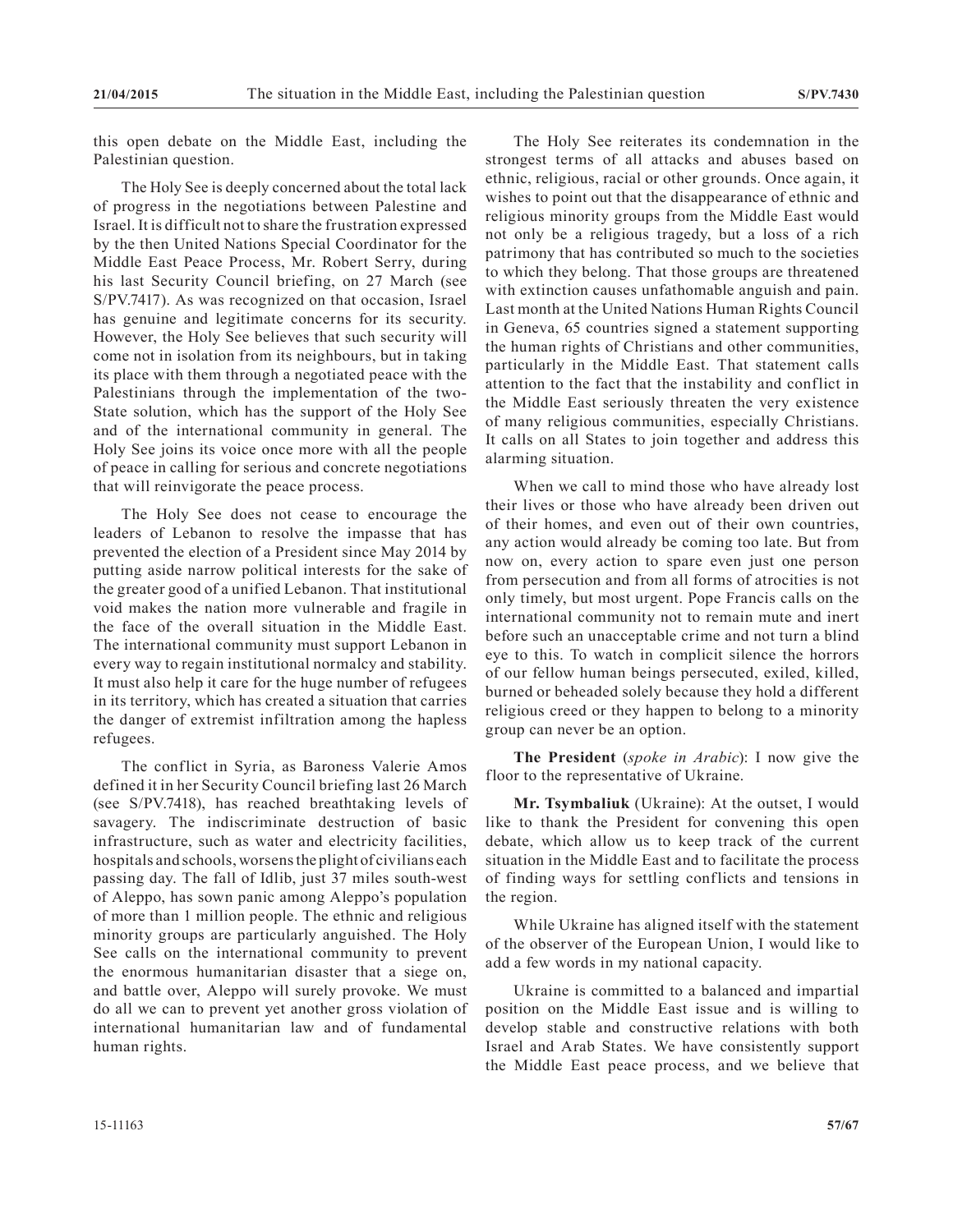peace in the region can be achieved only if viable mutual concessions are on the negotiating table. Recalling recent efforts aimed at resolving the conflict, such as convening another round of peace talks, we cannot ignore the fact that significant progress in the settlement of the situation in the Middle East has still not been made. On the contrary, recent events testify to the escalation of tensions between the sides, which does not contribute to finding a way out of the political deadlock.

My country's policy is based on the official recognition of the right of the Palestinian people to self-determination and its aspirations to create an independent Palestinian State. At the same time, the proclamation of the Palestinian State should be contingent on an outcome of the Palestinian-Israeli peace settlement. In that respect, we fully support the United States-led peace efforts, as well as respective United Nations initiatives, and hope they will result in comprehensive agreement between the parties to the conflict. Therefore, we call on political leaders from all sides to work together through visible actions to de-escalate the situation. We believe that direct negotiations between the parties is the only way to reach a peaceful solution, and any unilateral steps will not solve the key problems of the peace settlement. Ukraine is convinced that the Israeli-Palestinian conflict can be solved only on the basis of the two-State solution. We reiterate our position that a Israeli-Palestinian peace agreement lies within the framework of the unconditional fulfilment by the parties to the conflict of the relevant Security Council resolutions, the Madrid principles, including land for peace, the road map, the agreements previously reached by the parties and the Arab Peace Initiative of 2002.

With regard to the situation in Syria, Ukraine reaffirms its commitment to the universal principles and basic norms of international law, in particular strict observance of human rights, territorial integrity, the inviolability of borders and State sovereignty. Ukraine strongly condemns the ongoing violence and systematic human rights violations in Syria perpetrated in particular by the regime and terrorist groups. The indiscriminate and excessive use of force by the army against the civilian population, as well as intolerable violence by the Islamic State in Iraq and the Levant (ISIL) and other terrorist groups operating on the ground, contributes to the considerable human sufferings in Syria. In that respect, we reiterate our full support for the mission of the Special Envoy of the Secretary-General for

Syria and other international initiatives brokered by international organizations — such as the United Nations, the League of Arab States, the Organization for the Prohibition of Chemical Weapons — aimed at a strategic de-escalation on the basis of the Geneva communiqué of 30 June 2012 (S/2012/522, annex), including an inclusive political transition. We continue to stand for an immediate end to the bloodshed and call for the maximum use of political and diplomatic means to resolve the conflict, in line with respective Security Council resolutions, in order to maintain the country's unity, sovereignty and territorial integrity.

Ukraine remains deeply concerned about the activities of ISIL and other associated terrorist entities in the Middle East. The negative impact of their presence in the region, violent extremist ideology and destabilizing actions must not be tolerated and should be duly addressed by the international community. We strongly condemn the crimes and acts of mass violence that ISIL commits against civilians, including the most vulnerable minorities, which may amount to crimes against humanity.

While fighting against foreign-backed terrorists on its soil and facing direct foreign aggression, Ukraine shares the view that activity of such terrorist groups, as well as their violent ideology, constitutes a threat not only to the Middle East region, but also to the international community. We support all efforts aimed at the decisive fight against terrorism regardless of where and in what form it takes place.

**The President** (*spoke in Arabic*): I now give the floor to the representative of Kazakhstan.

**Mr. Abdrakhmanov** (Kazakhstan): I thank the Jordanian presidency for convening today's open debate. Kazakhstan is very much alarmed with the overall situation in the Middle East, including in Palestine and its occupied territories. Well-coordinated international efforts are needed to stop the senseless bloodshed and to find an inclusive political solution. Developments in Palestine, such as the continuing settlement process in the occupied territories, do not allow one to speak of any improvement or mitigation of the situation, which continues to threaten regional and international peace and security.

Kazakhstan recognizes the legitimate right of the Palestinian people to self-determination, the creation of an independent State of Palestine peacefully coexisting with Israel within the 1967 borders, and the achievement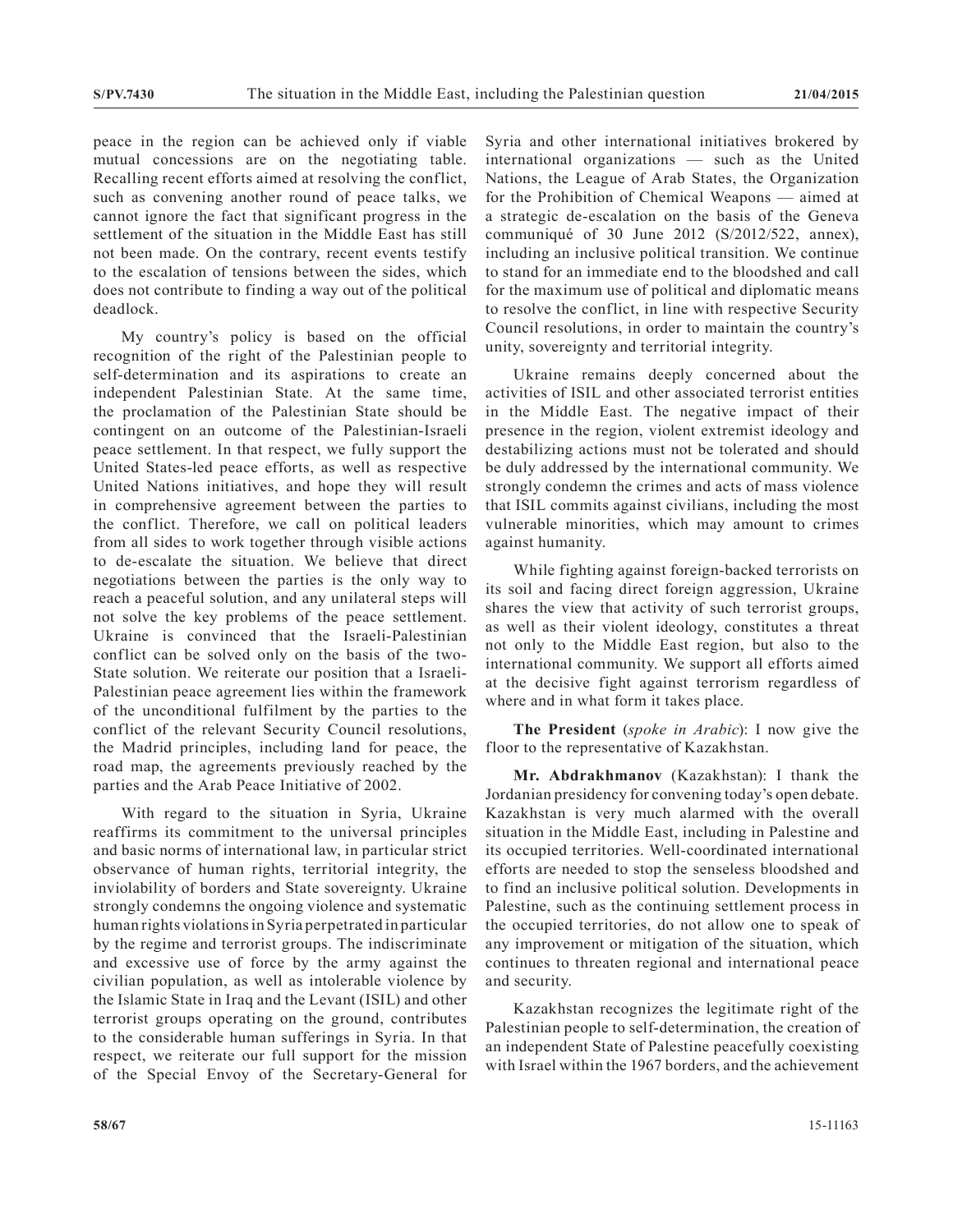of full-fledged membership in the United Nations. The two-State solution is the only viable option for a durable peace reached through direct and meaningful negotiations in full conformity with the Charter of the United Nations, relevant Security Council resolutions and other mechanisms, first of all the road map for peace and the Arab Peace initiative. We call therefore on Israeli and Palestinian leaders to show wisdom, responsibility and political will to reach a historic peace agreement that would meet the legitimate aspirations of their peoples.

My country believes that the determined and concerted efforts of all Member States and other relevant stakeholders, together with the United Nations in the leading role, is the only way to combat the violent extremism so widely spread throughout the Middle East. This needs the long-term, comprehensive approach of the entire international community, built on greater regional and global cooperation, in accordance with the Charter and international law.

My country expresses concern over the humanitarian crisis in Syria. The international community must give its utmost attention to this crisis. Kazakhstan believes that resolving the Syrian conflict is possible only through peaceful means, and supports national and international efforts to establish peace and stability in the country. Kazakhstan is also gravely concerned about the developments with regard to the Palestinian refugees in Syria. This crisis reconfirms the extreme vulnerability of the Palestinian refugees and calls for its urgent solution in the context of reaching lasting peace in the region.

We strongly believe that all peaceful means are appropriate for conflict resolution. Besides politicians and diplomats, spiritual leaders should be involved in the process of the quest for peace. At this very moment, the high-level event on tolerance and reconciliation is being held at Headquarters. We commend the tireless efforts and the active stance of the Secretary-General, the President of the General Assembly and the High Representative of the Alliance of Civilizations in promoting the ideals and values of tolerance, understanding and mutual respect for attaining durable long-lasting peace and stability.

Kazakhstan regularly convenes the Congress of the Leaders of World and Traditional Religions, at which leaders of Islam, Christianity, Judaism, Buddhism, Hinduism, Taoism and many other faiths seek together ways to promote peace based on spiritual values. This June we will host the fifth Congress, aimed at enhancing dialogue among religious and political leaders for peace and development. In addition, I would like to inform the Council that the capital of Kazakhstan, Astana, is going to host the next Middle East media seminar in May.

In conclusion, we again urgently call on all parties, especially those with real political power and influence, to draw on their political will to ensure lasting peace and security in the Middle East, and freedom and justice for all people.

**The President** (*spoke in Arabic*): I now give the floor to the representative of Bahrain.

**Mr. Alrowaiei** (Bahrain) (*spoke in Arabic*): At the outset, allow me to congratulate the brotherly Hashemite Kingdom of Jordan on assuming the presidency of the Council for this month. I would like to welcome Mr. Nasser Judeh, Minister for Foreign and Expatriate Affairs of the Hashemite Kingdom of Jordan, for his attendance at this meeting. I would also like to thank the Secretary-General for his briefing.

His Majesty King Hamad bin Issa Al Khalifa, King of the Kingdom of Bahrain, affirmed that while our causes and challenges todays are complex and diverse, our principles and positions remain unchanged. At the top of those positions is the right of the Palestinian people to build an independent State on its territory with East Jerusalem as its capital, in accordance with Council resolutions and the Arab Peace Initiative. It is also important to put an end to the settlements and lift the unjust and illegal blockade of Gaza.

The Kingdom of Bahrain consistently reiterates its firm position with regard to the Palestinian issue, which is based on the need to implement the resolutions of the Security Council and the General Assembly and to respect the pertinent international agreements. It is essential to work assiduously to find a comprehensive, fair and lasting solution to the issue of Palestine. This can be done only with the complete withdrawal of Israel of occupied Arab territories, the creation of an independent Palestinian State with East Jerusalem as its capital, and in accordance with the relevant resolutions of the Security Council, the Arab Peace Initiative and the decisions of the Quartet. It is also important to lift the illegal blockade of the Gaza Strip.

The Kingdom of Bahrain reaffirms that Palesine's official membership in the International Criminal Court is a historic event, an important step in the fight of the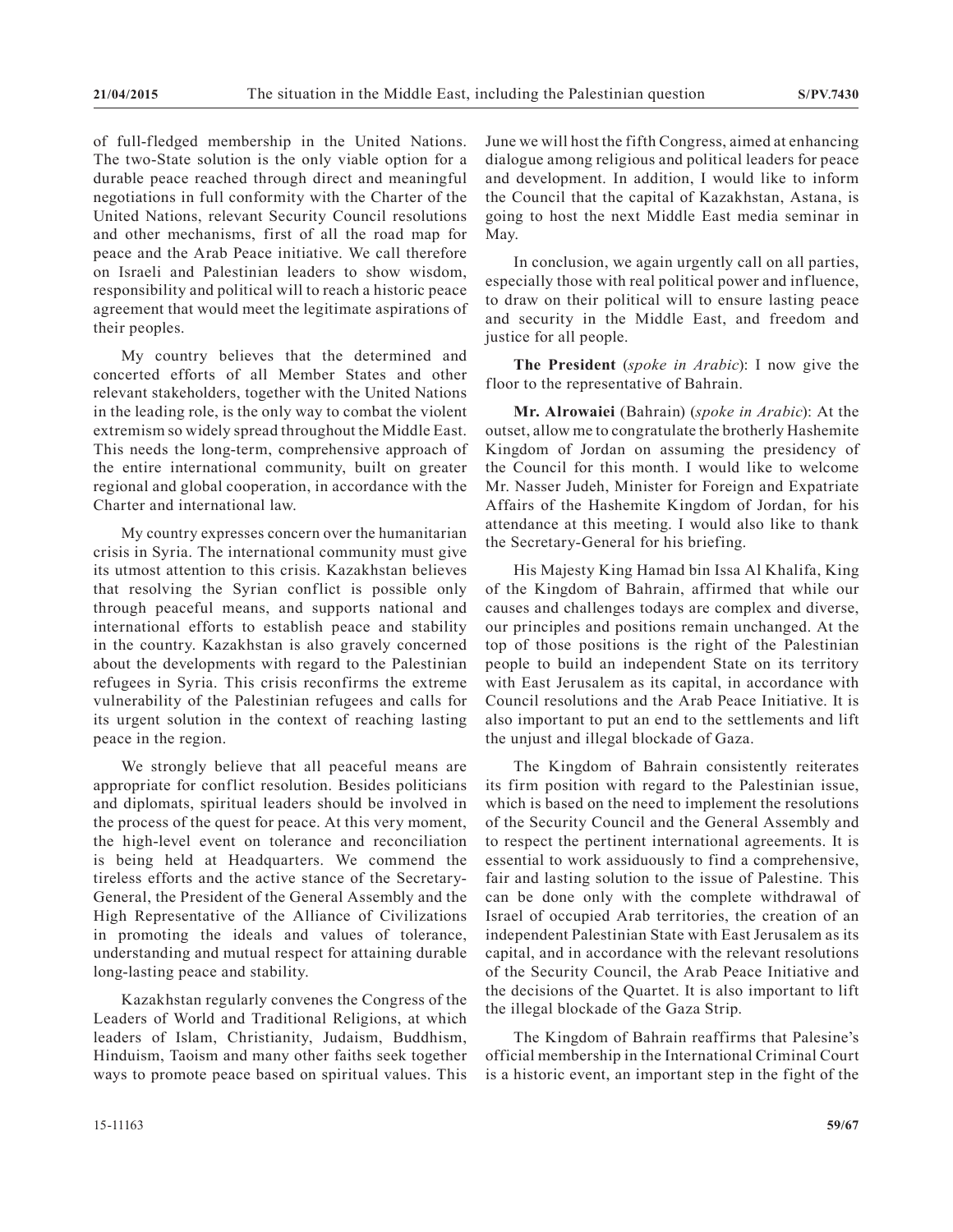brotherly Palestinian people and the result of tireless diplomatic and legal efforts for the nation to recover its full rights.

The path to solving the problem in the Middle East requires the end of the Israeli occupation of Arab and Palestinian territories since 1967, including East Jerusalem and the Syrian Golan. It is also important for Israel to relinquish Lebanese territories, in accordance with the Security Council resolutions.

The Palestinian State must be created as a sovereign State within the borders of 4 June 1967, with Jerusalem as its capital. It is also important to reach a fair settlement to ensure the return of Palestinian refugees in accordance with resolution 194 (III). It is also important to implement resolutions of the General Assembly and the Security Council and to strictly respect international law, in particular in the framework of the Fourth Geneva Convention of 1949, which bans the introduction of demographic changes in occupied territories.

In conclusion, we must redouble the efforts to support our Palestinian brothers to ensure that their aspirations are realized and that they recover their legitimate and inalienable rights.

**The President** (*spoke in Arabic*): I now give the floor to the representative of Japan.

**Mr. Yoshikawa** (Japan): I would like to thank the President for the month of April, the Hashemite Kingdom of Jordan for convening this important meeting and take this opportunity to pay tribute to the essential role played by Jordan towards the peace and stability of the region. I would also like to thank His Excellency Secretary-General Ban Ki-moon for his briefing.

Japan notes with concern that the Middle East peace process has fallen into a vicious circle of mistrust. While negotiations have stalled, the sequence of violence and provocative rhetoric has only deepened this rift. It is evident that this situation is not sustainable. As the international community has manifested time and time again, a just, durable and comprehensive peace between Israel and Palestine, based on a two-state solution, is urgently needed. The window of opportunity is narrowing. Developments on the ground, including illegal settlement activities by Israel and violence from both sides, are making it difficult to resume talks, let alone reach an agreement. An environment conducive to the resumption of talks must be recreated.

Accordingly, Japan calls on the new Israeli Administration to stand by its commitment to a two-State solution, both in words and deeds. We reiterate our call on Israel to completely cease settlement activities, which are illegal under international law and undermine the prospects of a two-State solution. Likewise, the withholding of tax revenues, contrary to the Paris Protocol, has negatively affected the stability of Palestinian institutions. In this regard, Japan welcomes the announcement that an agreement has been reached for the resumption of tax revenue transfers. We call on both parties to refrain from unilateral measures that could undermine efforts for the resumption of peace negotiations. To this end, Prime Minister Abe of Japan visited Israel and Palestine in January and called directly on Prime Minister Netanyahu and President Abbas to resume peace negotiations.

Japan values the critical role that the United States and the Quartet have played in facilitating the peace process negotiations. Nonetheless, in light of the current impasse, it is likewise evident that the international community should also contribute to nurturing an environment that is conducive to negotiations.

Japan believes that a multilateral approach that calls for constructive contributions from countries with the will and capacity to exert positive influence may be propitious to advancing the peace process. As one of the principal donors to the region with strong ties to both sides, Japan stands ready to assume such a role. Moreover, as my delegation stated at the previous open debate on this item (see S/PV.7419), we believe that the security Council can also play a constructive role, as appropriate and when necessary.

Japan will continue to carry out providing its distinctive support from a mid-to-long-term perspective. We are convinced that fostering mutual trust and creating a sustainable Palestinian economy will facilitate negotiations and underpin the viability of a two-State solution. To that end, in January, Prime Minister Abe announced \$100 million in aid, which was all disbursed within three months. This brings Japan's assistance to Palestine and the peace process to over \$1.6 billion since 1993.

Through ongoing projects, such as the Corridor for Peace and Prosperity Initiative and the Conference on Cooperation among East Asian countries for Palestinian Development, Japan remains resolute in helping lay the groundwork towards the realization of two States living side by side in peace and security. Japan believes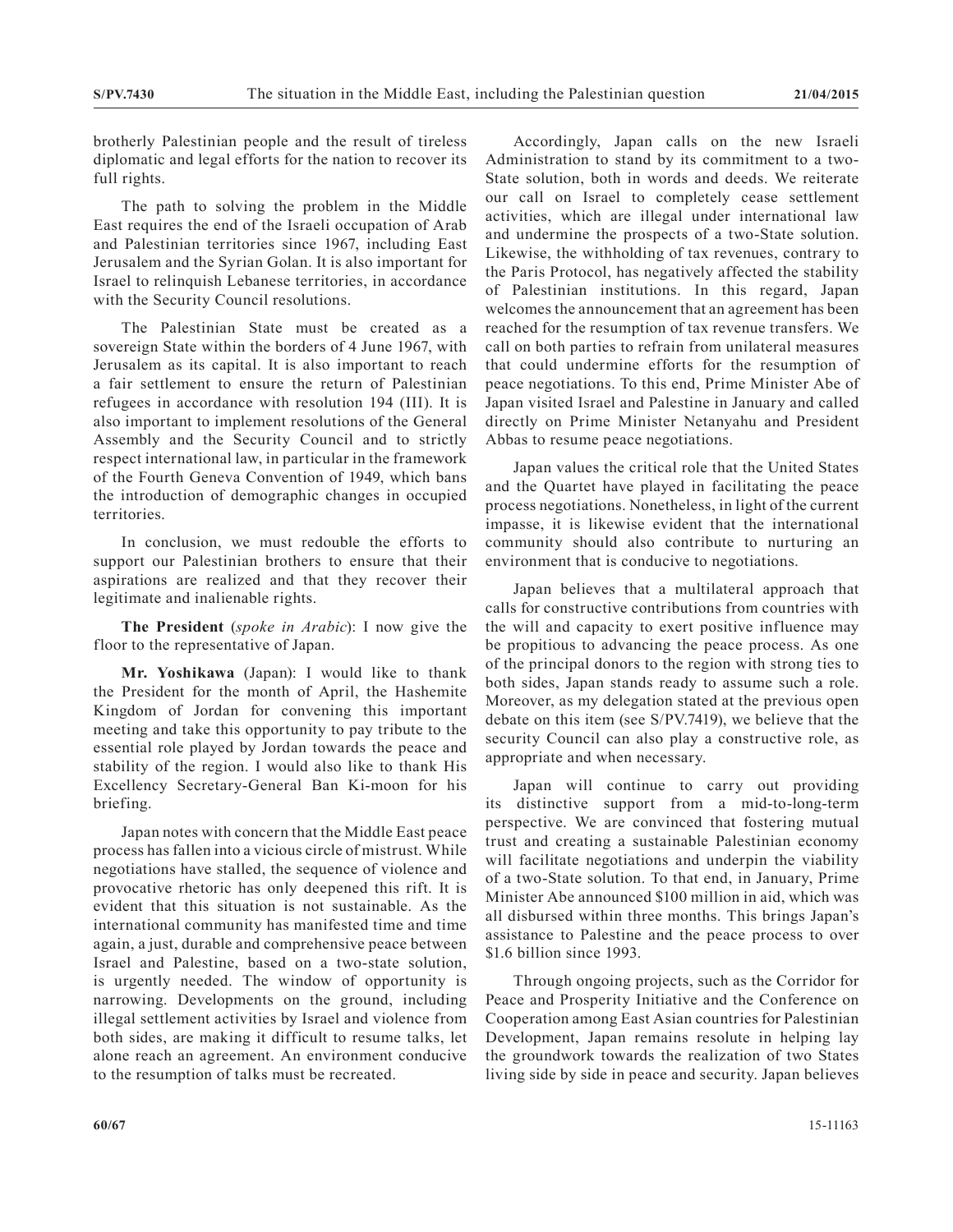that the day will come in the near future when we can recognize Palestine as a State, in accordance with a two-State solution through negotiations.

I would also have liked to speak today on the situations in Syria and Yemen, however, due to the time limits, I will leave my comments in the full text that has been distributed in the Chamber.

In closing, I wish to emphasize that Japan is conscious of the unique and constructive role it can play in assisting countries of the region achieve peace and prosperity. In the light of the difficult situation in the Middle East, Japan stands ready, more than ever, to continue our cooperation with the United Nations and the international community.

**The President** (*spoke in Arabic*): I now give the floor to the representative of Indonesia.

**Mr. Anshor** (Indonesia): I wish to begin by expressing my delegation's appreciation of the presence of the Deputy Prime Minister and Minister for Foreign and Expatriate Affairs of Jordan, Mr. Nasser Judeh, who presided over the open debate this morning.

Indonesia associates itself with the statements delivered by the representatives of the Islamic Republic of Iran, on behalf of the Non-Aligned Movement, and Saudi Arabia, on behalf of the Organization of Islamic Cooperation.

At the outset, allow me to highlight the incident that took place yesterday in Sana'a, Yemen, as I believe it demands the attention of the Security Council, in the light of the resolution 2216 (2015), which was adopted just last week. On Monday, a bomb attack struck Sana'a, resulting in considerable physical damage upon the premises of the Embassy of Indonesia. The incident also caused physical injuries to two members of our Embassy Staff and one other Indonesian citizen. Indonesia condemns that bomb attack and any attacks that result in casualties among civilian population and damage to properties protected under international law. The bomb attack is a clear example that the use of violence will only result in civilian casualties. In that regard, we re-emphasize that the best solution to the situation in Yemen is through peaceful means of diplomacy and negotiation.

We urge all parties to immediately halt violence and abide by the prevailing international norms and laws on the protection of civilians in times of conflict. Indonesia also urges the Secretary-General

and all concerned parties to immediately implement humanitarian pause to allow all civilians, including foreign nationals, to evacuate Yemen as well as to allow humanitarian assistance to enter the country. While reaffirming the principle of the inviolability of diplomatic and consular premises, we also urge all parties to take all necessary steps to protect diplomatic and consular premises against any intrusion or damage, and to prevent any disturbance of the peace of these missions or impairment of their dignity, as stipulated in the resolution 2216 (2015).

On the question of Palestine, I want to highlight that we are holding this meeting at a time of a neartotal absence of traction in the Middle East peace process. Only last month, Israel held a general election. During the election campaign, the world was presented with various comments from Israel disparaging the Palestinian people and demonstrating contempt for the peace process as well as the prospect of a Palestinian State. Needless to say, those comments only strengthened our criticism of Israel and further question its commitment to peace.

It is the belief of my delegation that only by a return to the peace process and a demonstration of goodwill and seriousness by the Government of Israel can we find out if those comments were nothing more than the convenient posturing of politicians. However, as we know, nothing has changed. Israel continues to commit the same grave and systematic violations of international law that it has done for the past 60 years. The establishment and expansion of settlements in the occupied Palestinian territories continues, along with the associated restrictions on movement and access to land. The excessive use of force by Israeli forces towards the Palestinian people continues, in a climate of impunity.

The Gaza Strip remains a tragic and empty husk, shelled out last year and suffering from the effects of the Israeli blockade. Israel has also continued to play games with the Palestinian tax revenues, as a means of blackmailing the Palestinian Government and seeing to its economic collapse. In other words, the Security Council today faces a challenge that is no different from those of yesterday or years before. That challenge is for the Council to act courageously to end the Israeli occupation of Palestine and implement the two-State vision. It is time that the Council honoured the Charter of the United Nations and its mandate under it by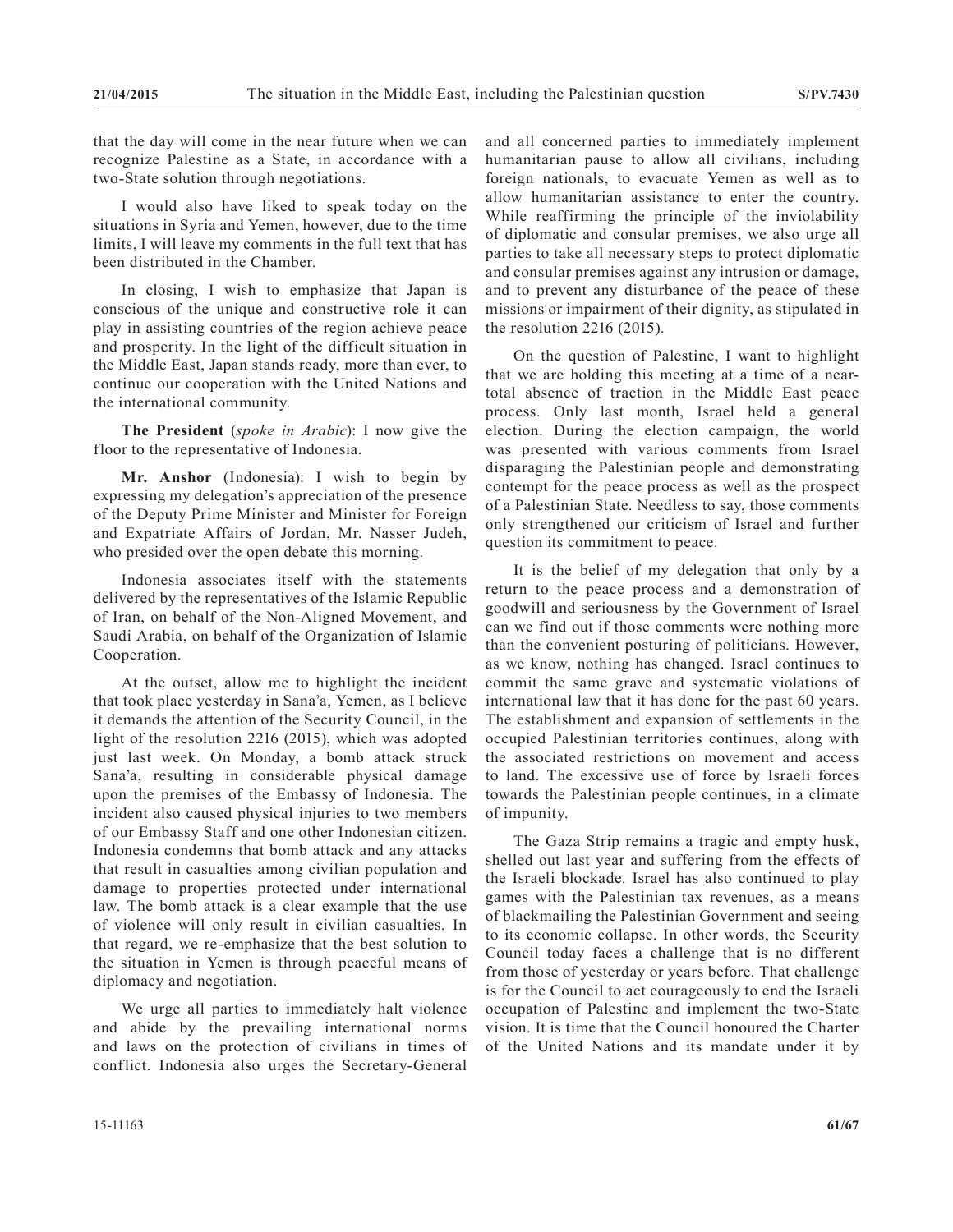refusing to be, in effect, a tool for the perpetuation of decades of injustice and impasse in the Middle East.

A comprehensive, just and lasting settlement can be achieved peacefully and on the basis of international law and the relevant United Nations resolutions, the road map of the Quartet and the Arab Peace Initiative. We reiterate our position that the Council cannot afford to play the part of just another actor, or worse still, the role of a spectator, in the search for a comprehensive solution to the question of Palestine. We also call on the United Nations, as a member of the Quartet, to stand with the children of Palestine and to restart the peace process to ensure that they and the children of Israel enjoy the peace and stability that has been denied to their predecessors.

Before concluding my statement, I cannot fail to bring to the Council's attention the fate of the Palestine refugee camp in Yarmouk, Syria. The camp's takeover earlier this month by a terrorist group has worsened the lives of the refugees remaining there. This development, along with the suffering inflicted on the refugees in the more than two-year siege of the camp, adds to the list of injustices being borne by Palestinian refugees. Indonesia calls on the Council to act urgently to address that tragedy and at the same time to work expeditiously and without further delay towards reaching a political solution to the conflict in Syria.

**The President** (*spoke in Arabic*): I now give the floor to the representative of the Republic of Korea.

**Ms. Paik Ji-ah** (Republic of Korea): The debate over a two-State solution raised during the latest elections in Israel reminded us all of the grim state of affairs of the Middle East peace process. My delegation believes that in order to preserve a two-State solution, all actors must adhere to their previous commitments and step up their efforts to restart the peace negotiations with a view to establishing a more sustainable future for future generations of Israelis and Palestinians. We were encouraged by the news over the weekend regarding the long-standing dispute over the transfer of tax revenue from Israel to the Palestinian Authority. An insolvent Palestinian Authority is in no one's interests. At the same time, the Republic of Korea remains concerned about the expanded settlement activity and the detrimental effect it has on the viability of a two-State solution. Settlements are not only illegal, they are not in Israel's long-term strategic interests and run contrary to international peace efforts.

Turning to the situation in Syria, the Republic of Korea is deeply concerned about the unprecedented scale of the violence as the conflict enters its fifth year. The culture of unmitigated impunity and the systematic violations of human rights and humanitarian laws are particularly disturbing. In that regard, we welcome the adoption of resolution 2199 (2015), aimed at cutting off the major means of funding used by terrorists. However, the international community must do more to address this drawn-out conflict. In that regard, we are encouraged by the outcome of the third international humanitarian pledging conference for Syria, held in Kuwait on 31 March. As we did at the time, the Republic of Korea commends the host Governments of Jordan, Lebanon, Iraq, Egypt and Turkey for their tremendous efforts to lessen the suffering of the Syrian people. On top of the \$14 million in humanitarian assistance it has given Syria over the past three years, the Republic of Korea, heeding the call of the Council and the international community, pledged another \$10 million at the March conference.

Regarding Yemen, my delegation is deeply concerned about the continuously deteriorating situation on the ground. In recognition of the urgent need for humanitarian assistance, the Republic of Korea recently pledged \$500,000 in aid through United Nations agencies. We welcome the Council's adoption of resolution 2216 (2015), which calls on the Yemeni parties to resume the political transition process in accordance with the Gulf Cooperation Council Initiative and its Implementation Mechanism, the outcomes of the comprehensive National Dialogue Conference, and the relevant Security Council resolutions. We urge all the parties involved to focus particularly on protecting civilians and facilitating the evacuation of foreign residents from Yemen.

In conclusion, the continued instability of the region is no longer a crisis for the Middle East alone. The refugee situation is reverberating beyond the region, as was witnessed by the drowning of more than 1,100 migrants in the Mediterranean just this past month. We simply must do more to put a stop to violence and re-start efforts to find a sustainable political solution.

**The President** (*spoke in Arabic*): I now give the floor to the representative of Zimbabwe.

**Mr. Shava** (Zimbabwe): I would like to express my appreciation to Jordan for convening this important debate on the situation in the Middle East, including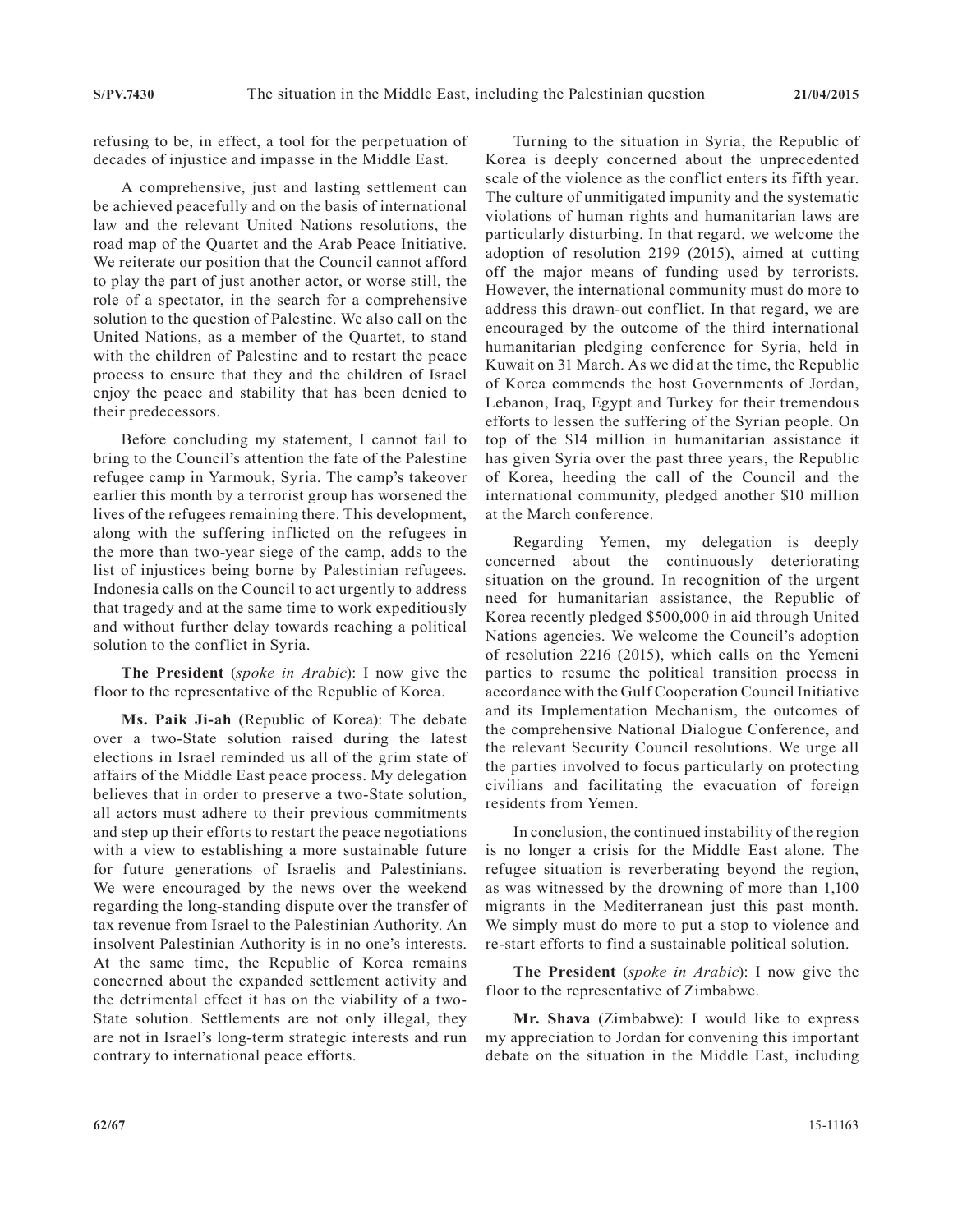the question of Palestine, at this critical time for the Palestinian people. I would also like to thank the Secretary-General for his insightful briefing and Jordan's Deputy Prime Minister and Minister for Foreign Affairs for presiding over our debate this morning.

Zimbabwe aligns itself with the statement delivered earlier by the representative of the Islamic Republic of Iran on behalf of the Non-Aligned Movement.

We wish to reaffirm our long-standing solidarity and support for the Palestinian people's realization of their legitimate national aspirations and inalienable right to self-determination and freedom in their independent State of Palestine, living side by side with the State of Israel.

The question of Palestine has been on the agenda of the United Nations for more than 60 years now. Yet despite decades of Palestine's good-faith participation in peace efforts, its plight continues to worsen on all fronts. It is regrettable that the Security Council has failed to contribute meaningfully to a peaceful solution in the Middle East, even as the situation continues to deteriorate and threaten the stability of the whole region and of global peace and security generally. Israel, the occupying Power, continues to undermine all peace efforts, supported by some within the Council under the guise of the right to self-defence. The Israeli Prime Minister's unfortunate statement, on the eve of the Israeli elections, rejecting a two-State solution, and his pledge to continue building settlements, confirmed suspicions that he was never serious about negotiations, casting the viability of a two-State solution into grave doubt. We call on the Israeli Government to reaffirm its commitment to a two-State solution and take credible steps towards a peaceful solution.

Zimbabwe is seriously concerned about Israel's escalation of settlement construction throughout the occupied Palestinian territory, in breach of the Fourth Geneva Convention and several United Nations resolutions, including some of the Council's. Those and other systematic violations, including the detention and displacement of Palestinian civilians, undermine any prospects for peace. A lasting peace in the Middle East can only be achieved through a two-State solution. Any attempt to change demographic realities through settlements or the use of force will only prolong the suffering of the Palestinian people.

We continue to witness the suffering and persecution of the people of Palestine at the hands of the occupying Power, Israel. Zimbabwe strongly condemns, now or in the future, the withholding of the much-needed tax revenue owed to the Palestinian Authority. This inhumane act has forced and will continue to force the Palestinian Authority to adopt austerity measures affecting the livelihood of the Palestinian people. For these crimes, Israel should be held accountable. Zimbabwe supports investigations into the alleged war crimes committed during the last Gaza war, and those found accountable should be prosecuted as recommended by the Human Rights Council.

Limited progress has been made in the reconstruction of thousands of homes, hospitals and schools damaged or destroyed by the Israeli army in Gaza last August. The critical situation in Gaza needs to be urgently addressed so as to alleviate the humanitarian disaster caused by the Israeli armed forces' indiscriminate bombardments. We urge the international community to accelerate support for reconstruction to address the basic needs of the Palestinian people. We also call on the international community to address Gaza's underlying problems to ensure that the matter is dealt with in a holistic manner so as to prevent future wars.

The Security Council cannot remain on the sidelines in the quest to find a just and peaceful solution to the question of Palestine. Failure to resolve this question continues to undermine the credibility of our international system and the rule of law. Zimbabwe urges the Security Council to take the lead and revive the peace process in order to preserve the internationally supported goal of a two-State solution. There is unanimity that the status quo cannot be sustained. The Security Council should act in accordance with its Charter responsibilities and end Israeli occupation and impunity, which has brought untold suffering to the Palestinian people and sown so much instability in the Middle East.

We wish to express our support for a resolution that sets parameters for a final-status agreement on ending the Israeli occupation of Palestinian territory and this decades-long injustice. A resolution delineating a time frame for the independence of Palestine, in line with the United Nations proposal on the two-State solution based on the pre-1967 borders, would restore hope to the Palestinian people that their national aspirations will soon be realized.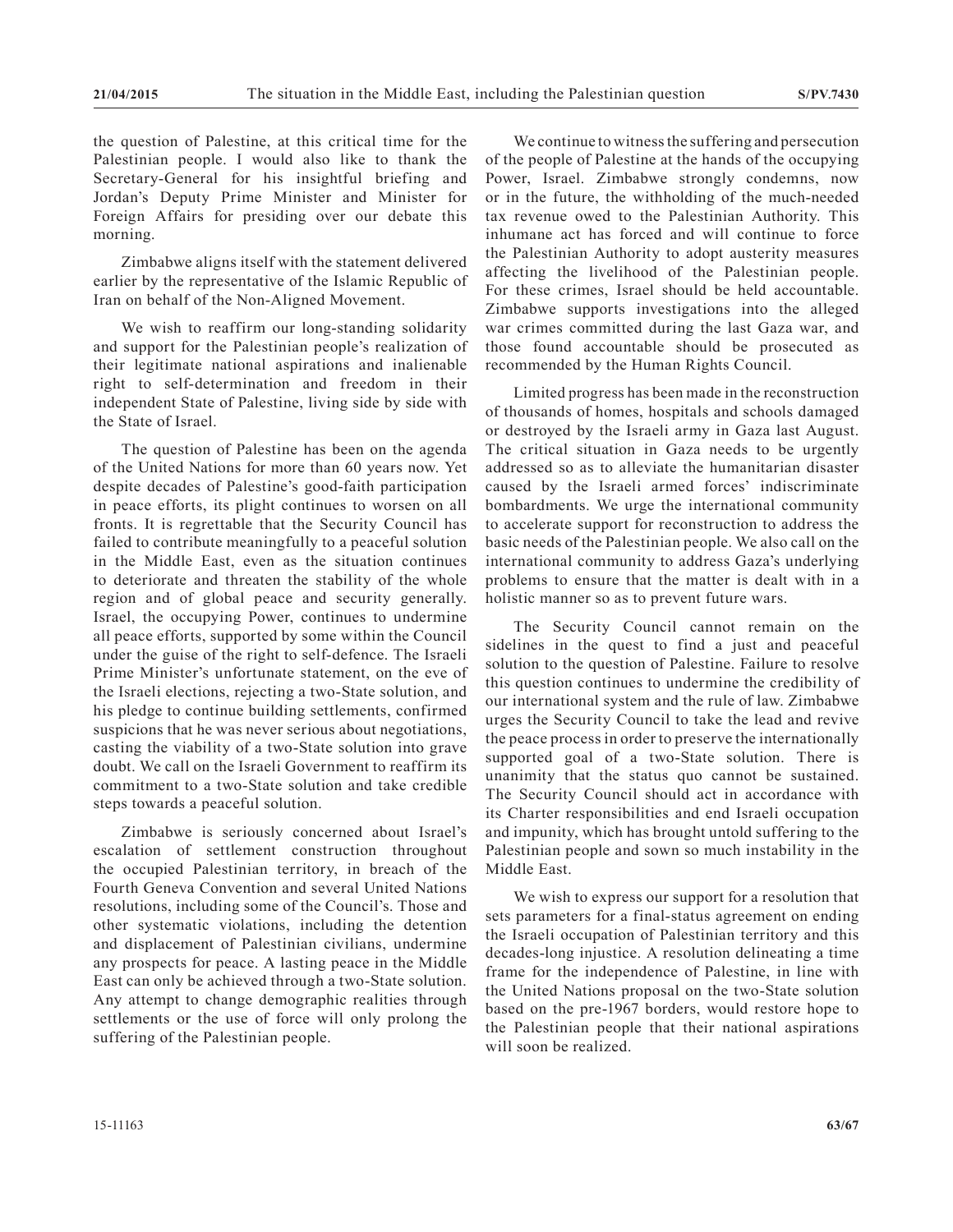In conclusion, I wish to reiterate Zimbabwe's unflinching solidarity and support for the Palestinian people in their quest for a just, lasting and comprehensive peace in accordance with international law and the relevant United Nations resolutions.

**The President** (*spoke in Arabic*): I now give the floor to the representative of Maldives.

**Mr. Sareer** (Maldives): On behalf of the Republic of Maldives, I wish to express our deep appreciation to the Hashemite Kingdom of Jordan, in its capacity as President of the Security Council for the month of April, for convening this timely debate in connection with the agenda item on the situation in the Middle East, including the question of Palestine. We would also like to express our gratitude to the Secretary-General for his briefing and his dedicated efforts to find a lasting solution to the various conflicts that still plague this region.

The Maldives takes this opportunity to express once again its unyielding support for the people and cause of Palestine and its support for bringing to an end the violence in the region. It is with great sadness that we bear witness to the continuing atrocities by those who choose to promote violence, hatred and fear. Time and again, the progress made has given way to conflict, making it seemingly impossible to see lasting peace. The report of the Secretary-General in particular notes that the access of Palestinians to agricultural lands in the West Bank has been denied. Agriculture is the main source of employment and resources for Palestinians, and this restriction severely limits the economic security of the Palestinian people and the ability of the Palestinian Government to provide basic services to its people.

The Maldives reiterates its call for the full realization of the right to self-determination of the Palestinian people and the right of Palestinian people to establish their own State, alongside Israel, on the basis of the two-State solution, on the 1967 borders, with East Jerusalem as its capital.

Violence and oppression breed hatred. Children currently living under occupation, oppressed, with their basic rights denied, are growing up with hatred in their hearts and revenge on their minds. Today we are seeing this hatred manifest among young people from every nation, race and creed, with immense security implications for the Middle East and the entire world.

It is that hatred, along with misguided views and information, that fuel recruitment into terrorist organizations, including the so-called Islamic State. The so-called Islamic State poses one of the greatest challenges facing the Islamic Ummah and the greatest emerging threat to the global community. The atrocities they commit in the name of Islam are inhumane and un-Islamic. The Maldives stands with the international community in strongly condemning their activities and in strong support of the initiatives of the Council and other Member States in this regard.

The situation in Syria is of great concern, too. The fighting continues to escalate across the country. Yesterday, Commissioner-General of the United Nations Relief and Works Agency for Palestine Refugees in the Near East (UNRWA), Pierre Krähenbühl, informed us about the perilous situation in Yarmouk. We are deeply concerned about this degrading humanitarian situation and the fact that UNRWA did not have access to the camp and needed secure conditions to deliver aid and enable the evacuation of civilians. The protection of civilians, especially those already trapped in vulnerable situations, such as the refugees of Yarmouk, must take priority.

We must be resolute in our efforts, as an international community, to face the challenges of our time head-on. We see encouragement in the nuclear deal agreed between Iran and the P5+1. We see hope in the many pledges of humanitarian assistance and the many calls against violence and for action. We must continue in our efforts to provide lasting solutions, to stop the senseless cycle of violence and hatred, and to bring lasting change for the security and peace of our entire global community.

**The President** (*spoke in Arabic*): I now give the floor to the representative of Sri Lanka.

**Ms. Muthukumarana** (Sri Lanka): I join other speakers in commending you, Mr. President, for having convened this important debate. The Sri Lankan delegation associates itself with the statement made by Iran on behalf of the Non-Aligned Movement. My delegation wishes to express our appreciation for the dedicated service of Mr. Robert Serry, the outgoing United Nations Special Coordinator for the Middle East Peace Process, and to wish his successor, Mr. Nickolay Mladenov, success in this key leadership role. Proactive leadership in the international community is essential in order to find a just and durable solution to the question of Palestine.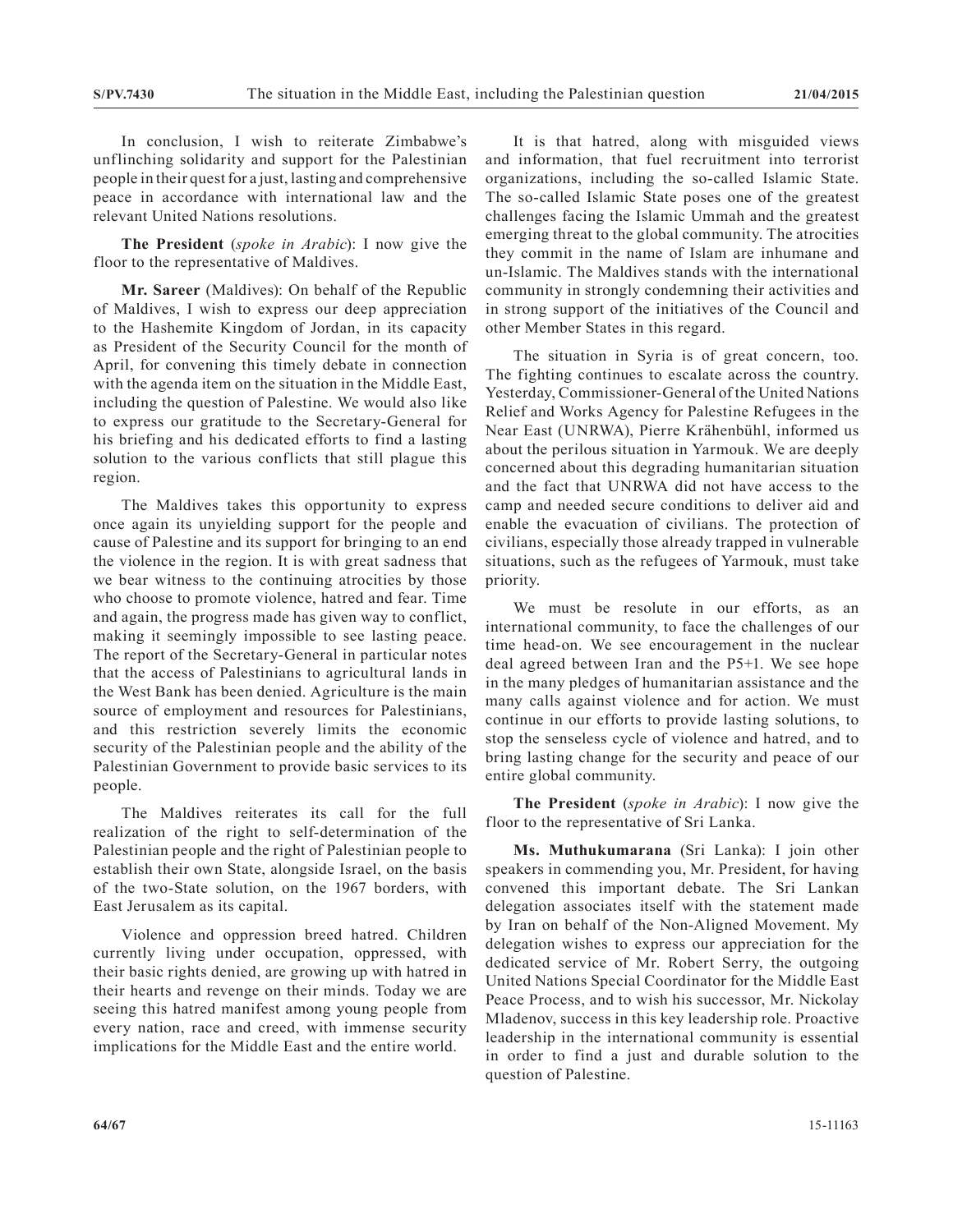Successive generations of Palestinians have suffered owing to a range of factors, in particular by being dispossessed from much of their land. In recent years, the continuing blockade of Gaza has added to the difficulties experienced by the Palestinian people. Restrictions on imports and exports due to the blockade are stifling economic growth as well as aggravating the humanitarian crisis. We are deeply concerned at the situation in Gaza, where the basic needs of the Palestinian population must be addressed following the conflict last year, which resulted in large-scale destruction and displacement. Continuing the humanitarian and reconstruction assistance for the devastated Gaza Strip should be a priority. In addition, the pace of reconstruction needs to be accelerated to address basic needs as well as to ensure stability.

The fulfilment of pledges made at the Cairo conference for Palestine last year will be a lifeline for the Palestinian people to rebuild their lives and livelihoods. Also, the funding of United Nations agencies that carry out vital operations in Gaza for both the refugee and non-refugee populations must receive the highest priority. Peace negotiations need to be resumed as soon as possible with the goal of reaching a just and durable solution consistent with the principles of international law, and relevant General Assembly and Security Council resolutions. Both parties to the conflict must actively pursue every possibility for peace with a view to ultimately establishing an independent State of Palestine that exists peacefully, side by side with Israel. A climate conducive to peace would be encouraged by an approach of mutual sensitivity to each other's concerns.

We would also like to reiterate that the security needs of the Israeli people must be respected. An improvement in the conditions of the Palestinians would contribute to improving the situation of the region as a whole. The ongoing settlement activities, which are illegal under international law, need to end at the earliest for a sustainable solution. Sri Lanka supports the implementation of General Assembly resolutions concerning the inalienable rights of the Palestinian people to statehood and the attainment of a two-State solution on the basis of the 1967 borders. Sri Lanka also supports Palestine's application for admission to full membership in the United Nations. We recognize that the viability of the two-State solution will depend on the political unity and economic advancement of the Palestinian people.

In conclusion, we hope that both Israel and Palestine will utilize the opportunities presented during this year to achieve a historic peace agreement in the interest of their future generations.

**The President** (*spoke in Arabic*): A number of delegations have requested the floor to make additional statements. I ask that each delegation limit itself to one additional statement.

I give the floor to the representative of Israel.

**Mr. Nitzan** (Israel): I would like to take this opportunity to respond to comments made by certain delegations during the course of today's meeting. First of all, it comes as quite a surprise that the Non-Aligned Movement (NAM), with members such as Zimbabwe, Cuba, Indonesia and Malaysia, has the audacity to hypocritically lecture Israel on international law and human rights while many of its leading members, such as Iran, Saudi Arabia and Syria, are the world's worst human rights abusers and oppressive regimes. I was particularly surprised to hear the Indonesian representative, who so conveniently did not mention the barbaric beheading of two Indonesian nationals by Saudi legal authorities only this week. I would like to remind the Indonesian representative that such brutality on the part of the Saudi State is one of the central aspects of the situation in the Middle East today, and that hypocrisy is a central character in NAM's statements in this institution.

With respect to the Syrian statement, I would like to mention two things. The first is a fact — the responsibility of that representative's regime for the death of more than 220,000 Syrians. No inflammatory statements or lies can cover that truth. Blaming Israel for the evacuation of United Nations Disengagement Observer Force (UNDOF) troops from the area of separation is nothing more than revisionist history. The truth of the matter is that the Syrian army fled in the face of advancing Jabhat Al-Nusrah terrorists, leaving UNDOF troops unprotected and at risk. Recognizing that danger, Israel opened its gates and provided UNDOF safe harbour, where they remain to this day. Syrian lies cannot cover that truth.

I found it interesting to hear an Iranian representative speaking about Israeli occupation of Lebanese territory. I believe it is well known that, today, Iran is the main occupier in the Middle East, including in Lebanon. The Iranian Revolutionary Guard is a Security Council-designated entity responsible for the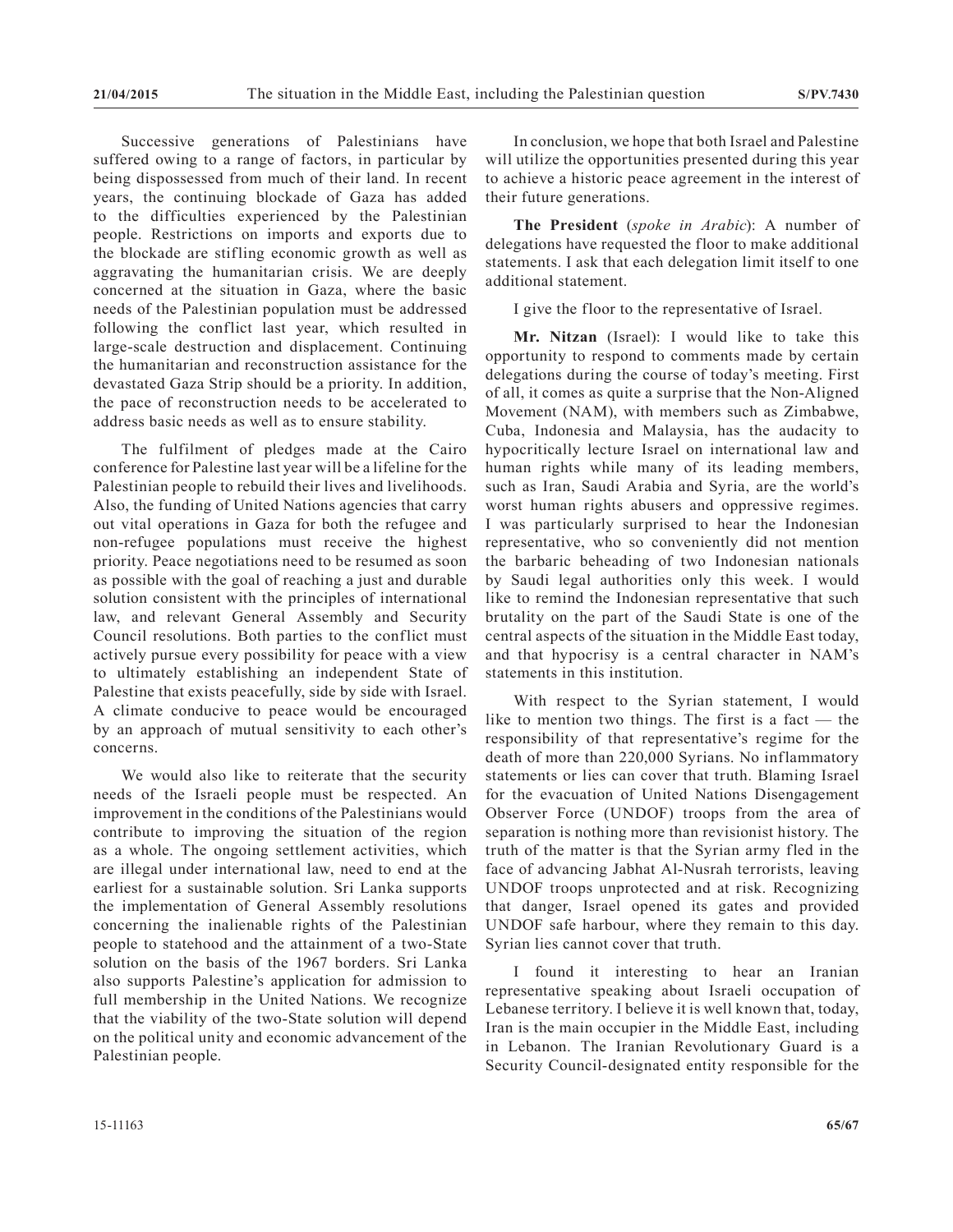murder of tens of thousands of civilians in the Middle East and terror attacks around the world. Iran is the occupier of Arab territories and Arab capitals in our region, in Lebanon, in Syria, in Iraq and in Yemen. In Lebanon, Iran is the chief sponsor and supplier of illicit advanced weapons to Hezbollah, a designated terrorist organization. In blatant violation of resolutions 1559 (2004), 1701 (2006) and sanctions resolution 1747 (2007), Iran and its proxies, be it the Al-Assad regime, Hizbullah, Hamas or the Palestinian Islamic Jihad, are a threat to international peace and security. It is time to address that threat.

**The President** (*spoke in Arabic*): The representative of Saudi Arabia has asked for the floor to make a further statement. I now give him the floor.

**Mr. Alyas** (Saudi Arabia) (*spoke in Arabic*): Israel continues its desperate attempts to distort the truth in order to divert the Council's attention from what its forces are doing to the Palestinian people. It does so by attacking anyone who criticizes its oppressive policies and actions, which contravene international law and resolutions concerning Palestine. The statement delivered by the representative of the Kingdom of Saudi Arabia this morning explained very clearly and in detail our position with regard to Israeli distortions, claims and lies, whether they be the ones included in their original statement or their subsequent statement.

The representative of the Syrian regime also continues to repeat the same false claims against the Kingdom of Saudi Arabia, an indication of his own failure and inability to divert the attention of the Council from the crimes the Syrian regime has committed against the Syrian people.

The Kingdom of Saudi Arabia has repeatedly reaffirmed its condemnation of terrorism in all its forms and manifestations. The defeat and eradication of terrorism require that the root causes be addressed. That includes the practices of the Syrian regime, specifically the violations committed against the Syrian people. The representative of the Syrian regime has gone so far as to use methods, such as the amputation of hands, arms, and so on, against those who opposed the Syrian regime and aspired to freedom and dignity.

**The President** (*spoke in Arabic*): The representative of the Islamic Republic of Iran has asked for the floor to make a further statement. I now give him the floor.

**Mr. Safaei** (Islamic Republic of Iran): I asked for the floor to reply to the two meaningless statements of rhetoric made by the representatives of the Israeli regime this morning and afternoon in the Council. They were statements imbued, as always, with baseless allegations and exaggerations against my Government and now, it would seem, all members of the Non-Aligned Movement. They were statements basically designed to divert attention from the atrocities, agressions and violations that Israel always commits against the Palestinian population.

Recent bigoted statements by the Head of the Israeli regime against the Arab residents of Israel and his words about the so-called peace process and the two-State solution were of great importance, as they took the mask off and bared their face for the whole world to see. In that way, they fully showed their racist, bigoted nature, on the one hand, and their nefarious intentions in pretending to talk to Palestinians about peace for the past two decades, on the other hand.

It is indeed very ironic and appalling that a regime famous for its apartheid policies and war crimes, which is well documented by different United Nations organs and agencies, which has failed to comply with many United Nations regulations and resolutions and has for many decades occupied lands belonging to other people, can allow itself to accuse other countries in such a sinister way. It is also preposterous that the same regime, with a well-known record of developing, producing and stockpiling different kinds of inhumane weapons, including nuclear weapons, ventures to falsely accuse others of others trying to acquire the same type of weapon.

While they always claim to be concerned about the Iranian nuclear programme, which is fully peaceful and under international supervision, we in the region and across the globe are fully right to worry about the nuclear weapons in the hands of this regime, which has shown time and again its capacity and propensity for killing, with the latest example being the rampage in July and August 2014 against defenceless Palestinians. Can we, or any other people, believe that the representatives of Israel mean anything other than to divert international attention away from the crimes that their regime is committing against its neighbours with pyromaniacal intensity?

The Israeli regime has always tried hard to sabotage and disrupt the earnest and serious negotiations that my Government has been engaged in during the past two years to address any genuine concern that the international community may have about the Iranian